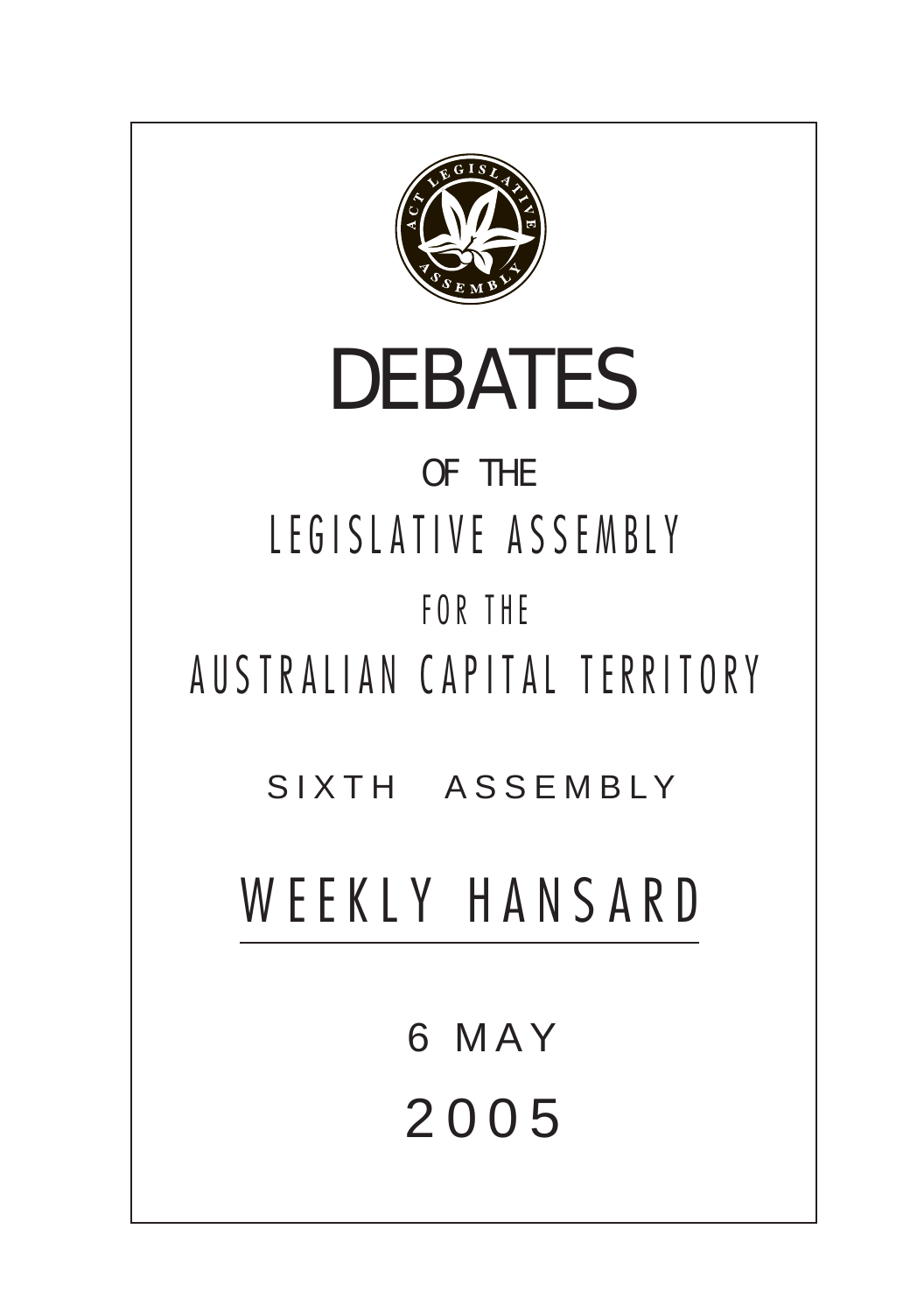# **Friday, 6 May 2005**

| Adjournment:            |  |  |  |
|-------------------------|--|--|--|
|                         |  |  |  |
|                         |  |  |  |
|                         |  |  |  |
|                         |  |  |  |
|                         |  |  |  |
|                         |  |  |  |
|                         |  |  |  |
|                         |  |  |  |
|                         |  |  |  |
| Schedule of amendments: |  |  |  |
|                         |  |  |  |
| Answers to questions:   |  |  |  |
|                         |  |  |  |
|                         |  |  |  |
|                         |  |  |  |
|                         |  |  |  |
|                         |  |  |  |
|                         |  |  |  |
|                         |  |  |  |
|                         |  |  |  |
|                         |  |  |  |
|                         |  |  |  |
|                         |  |  |  |
|                         |  |  |  |
|                         |  |  |  |
|                         |  |  |  |
|                         |  |  |  |
|                         |  |  |  |
|                         |  |  |  |
|                         |  |  |  |
|                         |  |  |  |
|                         |  |  |  |
|                         |  |  |  |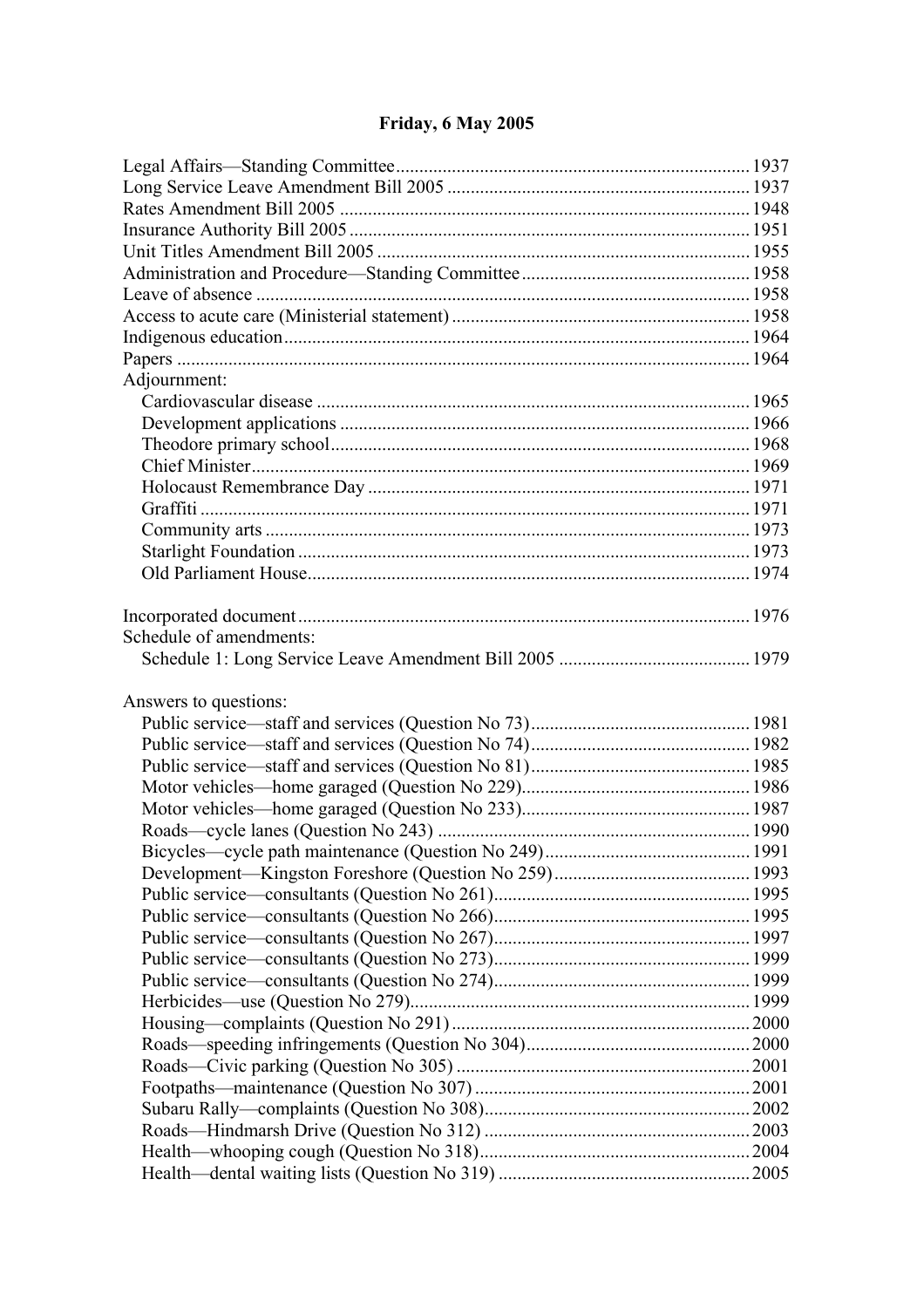|                                                                                    | 2007 |  |
|------------------------------------------------------------------------------------|------|--|
|                                                                                    |      |  |
|                                                                                    |      |  |
|                                                                                    | 2009 |  |
|                                                                                    |      |  |
|                                                                                    |      |  |
|                                                                                    |      |  |
|                                                                                    |      |  |
|                                                                                    |      |  |
|                                                                                    |      |  |
|                                                                                    |      |  |
| Water-Murray Darling Basin Commission negotiations (Question No 344)  2019         |      |  |
|                                                                                    |      |  |
|                                                                                    |      |  |
|                                                                                    |      |  |
|                                                                                    |      |  |
|                                                                                    |      |  |
|                                                                                    |      |  |
|                                                                                    |      |  |
|                                                                                    |      |  |
|                                                                                    |      |  |
| Aboriginal and Torres Strait Islander Resource Centre (Question No 358) 2027       |      |  |
| Aboriginals and Torres Strait Islanders-Ngambri group (Question No 359)  2028      |      |  |
| Aboriginals and Torres Strait Islanders—funding (Question No 360)  2028            |      |  |
| Aboriginals and Torres Strait Islanders—funding (Question No 361)  2029            |      |  |
| Aboriginals and Torres Strait Islanders—memorials (Question No 362)2030            |      |  |
| Aboriginals and Torres Strait Islanders—Ngunnawal spelling (Question No 363). 2031 |      |  |
|                                                                                    |      |  |
| Community Linking and Needs Assessment Service (Question No 365) 2032              |      |  |
|                                                                                    |      |  |
|                                                                                    |      |  |
|                                                                                    |      |  |
|                                                                                    |      |  |
|                                                                                    |      |  |
|                                                                                    |      |  |
|                                                                                    |      |  |
|                                                                                    |      |  |
|                                                                                    |      |  |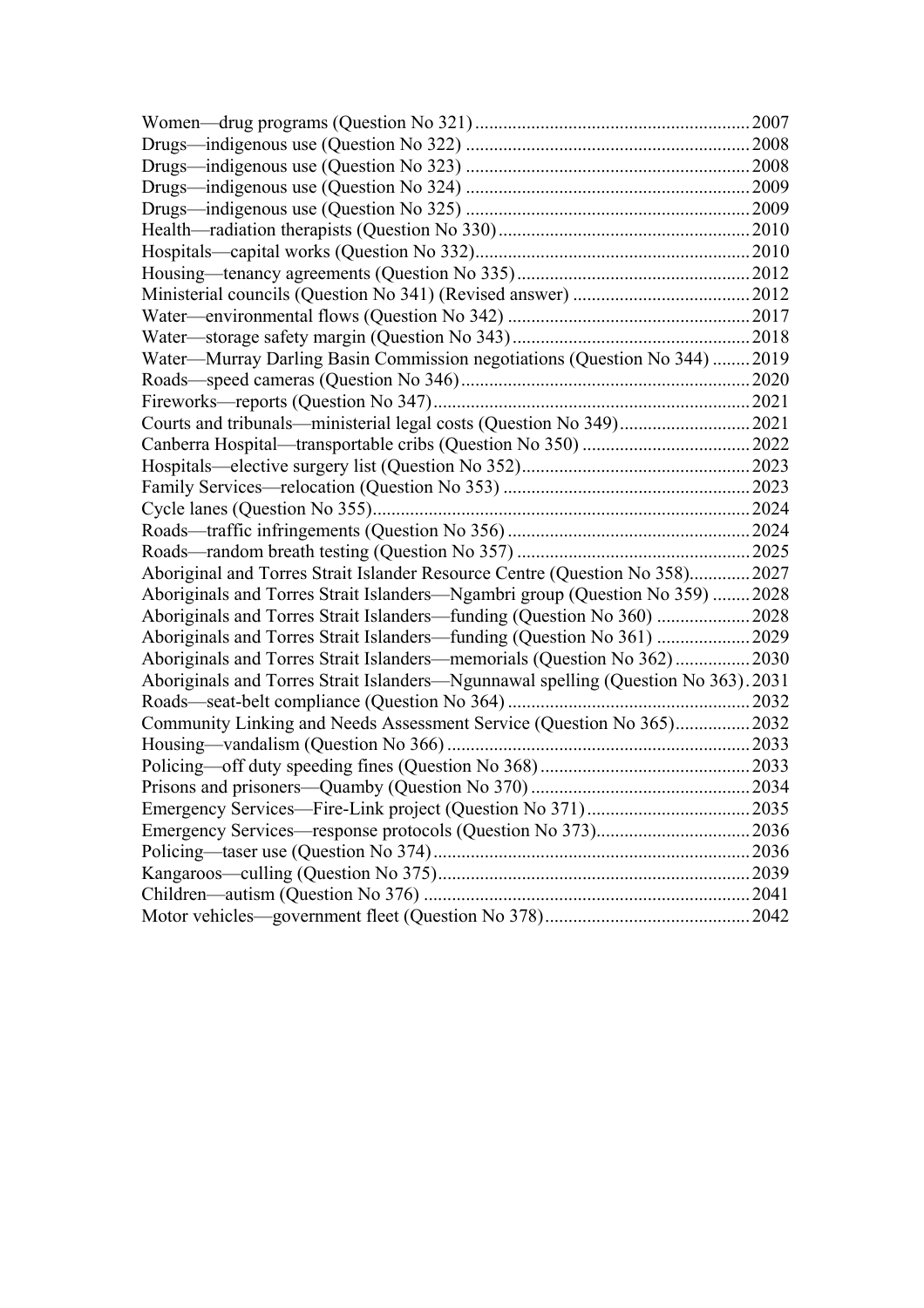# **Friday, 6 May 2005**

**MR SPEAKER** (Mr Berry) took the chair at 9.30 am and asked members to stand in silence and pray or reflect on their responsibilities to the people of the Australian Capital Territory.

### <span id="page-3-0"></span>**Legal Affairs—Standing Committee Statement by chair**

**MR STEFANIAK** (Ginninderra): Pursuant to standing order 246A, I wish to make a statement on behalf of the Standing Committee on Legal Affairs, performing the duties of a scrutiny of bills and subordinate legislation committee, in relation to the Rates Amendment Bill 2005.

This bill would amend the Rates Act 2004 to bring the calculation of rates liability for rural land into line with the method used to determine the rates liability for residential and commercial land. It would allow the inclusion of a fixed charge component into the formula used to calculate rates liability for rural land. The bill would also make rural land with an average unimproved land value of equal to or less than the rates-free threshold liable to the fixed charge component only.

The committee has examined the Rates Amendment Bill 2005 and offers no comment on it.

# <span id="page-3-1"></span>**Long Service Leave Amendment Bill 2005**

Debate resumed from 5 May 2005, on motion by **Ms Gallagher**:

That this bill be agreed to in principle.

**MR MULCAHY** (Molonglo) (9.32): I do not have a great deal more to add on this particular bill, but it is worth reflecting on the history of long service leave and the basis on which this provision came into being, because it in fact stems back to the 19th century for Victorian and South Australian civil servants. The provisions were that civil service officers who had completed at least 10 years service could be granted leave of absence with pay for periods of six or 12 months. The purpose of the leave was to reward those who had performed long and faithful service in the colonies by providing an opportunity for them to visit the United Kingdom.

I appreciate that the Minister for Planning is taking the opportunity to visit the United Kingdom, but I do not think it is on the basis of long service leave.

#### **MR SPEAKER**: Relevance.

**MR MULCAHY**: Yes, thank you, Mr Speaker, of course. All state and commonwealth public servants were subsequently granted the entitlement, and it was then gradually extended to other public sector employees. In fact, long service leave began to be included in federal awards by consent in the late 1940s, and it did not become a standard employment condition for all employees until the passage in the 1950s of long service leave legislation in all states.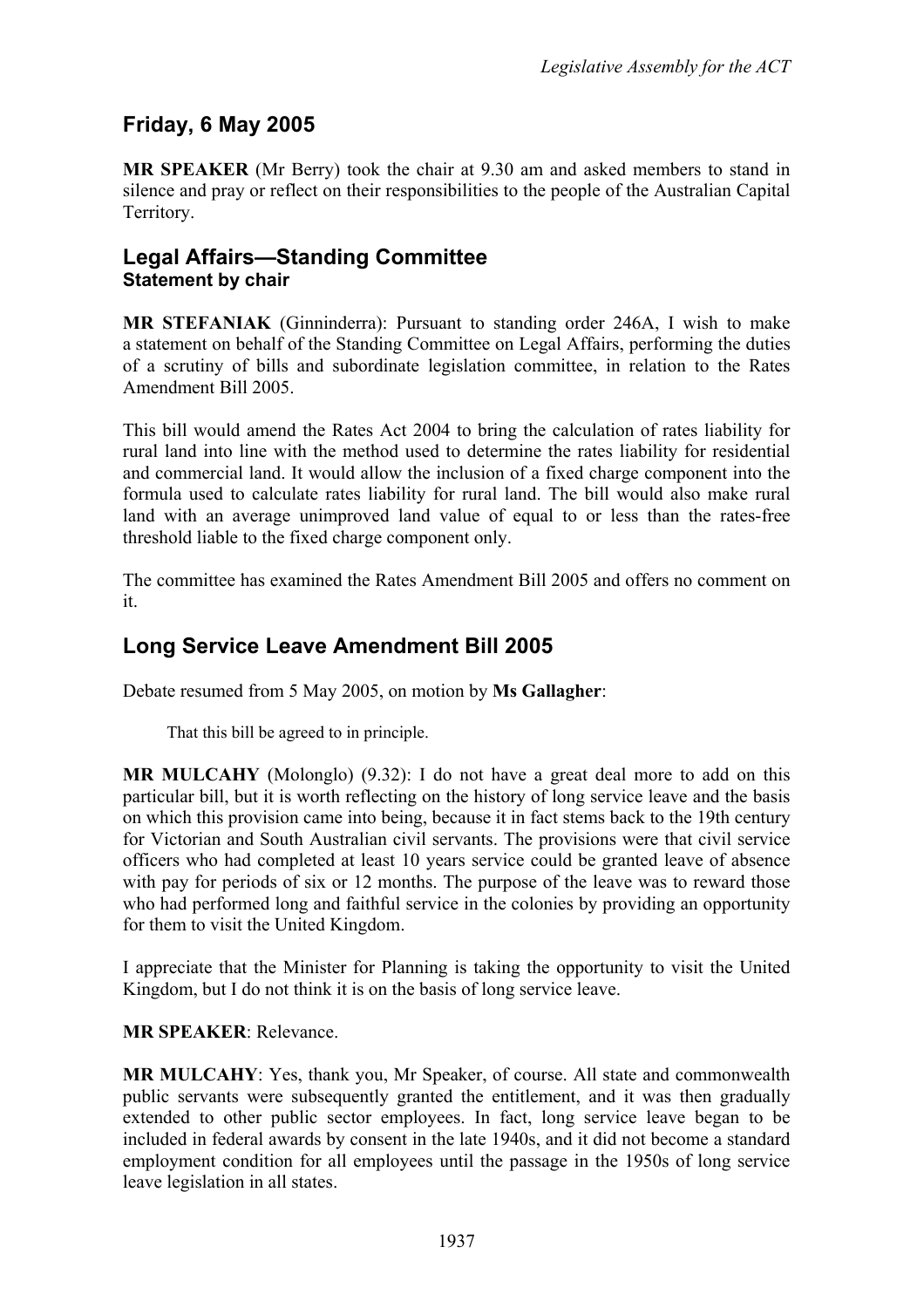It is worth reflecting that the purpose of such legislation, according to parliamentary debates prior to the introduction of the Long Service Leave Bill 1955 in New South Wales, was to reduce labour turnover, provide a reward for long and faithful service and enable employees halfway through their working life to recover their energies and to return to work renewed, refreshed and reinvigorated. The issue that obviously arises in relation to this legislation is that it seems to be moving more and more away from that and in a direction that fails to recognise that principle of rewarding long and faithful service to employees. Rather, it seeks to truncate that period of time, and I suspect it is moving in a general direction away from the established basis and principles that were behind long service leave.

Those who have an interest in the history of industrial relations will be aware that in 1964 the old Commonwealth Conciliation and Arbitration Commission arbitrated its first long service leave award to provide what became the standard provision for non-public service employees, which in that case was 13 weeks leave after 15 years service, with pro rata payment in lieu on termination of employment after 10 years service.

Various amendments and provisions of how entitlements should be addressed occurred through the states subsequent to that time. It is a complex area for employers. I have worked as a chief executive in a major industrial organisation and can say that it comes quite high up on the list of issues that employers raise. It would be wonderful to see a greater effort made towards simplifying methods of calculation. I was speaking the other night about this bill with someone whom I consider to be quite knowledgeable on employment arrangements. They were financially qualified, and even they had a difference of opinion with me as to the methods of calculation, because I think it is an area that defies the understanding of many payroll clerks, and even those who are better qualified.

Nevertheless, the issue of simplification is not on the table today. The issue is to extend these benefits to a greater group of employees in the private sector. As I have indicated earlier, these measures will be a cost to Canberra business. We have already seen costs incurred on Canberra business in relation to rates, with civic businesses incurring more as well. We have seen a constant string of new industrial relations obligations, all in the name of occupational health and safety or better conditions for employees. The plea I would make to the minister is: develop a better appreciation of the needs of the Canberra business community, call off the dogs for a period of time, let Canberra business get on its feet and understand that many of our businesses in Canberra are not large corporations; they are smaller businesses, they have a different financial base, they compete for contracts interstate, and they are having additional costs constantly imposed on them—not only the actual dollar cost, but also the administrative burden that is created by ensuring that they are in compliance with ACT law.

The minister chuckles at my suggestion that that is an issue, but in fact the number of prosecutions, fines and warnings that her officers, or the WorkCover officers, have issued in recent times suggest that many employers in Canberra struggle to be aware of their obligations. I certainly will not defend any employer who knowingly and willingly breaches acts that have been passed by the Assembly, but I am sympathetic, having worked with many small business people, to the fact that they often struggle to keep up with the pace of legislation in terms of the workplace. They are trying in many cases to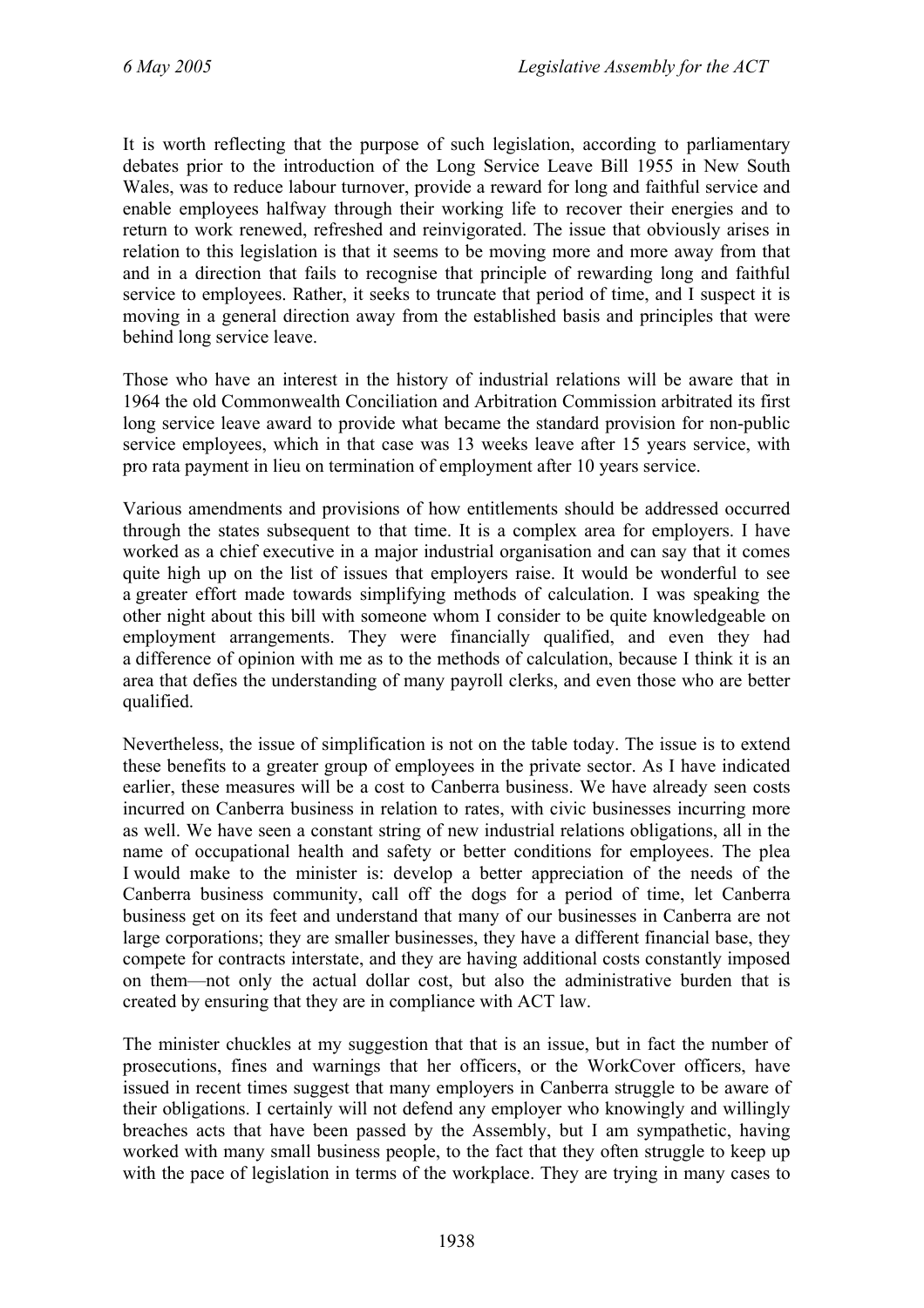fund a business, to meet the costs and demands of banks and so forth, to meet their payroll to ensure that their employees are not displaced—and we saddle them with an increasing raft of rules and regulations that may be easy to accommodate if you are a large multinational or a major industrial employer but in the context of a small type business are difficult and are additional charges that impact on the capacity of people to bring others into the work force.

Many things that occur in small business are on an informal basis. They may not stand the test of legal scrutiny. The direction in this country seems to be towards more flexible arrangements, whereas this Assembly appears to be moving towards a far more regulated, controlled and centralised arrangement as determined by government. I do not think one size fits all. I think there is a strong basis for recognising that different industries have a different capacity to pay. That is one of the redeeming principles behind the industrial award system, so that those areas that have either unique problems or individual capacity can negotiate those with the two industrial partners involved in that industry. But every time a parliament steps in and creates a new industrial standard, it is obviously imposed on every employer, irrespective of their capacity to pay.

I am not suggesting that the measures here are necessarily going to lead to overnight financial ruination; I am not being that extreme. But I would counsel the minister and the government to understand that, every time these measures are added to the cost of doing business, it fuels a belief, which is now quite prevalent in Australia, that Canberra is not a great place to set up shop.

**MS MacDONALD** (Brindabella) (9.39): I am not surprised at the speeches that Mr Mulcahy gave yesterday and today. In fact, if Mr Mulcahy and his colleagues both here in the Assembly on the opposite side and in the business community had their way, we would all still be working in the salt mines and they would be living in their royal palaces, with us just there to do their bidding.

**Mr Gentleman**: Probably children in the mines.

**MS MacDONALD**: Yes, they would still have children in the salt mines. Mr Mulcahy made the comment—and this is often a comment that is made any time we look at introducing anything progressive in industrial relations—that business will collapse, they will not be able to cope with the strain and it is the end of the world. He has also made the comment that business will leave the ACT because of this extra impost on business. He says there are too many things going on and we cannot possibly have long service leave accessible after seven years for people in the private sector, because that is just not fair and really we should be looking at Queensland. It is interesting that Mr Mulcahy mentions Queensland, yet he does not mention New South Wales, where long service leave is accessible after five years.

Here we are talking about introducing pro rata long service leave after seven years in the ACT and Mr Mulcahy says it is the end of the world because everyone is going to leave—

**Mr Gentleman**: The sky will fall in.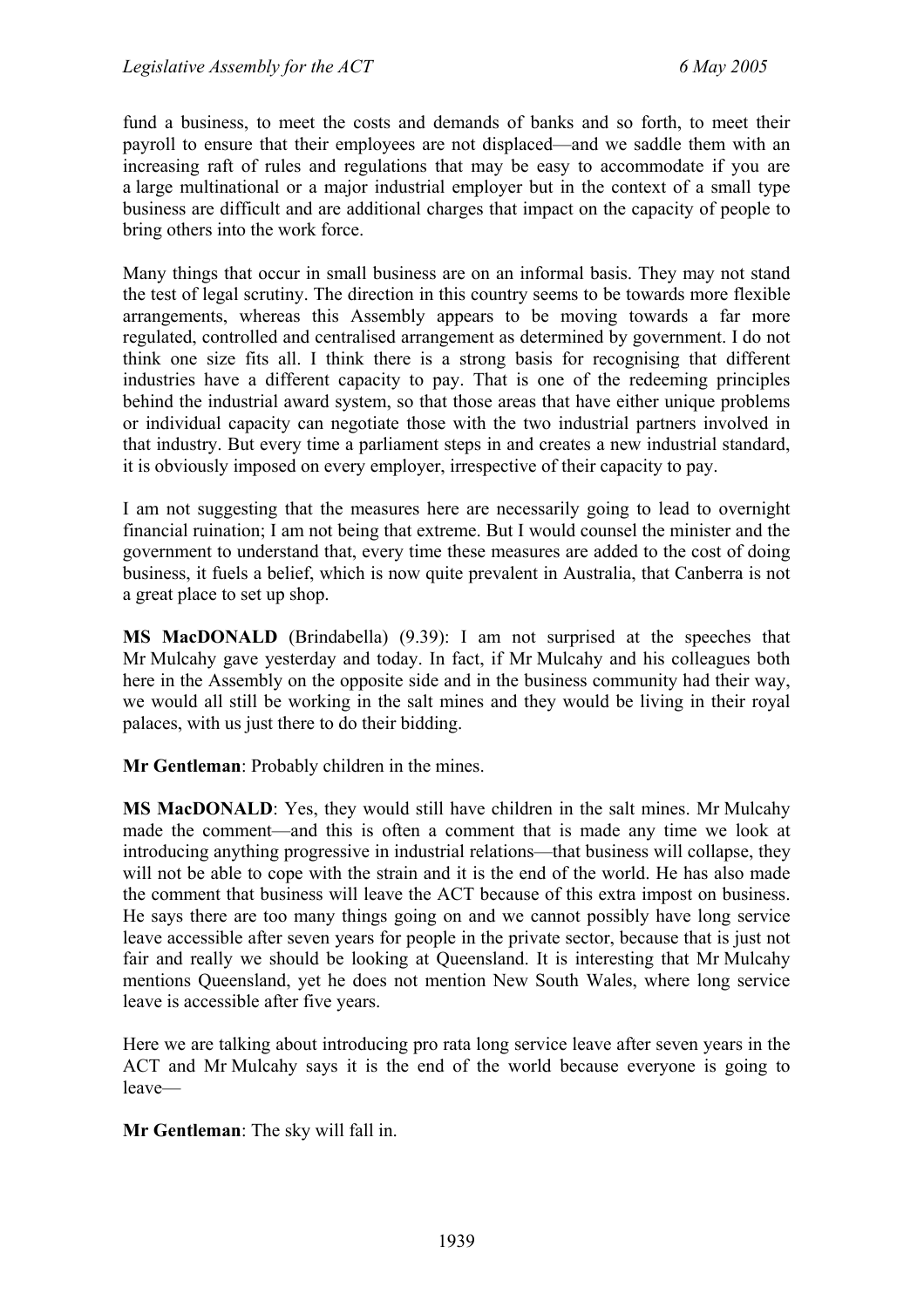**MS MacDONALD**: The sky is going to fall in and all the businesses in the ACT will collapse if they stay here because there is this terrible additional impost on employers; they cannot cope with having to factor in the long service leave provisions for seven years instead of 10, so they are all going to go across the border. But across the border they would have to do it after five years, so I find Mr Mulcahy's argument quite an interesting one.

I commend this bill. Members may or may not recall that in the Fifth Assembly I moved a motion to ask the government to look into the issue of portable long service leave in the territory. I know that that was an issue that stirred up quite a bit of controversy within the business community and it is not necessarily a thing that is easy to do. My argument then was, and remains, that employment conditions are changing. Long service leave has long been changing. Look at the construction industry or the cleaning industry. We have portable long service leave in these areas.

This amendment bill looks at people who work in the same industry year in, year out, but who have breaks because the work is of a seasonal nature, and it takes that into account. It is important to acknowledge that we have people out there who are giving their time, over lengthy periods, to the same employer or the same group of employers and yet, because of the nature of the employment, have no access to long service leave. Things are changing. The nature of employment is changing. We do not have people signing up for life to jobs any more, as a general rule. The estimations are for between five and seven jobs in a lifetime, and I think that is increasing as time goes on.

We as a society need to say; "Yes, how was it that long service leave came about in the first place?" Long service was introduced, as I understand it, as a result of people wanting to return to the mother country, England. The amount of time that was given in the first place took into account the amount of time that it would take to get on to a ship, travel back to England, see your family and then come back to Australia. We obviously do not need to get on a ship and travel back to England any more, but we do feel that it is important to provide those breaks in service that people need over time.

I believe there is a lot more that society needs to be doing to take into account the contribution that people make to society as a whole through their work. That is a discussion for the country that is not taking place at the moment. I would like to see it take place, but I think this bill addresses a number of the concerns about the changing nature of employment and that is a good thing.

**MR SMYTH** (Brindabella—Leader of the Opposition) (9.45): If, as Ms MacDonald says, this bill is addressing changing natures of concern about employment, let us have a changing nature of concern about employment bill rather than the ad hoc way in which this government continues to modify the Long Service Leave Act. It is the revisionist, light-on-the-hill Labor Party stuff that you see in the minister's speech that gives me great concern.

Ms MacDonald has just said that the reason we got long service leave originally was for a month on the boat, a month in the old country and a month on the boat back. But apparently that is not quite true. The government believes that long service is an important condition that is well established in Australian workplaces and that it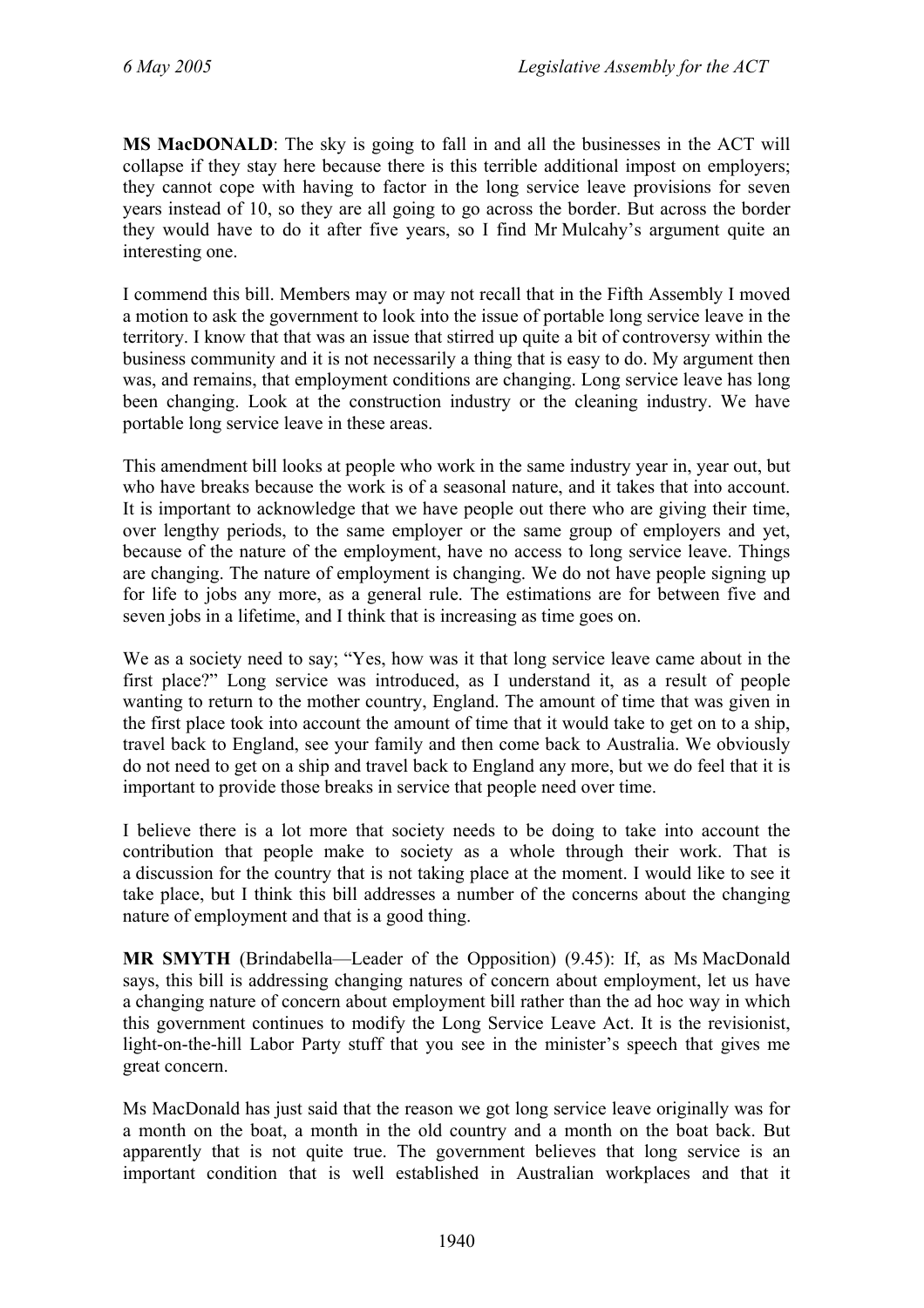recognises the value of employees' corporate knowledge and the cost to industry of high staff turnover.

When it was put in place, there was no such thing as a high cost to industry of staff turnover, and it was not about the value of an employee's corporate knowledge. What these guys, the egalitarian party, seem to be suggesting is that, if you have got more corporate knowledge and you have got higher value corporate knowledge, you should be entitled to some sort of extra long service leave. The argument in that is just ridiculous. Go back to when it was brought in. It was about if you had been there for 10 years you got a reward for long service. That is what it is about: it is called "long service leave". It is not called "changing condition in workplace leave". It is about, "You've worked for me for 10 years. Thank you very much. Here's a bonus to have a holiday." But that is not what it is about now.

The minister said:

The challenge for government has been to develop amendments that balance the realities of the modern workplace against the underlying policy basis for long service leave and take into account the interests of all stakeholders.

So we have redefined what the underlying policy basis for long service is, and then we go and work out what the interests of the stakeholders are. Mr Mulcahy asked the minister yesterday—I suggest he has not got it yet—to make available the business impact statement. I assume, minister, you will be doing that shortly?

**Ms Gallagher**: No, I won't be.

MR SMYTH: "No, I won't be," she says. "We're not going to reveal to you what our business impact statement said." Why not, minister? What are you afraid of in releasing the business impact statement? What is it in the business impact statement that you do not want the rest of us to know? If it was a glowing endorsement of this policy, that business impact statement would not be just on the table; it would in the *Canberra Times*, it would be on the TV, it would be on the radio, and the minister would be out there spruiking, as they create new the Jerusalem in the ACT, about how this was good for ACT workers and employers. But the minister's strident, "No, I won't be releasing the business impact statement," simply says that this business impact statement does not back up what the government is saying, and I think the minister, when she closes debate on the bill, should stand up and explain in more detail why she will not release the business impact statement.

I suspect the reason that she will not release the business impact statement is summarised rather nicely by John Robertson, Secretary of Unions New South Wales, who said that unions these days should be more worried about their own actions than those of the federal government. Referring to the federal government's IR legislation, he said:

We need to be honest with ourselves.

These laws are not the biggest threat to the future of the labour movement, we are. … Our political wing—

That is the ALP—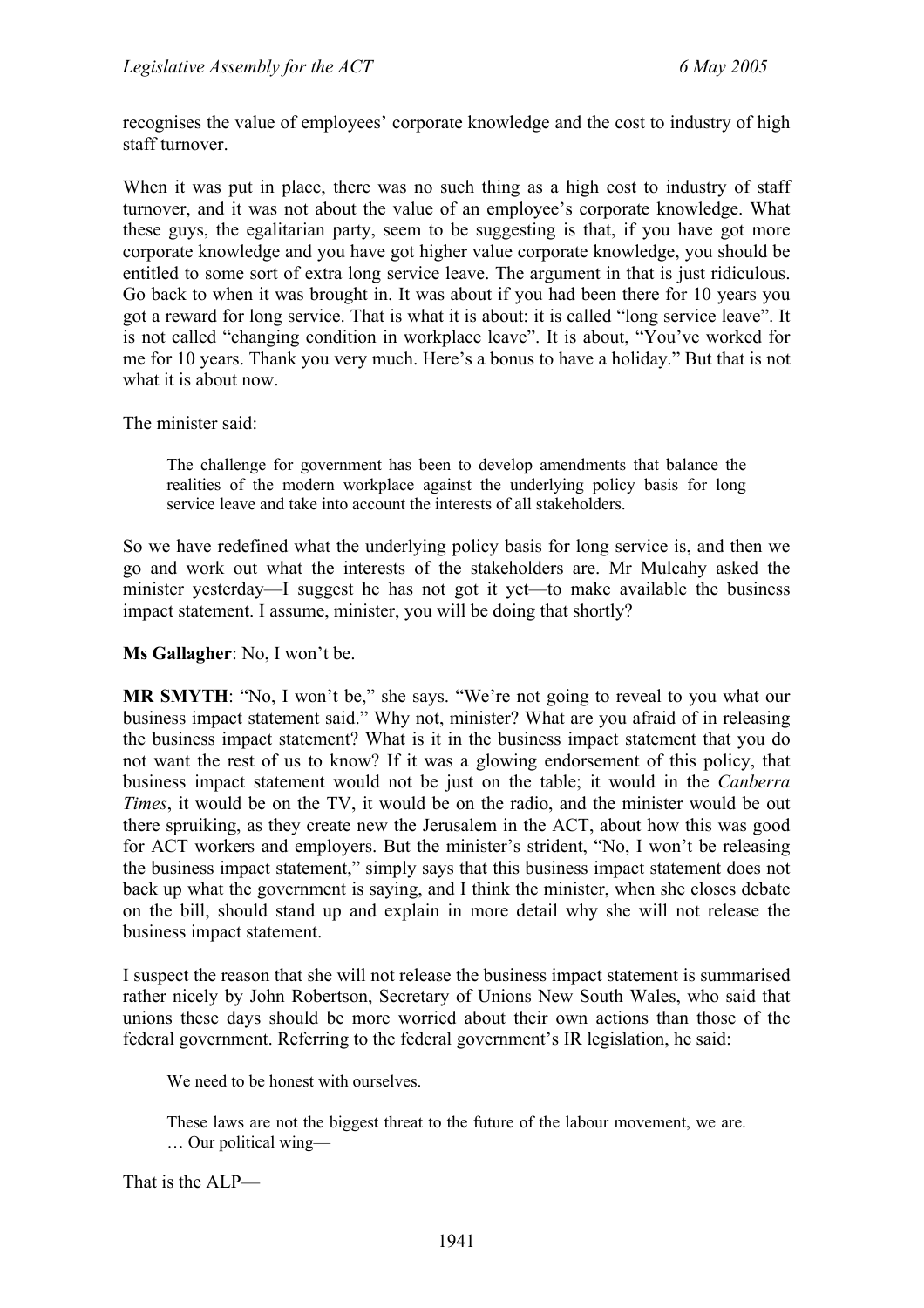is in even worse shape …

It is all about relevance. They are living in the new Jerusalem. For those who have not seen it, I suggest you look at RiotACT today because it talks about Jon Stanhope and his apparatchiks creating a new Jerusalem. That is why we are here; we are here to make the workers' paradise in the ACT, new Jerusalem, on-tap, online in the ACT. But the minister will not release the work that justifies how this will help all stakeholders. She says in her speech that this will "take into account the interests of all stakeholders". She probably should have added, "and then we'll disregard business and we'll probably disregard several other groups and we'll just make sure that it's the ones that we want to particularly look after that we will actually look after." She said:

This provision will ensure that seasonal workers who work for the same employer year in, year out can share in the benefits of long service leave.

Well, they already do. If they are permanent employees, they are entitled to long service leave. If they are not permanent employees, they are paid at the casual rate. I am intrigued about the seasonal workers. Which crop of seasonal workers do we have here in the ACT? It might be the fruit pickers of Forrest, or the cherry pickers in Pialligo, but I have not seen the convoys of kombies coming down to the backpackers hostel with all the seasonal workers who work in the ACT.

There is some additional seasonal work—I guess you would call it seasonal work, although it is probably just peak demand—at Christmas and at some of the tourist events. But this is not a city overwhelmed by seasonal workers who work for the same employer year in, year out, and they do share already in the benefits of long service leave. If they are employed permanently, they get that money, that entitlement. If they are a casual worker, they actually pick it up in the hand. The casual rate of employment is a bit extra, about 25 to 30 per cent, depending on the award. They already get paid that, so I am not sure how the provisions of this bill will ensure that the seasonal work force, which is obviously huge in the ACT, will get the same benefit. The minister said that, whether they work in the agricultural, tourism or retail industries, there is no sound policy reason for denying these workers the same benefit. That is true, because they are not being denied it.

There is no justification in the minister's speech for changing this legislation at this time. You can poke holes in her argument. She says it is to recognise the long-established principles. Well, the long-established principle was that it was a reward for 10 years of service. She says that we have got to get the underlying policy basis for long service leave and take into account the interests of all stakeholders—and I would add "except we will not release the business impact statement." I assume it has been done, minister? The BIS has been done?

**MR SPEAKER**: Order! Address your comments through the chair.

**MR SMYTH**: Well, Mr Speaker, perhaps the minister will tell you, because she is obviously not going to tell me whether or not she has done a business impact statement and, from the tight-lipped look that we have got across the treasury bench, one can almost assume that there was not a business impact statement done. So they are either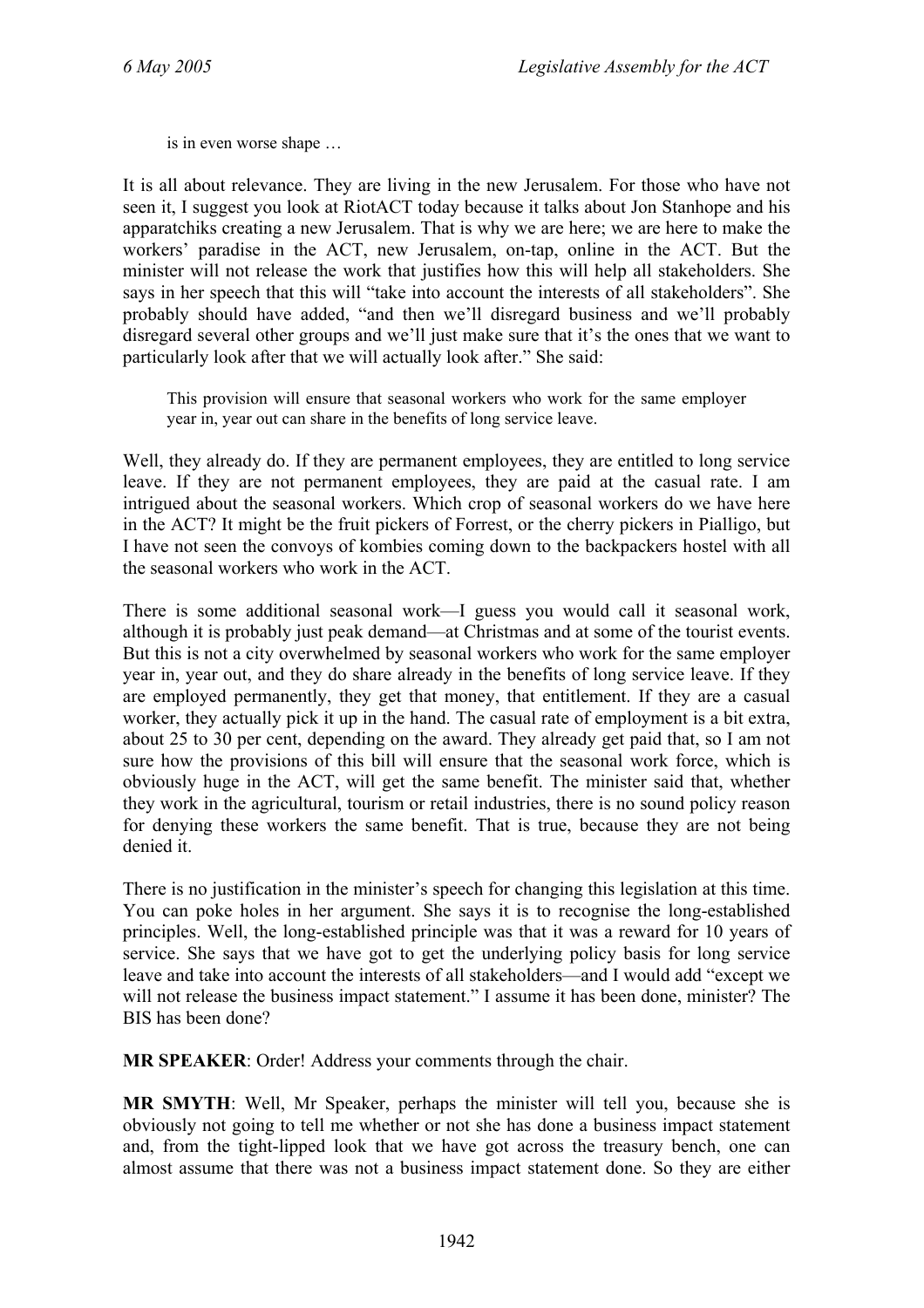not going to release it because they do not want to, or they are not going to release it because they actually did not do it and, therefore, it blows a hole into the minister's line that she has taken into account the interests of all the stakeholders. Then, of course, we have got the influx of seasonal workers.

It says on the second page of the minister's speech that the financial impact on employers will be insignificant. Well, justify it, minister: table the business impact statement. I know the argument will be that they are doing it already and that they should be doing this and they should be doing that. But justify that your changes to this law today will have insignificant impact on the business community.

**Ms Gallagher**: You just answered it, Brendan; they are already doing it. They already have to make provision.

**MR SMYTH**: Well, you get up and make the case, minister, and then table the business impact statement. You get up and table it, minister.

**Ms Gallagher**: You answered it.

#### **MR SPEAKER**: Order!

**MR SMYTH**: Thank you, Mr Speaker. This is about relevance, Mr Speaker; it is about being relevant in a modern world. It is not about creating a new Jerusalem. It should not be about looking after your union mates. It should be about looking after the entire community, and building a more sustainable Canberra. And it should be about making sure that you have got the primary settings right, which we clearly have not got. It is quite clear that the Labor Party reforms are failing—hence we are in deficit—and we believe that these changes at this stage are not appropriate, so we will be opposing the bill.

**DR FOSKEY** (Molonglo) (9.53): The Act Greens support the Long Service Leave Amendment Bill and the proposed government amendments. I think it is appropriate to reduce the time of service before one is entitled to long service leave from 10 years to seven years. This reflects the changing nature of our workplaces, with more part-time, casual, and more varied and shorter work contracts. I also support private sector workers having comparable entitlements to public sector workers.

Long service leave is an important workers right. It gives workers a substantial break, it is a reward for continued service with an employer, and it is an incentive that helps reduce staff turnover. Long service leave can also be an important opportunity for workers to spend time with their families. Many, of course, use it to extend their education by travel or study. I have observed in areas where I have worked, but focusing particularly on teaching, the necessity for employees to take a break, a decent break, at reasonable intervals. Burnout is a real danger in many jobs, and in professions like teaching the effects are felt broadly, not just by the person involved but also by students, colleagues and the teacher's family.

I also support the changes that mean that seasonal work or breaks in work caused by external market factors do not constitute a break in service and hence some seasonal and casual workers may now be eligible for long service leave. Many of them are juggling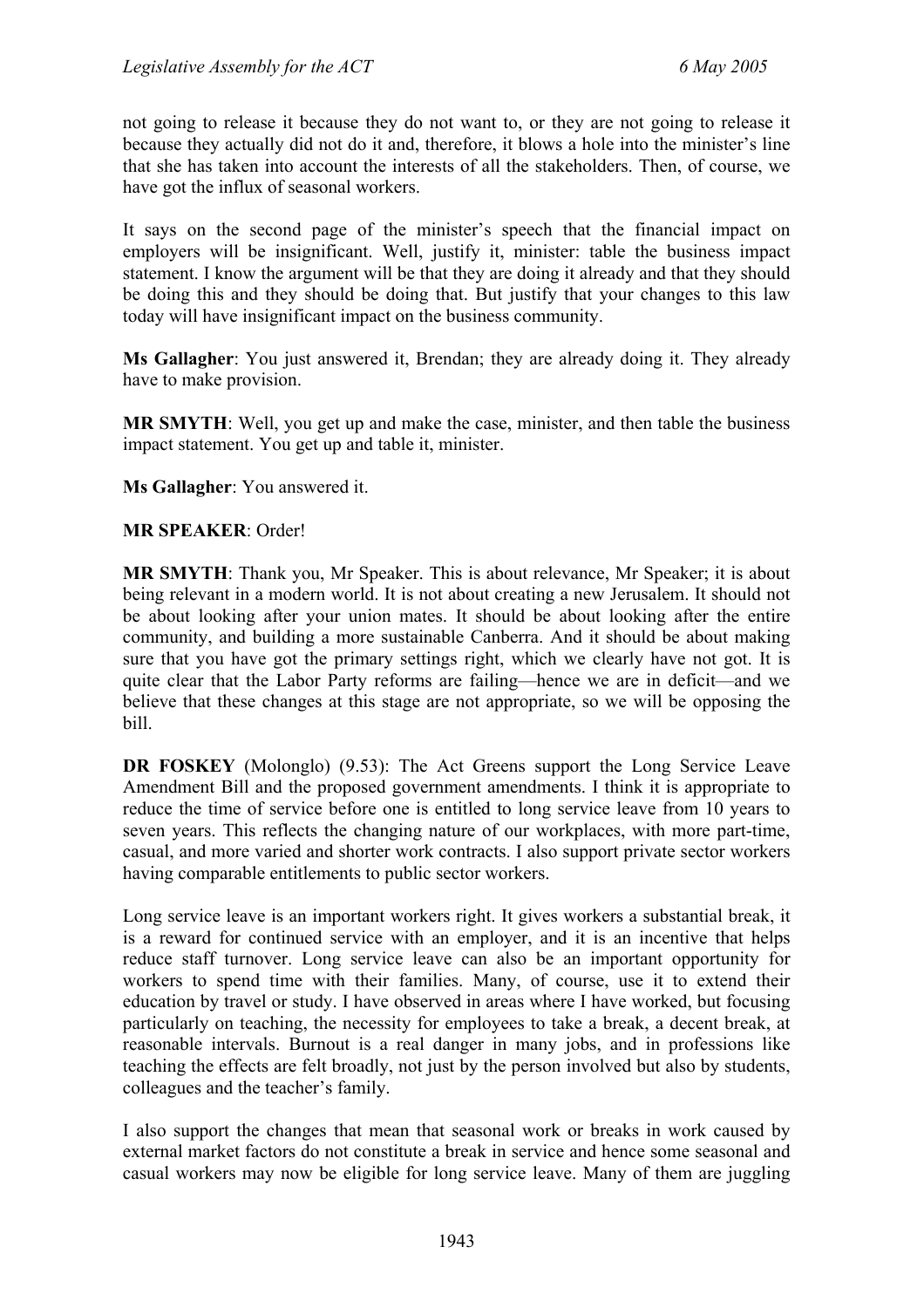more than one part-time job just to make ends meet. For them, long service leave is still a faint hope. I think that the next step is to look at innovative ways of addressing the fact that an increasing number of workers are on short-term contracts with various employers and therefore will not ever become eligible for long service leave. Portability within a sector is one way of achieving this. So I am pleased that the community sector task force will look at the portability of long service leave within the community sector.

The debate on this bill has shown a disturbing lack of concern by some speakers for the welfare of workers compared to the welfare of business. Indeed, any gain that makes work healthy for people has been seen by them as an indication that the sky is falling in. Nonetheless, business owners, business managers, as well as business workers, are human beings. I am sure that it is just as important that managers and owners take decent breaks every five years, but we are not here debating that, because we do not have to, because they make the rules for themselves. I support the bill.

**MS GALLAGHER** (Molonglo—Minister for Education and Training, Minister for Children, Youth and Family Support, Minister for Women and Minister for Industrial Relations) (9.56), in reply: I thank members for their contribution to the debate on this bill. This bill delivers on a commitment by the government to modernise long service leave entitlements for ACT private sector workers to better reflect the realities of the contemporary 21st century workplace.

The last two decades have seen a major shift in the way people work, as the notion of a job for life fades and more precarious forms of employment, such as casual and contract work, proliferate. These changes in work patterns, combined with emerging issues such as increased work intensification, pressures to balance work and family life and predicted labour shortages, are the drivers for the amendments the government is moving today.

Over time, a number of rationales have underpinned the provision of long service leave, including to provide employees with an extended leave of absence in order to renew their energies, to reward long and faithful service with an employer, and to reduce labour turnover. These rationales remain at the heart of the amendments proposed by the government.

The main policy reforms to be made by this bill will enable workers to begin to take their long service leave after completing seven years of service with an employer. This amendment will set a new legislative standard for access to long service leave in Australia and will bring entitlements for private sector workers covered by the act into line with the benefits already enjoyed by ACT public sector workers. The amendments will provide employees with improved access to long service leave to better balance work and family commitments, while recognising the value of rewarding long service with an employer.

After the introduction of the bill, the government received feedback from stakeholders seeking illumination on the intended operation of the improved access provisions. The purpose of the government's first amendment to this bill is to provide certainty to stakeholders on the operation of the bill and make clear that employees will be able to access long service leave after seven years, in much the same way as they can access it after 10 years of service.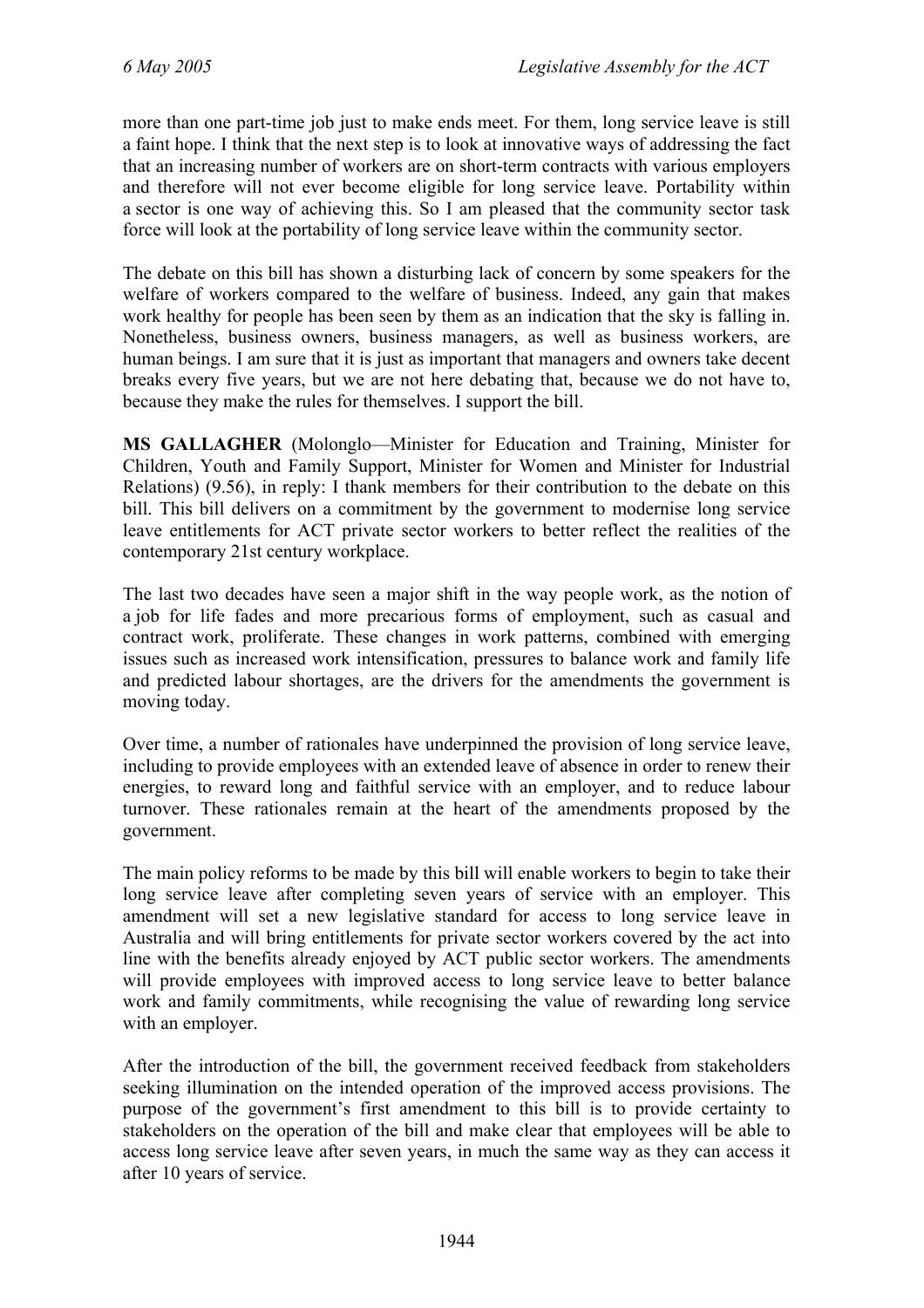The bill also makes amendments to existing continuity of service provisions to ensure that seasonal workers who work for the same employer over an extended period of time will now be able to access long service leave. These amendments will ensure that long service leave will now cover long-term private sector employees, whether they are casual, part time or full time. The government stands proudly by our agenda to modernise this entitlement to long service leave. We do not believe that this entitlement should simply wither away as employers use changing work demographics to make the work force less permanent. We believe that the amendments here today are an important part of a fair industrial relations framework for the ACT and will result in more employees being able to take an appropriate break in consultation with their employer. Long service leave is not a reward; it is a hard-won entitlement for working people.

Mr Mulcahy is fast developing a reputation as one of the last industrial cold war warriors in the ACT. He sounds as though he would be more comfortable working in the 1980s for Troubleshooters or the like. Uninterested in balancing economic prosperity with fair conditions, Mr Mulcahy represents employers who believe that the only way to profit is at the expense of workers: their wages, their entitlements, their safety and their future. We on the government side know that by far the majority of employers do not agree with Mr Mulcahy. The vast majority of employers know that the best way to profit is to treat their workers fairly and safely so that everybody gets their proper entitlements from their work. This is borne out by the facts on business confidence.

According to the Sensis survey, the ACT recorded the highest rise in business confidence, of eight per cent, of any state or territory up to October 2004. Again, according to the ABL March mid-term report 2005, the ACT is the easiest jurisdiction in which to do business. According to this piece of analysis, our regulator agencies achieve a score of 6.6, well ahead of any other state or territory. Rather than talking up the ACT as a great place to work, as most employers recognise, Mr Mulcahy just wants to talk it down.

The ABS characteristics of small business for the period from June 2003 to June 2004 show an increase of 3,500 small businesses in the ACT. This increase of 21.7 per cent over the previous two years occurred during the time when all of the legislation, which Mr Mulcahy misrepresents as imposts on business, was passed through this Assembly namely, industrial manslaughter, OH&S enforcement and compliance, and removing the requirements for part-timers to meet a threshold for annual leave. So we on this side think that the good employers will see the benefit of these amendments to long service leave entitlements. Good employers are looking for ways to appropriately recognise the service of their employees—not to deprive them of their just and proper entitlements to good wages and working conditions.

Mr Mulcahy said that workers would be sacked because of this legislation. I would like to remind Mr Mulcahy that it is against the law to sack someone in order to avoid paying or recognising an entitlement. Mr Mulcahy talked about the cost of this legislation, the cost on business, and of course he could not actually quantify the cost on business other than to say there is a cost on business.

The current legislation, coupled with the accounting standard about employee benefits, requires that employers currently make provision for long service leave entitlement after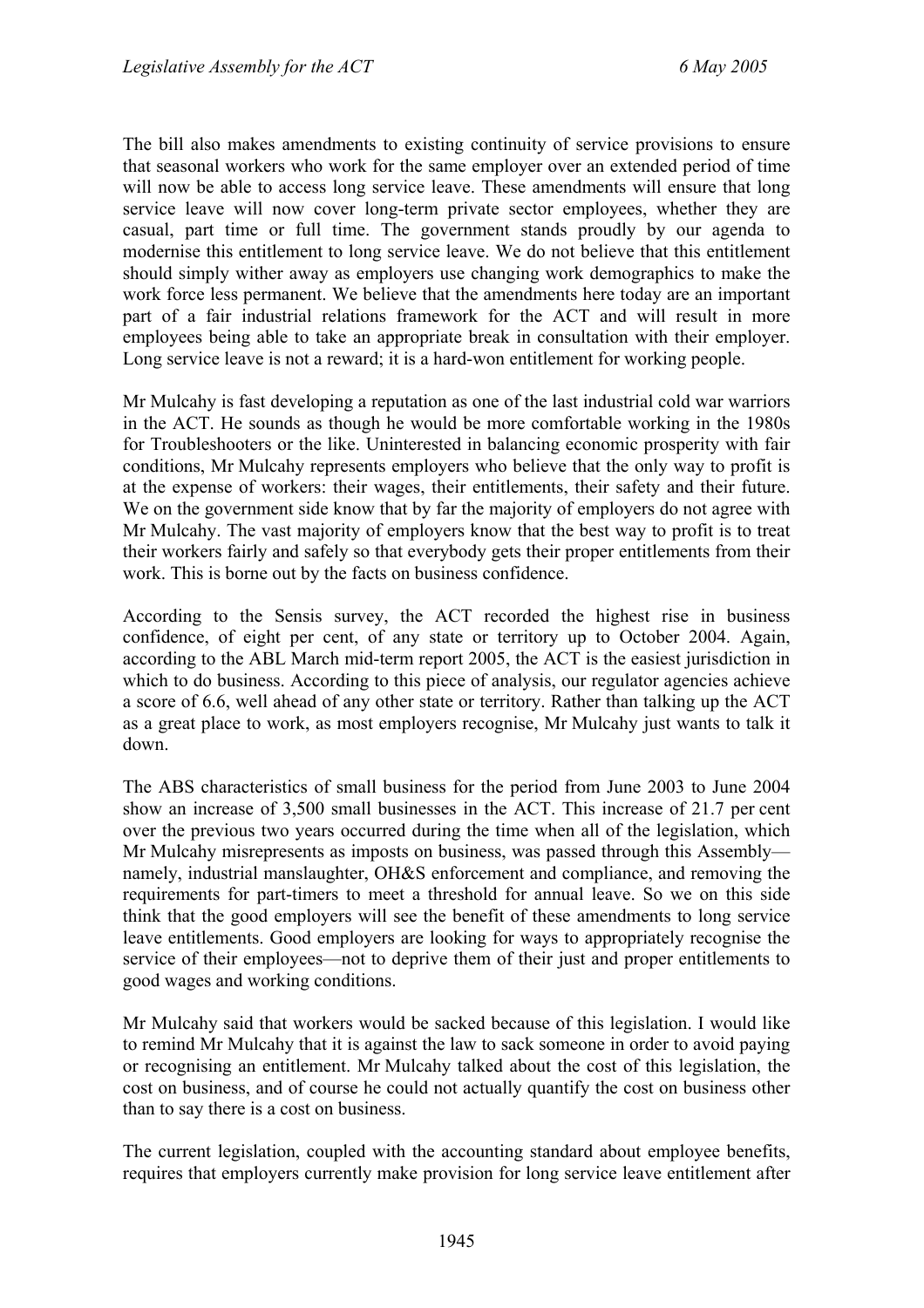five years. We are not changing that. We are not asking them to make provision after three years; we are keeping those arrangements the same. This is merely giving employees access to that entitlement, which should be provided for if businesses are doing the right thing. It should already be in the bank, already sitting there as an accumulated liability, to give those working people pro rata access—not 10 years access, but seven years access—to this entitlement. That is the change.

If we were to accept the arguments being put by the opposition you would think we were having a revolution in industrial relations here with this legislation—that we were changing everything, that we were imposing some sort of left-wing, new model of long service leave. What we are saying is that the workplace has changed, people do not stay as long with employers as they have in the past, for a range of reasons—not only choice of the employee—and that, in recognition of that, this entitlement should be modernised.

Those opposite argue that it was for 10 years and therefore it can only be for 10 years. Apart from going back to the 1950s, and we know they would like to, if you accept their argument, there should never be any change to any legislation, ever: when it was brought in, that was the way it was and it should never reflect any changes in the community or any changes in demographics. Their view is that long service leave was for 10 years and that is the only way it can be, because when it evolved it was for 10 years service. That does not take into account the way the workplace is in 2005, and that is what this legislation does.

Private sector workers, it is clear, now know that, if those opposite were ever in government, there would be constant attacks on their conditions of service. Employees and employers of the ACT need to know that Mr Mulcahy is not interested in what is best for the territory or what is best for working people. We know Mr Mulcahy has had a long history in business, a long history in management in business, but what Mr Mulcahy has to understand is that he does not work for "Legislative Assembly Incorporated"; he is not the chief executive; he is not a boss any more. He is here to represent his electorate, and his electorate is made up of ordinary Canberrans. Yes, some of those people will work in business and some of them will be managers in business, but he is here to represent ordinary working people and put their interests first—not the interests of business or heads of business or the big end of town. That is not what he is here to do.

We have taken into consideration everybody's comments. We stand here and take into consideration all stakeholders involved. We are not representing one arm of the community with this legislation change. I think the opposition needs to get over their ideological hatred of the union movement. I really think that would help in the debate, because it would provide a little more balance. They almost froth at the mouth when they have to talk about our relationship with unions, the evils that the unions represent. Of course they forget to accept that the unions are still the largest community organisation across Australia. In fact, the unions have done a lot of good things, including providing improvements in working people's conditions of employment, from which all of us here today, getting paid our wage and enjoying our nice conditions of service, benefit.

**Mr Smyth**: Eighty-two per cent of the ACT aren't in a union.

**MR SPEAKER**: Order!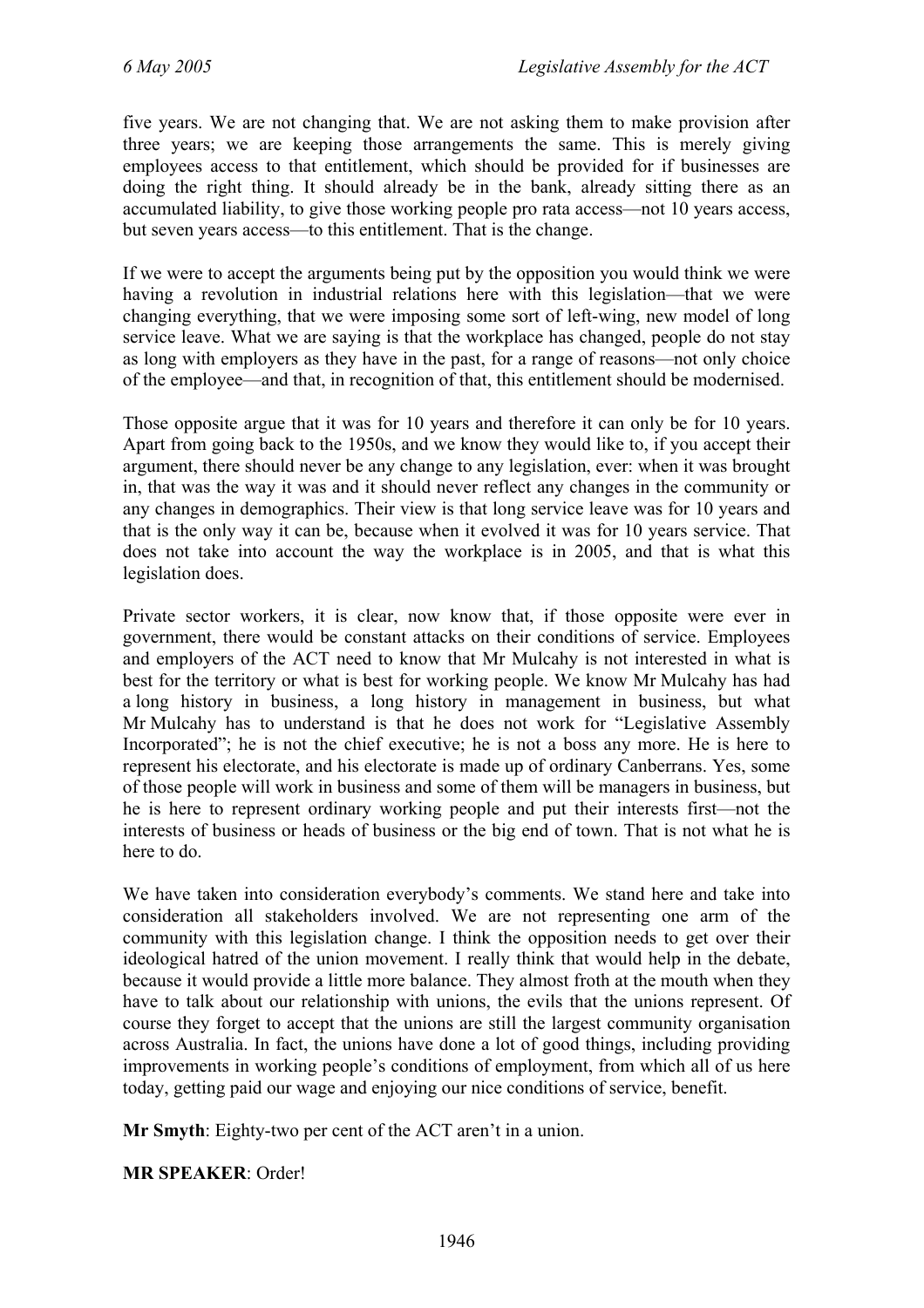**MS GALLAGHER**: The statistics of union membership are not relevant in this debate because this legislation is not union legislation. This legislation is about providing a benefit for ordinary working people. This bill is about providing an entitlement to ordinary working people and enabling them to share in the prosperity of our community, in line with public sector workers—

**Mr Pratt**: And discriminating against those loyal employees.

**MS GALLAGHER**: Mr Pratt really needs to stop interjecting.

**MR SPEAKER**: It does not help if you respond to the interjections. Direct your comments through the chair, please.

**MS GALLAGHER**: Mr Speaker, Mr Pratt would do well to read what this legislation is about, rather than just interjecting. In conclusion: Mr Mulcahy made mention of the Tolpuddle Martyrs in his first address yesterday—a rather theatrical address it was, quite exciting to watch. The Tolpuddle Martyrs were framed men—men, and their families, persecuted by employers, driven like dogs to the criminal courts and sent on a diseased convict boat to Australia. Interestingly, the martyrs were framed by an employer and someone who passionately believed in church, constitution, king and country and maintenance of the status quo. It sounds a little familiar, listening to some of the arguments we heard yesterday.

Mr Mulcahy may salivate at the prospect of the building industry task force imprisoning people for organising a union. He may also dream at night of one day rolling back long service leave entitlements in the ACT. But, while the Australian Labor Party sits on these benches, we will conscientiously work to improve the conditions of working people and their families in the ACT in cooperation with employers.

Question put:

That this bill be agreed to in principle.

The Assembly voted—

| Ayes 10                                                             |                                                                         | Noes 7                                                         |                          |
|---------------------------------------------------------------------|-------------------------------------------------------------------------|----------------------------------------------------------------|--------------------------|
| Mr Berry<br>Mr Corbell<br>Dr Foskey<br>Ms Gallagher<br>Mr Gentleman | Mr Hargreaves<br>Ms MacDonald<br>Ms Porter<br>Mr Quinlan<br>Mr Stanhope | Mrs Burke<br>Mrs Dunne<br>Mr Mulcahy<br>Mr Pratt<br>Mr Seselja | Mr Smyth<br>Mr Stefaniak |
|                                                                     |                                                                         |                                                                |                          |

Question so resolved in the affirmative.

Bill agreed to in principle.

#### **Detail stage**

Bill by leave, taken as a whole.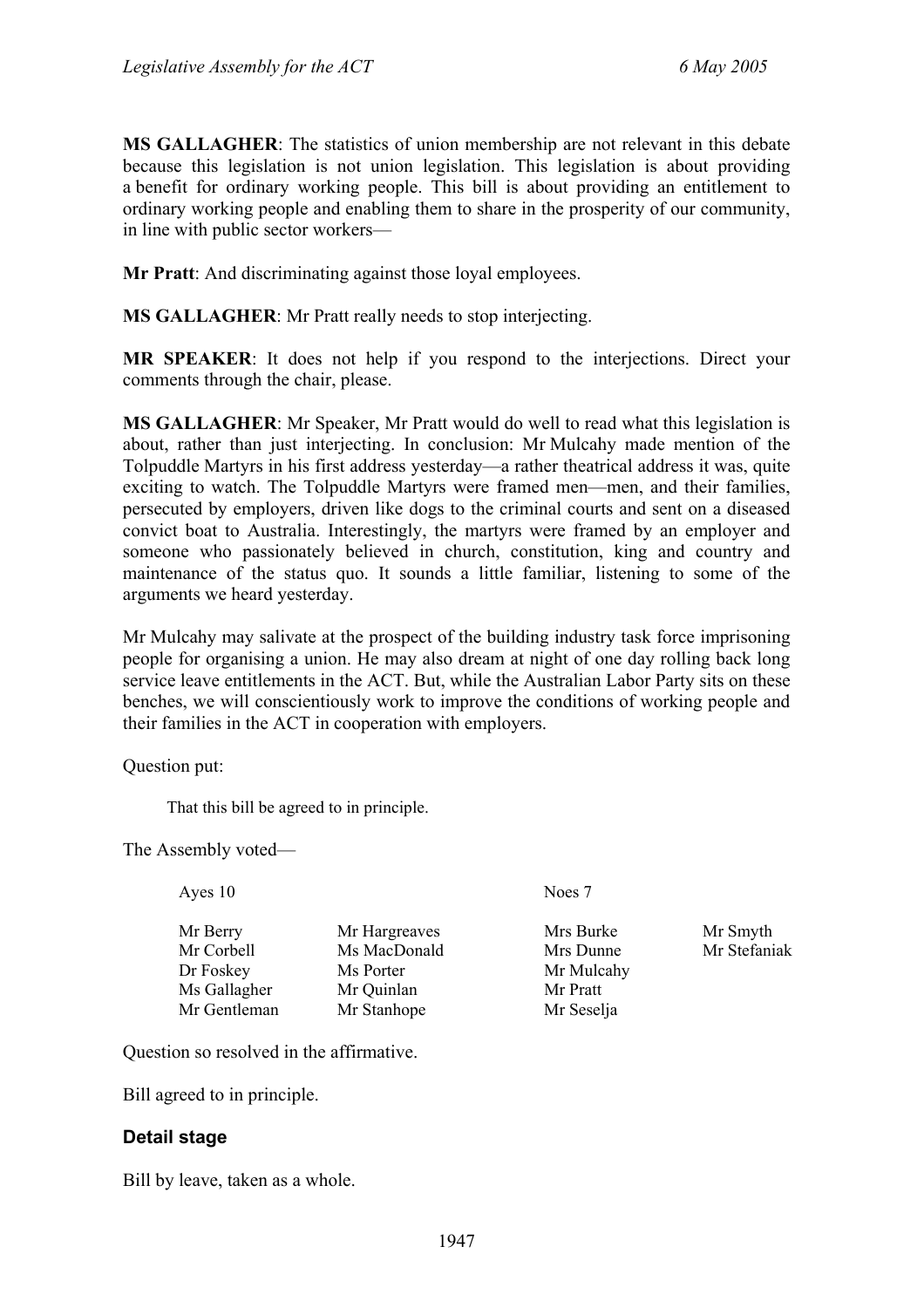**MS GALLAGHER** (Molonglo—Minister for Education and Training, Minister for Children, Youth and Family Support, Minister for Women and Minister for Industrial Relations) (10.11): I seek leave to move amendments Nos 1 and 2 circulated in my name together.

Leave granted.

**MS GALLAGHER**: I move amendments Nos 1 and 2 circulated in my name and table a supplementary explanatory statement to the government amendments *[see schedule 1 at page 1979]*.

After the introduction of the Long Service Leave Amendment Bill 2005, the government received feedback from the Association for Payroll Specialists that the provisions surrounding access to leave after seven years were unclear. This government amendment clarifies that an employee will be entitled to begin to take long service leave after seven years service. The entitlement to take leave will be subject to the current conditions on the taking of leave. Leave can be taken as soon as practicable after it is accrued, having regard to the needs of the employer's establishment, or at such other time or times as agreed by the employer and the employee.

The amendment does not change the rate at which the leave accrues. The rate of accrual is 0.2 of a month's leave per year of service. This means an employee taking long service leave after seven years could take 1.4 months leave. The amendment also enables an employee to begin their access to their second tranche of long service leave after 12 years, rather than the existing 15 years service. The further amendment substitutes the word 10 years with seven years. It is consequential on the first amendment and it clarifies the effect of the entitlement to early access to long service leave on pro rata entitlements on termination and on payment for ineligible service after seven years.

**MR MULCAHY** (Molonglo) (10.13): We have had discussions and I thank the minister for the briefing provided by her advisers in relation to this. During those discussions, we raised some matters regarding clarification of these amendments, notwithstanding our general view about the thrust of the bill. But I think the amendment serves to remove any risk of ambiguity in those provisions.

Amendments agreed to.

Bill, as a whole, as amended, agreed to.

Bill, as amended, agreed to.

## <span id="page-14-0"></span>**Rates Amendment Bill 2005**

Debate resumed from 3 May, on motion by **Mr Quinlan**:

That this bill be agreed to in principle.

**MR MULCAHY** (Molonglo) (10.14): The purpose of this bill is to put the calculation of rates for rural land on the same basis as that for urban land. Urban rates presently consist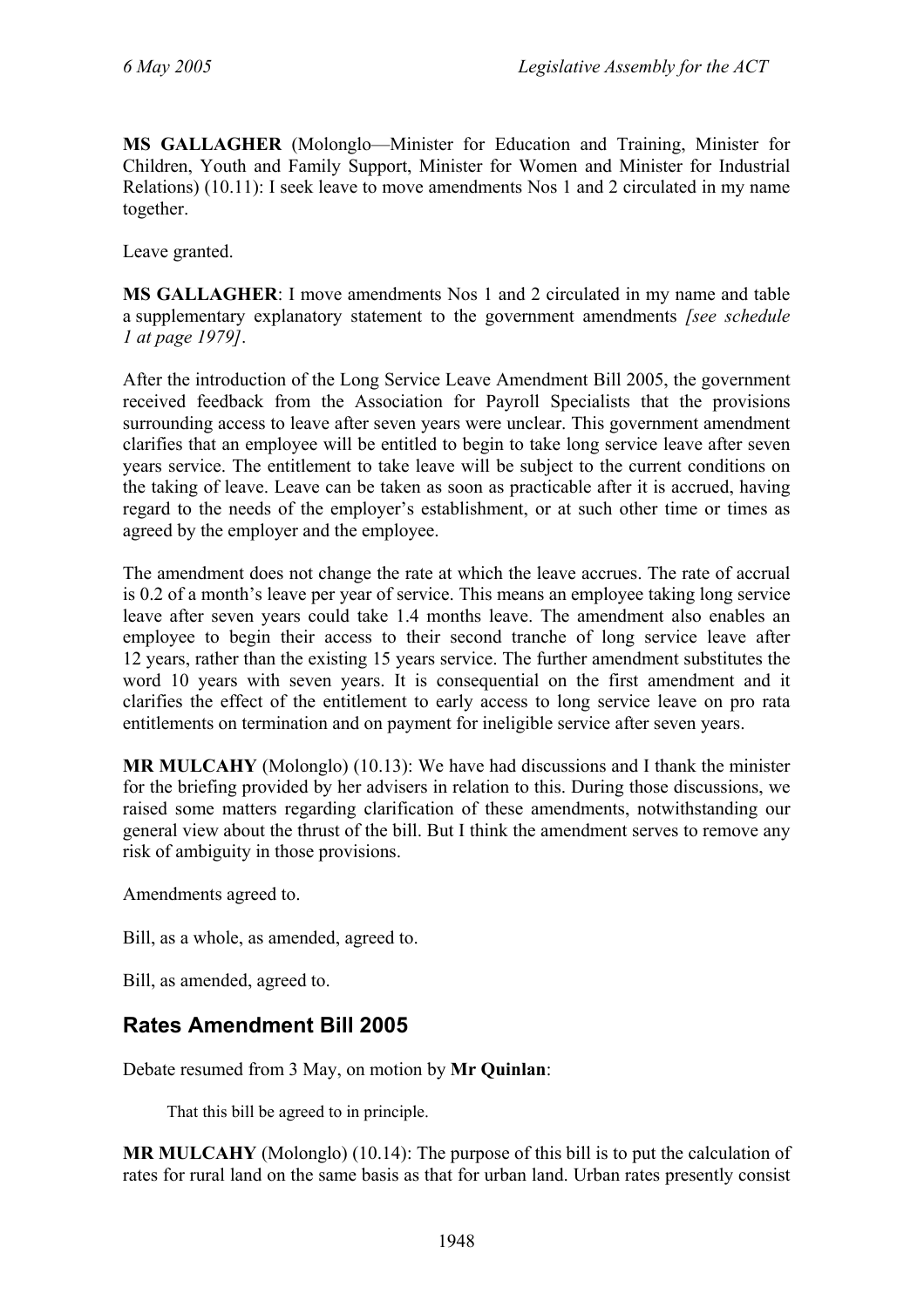of two components. The first part is a fixed charge element of \$392 which contributes to the cost of services such as garbage collection and the like.

The second part is a variable charge based on a rolling three-year average of the unimproved value of the property. No rates are paid on properties with an unimproved value under the threshold of \$21,500 at present. The rate-free threshold will rise to \$22,000 in 2005-06. Until now, no fixed charge has applied to rates on rural properties. However, the effect of this amendment is to split the rates calculation into fixed and variable components, the same as urban rates.

I thank the Treasurer for the briefing provided to my office. I am advised that the reason for the amendment is that, since the government has decided to apply the average rate impost of \$104 on a 50:50 basis to both the fixed charge component and the variable component of the rates bill, it is clear that it would have resulted in a disproportionate rate increase for higher valued rural properties, compared with the impact on properties with lower unimproved land values. Putting rural land on the same basis as urban land is seen by the government as the most equitable way of implementing their, albeit unwanted, 50:50 rate increase amongst all rural land owners.

I have had questions raised about the necessity for the pace of the introduction of this bill and the necessity for it to be rushed through today. I think it would be beneficial to all members of the Assembly if the Treasurer were to expand to the Assembly on the reasons for this pace, which I understand may be associated with timetabling for the gazettal and issuing of notices.

The suggestion was put that it may have been unnecessary for the government to go down this path if their increase had simply been applied to the variable components of rates, rather than splitting it over the variable component and the fixed component. I do not have the benefit of the cost impacts or any modelling that may have taken place in Treasury on what that would have meant to the overall tax base in Canberra. I would simply flag that as a question the Treasurer may want to address in concluding this debate.

The opposition will not be opposing this bill because it appears to be addressing an anomaly, notwithstanding our overall concern at the additional impost being faced by ACT households and businesses. Of course, above all, we are most relieved to see that the bill is consistent with the Human Rights Act.

**MRS DUNNE** (Ginninderra) (10.17): As Mr Mulcahy has said, the Liberal opposition will not be opposing this bill, but I feel it is incumbent upon us to recognise that what is potentially a further impost—only potentially—on rural lessees is being applied at a time when the rural sector, both here and across the country, particularly across south-east Australia, is doing it pretty tough.

All ACT rural lessees are now able to apply for exceptional circumstance funding because of the ongoing drought. I want to flag a note of warning that the rural sector would have particular concerns. I hope they were consulted about this bill. Again, I am concerned about the time this bill has taken from presentation to conclusion. It does not give the community much time to scrutinise and work out the implications for them.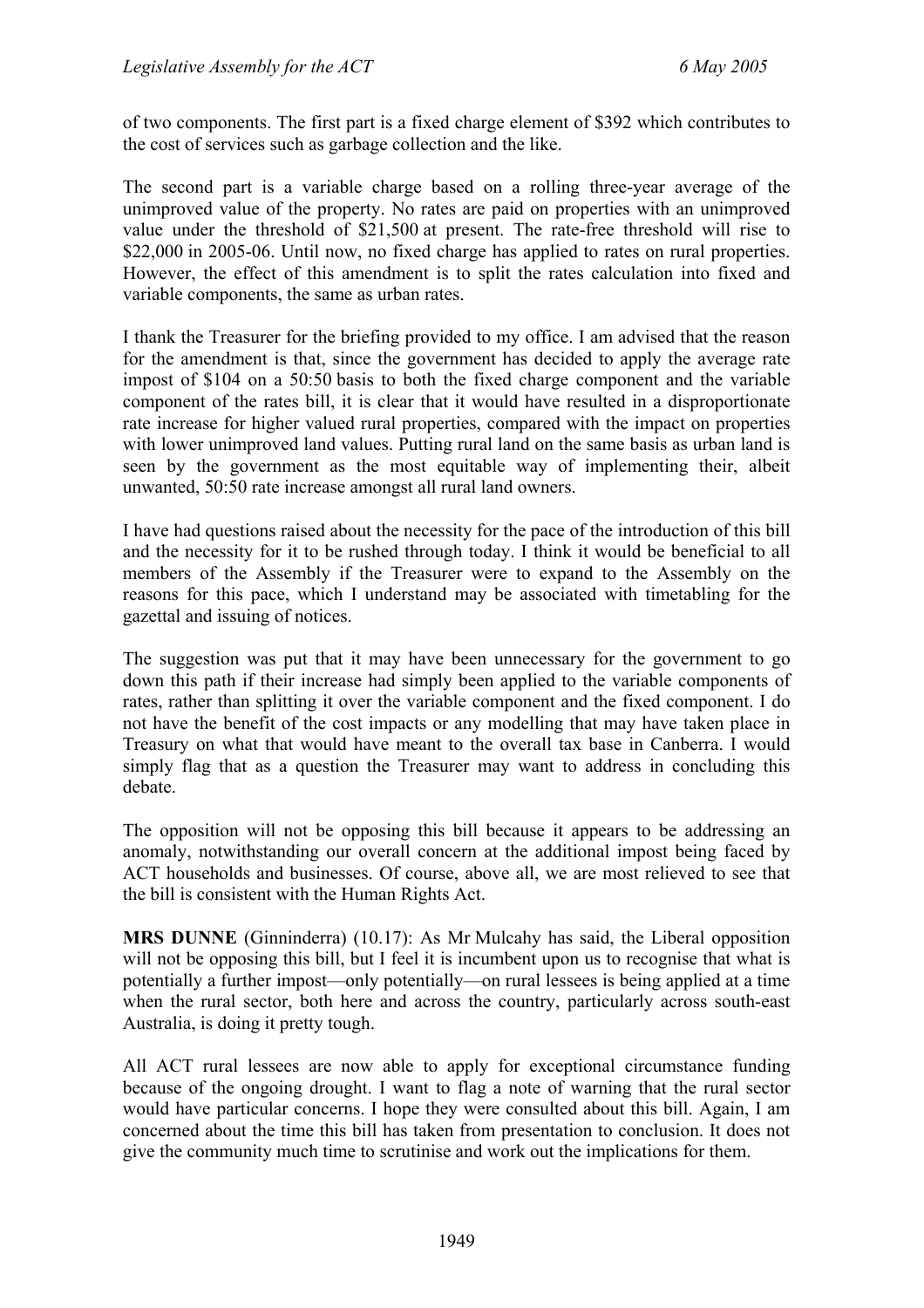It is always obvious that government will extract rates, come what may, and that they will find the means of doing so, but it would have been preferable if the rural sector had been consulted and had had the opportunity to comment on this bill. It would also have been preferable if the government could have held off on further imposts on the rural sector, given the circumstances in which the sector find itself because of the ongoing drought and the lack of attention this government pays to rural lessees over a range of issues.

I refer to the time it took for the government to agree to support exceptional circumstance funding and their failure to build fences after the 2003 bushfires. Some of those fences are still not built. They are the responsibility of the government, although the government denies that responsibility. It says a lot about the concern, or lack of it, that this government has for the rural sector in the ACT.

**MR QUINLAN** (Molonglo—Treasurer, Minister for Economic Development and Business, Minister for Tourism, Minister for Sport and Recreation, and Minister for Racing and Gaming) (10.20), in reply: Just picking up on that last point on fences, I am presuming that the money we have spent is money we have wasted under the Mulcahy analysis of our performance in recent times. I think it would be fairly reasonable to communicate that more broadly, but we cannot get any specifics out of you yet.

I look forward to some information in relation to the money we wasted—all those hundreds of millions of dollars, including what we spent on bushfire recovery. I am presuming that a Liberal government—at least one involving Mr Mulcahy—would have spent nothing on bushfire recovery. Rural lessees would have been a lot worse off, as well as a whole lot of other sections of the community.

**Mr Pratt**: We would not have tried to shut down the inquiry.

**MR QUINLAN**: That is immaterial, with the greatest respect. What is material is that the opposition has said, "Money expended on bushfire recovery was sheer waste." Let that be a matter of record.

**Mr Pratt**: When did we say that? Put it on the table!

**MR QUINLAN**: To put it on the table is a good idea. Just tell us what you would have spent of that money that you reckon we have wasted. If it was all wasted, then you would not have spent it. You cannot have it both ways. You could in your little mind, I suppose. If you say that that money was wasted, I think it is reasonable to infer that you would not have spent it. Therefore, you would have spent nothing in support of rural lessees.

The criticism of Mrs Dunne, like much of what was said yesterday, is very hollow and lacks credibility. Why is this bill going through so quickly? It does need to be passed in order that the instrument can be made and we can proceed with the changes to computer programs, the setting up, the printing and all that sort of thing in reasonable time. Otherwise, Treasury would have to do that on the assumption that the Assembly would later pass this bill. We would not want to do that, would we? We would not want to act as a government in anticipation without your approval. We thought it best to get your approval so that we can take the necessary action to levy the rates.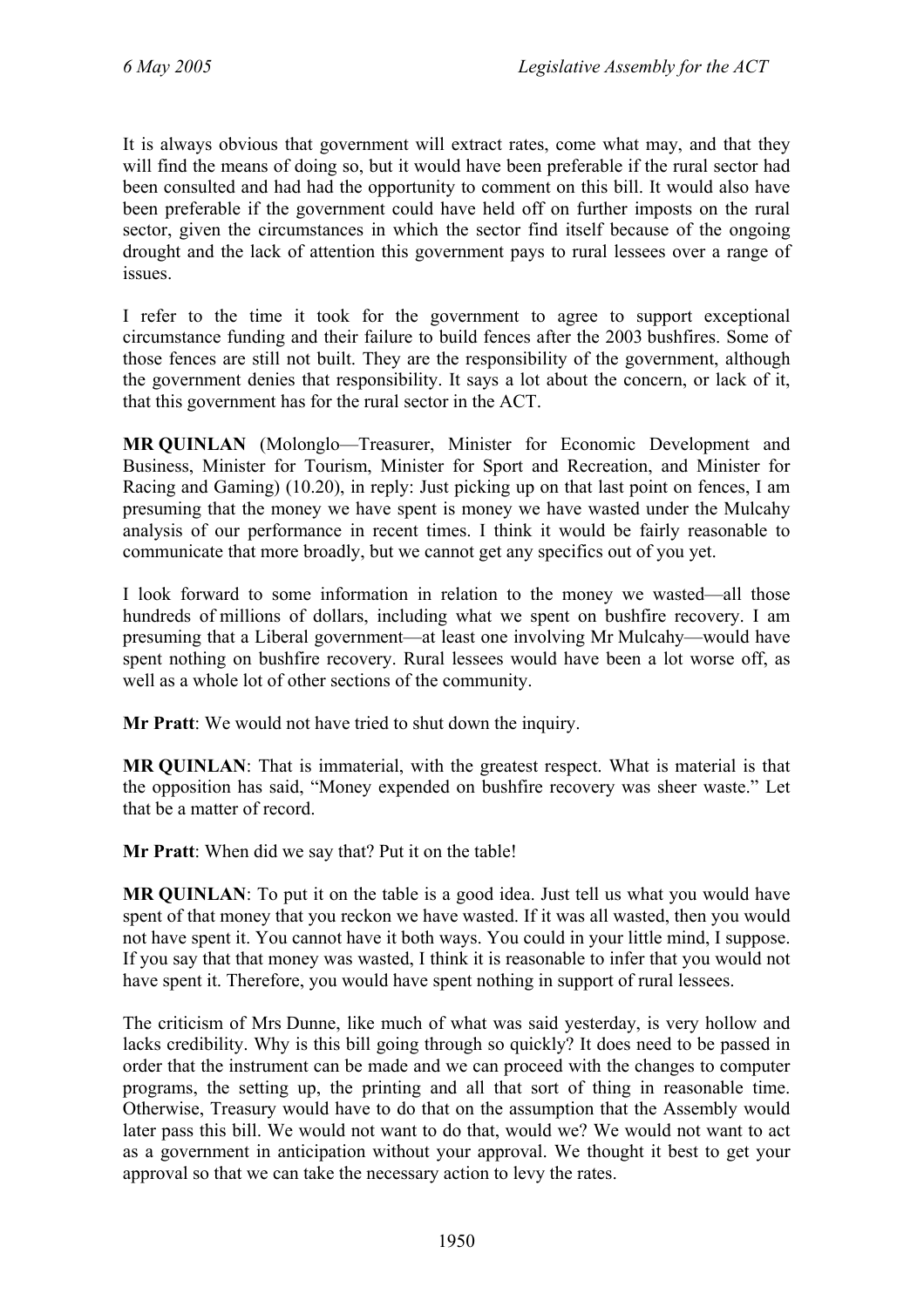Why have a fixed charge on rural leases? Because the rates are calculated in blocks, if we said that we wanted some form of equity between rural leases and all the people in the suburbs, it would create a very heavy impost on the owners of the higher valued leases—an inordinate increase. Cabinet discussed that and we concluded—not decided that it would be a more equitable thing to do to have a relatively small fixed charge and keep the proportional increase of the variable element of the rates formula consistent with that which is applied to the rest of Canberra. I think that is pretty fair. I close by thanking members for their support for this bill.

Question resolved in the affirmative.

Bill agreed to in principle.

Leave granted to dispense with the detail stage.

Bill agreed to.

### <span id="page-17-0"></span>**Insurance Authority Bill 2005**

Debate resumed from 17 March 2005, on motion by **Mr Quinlan**:

That this bill be agreed to in principle.

**MR MULCAHY** (Molonglo) (10.25): The purpose of this bill is to improve the operations of the ACT Insurance Authority in the light of experience since it was established in 2000. The ACT Insurance Authority is a captive insurer. It provides insurance cover to ACT government entities only. Those entities have no choice, of course, when it comes to insurance, so they have to hope that they are getting a good deal. Being loyal subjects, they trust the government.

The main area that the insurance authority does not cover is workers compensation. That is covered by Comcare. The insurance authority covers property and physical assets, public and product liability, professional indemnity, medical malpractice, directors and officers liability, third party motor vehicle insurance for some agencies, aviation liability—I am not sure what that is all about—and volunteer personal injury and liability.

Its role includes promoting best practice risk management to minimise claims against and losses by the territory. Agencies are charged a premium which reflects their claims history and an assessment of their expected performance. This premium and the availability of discounts, we would hope, act as an incentive to improve risk management.

In 2003-04, the insurance authority did not manage its operations within its overall budget. The deficit was, in fact, \$13.3 million. However, as the Auditor-General noted at pages 57 to 59 of report No 10 of 2004, relating to the 2003-04 financial audits, it is doubtful that the budget could have been achieved, given the identification of significant medical insurance claims right at the end of the year. That experience raises the question: why did the insurance authority not know about these claims? Of course, that was the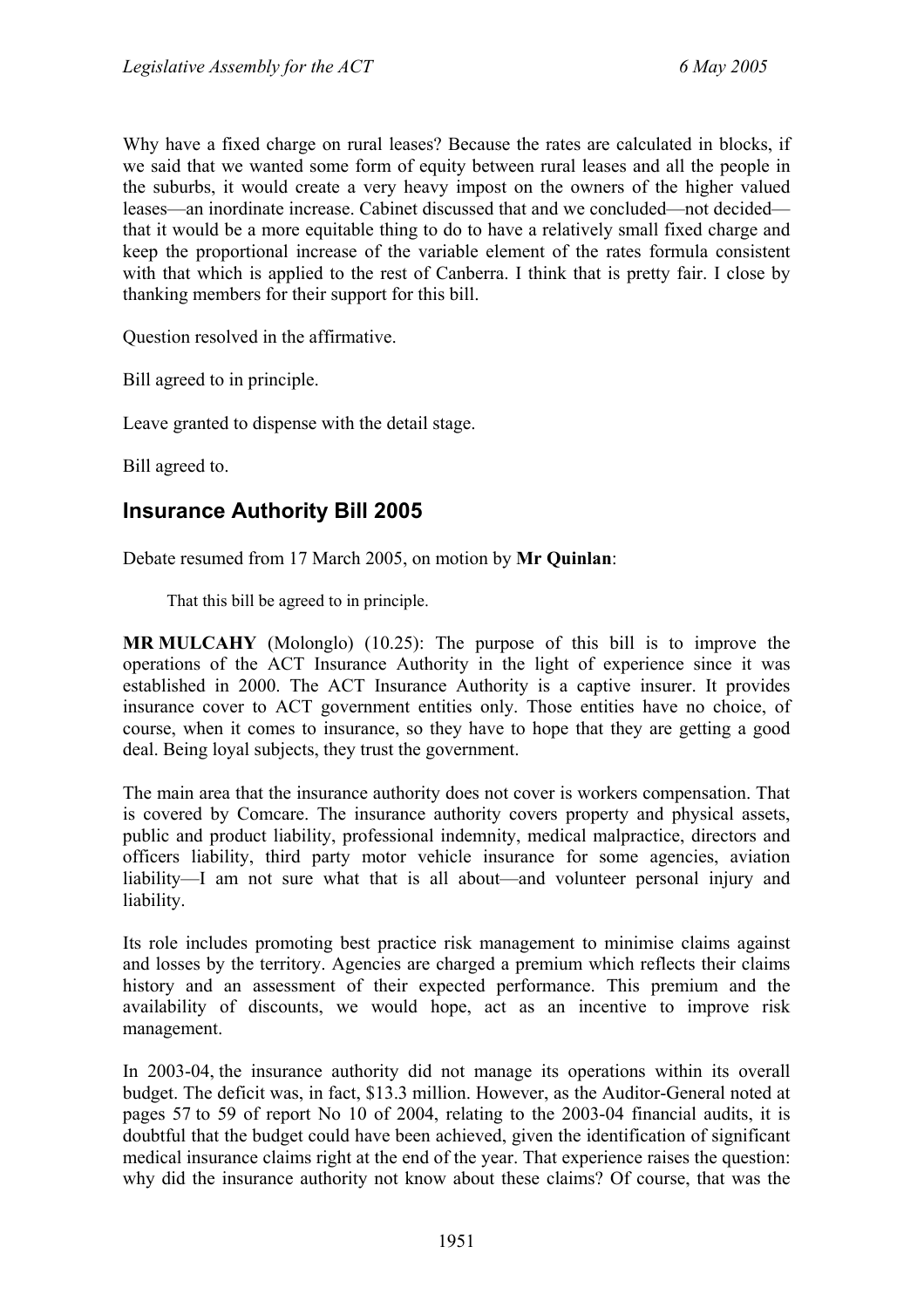subject of questioning before the public accounts committee. It was a revealing episode, to put it mildly, and hopefully one that will not be repeated in the future.

The Auditor-General also pointed out that the insurance authority did not have enough assets to meet its liabilities, and that its ability to meet long-term liabilities and any unexpected losses had deteriorated over recent years. In response to these findings, the insurance authority said that it shared the same concerns and advised that, as a consequence, it was involved with Treasury in exploring options for addressing the causes of its problems.

This bill is the outcome of those explorations. The bill seeks, firstly, to restructure the insurance authority and take a whole-of-government view of acceptable insurance risk, as distinct from its own operating result and balance sheet. Secondly, it establishes an advisory board to provide technical and market advice and, thirdly, it gives the insurance authority improved access to agencies' data and other information relating to claims and their management—a lesson from the bushfires.

The basic functions of the insurance authority will not change as a result of this bill. I certainly can see clear benefits from the experience and expertise provided by the advisory board. There may have been documentation, but I am not aware of who the people are that make up that group. I am assuming, in good faith, that we will be getting some high-quality advice for that board, to ensure the most efficient management of our insurance needs in the territory.

The other benefit I see for the authority is in having access to better information on the causes and basis of insurance claims. As you would expect, we support the insurance authority promoting best practice risk management in government agencies. That is a fundamental philosophical view that is certainly supported on this side of the house.

One aspect of the bill on which I would appreciate further clarification from the Treasurer is his reference in the presentation speech to the need for a more robust yet flexible administrative platform. That sounds like a quote from a management textbook. I would like to know what the Treasurer means by "robust yet flexible" in this context. Possibly it is the description of a centre half-back. We are not too sure what it is really trying to tell us.

Another point in his speech on which I would be grateful for an explanation is what is behind the Treasurer's observation in the presentation speech that the existing insurance authority has a government structure that mirrors more commercially focused businesses, and that this gives rise to potential divergences in views between Treasury and the board.

He goes on to say that the potential for divergence arises from a natural inclination of the board to take a very conservative risk position from the point of view of the authority's balance sheet and operating result. He adds that this may conflict with Treasury taking a whole-of-government view of acceptable insurance risk. It would be helpful if that could be expanded upon.

We would appreciate it if, in his explanation, the Treasurer could give us an illustration of the different approach and the different results, and also tell us whether, in Treasury's whole-of-government approach, there is an element of cross-subsidisation that may arise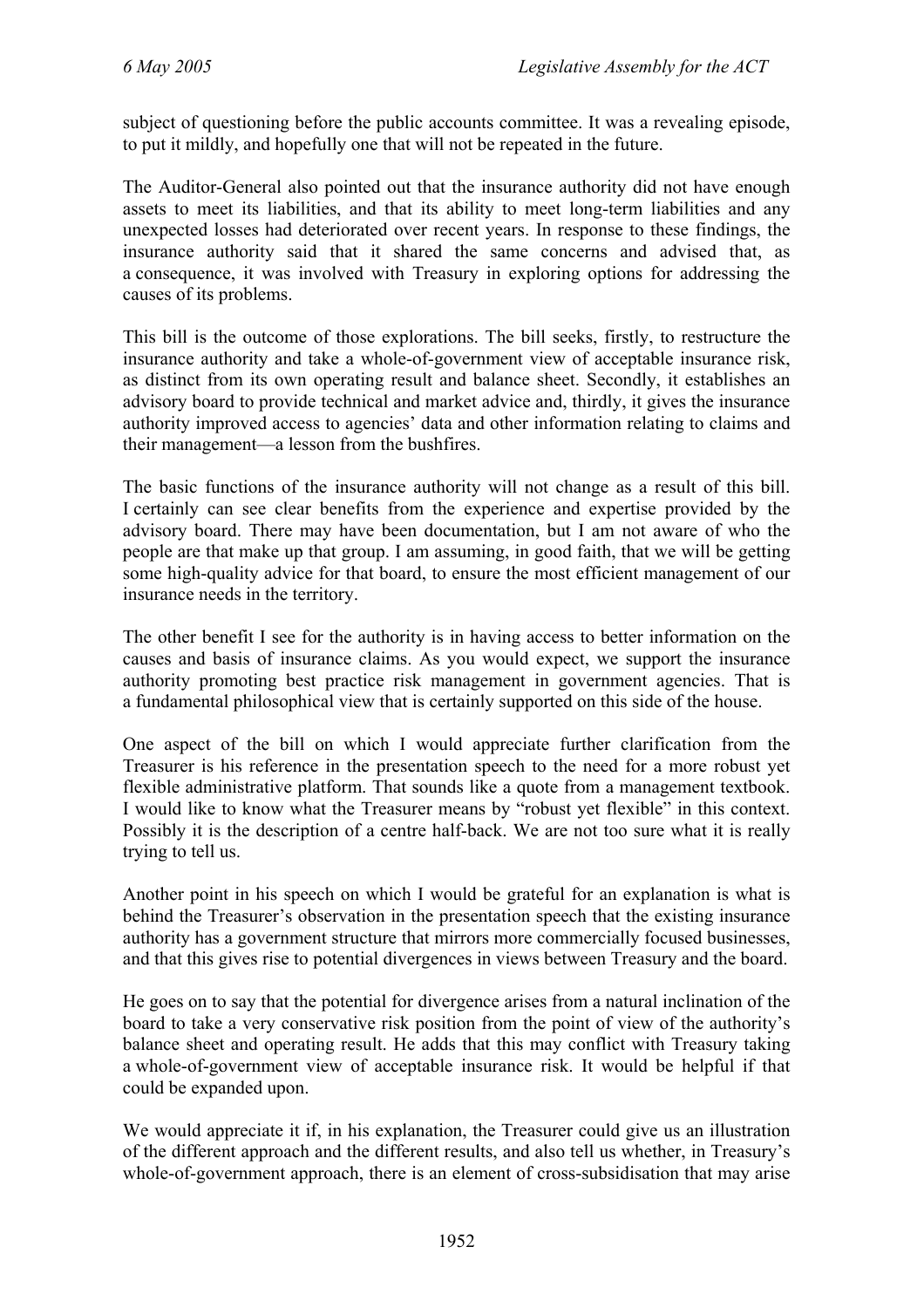from a low-risk agency to a high-risk agency. I obviously am interested in knowing why one approach is favoured over another.

Subject to hearing some elaboration from the Treasurer on these particular questions, we are pleased to support the government's moves to improve the effectiveness of the insurance authority and will broadly support the promotion of best practice risk management in the territory.

**DR FOSKEY** (Molonglo) (10.31): I support the Insurance Authority Bill. It appears to be quite straightforward, noting that the scrutiny committee had no comment to make in its report of 4 April. As I understand it, the bill allows for the ACT Insurance Authority to be more aligned within Treasury, similar to the central financing unit and the superannuation unit.

The bill is also beneficial in that it gives the insurance authority greater ability to request up-to-date reports on claims from ACT government departments and agencies. That appears to have been an issue for the authority and may have contributed to major blowouts until now.

However, once the bill is enacted, the structure of the insurance authority's board will change considerably, moving from a six-member governing board to a two-member advisory board. While I accept that the responsibility of the authority will now lie wholly within Treasury, I am concerned as to why the board should be reduced to only two members.

Another item of major interest to the Greens is the nature of the insurance authority's clients. The authority's 2003-04 annual report notes that the authority insures all ACT government agencies but has no external clients. However, the bill before us demonstrates, under clause 11, the ability for the authority to indemnify a third party that is not of the ACT government if there is some risk to government.

The Greens see this as an opportunity for the ACT government to provide insurance to community organisations, as currently occurs under the Victorian government. Community organisations operate on limited funding and are subject to the rise and fall of private insurance costs, which can significantly eat into their financial resources. Community organisations such as ACTCOSS have commented that, although insurance costs are stable for the time being, this is an important and complicated ongoing issue for the sector that needs to be addressed to ensure the sustainability of our community organisations.

Some community organisations have requested an increase in government funding over time, just in order to meet rising insurance premiums. However, the government has not heeded such requests. The government has previously offered community organisations the use of a government insurance broker to assist in finding cheaper insurance deals. However, some deals this broker found were actually more expensive. As the ACT community organisation sector is small, any chance of making cost savings through bulk purchasing of insurance is negligible and, due to the insurance categories some community organisations are placed in, which they have little control over, they face greater insurance premiums than they would like.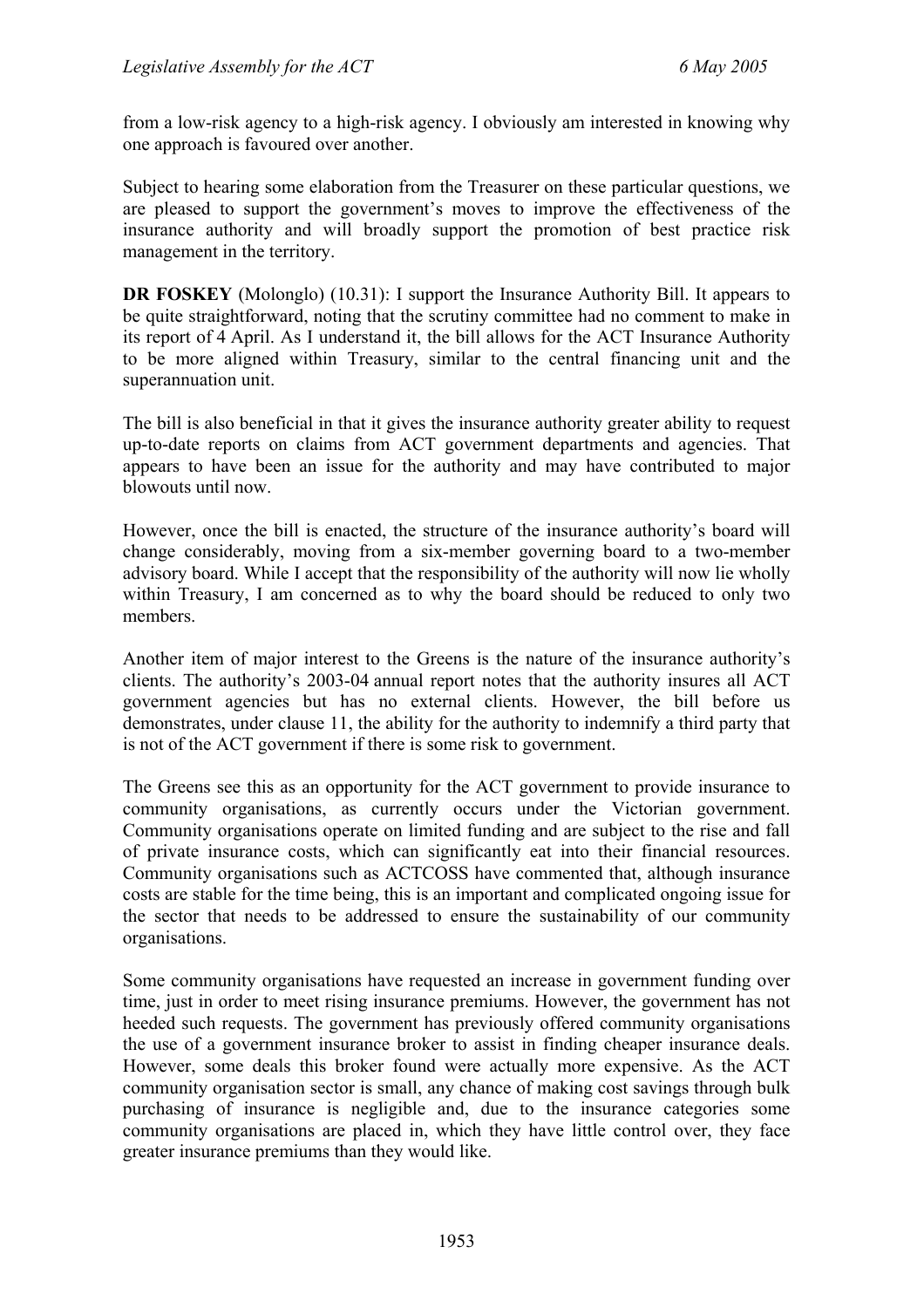With this new legislation there is an opportunity for the ACT government to correct this problem by assisting non-government organisations in regard to more effectively spending their government funding. I encourage the ACT government to look at the non-government organisations insurance program in the Victorian Department of Human Services as a solution to this problem.

The service agreement with non-government organisations provides free insurance through the Victorian Managed Insurance Authority in the areas of public liability, directors and officers liability, professional indemnity, medical malpractice and volunteers personal accident insurance. The non-government organisation recipients of this insurance are working in the fields of aged, community and mental health, disability services, community care, housing and public health. Please note, however, that these free insurance policies do not provide cover for fire, burglary or motor vehicles, and that non-government organisations need to purchase insurance policies for these items themselves.

As I provide my support to the Insurance Authority Bill 2005, I encourage the ACT government to investigate and consider introducing such a program for government-funded non-government organisations, to ensure that the taxpayers' dollars are more effectively spent and that non-government organisations are better able to provide the services for which they are contracted.

**MR QUINLAN** (Molonglo—Treasurer, Minister for Economic Development and Business, Minister for Tourism, Minister for Sport and Recreation, and Minister for Racing and Gaming) (10.36), in reply: In answer to some of Mr Mulcahy's queries, I thought "robust and flexible" was a ball-winning rover with occasional capacity to act as a goal scorer. It just depends on your frame of reference, really.

**Mr Pratt**: We are rugger buggers on this side.

**MR QUINLAN**: Do you have centre half-backs in rugby?

**Mr Pratt**: No, fullbacks.

**MR SPEAKER**: Order!

**MR QUINLAN**: Thank you, Mr Speaker. We are really talking about trying to make the role of the insurance authority and the management of it work as it ought to work. We have an external board at this stage. We wish to maintain access to the experience, knowledge and expertise of that board but, at the same time, we really need to manage our insurance authority in a broader and more flexible manner.

The commercial orientation can engender a risk aversion. The insurance authority will be trying to provide insurance cover for government and, to a larger extent than would an ordinary commercial insurance company, represent and take into account the interests of the client, as well as the interests of minimum corporate costs overall to government.

We are not profit oriented and we do not want to be risk averse to the point where we cannot find coverage for some of our agencies. There does need to be a greater degree of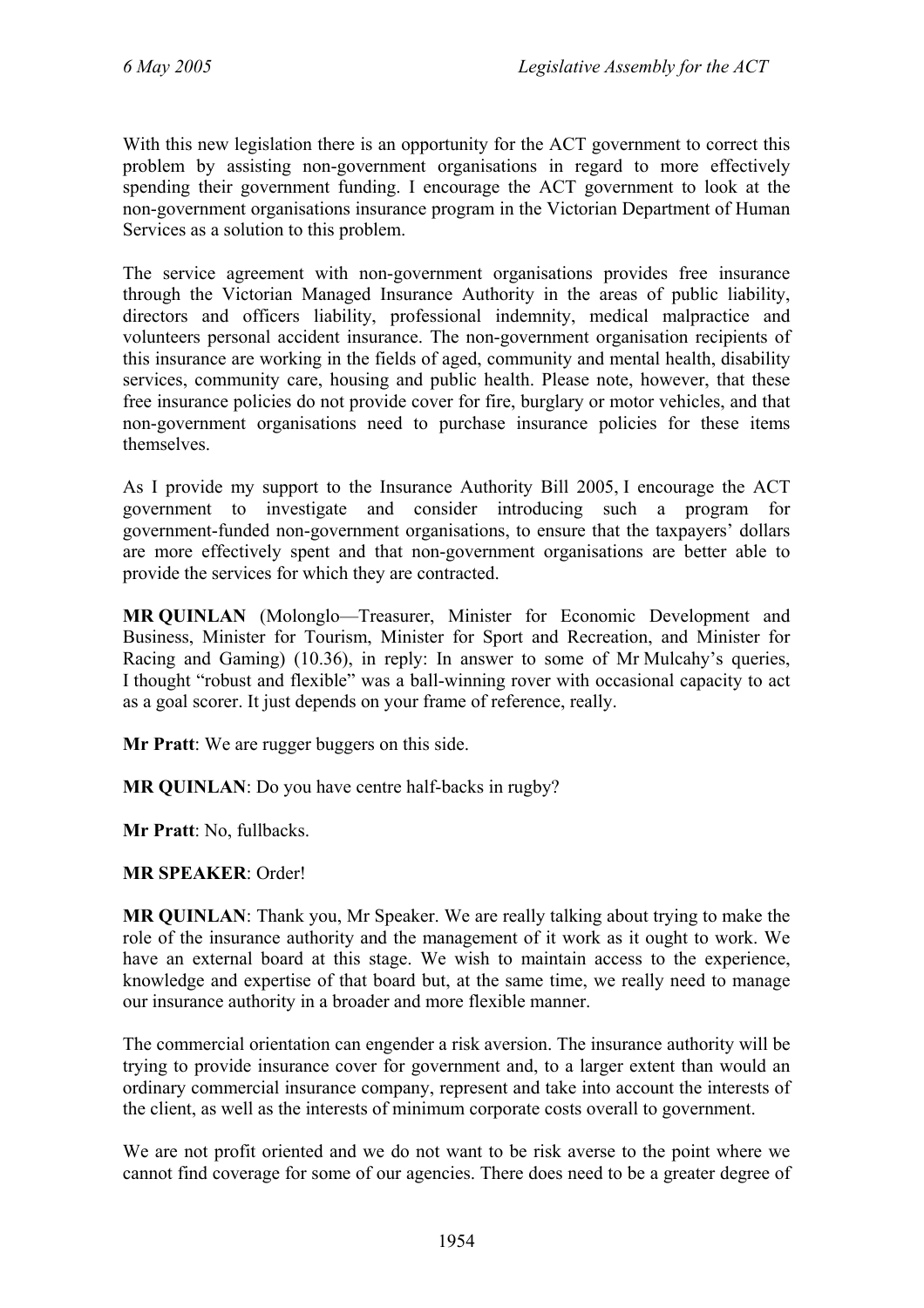flexibility and a different orientation than the strict commercial approach that might be taken. I think that is a fairly reasonable place for a government-sponsored insurance authority to be in the spectrum of things.

In relation to Dr Foskey's concerns about community organisations, without having the detail of any individual cases, I have to say that I think that the insurance authority has done a tremendous job in being able to assist not only community organisations but also a wider range of organisations through the public liability crisis. I think there was one case, a business, which we could not assist. In all other cases the insurance authority has been able, in one way or another, to assist businesses and community organisations that would otherwise be finding it difficult to get insurance cover.

In that regard they have done a fantastic job, as an established community care underwriting agency, in providing public liability insurance to all community organisations—not just those performing government services. Over the last couple of years during the insurance crisis smaller organisations have had a very difficult time. The insurance industry just closed their doors to a lot of the organisations that had taken insurance with them for many years and had a claims history of zero.

Their risk profiles were being calculated in London, Zurich and New York. By the time we got to Australia and its share of the world market, and then to Canberra and its share of the Australian market, the arbitrary nature of the approach that had been taken world-wide had quite a significant impact on organisations that, frankly, did not deserve the treatment they were getting. Through the hard work of a number of highly skilled people who have not just been doing a job but have dedicated themselves to delivering this service, we have been able to help pretty well everybody. That performance should never go understated. It was a tremendous effort in a very difficult time.

We now find in this time of greater focus on insurance that not only do we need to have a process to make sure our agencies have coverage and that we are able to get the most cost-effective reinsurance but also that at the same time we need to run it in as commercial a manner as we can, with the overlay that we care about the client. Those might not necessarily be the objectives of some of the insurance companies with which we have dealt in previous times.

I thank members of the Assembly for their support and assure them that I am very confident that the job the insurance authority has done in recent times will continue at its very high standard.

Question resolved in the affirmative.

Bill agreed to in principle.

Leave granted to dispense with the detail stage.

Bill agreed to.

## <span id="page-21-0"></span>**Unit Titles Amendment Bill 2005**

Debate resumed from 10 March 2005, on motion by **Mr Corbell**: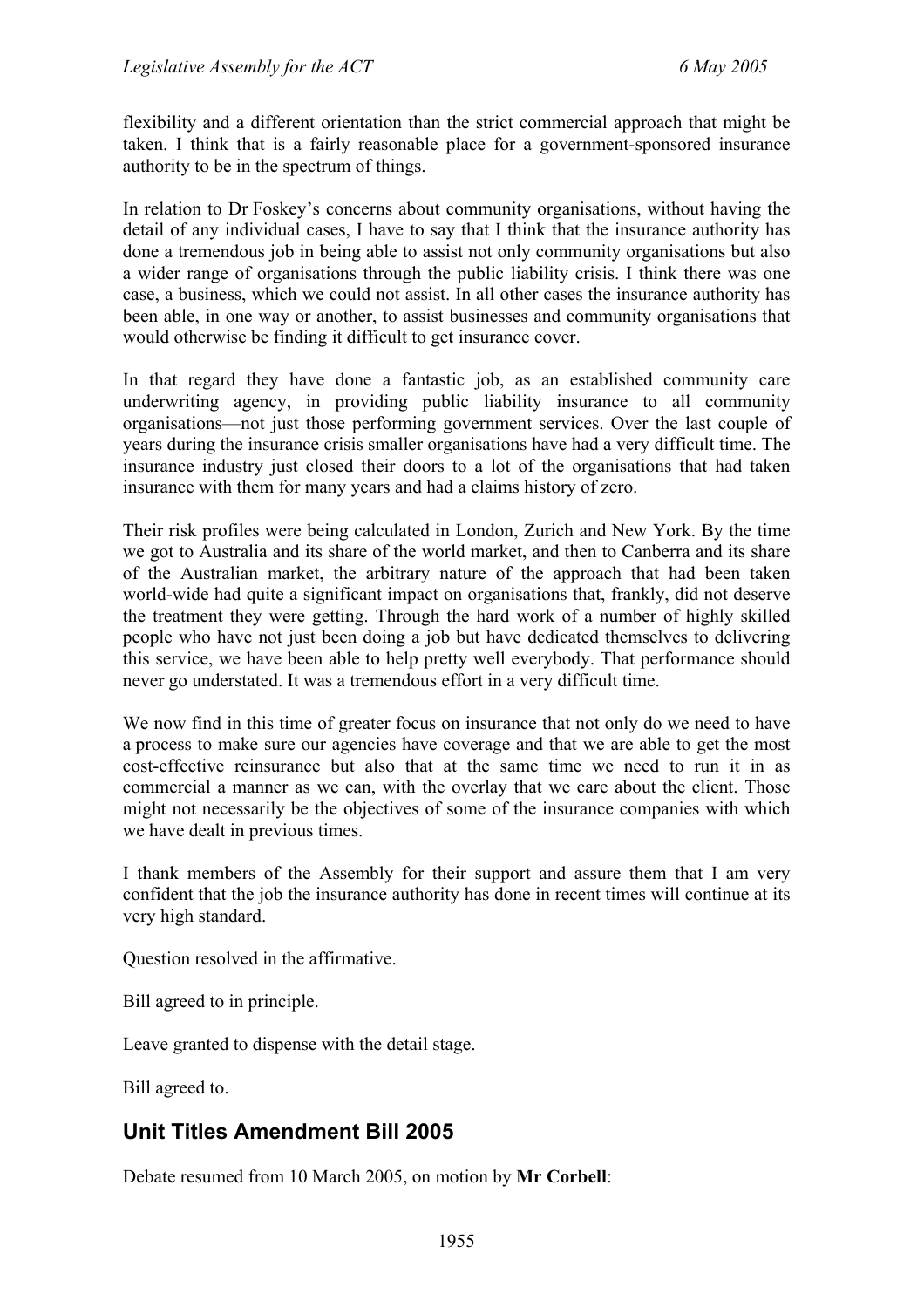That this bill be agreed to in principle

**MR SESELJA** (Molonglo) (10.43): The opposition will be supporting this bill. Mr Corbell is right in saying that superior courts should have the ability to rule on property rights and interests, and I think it is appropriate that the Supreme Court should be given these powers.

I understand that the sentiment behind the changes to the act in 2001 went to the issue of costs in the cancellation of unit titles, and I can see why the Assembly would seek to move the administration of such matters to lower courts or tribunals, or vest the powers with the relevant statutory authority. It seems to have been an attempt to ensure that the costs would be kept to a minimum and that good outcomes could still be achieved.

But I understand, at least anecdotally, that the outcomes that were sought by the 2001 bill are not really being delivered on a day-to-day basis; that is, the costs continue to be relatively high when dealing with unit title cancellations, yet the move to lower courts and tribunals, or ACTPLA acting in these matters, does not necessarily provide the certainty, or uphold the rights of parties to these matters, in the way that it should—and that is not to criticise the lower courts, tribunals or ACTPLA.

The move to return these rights to the Supreme Court should ensure better, potentially more correct and more certain outcomes for parties to these matters and mean that the system works better for stakeholders, which is something that the opposition have been seeking for some time. We will therefore be supporting this bill.

**DR FOSKEY** (Molonglo) (10.45): I support this bill. It appears to be fairly straightforward although, as has been commented already this morning about the Rates Amendment Bill, this one has been brought up rather suddenly, although certainly not as suddenly as that one.

The Unit Titles Amendment Bill will enable the Supreme Court to consider matters relating to changes or cancellations of unit plans. The Supreme Court had this capacity under the Unit Titles Act 1970. However, when that act was repealed in 2001, after a long review, and replaced with the subsequent Unit Titles Act 2001, there was no provision for Supreme Court involvement. In place of the Supreme Court, the 2001 legislation provided that, where there was consensual agreement on changes or cancellations to unit titles, these could be approved by ACTPLA or its equivalent, or, if there was a dispute, via the Magistrates Court. One of the arguments put forward for using the Magistrates Court rather than the Supreme Court was that it would significantly reduce the cost of cancelling a units plan and the time involved in doing so.

The legislative changes in 2001 were supported unanimously and put before the Assembly after many years of consultation and consideration. At the time my predecessor, Kerrie Tucker, noted that there was a "need to ensure that the internal management arrangements for these complexes are equitable, democratic and accountable, and also to ensure that disputes between unit holders can be fairly resolved and as simply as possible". I endorse this sentiment. I have been advised that there are some cases of a more complex nature involving property rights and interests that go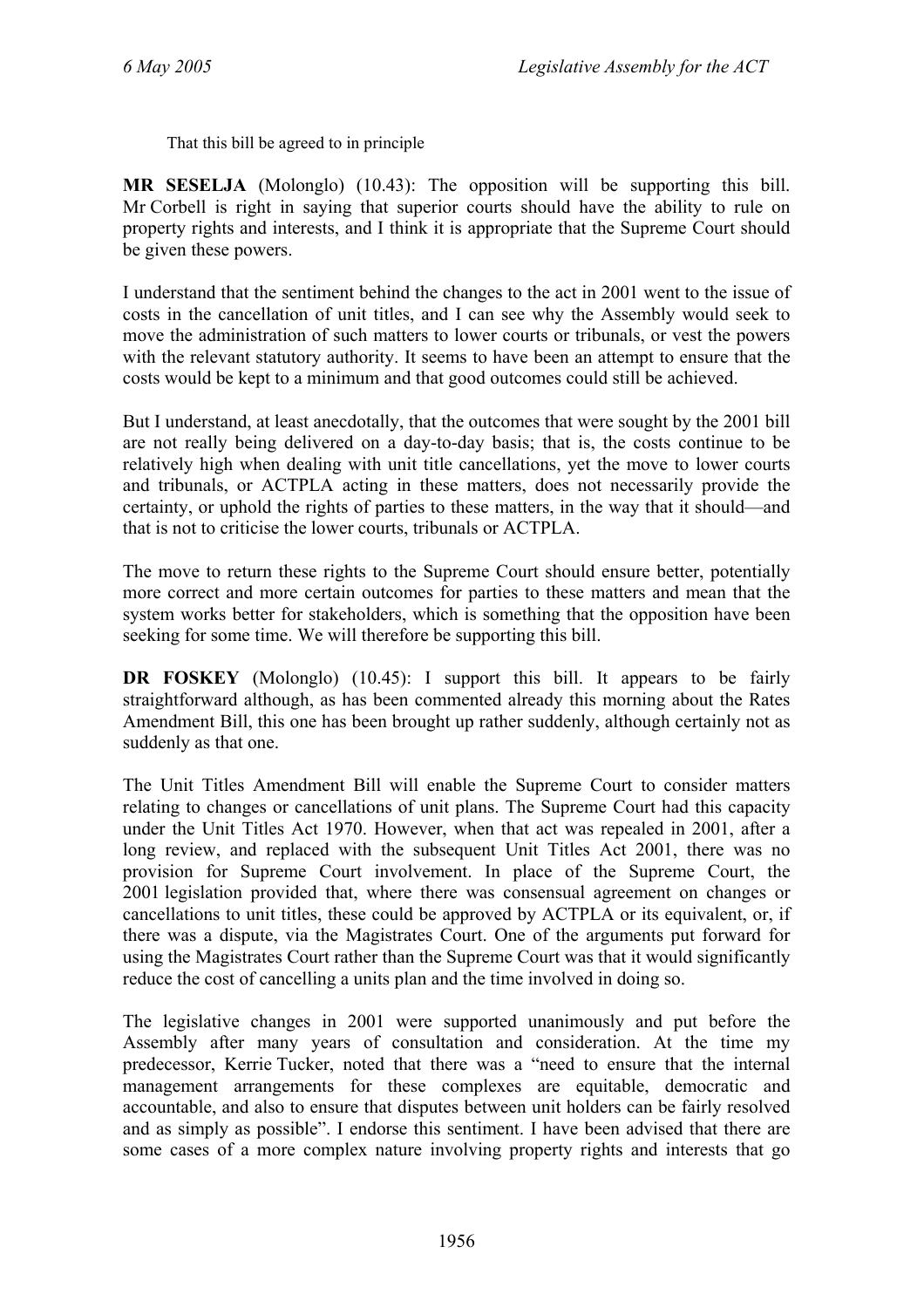beyond the capacity of the Magistrates Court. I have been advised that, as the other options are still available, it is appropriate that the Supreme Court resolve these matters.

I did wonder if such discretionary powers could be given to the Magistrates Court. In my mind, that would simplify arrangements. The argument against this is that, if such discretionary power were granted to the Magistrates Court, decisions made in the Magistrates Court could still be challenged in the Supreme Court. I am not a lawyer, so I will accept these amendments as a sensible way of addressing the matter.

**MR CORBELL** (Molonglo—Minister for Health and Minister for Planning) (10.47), in reply: I thank members for their support for this sensible reform to the Unit Titles Act. As members have already alluded to, under the Unit Titles Act 1970, now repealed, alteration or cancellation of units plans was effected by way of an application to the Supreme Court. This bill invests the Supreme Court with powers similar to those contained in that previous act.

The Unit Titles Act 1970 gave the Supreme Court the power to impose conditions and give directions, to be complied with before making a final order for the alteration or cancellation of a units plan. In addition, the court was empowered to give directions to be complied with after the cancellation or alteration of the units plan. Any matter where property rights and interests are affected needs to be dealt with by a superior court that has the broad-ranging powers to make appropriate orders to dispose of all matters before it. When the Unit Titles Act 2001 was enacted, there were no provisions equivalent to those I have referred to already.

The current act provides that the ACT Planning and Land Authority may give a cancellation authority, which has the effect of cancelling the units plan, dissolving the owners corporation and ending the lease of the common property and the lease over each of the units. Such a cancellation results in a single lease over a single parcel. When dealing with personal property rights, as is the situation in the alteration and cancellation of units plans, any alteration or adjustment of property rights should always be susceptible to an application to a superior court that has the jurisdiction to make broad orders and directions in order to adjust the interests of the parties to the application.

The bill does not seek to change the current access to both the Planning and Land Authority and the Magistrates Court in regard to cancellation orders or deadlock orders respectively. Indeed, it retains the cheaper and faster procedure for simple cases. However, it now provides the appropriate court option for matters that are more complex. The basis of the amending legislation is the need to ensure that there is fairness and equity with respect to the property rights and interests of individuals and other interested parties.

Development in the territory, and in particular the redevelopment of existing multiunit developments, presents a unique range of complex commercial property issues. This legislation will more appropriately deal with the anticipated range of matters that will come before the Planning and Land Authority and the courts. I thank members for their support of this bill.

Question resolved in the affirmative.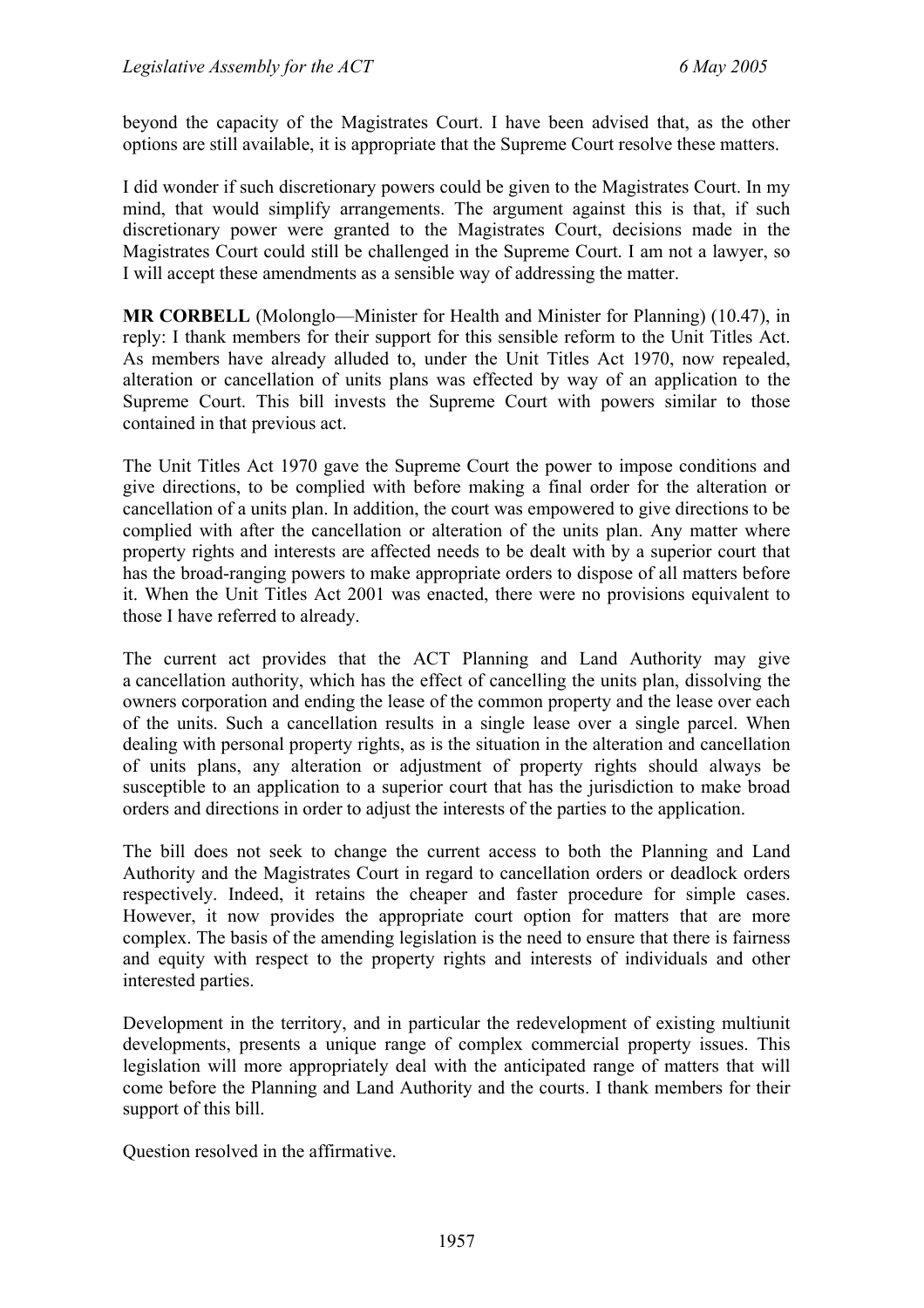Bill agreed to in principle.

Leave granted to dispense with the detail stage.

Bill agreed to.

### <span id="page-24-0"></span>**Administration and Procedure—Standing Committee Membership**

**MS MacDONALD** (Brindabella) (10.50): Pursuant to standing order 223, I move:

That Mrs Dunne be discharged from the Standing Committee on Administration and Procedure for the period 7 May to 18 June 2005 and that Mr Stefaniak be appointed in Mrs Dunne's place for that period.

Question resolved in the affirmative.

## <span id="page-24-1"></span>**Leave of absence**

Motion (by **Mr Smyth**) agreed to:

That leave of absence be given to Mrs Dunne for the period 7 May to 18 June 2005 inclusive.

#### <span id="page-24-2"></span>**Access to acute care Ministerial statement**

**MR CORBELL** (Molonglo—Minister for Health and Minister for Planning): I ask for leave of the Assembly to make a ministerial statement concerning access to acute care.

Leave granted.

**MR CORBELL**: Timely access to acute hospital care is the number one health program priority of the Stanhope government. Since its election, the government has been working towards ensuring our public health system provides high-quality and accessible services to people of the ACT and the surrounding region. In March 2004, the government launched the Canberra plan, which addresses the current and future challenges facing Canberra. The plan highlighted the need to ensure that health services continue to adapt to meet the needs and challenges that will arise in our community.

The initiatives of the most recent budget build on the aims of the health action plan and the Canberra plan. These initiatives prove that this government puts its money where its mouth is. The 2005-06 budget provides for an additional \$34.2 million in capital and recurrent funding in a package of measures targeted to ensure that we are able to address the health priorities facing the ACT. In doing so, we recognise that the demand for public hospital services continues to grow—a challenge not confined to the ACT but one faced by all public health care systems in Australia and across the world.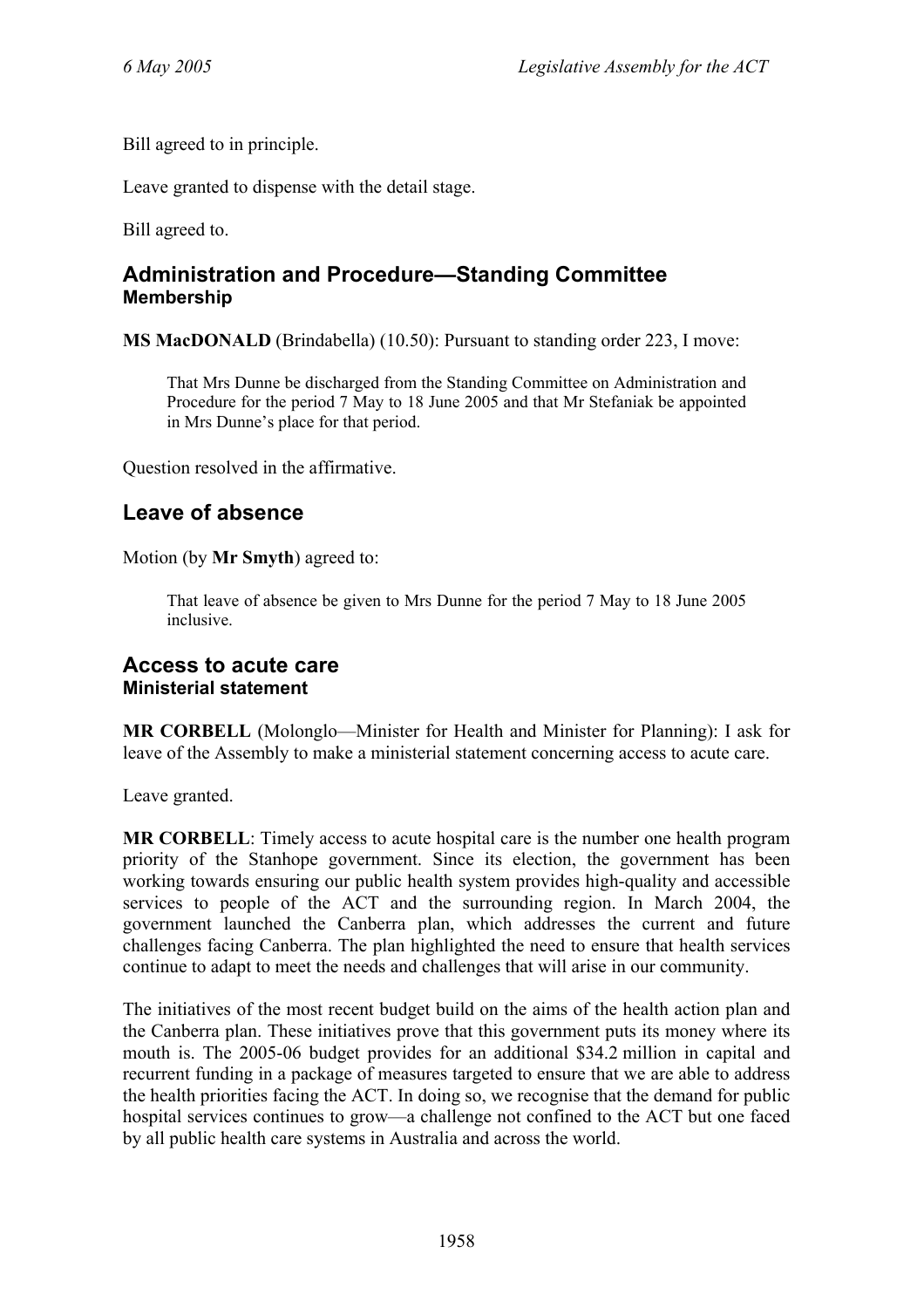Over the last three years, there has been a consistent increase in the level of emergency admissions to ACT public hospitals. The total number of emergency admissions in 2003-04 was 17 per cent higher than in 2000-01. This has placed increasing pressure on the system to maintain elective or planned admissions and to keep waiting times at an appropriate level.

We are all aware that the demand for elective surgery has increased significantly in recent years, and I will discuss the government's response to this demand shortly. Our hospitals have experienced significant growth in demand for dialysis, cardiology, cardiothoracic surgery, and cancer and stroke services. Increased demand in these areas is expected, given the ageing of our population, and this is on top of the general across-the-aboard increases in demand for most services.

There has also been a dramatic increase in demand for acute care for newborns. In fact, there has been almost a doubling of the number of ill babies cared for at the Canberra hospital over the last four years. This is evidence of our commitment to fulfil our role as the tertiary referral centre for the region. It is also further evidence of the contraction of obstetric services available in rural and regional Australia—demand that flows directly into tertiary referral centres such as the Canberra Hospital.

Typically in health, the public debate is focused around the number of beds, number of staff and number of patients waiting for elective surgery and emergency department care. These are important issues. The Stanhope government has demonstrated in previous and current budget measures that we are responding to these needs by boosting the number of beds, the number of procedures and the number of qualified staff needed to tackle the growing number of patients seeking access to our public hospital system.

In the 2004-05 budget, Labor provided \$501 million in government payment for outputs for recurrent health services—an increase of 48 per cent and a whopping \$162 million more than the level provided in the last year of the previous government. This funding has not only been allocated to provide more clinical and associated staff and to increase services; it has also enabled the government to invest in essential health infrastructure something that had been ignored by our predecessors.

As a result of this increased investment, there are now 20 per cent more people working across ACT Health than at the time we were elected. We have provided care for 11 per cent more people in 2003-04 as inpatients than in 2000-01. We provided 14 per cent more operating room procedures last year in our hospitals than were provided in 2000-01. We set the record for access to elective surgery in 2003-04, and this year we are looking like we will produce the second highest total on record. The number of more serious presentations to our emergency departments last year—that is, for triage categories 1, 2, and 3—was 30 per cent higher than in the year before the government was first elected, and 61,000 more people attended outpatient clinics in 2003-04 than in 2000-01, an increase of 23 per cent. This is a further demonstration of the gradual refocusing of care to community-based responses, where appropriate, in order to maximise health outcomes and minimise inconvenience to patients.

The government has a strong track record in responding to the growing demands being placed on our public hospital and health care system. The allocation of \$533 million in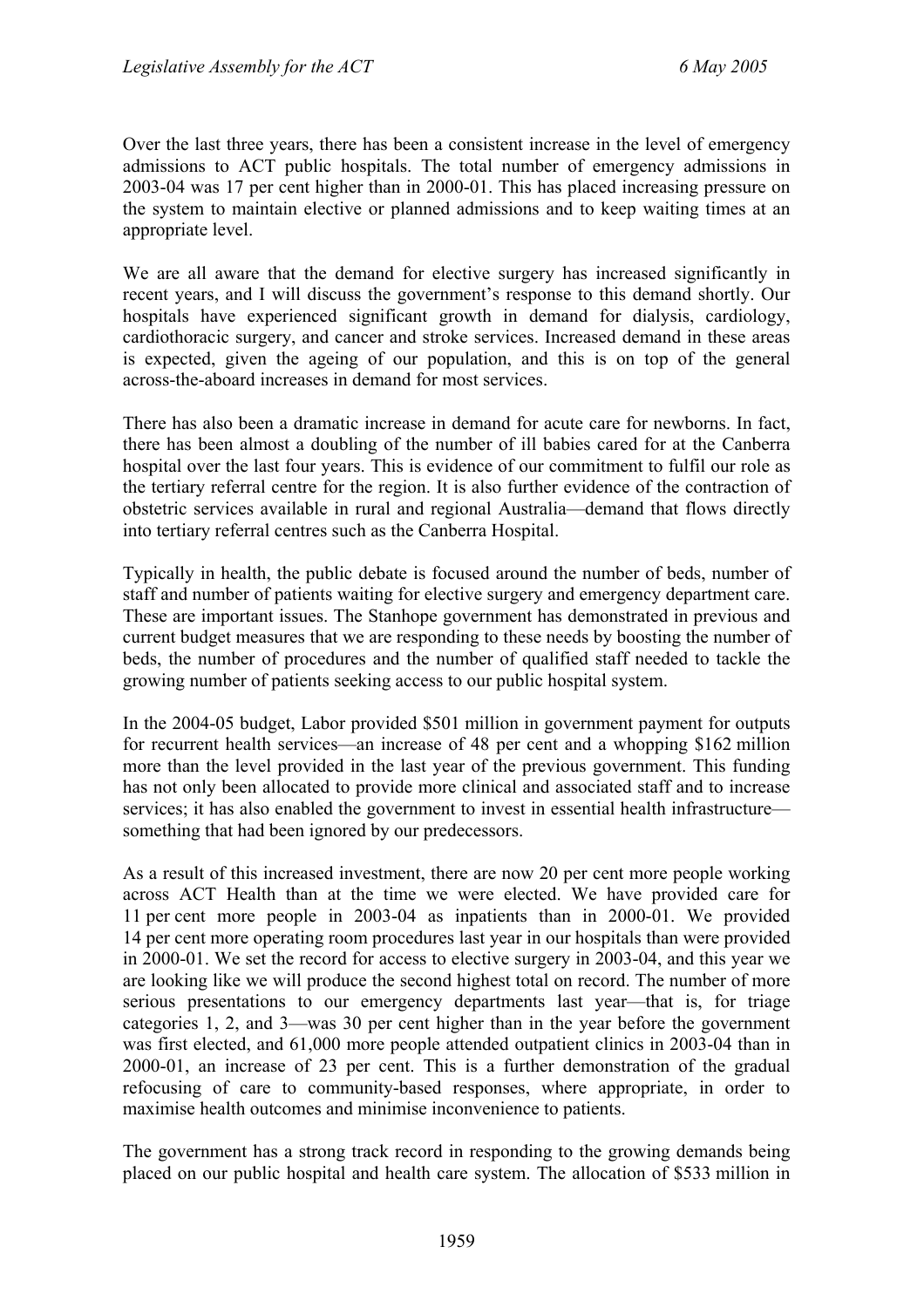recurrent government payments for outputs in 2005-06 is further evidence that we will continue to focus on health in our second term. This will not just be about boosting the number of beds, which we have done; nor will it just be about increasing the availability of qualified nursing, medical and allied health staff, which we have also done; nor will it be just about tackling the number of patients waiting on elective surgery waiting lists, which we are doing. The key challenge is to align our health programs, funding, management and reporting around the core goal of timely access to care based on clinical need.

Three key factors determine how well we are able to respond to the challenge of timely access to health care based on need. These are, firstly, growth in demand for acute care; secondly, providing the necessary capacity, which includes funded surgical sessions, beds, staff and equipment to meet demand; and, thirdly, internal management, work practices and business processes used to deliver services.

The ACT government cannot control all of these factors, especially growth in demand. Demand is influenced by many issues, including demographic changes, population health factors, the uptake of new technologies, Australian government policies, and regional factors such as services provided by the surrounding New South Wales health system. However, our 2005-06 budget measures respond to those drivers of access over which we can have greatest influence, which are, firstly, reducing demand through prevention of presentations and avoidable admissions to hospital; secondly, provision of additional capacity; and, thirdly, management, work practices and business processes used to deliver services.

Let me look at each of these in turn. The first is to avoid preventable admissions to the acute hospital system. Notwithstanding the limited capacity of the ACT government to control the growth in demand for acute care services, there are specific budget measures aimed at reducing the demands on our public hospital and health care system. Demand will be reduced through preventing presentations and admissions to the acute hospital setting.

The 2005-06 budget will provide ongoing funding for after-hours primary medical care, a key election commitment that the government has developed with the Canberra After Hours Locum Medical Service, CALMS. This initiative is also supported by the Australian government. Previously, as members may be aware, CALMS provided after-hours GP services only to patients whose GP was a member of CALMS. But the new model, developed in collaboration with CALMS and the ACT government, extends access to all members of the ACT community.

Home visiting will be made available to people who cannot access the clinics or need assistance outside of clinic operating hours, and a telephone transfer system with Health First so that patients can be transferred between the two services. This new service, which I am pleased to be formally opening later today, will assist people in the ACT to access more appropriate primary medical care through GPs rather than through public hospital emergency departments. This will in turn help free up emergency departments to focus on genuine emergencies.

We have provided a further \$300,000 in the budget to establish a falls prevention program for ACT residential care facilities. Falls are a major cause of hospitalisation for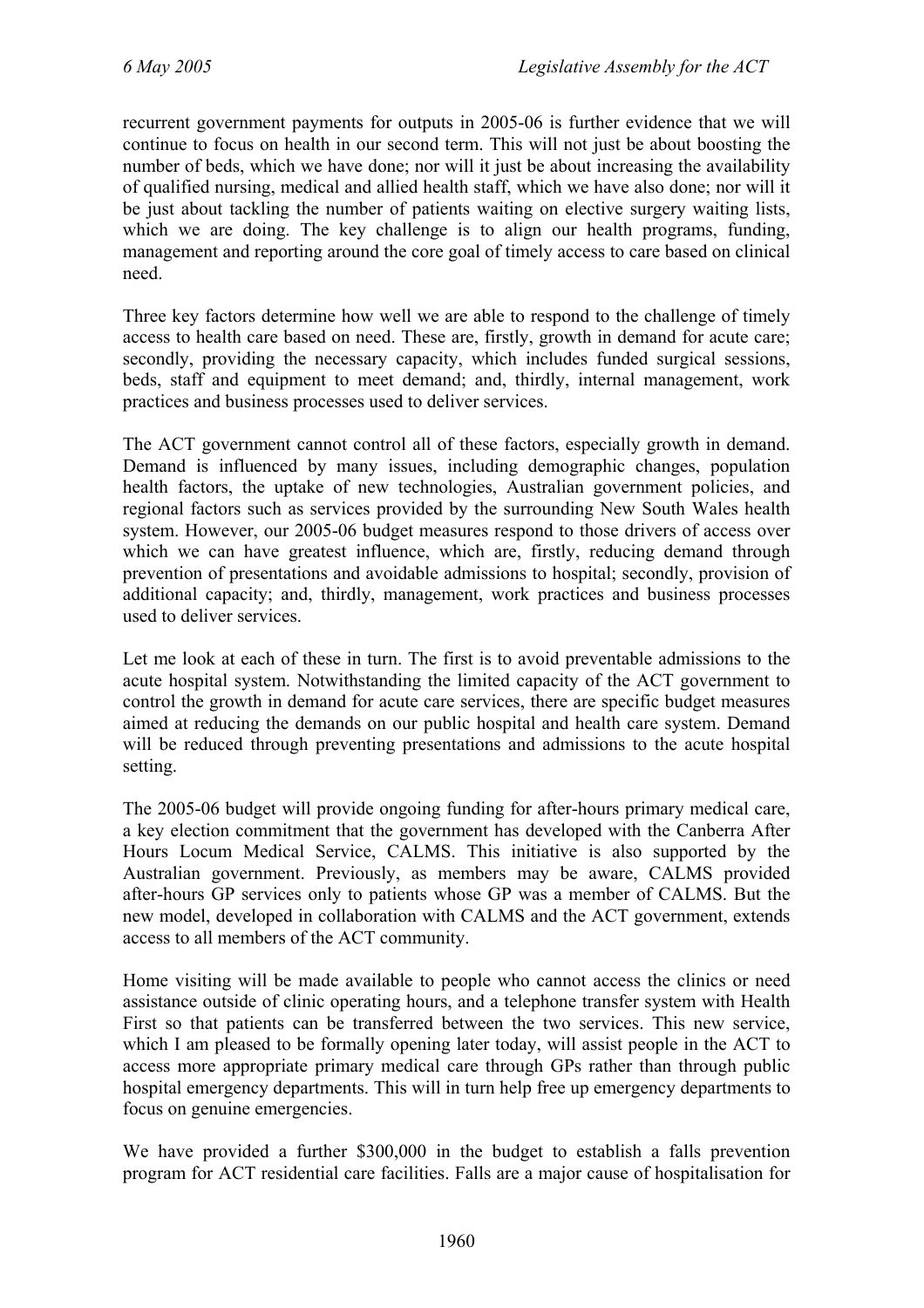the elderly. Typically, falls are the first step in the loss of independence and wellbeing for older people. This program will assist in identifying and overcoming the main causes of falls in the elderly. We are also investing in quality and patient safety infrastructure. We have allocated \$500,000 in 2005-06, increasing to \$900,000 each year from 2006-07.

I, like the rest of us here, am always amazed at the level of service and commitment provided by our doctors, nurses and allied health staff and other health staff every day. The additional investment in quality infrastructure is a way of further supporting their drive to provide the best possible health care services to the people of the ACT. This initiative will provide for the identification of areas where errors are made in our public hospitals, such as in the provision of medications and with hospital-acquired infections, and the development of programs and mechanisms to address, reduce and eliminate these problems. Lapses in safety systems and errors in health care can and do harm patients. Such lapses can also lead to readmissions and extended stays in our hospitals. Improving quality and safety infrastructure is good for patients and it also reduces pressure on scarce resources. That is why the government is investing in this area.

Let me turn now to the issue of enhancing capacity in acute care. At the heart of the budget is provision for an additional 20 medical beds at an annual cost of \$2.3 million in the first year, growing to \$3.02 million in subsequent years. This will enable more timely transfer of patients from emergency departments to wards and provide the additional bed base needed to reduce pressure on elective surgery waiting lists. Extra bed capacity enables us to achieve a more efficient flow of patients from the time of their admission through each phase of treatment, right through to their return home, with follow-up care in the community if needed.

Our public hospitals often run at bed occupancy levels approaching 100 per cent. While at times of peak demand this can be unavoidable, it is in the interests of patient and staff safety and overall efficiency that occupancy in our hospitals be maintained at a level of 90 per cent. Running our hospitals at or below this level provides hospitals with some reserve capacity for unexpected peaks in demand. It also recognises that pressure on our medical, nursing and support staff increases significantly when the system runs at full capacity for extended periods of time. That is why we are making this realistic and sensible investment in additional beds.

We have also allocated \$250,000 for the permanent funding of discharge lounges at both Calvary and Canberra hospitals. These will also assist in maintaining overall hospital occupancy and activity levels at our targeted rate of 90 per cent or less. The initiative releases additional capacity into the system. It also assists with the smooth flow of patients from hospital wards to home through facilitating effective discharge planning.

The additional investment we have already made over our last term in relation to elective surgery has ensured that over 1,300 more people have been able to access elective surgery since we came to government than otherwise would have been the case. The 2005-06 budget provides further capacity through an additional \$2 million for elective surgery in the subsequent years. This will provide access to elective surgery for an additional 300 patients in 2005-06, rising to 400 in 2006-07. Consistent with our policy focus on timely access to acute care based on clinical need, this funding will be focused on those patients classified as "long waits". These are patients waiting in excess of the benchmark waiting time based on the urgency of their condition.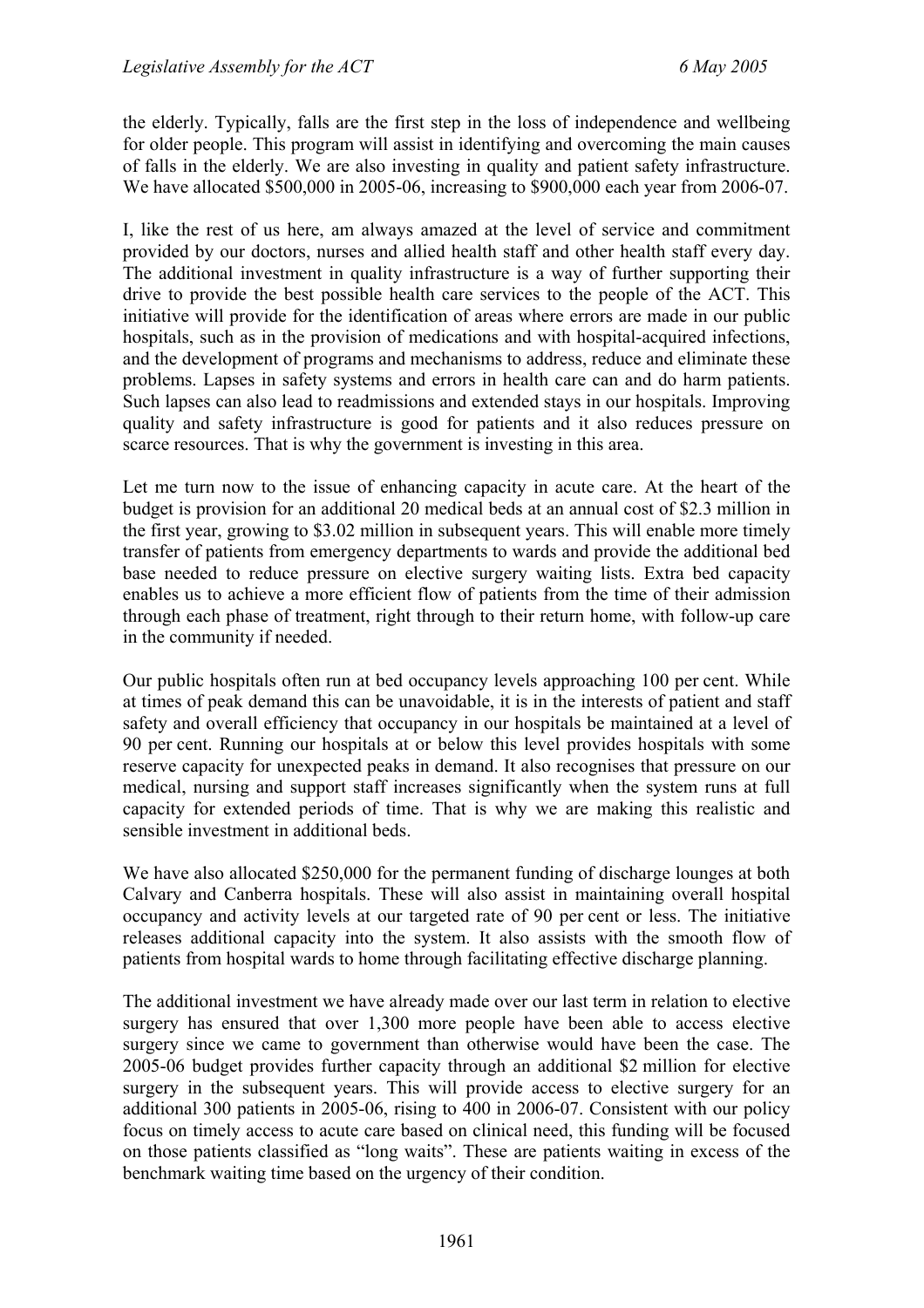Let us not forget that the previous government failed to allow for the cessation of additional time-limited funding support from the commonwealth for additional elective surgery. We have had to do the hard work to find the resources within our own budget to provide for additional services. All up, our additional investment will see almost 900 more people each year accessing elective surgery in the ACT compared to 2002-03. We will improve our accountability to the community in relation to elective surgery by reshaping the way we report to reflect the importance of the length of time people wait for care and not solely the total number of people on the list. When you are in a queue, it is not the size of it that matters; it is how quickly you get to the front.

Provision of additional capacity for the special care needs of older people and those at risk of premature entry to residential care is an area of special importance to the Stanhope government. The government has provided almost \$10 million for the provision of subacute and non-acute beds in the ACT health system, providing a wider range of care options to better meet community needs. This additional capacity will progressively come on line throughout 2005-06 and 2006-07 and will address a growing area of need for specialised models of care for older people with mental health conditions or those who have completed the acute and/or rehabilitation phases of their care in a general acute hospital ward environment. This, of course, will further improve the flow of patients in our public hospital system, increase access to beds, ease the pressure on emergency departments and enable more elective surgery to be undertaken with fewer cancellations. The government has already allocated recurrent funding across the outyears to fund the operation of this important facility.

I would also like to highlight an additional \$800,000 that has been allocated to boost capacity in the high-growth home and community care, HACC, program. This jointly funded ACT-commonwealth program provides a range of community services to assist people to maintain their independence at home and prevents premature entry to a residential care service. A further initiative targeting enhanced capacity in our hospital and health care settings is the \$650,000 allocated for the intermittent care service. This innovative service provides a tailored package of support and care options to enable older people to return home or move to a supported residential care system more quickly. All of these measures further free up access to acute hospital beds. When fully operational, up to 25 people can be assisted at any one time. Enhancing capacity at the back end of the care system by returning people safely to their homes with the necessary supports simultaneously boosts capacity at the front end of the system; that is, in emergency departments and acute hospital care.

On top of these major increases in health system capacity, we will be allocating \$750,000 to provide additional capacity to manage the growth in demand for cancer care services, especially medical oncology. To ensure the necessary staff and infrastructure are available to support this massive boost in system capacity, we have allocated a further \$1.3 million for targeted staffing initiatives in nursing, allied health and medical registrars, and \$5.8 million for medical equipment, information management support, advanced medical imaging systems and an integrated quality and safety program.

Let me turn now to the issue of management, work practices and business processes used to deliver services. This is the third key factor underpinning the Stanhope government's commitment to timely access to care based on clinical need. This relates to management,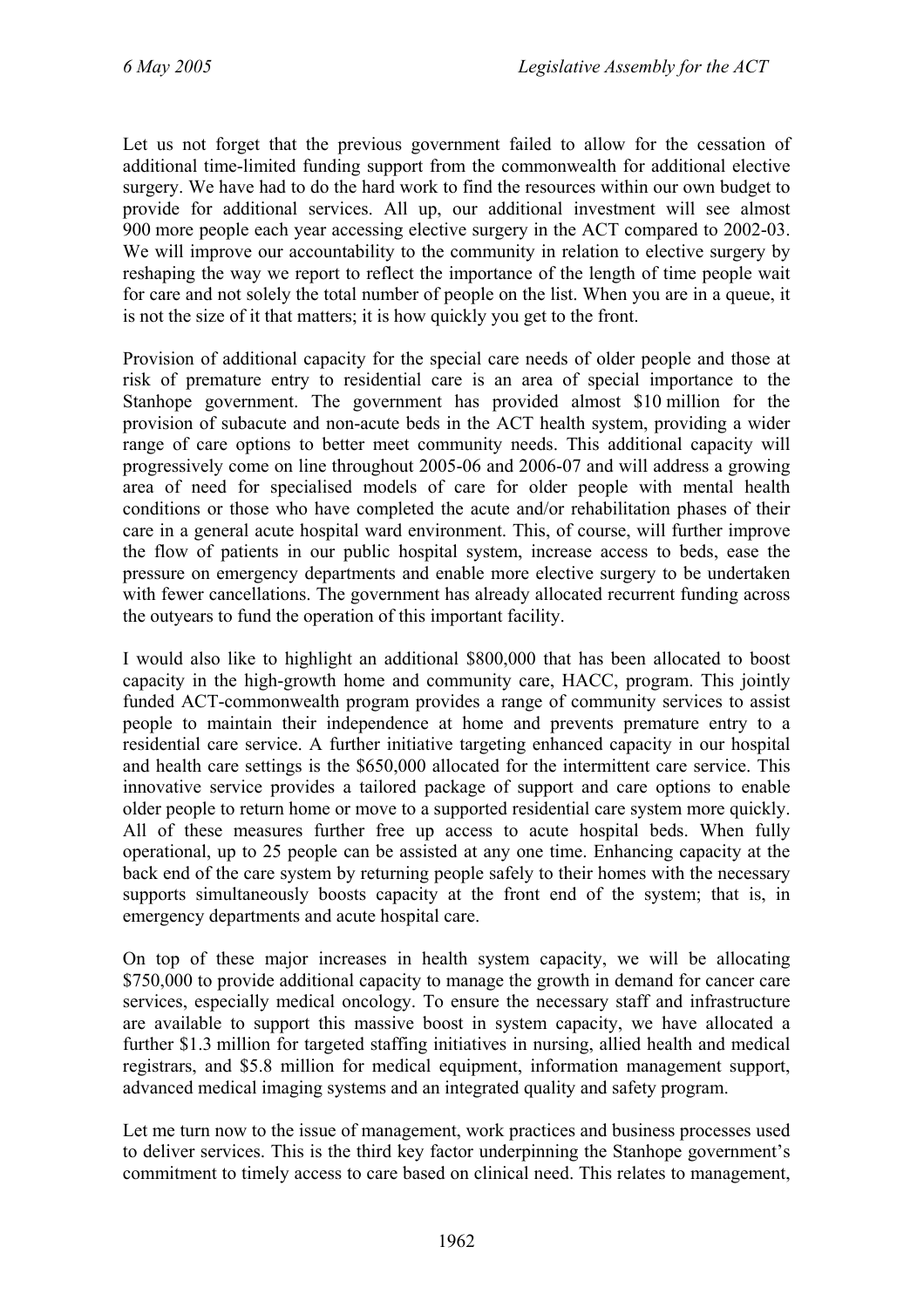work practices and business processes. Public hospital and health care is a complex business, involving the coordination of large numbers of highly qualified professional, technical and support staff on a 24/7 basis to deliver a package of essential care to people with life-threatening or chronic conditions.

Within a single episode of hospital care—sometimes referred to as the patient journey a patient potentially may directly interact with more than 100 health care workers, working across a large number of specialised departments both within and outside the hospital on a 24/7 basis. A patient may start a care episode in the emergency department, go to the operating theatre, require a short stay in intensive care, transfer to the general ward and then may need a period of rehab and progress to a subacute environment prior to being finally discharged home. At home, they may require ongoing support provided by multiple health and support workers. In fact, this community support may also be provided by multiple agencies.

All up, this is a complex journey to better health. Managing the interfaces of each step in the patient's journey is similarly complex. As the demands placed on the public hospital system have increased, coupled with the progressive introduction of new treatment methods and technologies, likewise the task of coordinating care has become more challenging. And with this added complexity comes added risk—added risk to the safety and quality of care, the timeliness of and access to that care and the efficiency of that care.

Because of this, the 2005-06 ACT budget delivers a comprehensive investment in system capacity. It is therefore timely also to invest in the redesign and overhaul of a number of management and business practices underpinning health care delivery in the ACT public hospital and health care system. Other jurisdictions, both internationally and within Australia, have embarked on a process of modernisation of management and business systems as they introduce extra capacity. The ACT is well placed to do the same, given the substantial investment in health capacity in the latest budget.

ACT Health has already identified a number of key care processes that could benefit from such an approach. Firstly, we will improve the interface between the emergency department, critical care and hospital wards, reducing the time that people have to wait before getting a hospital bed. We all know that the more timely the access to appropriate care the better the long-term outcome.

Secondly, we will not only focus on improvements in access across the board but also redesign the patient journey between emergency departments, critical care and wards for older people and people with acute mental illness. Waiting times for access to beds are longer for these groups than for the general population, and long-term health outcomes are maximised when necessary care is provided in a timely fashion.

Too many people have their elective surgery booking deferred. Most of the time this is due to the arrival of more urgent emergency patients or bed pressures. However, I can advise members that I have instructed ACT Health to overhaul the management, booking, scheduling and allocation of operating theatres and theatre resources at the Canberra Hospital to ensure we meet our emergency responsibilities while minimising the impact on those waiting for elective surgery.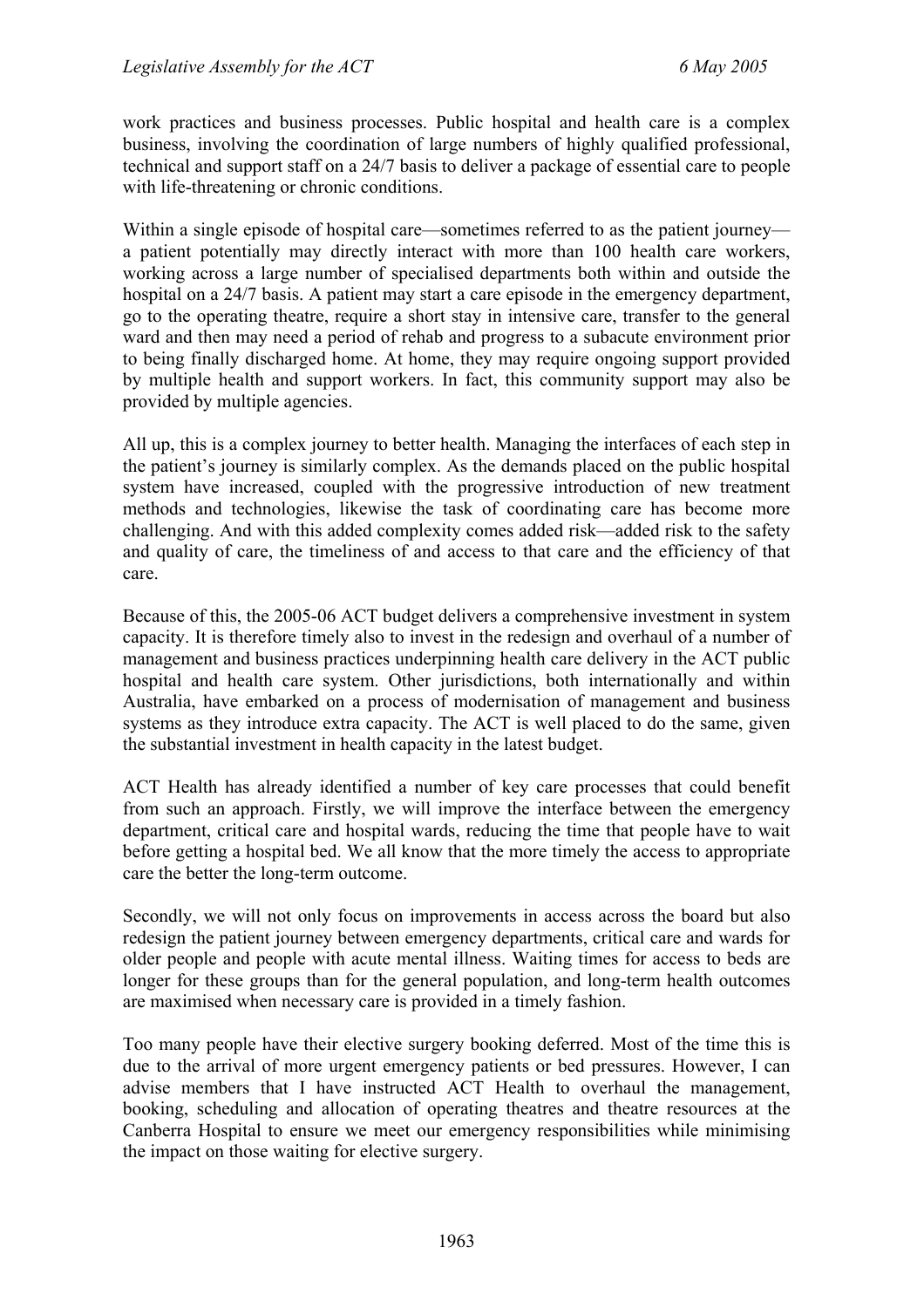We will improve the interface between hospital, primary care and community-based services by focusing on seamless discharge processes. This is to ensure that the care that is needed after a hospital episode is provided on time and to the level necessary. The ageing of the population and the increase in the level of chronic disease are a reality. This initiative will ensure that we maximise the health outcomes of the broader community. We will also redesign the interface between hospital, community and home and community care support services in a way that provides maximum assistance to those who need it, with the coordination and provision of services managed by those who are experts in it.

In saying all this, I am not preaching a quick fix. It will require concerted effort by ACT Health to manage a complex change and redesign program. It will be undertaken over a two-year period and will involve accessing the best available industry expertise to work with staff and management to overhaul service delivery models. This effort will be monitored through alignment of program and output performance reporting around the core goals of timely access to care based on clinical need. These are now reflected in the budget papers and will be replicated in the accountabilities of senior management.

Finally, the multiplicity of regular performance and activity reports on the ACT public health system that have developed over time will also be overhauled. These, too, will be realigned to ensure that we report more accurately and consistently on the strategic priorities of the system and not waste scarce resources in the production of endless reports, which were products of the past and not reflective of the priorities of the future.

Through this statement today I think members can see the comprehensive and overarching strategy in place to improve access to acute care. This ministerial statement is designed to give members a pointer to the way forward, to the government's directions and to our priorities to ensure that those who need care get it in a timely way. There are no quick fixes. There are no easy answers. There are no simplistic assertions as to how it will make it better. But there is a comprehensive program to improve overall the way people in Canberra get access to their health care.

# <span id="page-30-0"></span>**Indigenous education**

**MS GALLAGHER** (Molonglo—Minister for Education and Training, Minister for Children, Youth and Family Support, Minister for Women and Minister for Industrial Relations): I seek leave to have the statement to accompany the ninth report of performance in indigenous education incorporated into *Hansard*. It is a speech I did not give yesterday.

Leave granted.

#### <span id="page-30-1"></span>*The incorporated document appears at attachment 1 on page 1976.* **Papers**

**Ms Gallagher** presented the following paper: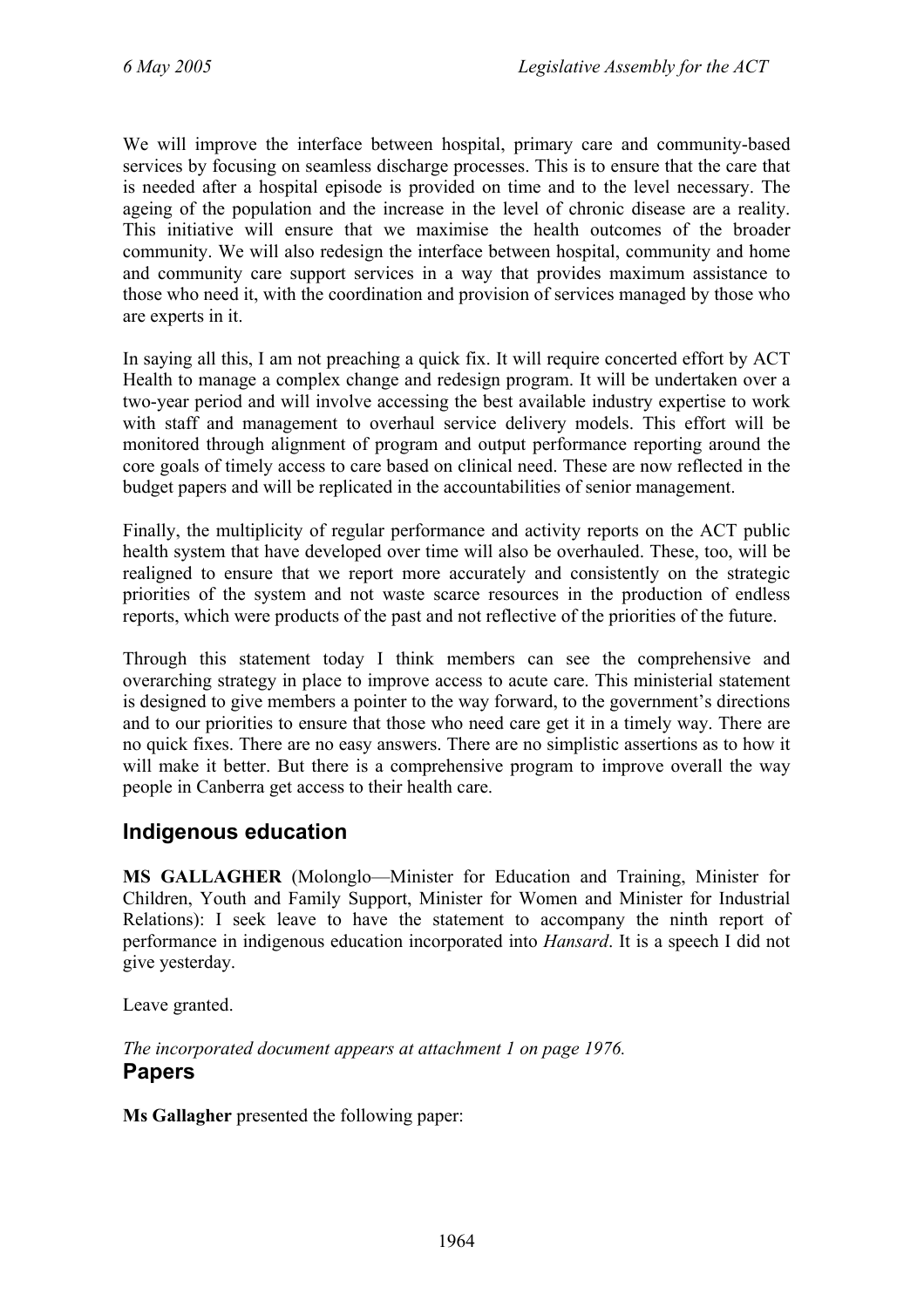Occupational Health and Safety Act, pursuant to section 228—Operation of the Occupational Health and Safety Act 1989 and its associated law—Third quarterly report for the period 1 January to 31 March 2005.

### **Adjournment**

#### Motion (by **Mr Corbell**) proposed:

That the Assembly do now adjourn.

#### <span id="page-31-0"></span>**Cardiovascular disease**

**MS MacDONALD** (Brindabella) (11.16): Heart Week was held this week. It focused on increasing community awareness about the risk of cardiovascular disease—or CVD and what can be done to improve your own heart health.

Heart Week is a major fundraising activity for the Heart Foundation, an organisation which has been invaluable in raising awareness about the dangers of CVD and promoting positive steps that can be taken to prevent CVD such as: be smoke-free, enjoy healthy eating, be physically active, control blood pressure and achieve and maintain a healthy body weight.

To chief executive officer, Eileen Jerga, board president, Richard Wilson, and all the staff and volunteers at the ACT division of the Heart Foundation, I give my thanks for the work they do towards reducing cardiovascular disease in the ACT.

Regrettably, cardiovascular disease is Australia's number one killer. One Australian dies of cardiovascular disease every 10 minutes, accounting for 38 per cent of all deaths. The disease does not kill older people only. Of the 50,292 people who died in 2004 from cardiovascular disease, 60 per cent had not reached the average life expectancy. The disease currently affects the quality of life of one in six. It is estimated that by 2051 one out of four Australians will suffer cardiovascular disease.

On Monday of this week the report entitled *The shifting burden of cardiovascular disease* was released. That reveals that, whilst there is a shifting burden towards fewer people dying, there are more people living with cardiovascular disease. The report highlights the massive human and economic cost that cardiovascular disease places on our community today. More importantly, the report predicts the increased burden we will face in the future if action is not taken.

Cardiovascular disease is already Australia's largest health cost item at \$14.2 billion, or 1.7 per cent of GDP. The burden of cardiovascular disease has the potential to affect the productivity of the Australian economy through both direct health system costs estimated at \$7.6 billion, or 11 per cent of total health spending in 2004—and indirect costs, which are conservatively estimated at \$6.6 billion.

Cardiovascular disease can shorten a person's working life. Currently more than 55,000 Australians are not in the work force, due to cardiovascular disease, and production losses due to lower employment rates and premature deaths are \$3.6 billion.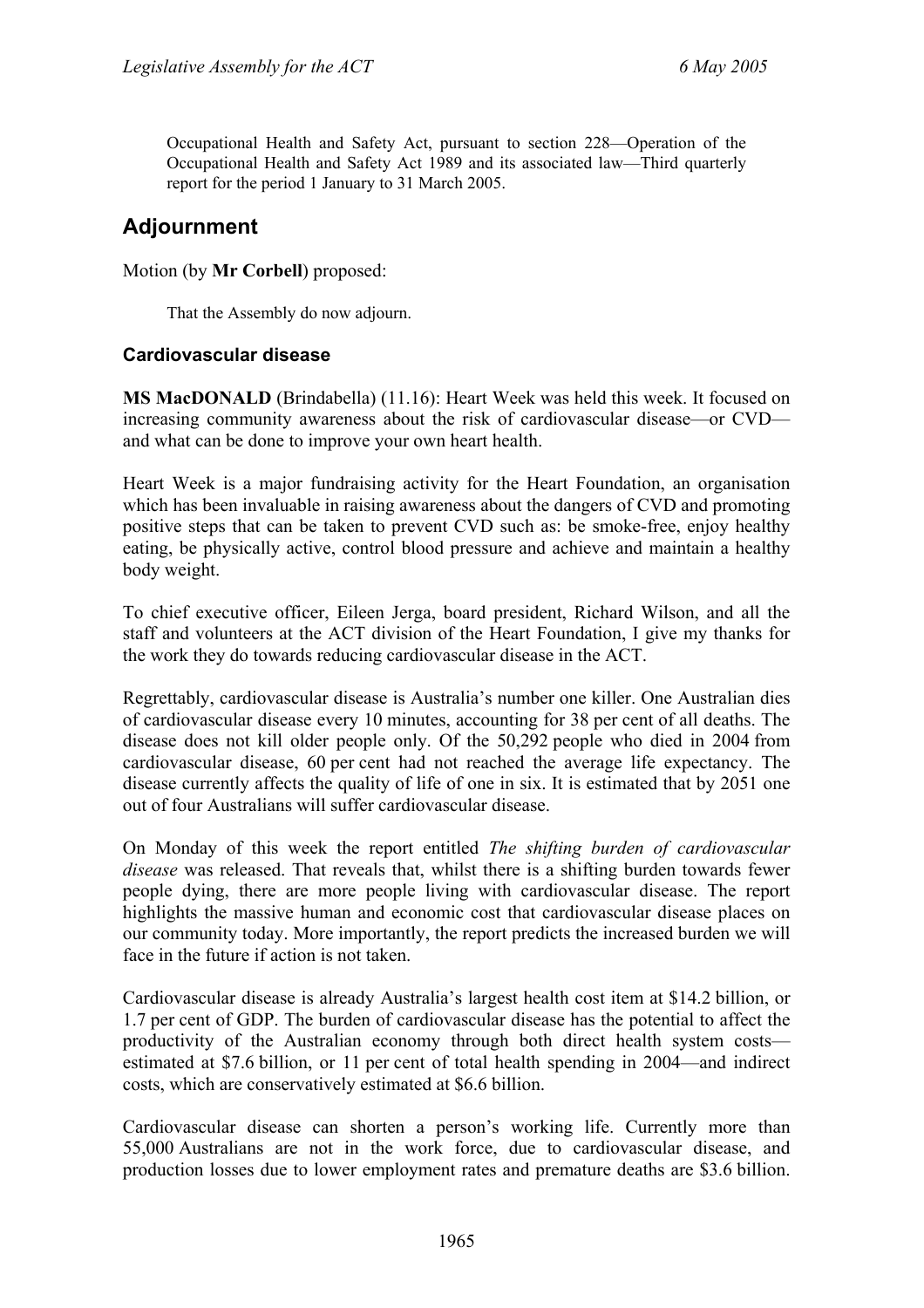If left unchecked, this could force down the retirement age and decrease the number of older Australians active in our work force.

Dwarfing the financial costs are the costs of suffering a premature death from CVD, which were valued at a massive \$94 billion in 2004. CVD impacts on two out of three Australian families. As some of you know, at the age of 16 I lost my father to a massive heart attack. My father, Allan, was only 61 when he died and it was hard growing up without him. A lot of stress was placed on my mother, my brother and me. He missed my wedding, my brother's wedding and, of course, the chance to get to know his grandchild. I would love to have been able to share my current experiences—and, in fact, all of my experiences with him. I never got to experience my father with me as an adult, and am unable to ask for his advice on anything I do as an adult.

Fortunately, the ACT government is taking steps to address CVD in our community through initiatives such as promoting healthy students, college health coordinators and the kids at play program. ACT Health's eat well ACT, a public health nutrition plan launched in September 2004, provides a strategy to improve the dietary health of all Canberrans. Healthpact also does great work in the area of health promotion, particularly through events such as the Healthpact Australian Masters Games and the health promotion awards, which will be held tonight.

Finally, a very big thank you goes to everyone who attended my annual healthy red breakfast this morning and wore red. This is the third year I have hosted the breakfast, and it seems to be growing bigger every year. It was wonderful to see so many people from the Heart Foundation and the Assembly attend. Thanks go especially to Lisa Brill for all her hard work in organising it. So far we have raised about \$120, which will all go to the Heart Foundation. If you were not able to make it, we still have muffins left!

#### <span id="page-32-0"></span>**Development applications**

**MR SESELJA** (Molonglo) (11.21): Yesterday the planning minister presented the Auditor-General's report into the development application and approval process. I am still making my way through that. I wanted to highlight a few of the points that have come out of it so far. There are some significant issues raised by the Auditor-General in relation to the development application process. I want to take the Assembly through some of the key recommendations, or certainly the key findings.

They include that the DA process is not well integrated across various agencies; referrals to other agencies do not occur in a consistent manner; much of the assessment process is not well documented; quality control for document management was poor, especially with hard copy files; many DA decisions did not meet statutory timeframes; the time taken for a large number of single residential DAs took 60 days, when the statutory timeframe is 30 days; many exceeded 100 working days; performance against statutory timeframes in some cases may be inappropriately enhanced by procedures such as asking the applicant, close to the statutory due date, to apply for an extension of time; and pre-application processes can be very time consuming.

In relation to consistency with guidelines and legislation, the Auditor-General found that data provided by the authority shows an average of 14 per cent of single residential DAs and 28 per cent of non-single residential DAs failed to meet statutory timeframes during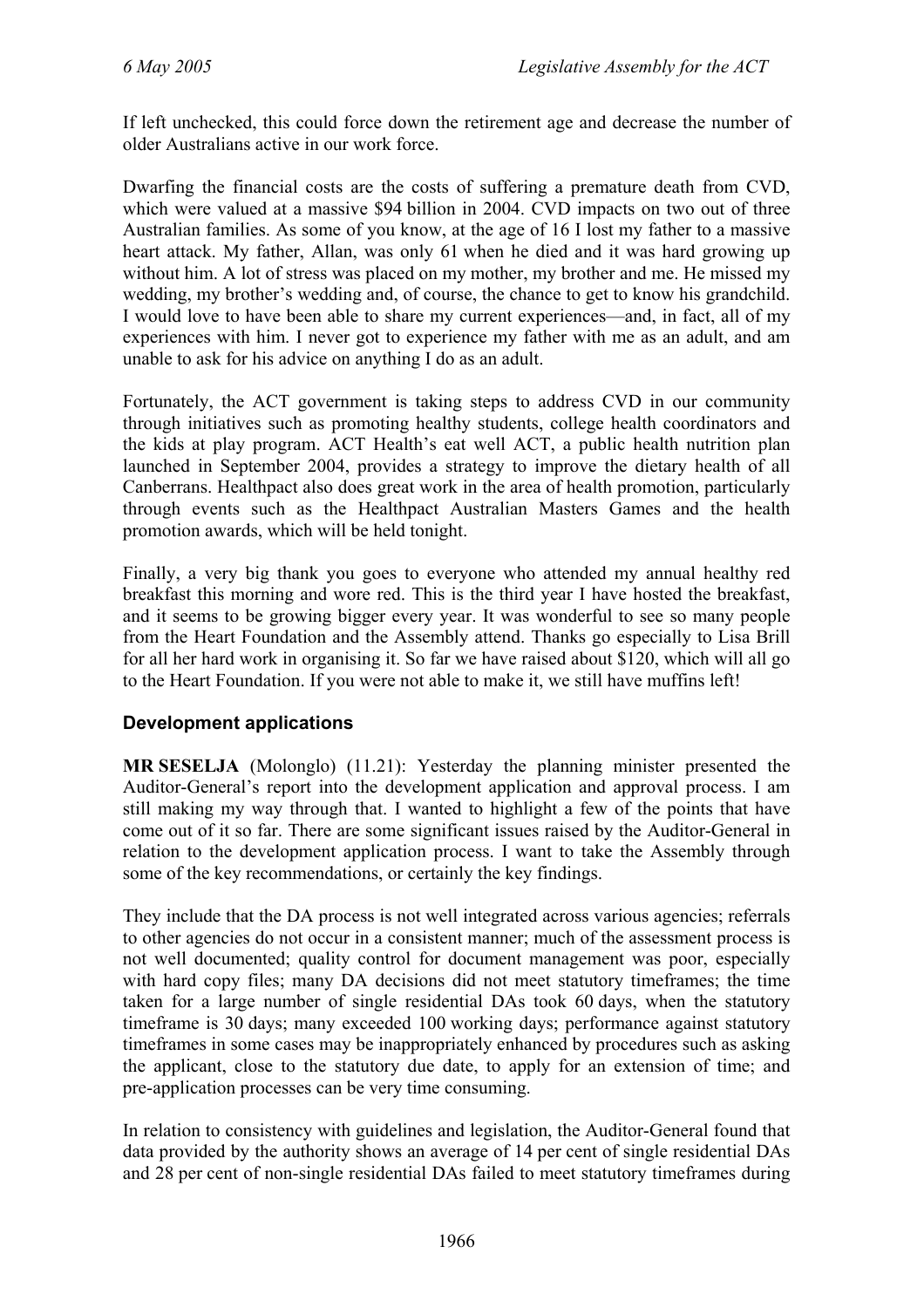the period July 2002 to March 2005. Of the sample that the Auditor-General examined, 70 per cent of non-single residential DAs failed to meet their statutory timeframes.

It continues on to say that guidance material for staff and applicants is so extensive that it can be difficult to understand; checklists, which are designed to ensure consistency with legislation and guidelines, are not used consistently and are not always completed; fees are not clearly identified on DA forms and, due to the absence of receipt numbers recorded, it could not be demonstrated that all payable fees and charges have been collected. Consultation occurs but much of it is of reduced value because ACTPLA fails to provide feedback on comments and input, and often consultation occurs too late in the process to make any real difference to the outcome of a project or issue.

These are just some of the findings that came out of the report. As I have said, no doubt there is much more. As I make my way through it, no doubt we will want to keep the people of the ACT informed as to the real state of the development application process and some of the real concerns around that.

Much of what we have been hearing from people looking to extend, from people looking to build, from builders and from people involved in the planning process, is reflected in this report. I guess the real message is that the minister can no longer say it is just the usual suspects, that it is just the opposition whining on about this and that.

The Auditor-General, who we would all agree is fairly objective in her approach, has brought down a fairly damning indictment of the processes. As I say, the report reflects a lot of the concerns that have been expressed to my office over the period in which I have been in this place.

I want to put on the record that this confirms that, and that I do not think anything in the report would be a surprise to people who have been closely involved in the planning process, but it may well be a surprise to many residents of the ACT who have not been involved in it. I think it is important that we put that message out there.

The other aspect of this is that it requires a response. It requires a serious response from the minister and from the government. I know there is a review of the legislation going on. That is important, but this report goes to a lot of procedural flaws.

**MR SPEAKER**: The Auditor-General's report will also be in front of the public accounts committee.

**MR SESELJA**: So I cannot speak to it?

**MR SPEAKER**: It is the adjournment debate, and we are usually fairly flexible on that. If you are anticipating a discussion of it in the public accounts committee, it might be a whole wasted effort on your part.

**MR SESELJA**: Thank you, Mr Speaker. I think it brings to light the importance of some of the procedural flaws highlighted in this report, and it requires a response from government. I look forward to that process taking place, and I look forward to a significant response from this minister to what is quite a damning report.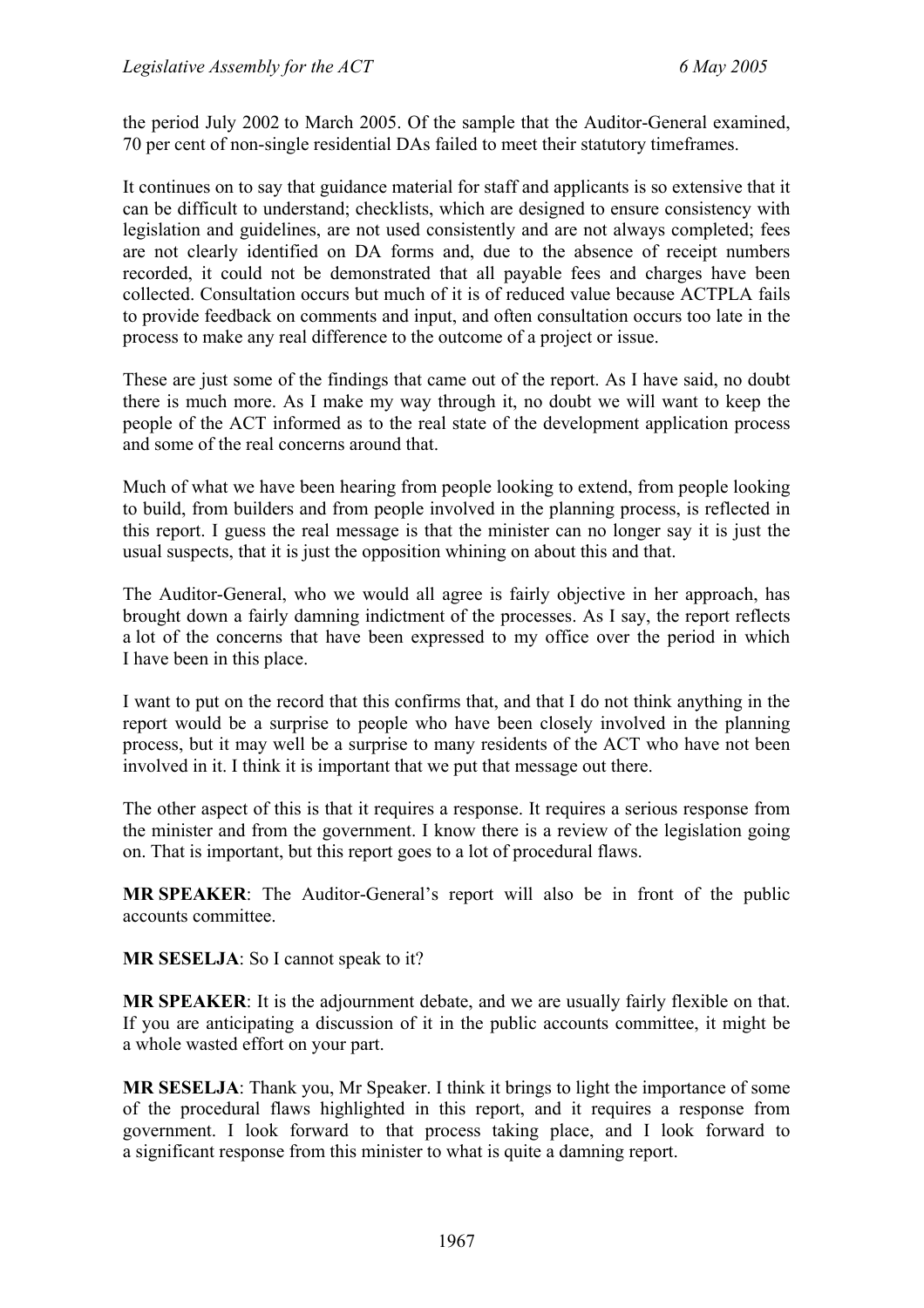#### <span id="page-34-0"></span>**Theodore primary school**

**MS GALLAGHER** (Molonglo—Minister for Education and Training, Minister for Children, Youth and Family Support, Minister for Women and Minister for Industrial Relations) (11.26): I would like to speak briefly today about a visit to the Theodore primary school, where I got to see first-hand the ways in which schools meet the needs of our children and young people.

Some members may have seen an article in the *Canberra Times* in late April regarding the school's community garden project. The project came about because the staff and community at Theodore primary school wanted to do more to address the needs of students who had ongoing difficulties in academic, social and behavioural areas and who were disengaging from school. They knew that addressing these issues at the primary school level was vital to ensuring that these kids got the best opportunity for their future education.

In 2003, Theodore primary school developed a mentoring program, in partnership with Menslink, under which volunteers came to the school to work with children on the garden project. Mentors were recruited as volunteers by Menslink and worked with the students under the supervision of a teacher. Groups of year three and four students were selected to participate in the program, each group a mix consisting of students targeted as in need of assistance, as well as positive role model students.

The students designed the perimeters of the school's garden and were involved in the construction of fences, garden beds, a poultry shed and a compost facility, and planting. They then marketed the garden to the whole school, and each class was given their own garden bed for further development.

The community garden has yielded great results for both the individual students involved and for the whole school, including:

- improved behaviour displayed by boys in the program;
- improved social skills, particularly student relations with adults and girls;
- environmental education and other cross-curriculum benefits of the garden; and
- opportunities for the students to develop and demonstrate leadership skills.

Students who were once in danger of disengaging from their education now proudly take their families to school to admire their handiwork. An important element in the success of the Theodore primary school mentor program has been the significant support of the school and wider community.

Theodore primary school is another great example of the work being done in our schools. Every day our schools are developing our children as individuals and preparing them to take their place in society.

Following on from that, this week I received a lovely letter from a grandparent of a young girl in our school system. I will not read the letter out, but the nature of the story was that the grandmother had custody of this young girl, who had a range of disabilities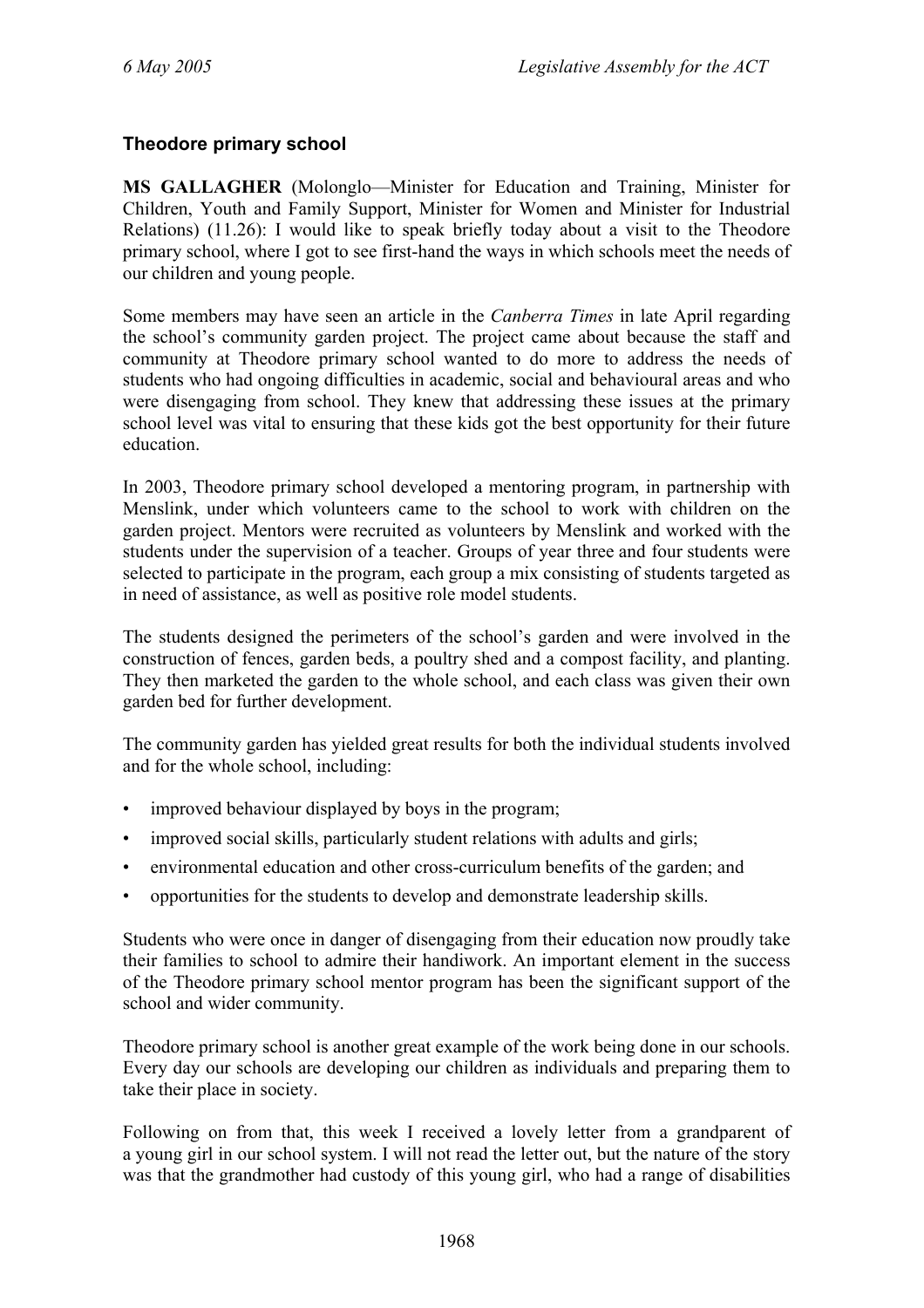and support needs. It was very difficult for the grandmother to take this child to school, as she lived over the other side of town, but she did not want to upset or move her from her local school, which she had been attending for many years.

The letter outlines the efforts the school went to to make sure that the young girl could continue at the school, including a teacher picking her up every morning and driving her to school and picking her up and taking her home every afternoon. The grandma has written to me saying that she would like the extra work that went on at the school to enable her granddaughter to continue at her school to be recognised and appreciated.

She talks about attending a birthday party for one of the students at the school and how, when she went there, lots of the teachers associated with the school were also at the birthday party, and how it made it a really special time for the students, who were dealing with a range of disabilities and difficulties.

I will finish by reading a bit of the letter, not identifying anyone other than the school. Of course, it is Narrabundah Primary School and the teacher being recognised—not only the principal and other teachers—is Mrs Meg Dudok. She is the teacher who picked up this child every day and took her to and from school. The grandmother writes:

I know there are other nice schools and teachers of course, but these people each and every one of them has helped me in so many ways.

She goes on to say that they have helped her granddaughter to become as well adjusted a child as she can ever be, taught her up to her full potential, encouraged her to take up music, join in sport and respect others' feelings and differences, and have prepared her well for the next big step into high school. The letter continues:

Thankyou for taking the time to read this, but I could not just accept all Narrabundah Schools help and support without this acknowledgment. Under the leadership of Mrs Trish Keller and her dedicated staff this school must be one the Education Department are very proud of.

#### <span id="page-35-0"></span>**Chief Minister**

**MR SMYTH** (Brindabella—Leader of the Opposition) (11.31): The Canberra community is, I think, questioning more and more the judgment of our Chief Minister, and yesterday we had confirmation of this trend. I would like to quote from the RiotACT website which posted an article yesterday titled "Comrade Stanhope calls us hypocrites, again". It reads:

In his ongoing attempts to portray himself as a humourless loony with no sense of probity our Brave Leader has put out a media release "proving" that Liberal MLA Wild Bill Stefaniak is also a graffitist. Mr Stanhope would seem to be hoping that when we see the error of our ways we'll agree that young Aidan Bruford should be allowed to continue his glittering career as an ALP apparatchik.

Sadly the Chief Minister's lackeys are too busy planning a New Jerusalem to put the media release online but I've gone to trouble of learning a whole bunch of new programs on my shiny new laptop to bring you the contents. Firstly we have the incriminating evidence: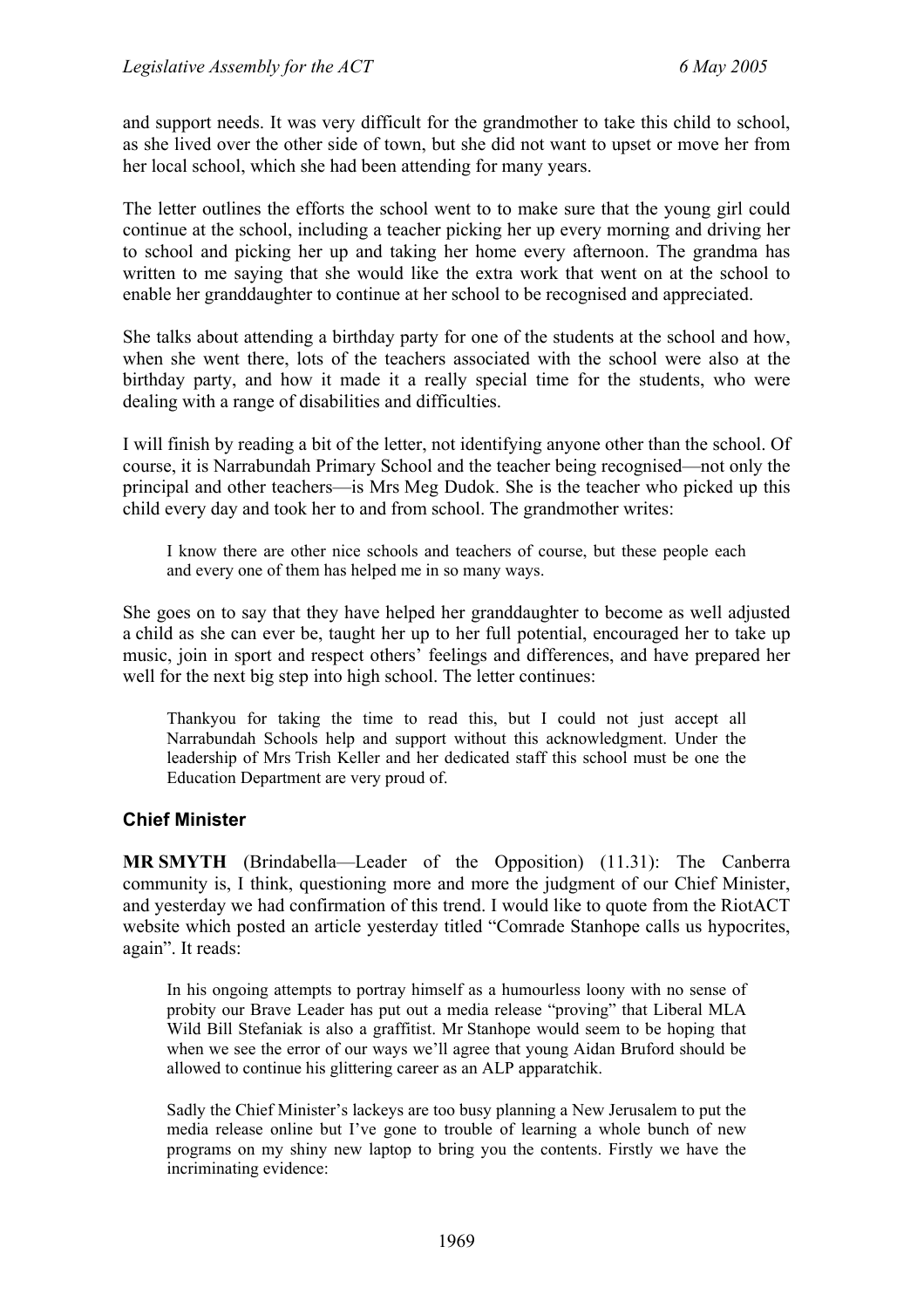There is a picture of Mr Stefaniak standing in front of the Kosciuszko Avenue sign out at Palmerston in his ongoing campaign to get "Kosciuszko" spelt correctly, which I think Mr Stefaniak was successful in doing. The article continues:

If you are completely insane (in addition to being a moral relativist) you might well equate a gesture like this, in daylight, for publication in a major daily newspaper, with repeated clandestine spray painting.

The gobsmacking text below again leaves half a doubt in my mind if the Chief Minister isn't being very, very funny, or if he's just stark raving bonkers.

**MR SPEAKER**: The imputation there remains an imputation, even if you are quoting from a document outside of this place, Mr Smyth. So I caution you about making personal imputations against members and using as an excuse that you are quoting from a document outside. I will not allow that.

**MR SMYTH**: I thank you for the caution, Mr Speaker. I will not read the press release because I do not think I will have time, but an interesting commentary followed. There are nine different people who have logged on and commented. Comment number one reads:

If I was the Chief Minister's adviser, I would have strongly urged him not to go ahead with publishing the above article on "graffiti vandalism", because it has the potential to do him more harm than good.

Comment number two says that, "I too had thought this was something we might all have wanted to put behind us." Comment number three is, "If he wanted to make a statement he should have just said it."

Comment number four says, "Wasn't me"—and there is a bit of banter between a couple of people on the net. Comment number five reads:

Also, as the picture was in the paper and no-one minded at the time, I think we can safely conclude the public don't view the two things as equal.

Furthermore Bill has been re-elected, despite the public being aware of his "actions". So it is normal to consider such a member forgiven by the electorate.

Number six—a comment by "Thumper"—reads:

Has the Comrade completely lost it? Or is in dire need of some new advisers?

I know he regularly plumbs the depths of arrogance, rudeness, stupidity and pettiness, but this is the Marianna's trench of pettiness.

What in the world could he be thinking? I heard him on the radio yesterday and he was seriously giving it both barrels as if Wild Bill had committed some henious crime.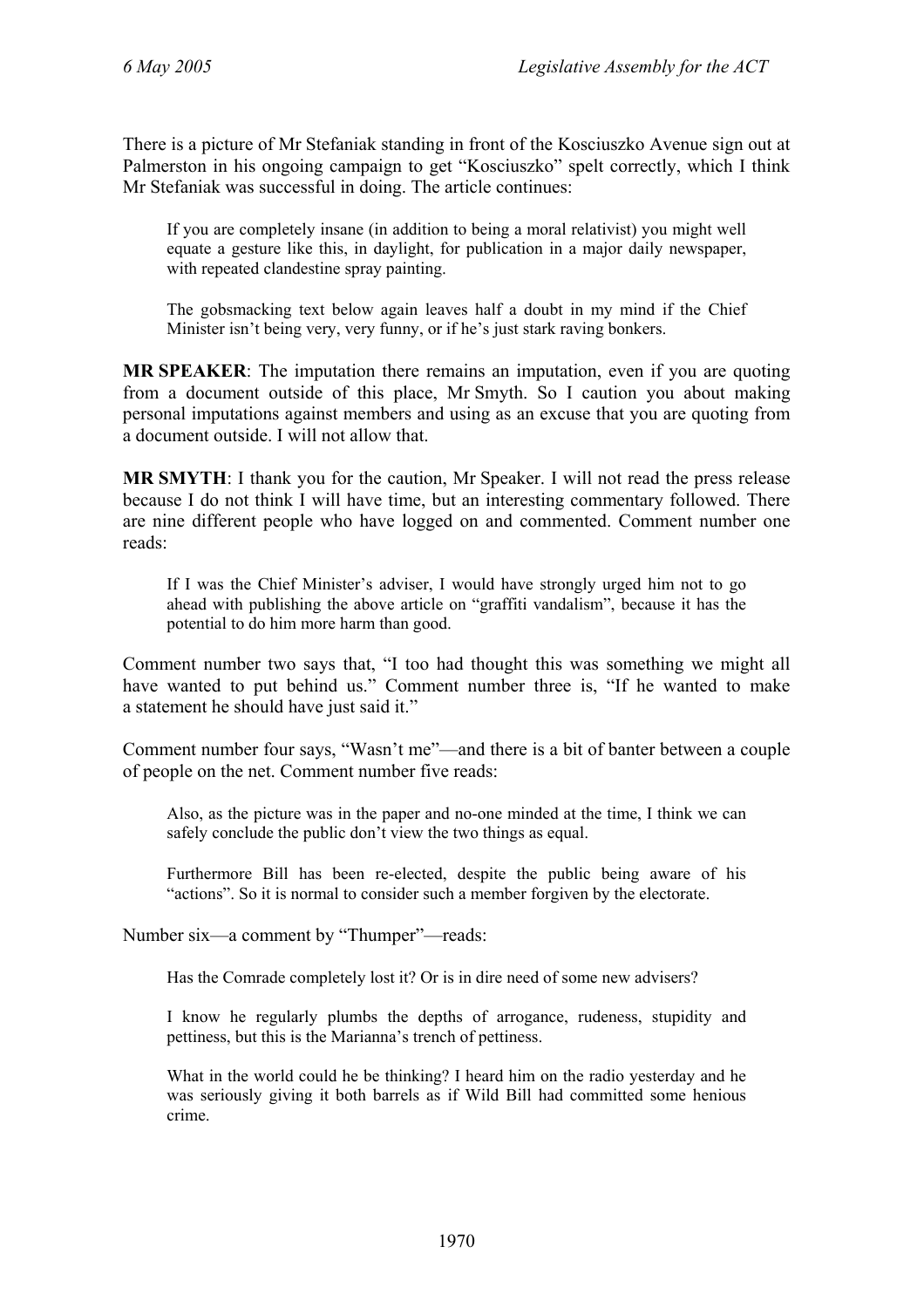Much better if he had come out in the press and made a joke about it. He wouldn't have come off looking like a fool and everyone would have laughed with him, as opposed to at him.

First we have Corbell taking off around the world to look at suburbs and gardens, and now this. Oh, by the way, whatever happened to the \$10 million that was promised during the election for public housing?

I know I have critised Stanhope before and will continue doing so but this time I'm frankly astounded.

Comment number seven reads:

And I thought that there would be more efforts by the Chief to explain the recent budget…digging up an article from the bowels of the press clipping archives that the ALP have amassed over the decades just displays how insignificant we must look to rest of Australia.

Mr Stanhope, please stick to running the local council, that's what the public (voted on) expect you to do.

I will not read the rest, it is just banter between the two. This really calls into question the judgment of the Chief Minister, and clearly that is a view reflected by the Canberra community.

# **Holocaust Remembrance Day Graffiti**

**MR STEFANIAK** (Molonglo) (11.35): Firstly, I would like to thank the Canberra Jewish community for putting on an absolutely magnificent and very moving ceremony last night to commemorate the holocaust. I think it is crucially important that we never forget what happened in World War II—how one madman and his legions in Nazi Germany tried to exterminate a whole race of people based on religion.

Whilst there have been some horrendous examples since—I think at the ceremony Pol Pot's name and Rwanda were mentioned, and I think Ms MacDonald mentioned Rwanda yesterday—surely Hitler's attempt to exterminate all the Jews is the most appalling thing in the history of mankind. It must never occur again. We must always remember it, and I think it is crucially important that this be done. As I have said before, it concerns me—and there were instances given again last night—that in Europe, especially, there have been recent acts of anti-Semitism.

A comment was made last night about a 17-year-old French student who went to a Jewish school because, when the teacher in the state school was teaching about the holocaust, a few students indicated that it did not happen. The state school did not have the guts to say that that was wrong and tell the teacher to continue. They pulled the holocaust out of the curriculum. I think that is particularly reprehensible, too, because it indicates that people are trying to rewrite history. We should never, ever let that happen.

Finally, on that point, I think Lucy Polack's magnificent and moving talk as a survivor was quite inspiring. I was pleased to see her later because she was helped immensely by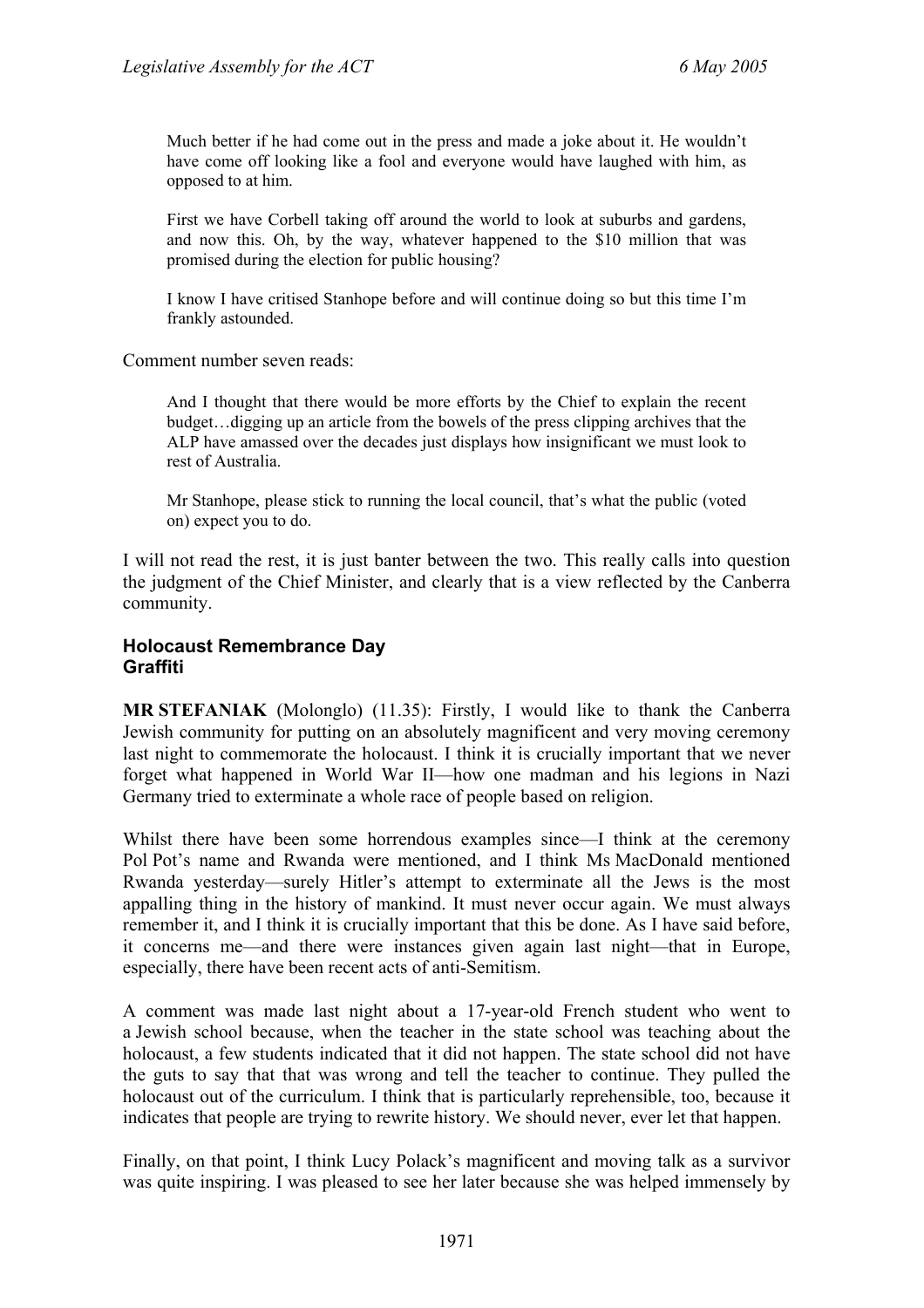a young man called Jan in Eastern Poland near Sobibor. I wondered if he survived, and she told me he did. He rose to a very high rank in the post-war Polish Army. Lucy has since seen his family. She corresponds regularly with his widow and has seen his two sons. There was at least a happy ending to the harrowing tale she told. A remarkable lady, she is doing a book on it soon.

Mention was made of the war in Europe finishing. On a personal note, I received a very interesting email from a fellow whose father and mine were in the same prison camp, which described how they were liberated on 29 April. It was something I was not aware of. I thought my father was liberated by the British, rather than by the Americans. He never talked much about the war. Again, that was interesting. It was pretty much the 60th anniversary.

I certainly thank Tom, whom I will be meeting, for photos of that liberation. It involved a fire fight between the SS and the American seventh army outside the prisoner of war camp, where a young Polish second lieutenant died on the eve of the liberation thankfully not my father. That was sad, when he went through all that. Tom is going to bring the pictures around, and I thank him for that. We should certainly never forget World War II and its atrocities, or indeed the very brave actions of so many allied soldiers, airmen and naval personnel during that battle.

There is just one thing. Mr Smyth has read out something about Mr Stanhope's absolute nonsense in relation to a point I made back in 1995, which I did not think anyone worried particularly about at the time—but someone might have. I think I had one call saying there was a problem, but it was certainly widely publicised to make a point. Might I indicate, for Mr Stanhope's benefit, that I remember clearing off the "z". In fact, I remember seeing two smudges on the sign and thinking, "I'll clear those off too." I think I left the sign in better condition than I found it in.

I might also commend to Mr Stanhope on how to run a budget a bit better. On that particular issue, when the New South Wales institute put the "z" back into "Kosciuszko", the Carnell government sent letters out to the streets asking if they wanted us to take down all the signs and put them up with the correct spelling, or if they would rather we do that when the signs needed repairing. Most people who answered said that we should do it when the signs needed repairing, because that was much more cost effective, so we did that. That is a little matter, but a helpful hint on how to run urban services, which the previous government was a lot more efficient at doing than the current one is.

I do not particularly care. I think what Mr Stanhope did there was utterly childish, trying to draw attention away from the budget or something else. I do resent one thing he said on radio, but the rest of it I think is childish. People have commented on that, and I will not dignify it with any response. When it was indicated to him: "Oh, but Mr Stefaniak rubbed off the 'z' ", he said something to the effect of, "Do you believe that?" or, "If you can believe him." I certainly take some offence at that—as does my wife. I would ask him to be a little bit more circumspect. I do not mind political points, even if they are cheap political points, but I think you need to draw a line somewhere.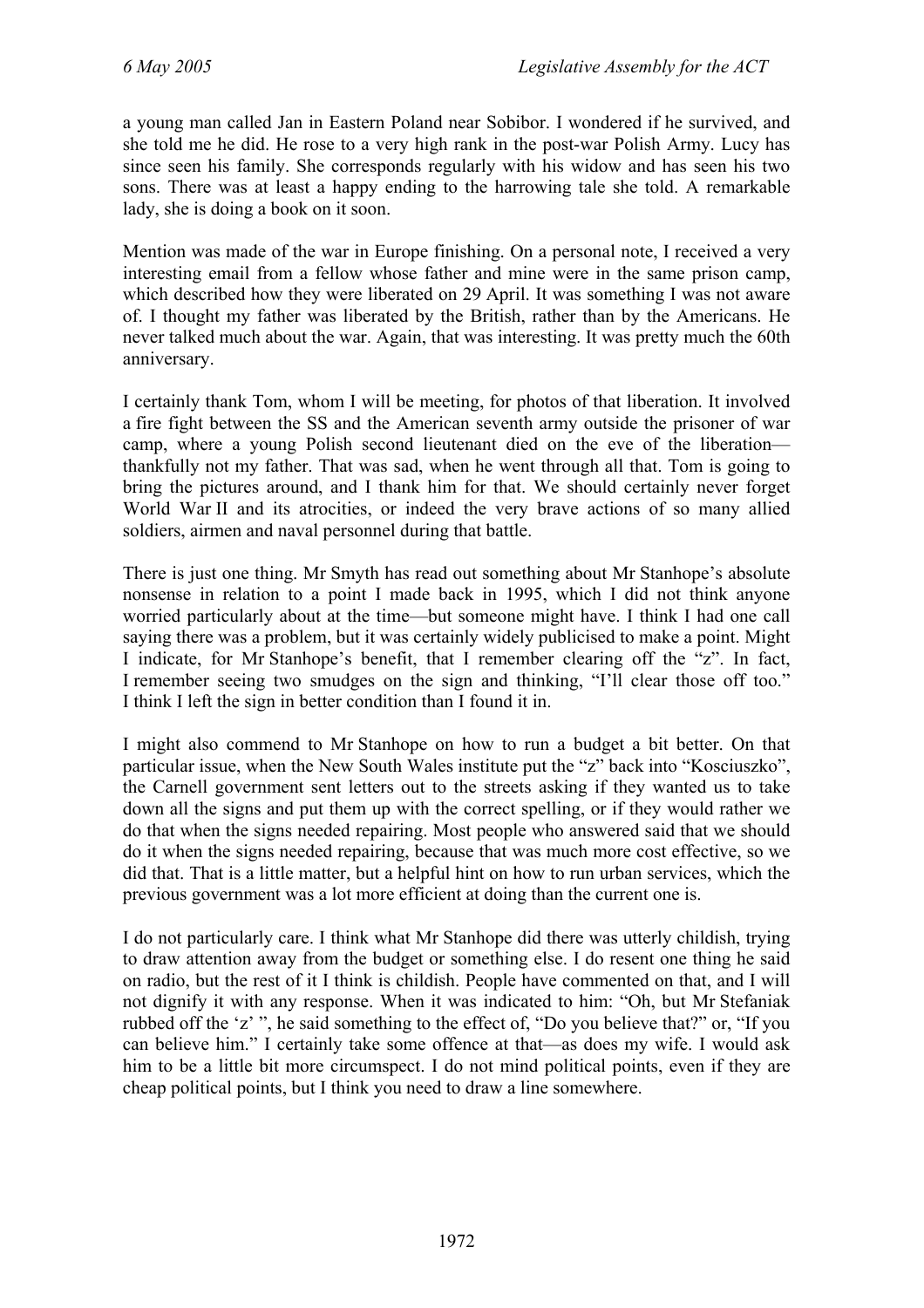# **Community arts Starlight Foundation**

**MRS BURKE** (Molonglo) (11.40): There are a couple of things I would like to bring to the house's attention. Firstly, I must thank Ms MacDonald and her staff—particularly Lisa Brill—for the third annual breakfast for the Heart Foundation. The room looks prettier and prettier each year, Ms MacDonald. All power to you on that one. We are looking forward to the fourth annual breakfast.

Another thing I would like to bring to members' attention—those interested in the arts will appreciate this—is that I had the great pleasure of launching a ceramic and arts exhibition entitled *Joy*, which is well worth a look. The exhibition is a culmination of personal insight and research done by Narelle Fulwood and Leanne Stahl, whose exhibition aims to discover a distinction between happiness and joy.

We all know how easy it is to become too busy and self-absorbed. It is important to look at ways to help us to take time to reflect upon our own personal faith, learn to develop our personal talents and feel secure in ourselves to express these freely. The show includes luscious mixed media, acrylic collages and elegant full-bodied, lustred vessels. The intention of this exhibition is to bring hope and joy to our community in the midst of outer uncertainties in world events and inner daily struggles.

It is worth a look—I know it is down in the valley—by anybody who knows Tuggeranong and the wonderful work done by the Tuggeranong Arts Centre and the community centre there. The exhibition continues from 5 May to 15 May. It is open from 9.00 am to 5.00 pm on weekdays and from 1.00 pm to 4.00 pm on weekends at the Tuggeranong Arts Centre, on the corner of Cowlishaw and Reed Streets, Greenway. For those listening, you can contact them on 6293 4113.

Last but not least, I would like to talk about another important day. This is the day of fundraising efforts for the Starlight Foundation. Star Day is a vital fundraising day for the foundation to raise funds to support fantastic children's programs.

Star Day is vitally important to help us raise much-needed funds to brighten the lives of seriously ill and hospitalised children and their families. With around 600,000 children hospitalised in any given year, Starlight is always there to help brighten their lives. Star Day is a fantastic opportunity for us all to offer our support—both financially and, if we can, by becoming volunteers.

I would say that a vote of thanks is in order for all the volunteers, who show their unwavering support for the important community work of the Starlight Foundation. We all know how much physical stress and emotional strain can be placed on a family when a child is hospitalised with a serious illness and is undergoing the rigors of treatment. This has an impact on a child experiencing the joy of childhood.

It is the challenge of Starlight to bring smiles to the faces of children who are hospitalised and to provide a distraction from the pain and boredom by offering fun activities and entertainment. Certainly I can speak from personal experience, having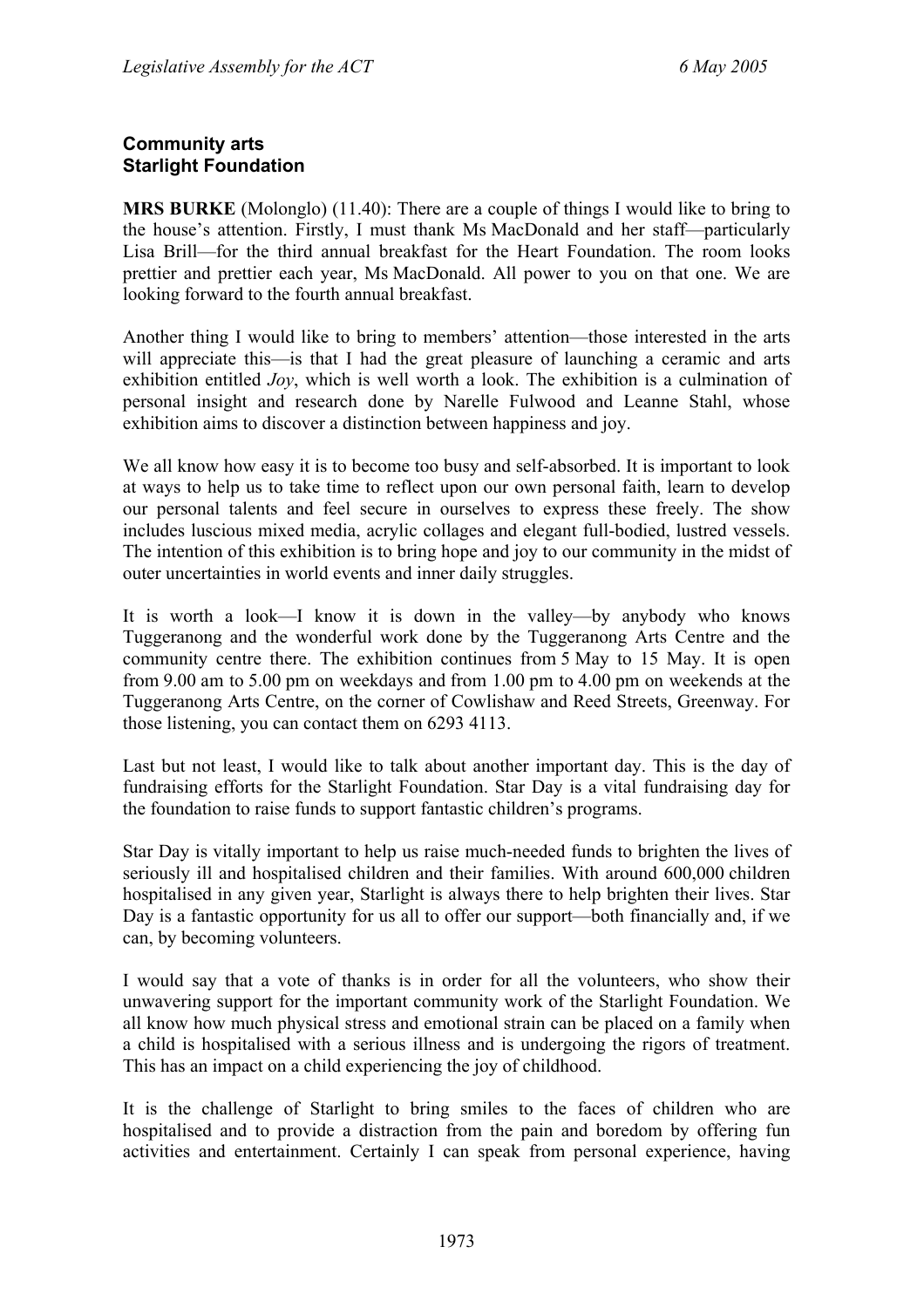watched my sister taking her niece, who unfortunately passed away at the age of 17, when she had cystic fibrosis.

It is good to know that organisations like this really do fantastic work to support those in our community who struggle in this way, particularly young children. Just a little help from all of us can make all the difference in significantly impacting in a positive way on the lives of children who are hospitalised with serious illnesses.

# **Old Parliament House**

**MR MULCAHY** (Molonglo) (11.44): I would like to utilise this occasion to draw to the attention of the Assembly the fact that Monday will mark the 78th anniversary of old Parliament House. Old Parliament House was described by the former federal minister for communications, Senator Alston, who is now Australia's High Commissioner in London. He said:

Old Parliament House is to Canberra what the Opera House is to Sydney—a key cultural icon for both Canberra and the nation.

It is worth noting for historical purposes that the old Parliament House opened in 1927 and served as the home of federal parliament until 1988. In Canberra's earlier years the house was the social, geographic and political heart of the new Australian capital.

As one who had the opportunity to work in that building in my younger years, it was an atmosphere that has never, I do not think, been successfully replicated in the new federal parliament, despite the rather grander and more resourced facilities available to government and opposition members.

The 60 years during which old Parliament House served as a working parliament was a time of enormous change for Australia. The country grew from an imperial dominion to a nation in its own right. Over that time, old Parliament House was the theatre in which the politics of the day were played out and momentous decisions made.

With federation in 1901 came the decision to establish a new seat of government for the commonwealth parliament, when things were moved from Melbourne in due course. After a nine-year battle over suitable sites, the Yass-Canberra region was selected in late 1908. Once the site of the new capital was agreed upon, an international competition for its design was launched in 1911.

As members would all be aware, out of the 197 entries, the design presented by Chicago architect Walter Burley Griffin, a student of Frank Lloyd Wright, was chosen. His work, of course, is now legendary both here and in Chicago—a city with which we ought to develop stronger links because of the architectural and historical links we have.

Following World War I, the Federal Capital Advisory Committee was established and was able to get the project, which had been stalled, back on track. Because of the tight timeframe and budget, the committee decided it would be best to erect a provisional building to be situated immediately below Griffin's proposed site for the house.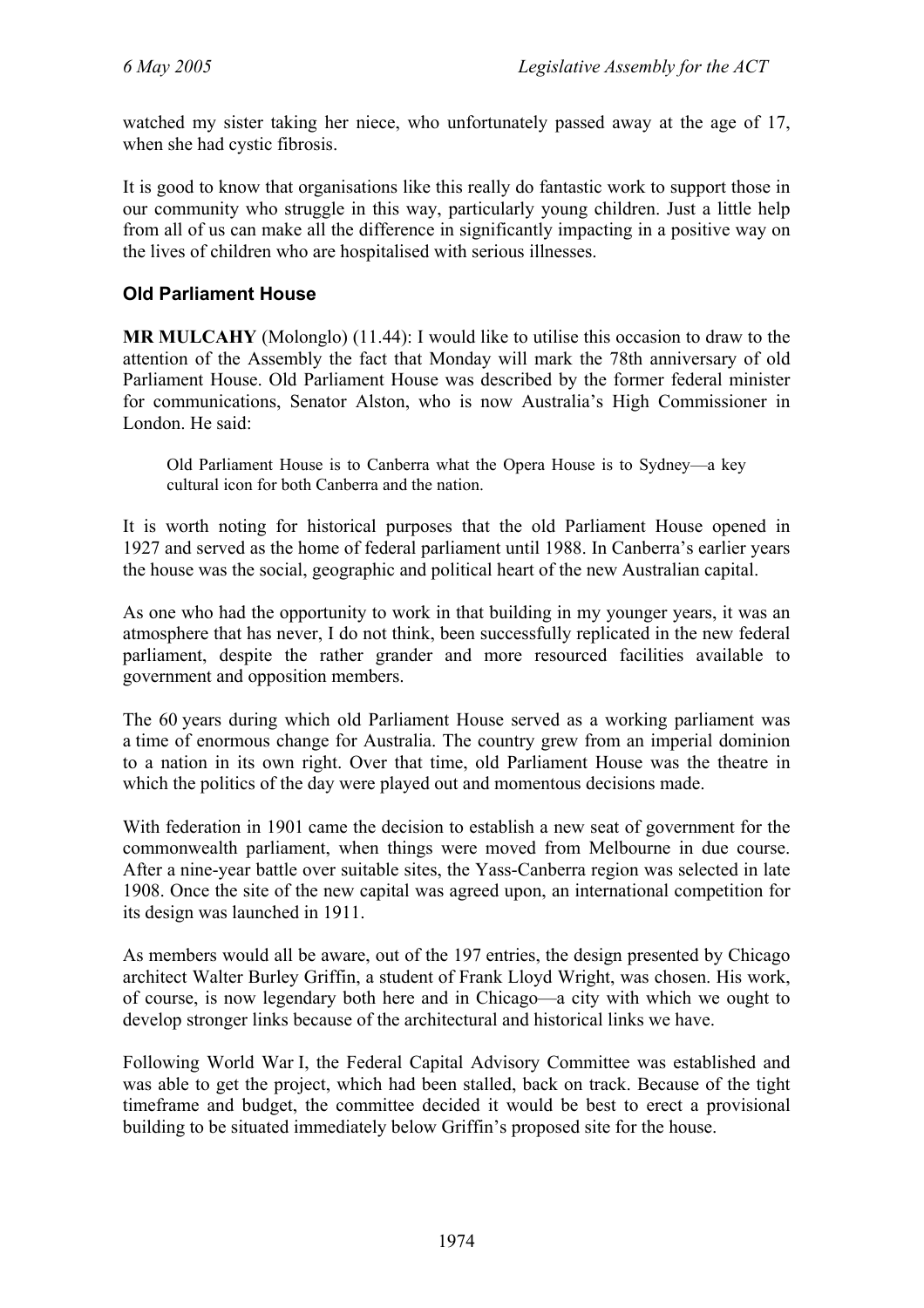It was agreed that the building would serve as parliament house for no more than 50 years—"temporary" is an interesting term—and commonwealth architect John Smith Murdoch was promptly appointed, who then began work on an appropriate design. Murdoch's approach was to design a fairly plain, stripped classical house, vastly different from the plan designed by Burley Griffin.

While the building is important because of the events that occurred here, it is also significant in terms of architectural values. Murdoch worked with his stripped classical style, common in government buildings in the 1920s and 1930s.

**MR SPEAKER**: Order! The time allotted for this debate has expired.

**The Assembly adjourned at 11.47 am until Tuesday, 21 June 2005 at 10.30 am.**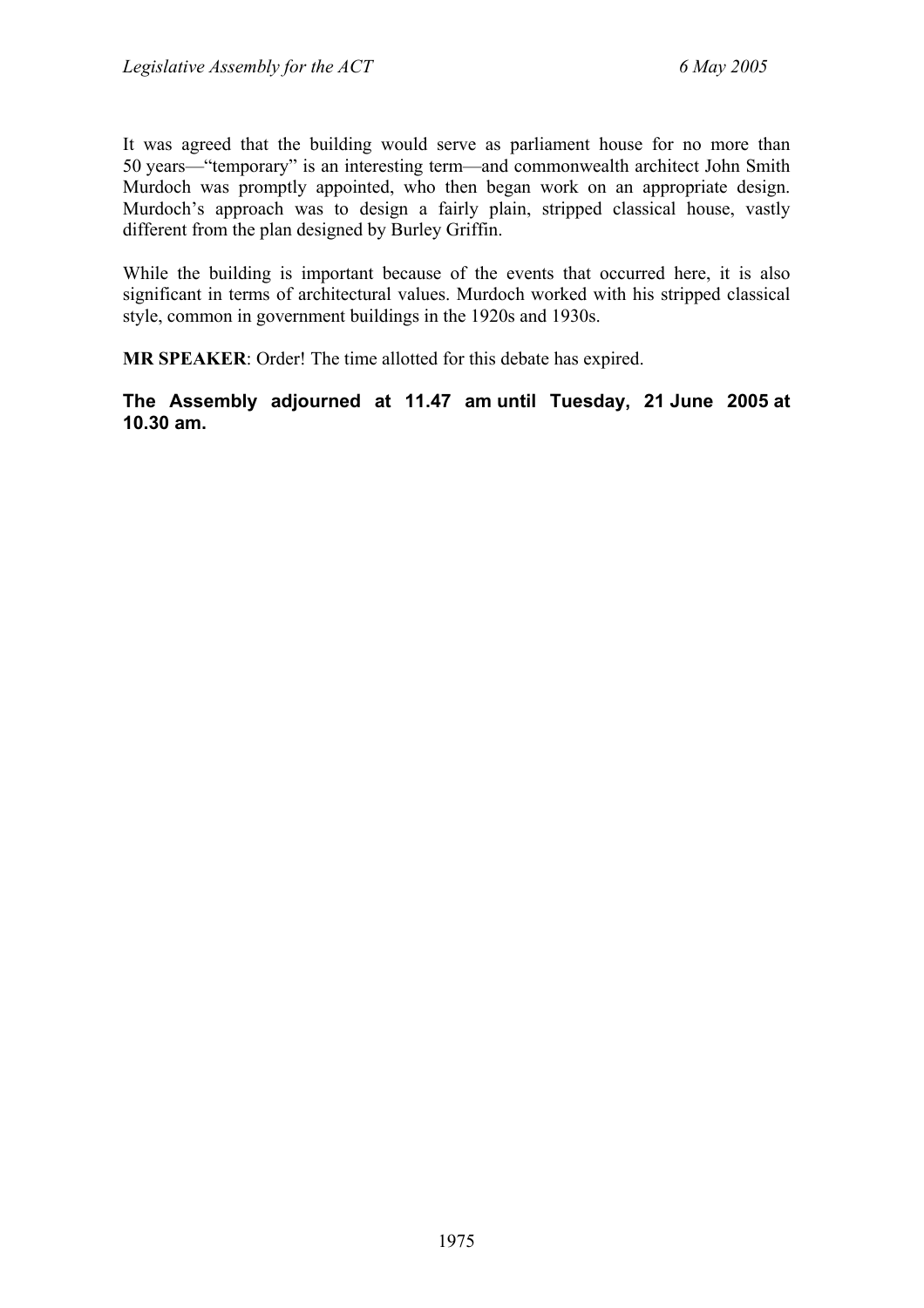# **Incorporated document**

# **Attachment 1 Document incorporated by the Minister for Education and Training**

Mr Speaker, I am pleased to present the *Ninth Report on Performance in Indigenous Education*. In presenting this report I would like to begin by acknowledging the country we are meeting on - the lands of the Ngunnawal people, the traditional owners. I respect their continuing culture and the unique contribution they make to the life of this area.

Regular reporting on this important issue was initiated in 2000, with a total of nine biannual reports now having been tabled. This report covers the period from 1 March to 31 August 2004.

The Stanhope Government continues to demonstrate its commitment to public reporting on Indigenous Education in ACT Government schools. At the centre of this commitment is a determination to improve outcomes for Indigenous children and young people through the implementation of the *Social Plan* and, in the education sector, the *Within Reach of Us All, Services to Indigenous People Action Plan 2002-2004.* This Plan supports the Stanhope Government's vision that all people reach their potential, make a contribution and share the benefits of our society. We continue to work towards addressing disadvantage and social exclusion, and are making gains over time with Indigenous children, young people and their families.

This report is set against the four commitments in the *Services to Indigenous People Action Plan 2002 – 2004.* The major commitments of this plan centre on valuing diversity, forming community partnerships, creating culturally inclusive environments, and improving educational outcomes for Indigenous students. Mr Speaker, I would like to draw to the attention of Members, several significant points in relation to these commitments.

In the six-month period covered by this report, the number of Indigenous employees in the Department of Education and Training increased from 35 to 46, including principal level positions.

Indigenous Home School Liaison Officers reached the final stages of study towards the Certificate IV in Community Studies during this reporting period. These officers have responsibility for a range of sensitive issues and are key players in connecting schools with the families of our Indigenous students. The studies they are undertaking are building their personal capacity and record of achievements, and will further assist in their work within the community.

The department also made significant progress in forming genuine and ongoing partnerships with Indigenous communities. Staff of the Department of Education and Training and other government agencies have held discussions with the Ngunnawal Country Indigenous Women's Circle Meeting, and involvement with this group will be ongoing. This venture strengthens links between government agencies and the wider local Indigenous community.

Additionally, staff across a range of areas within the Department of Education and Training have worked hard at developing new, and strengthening existing links with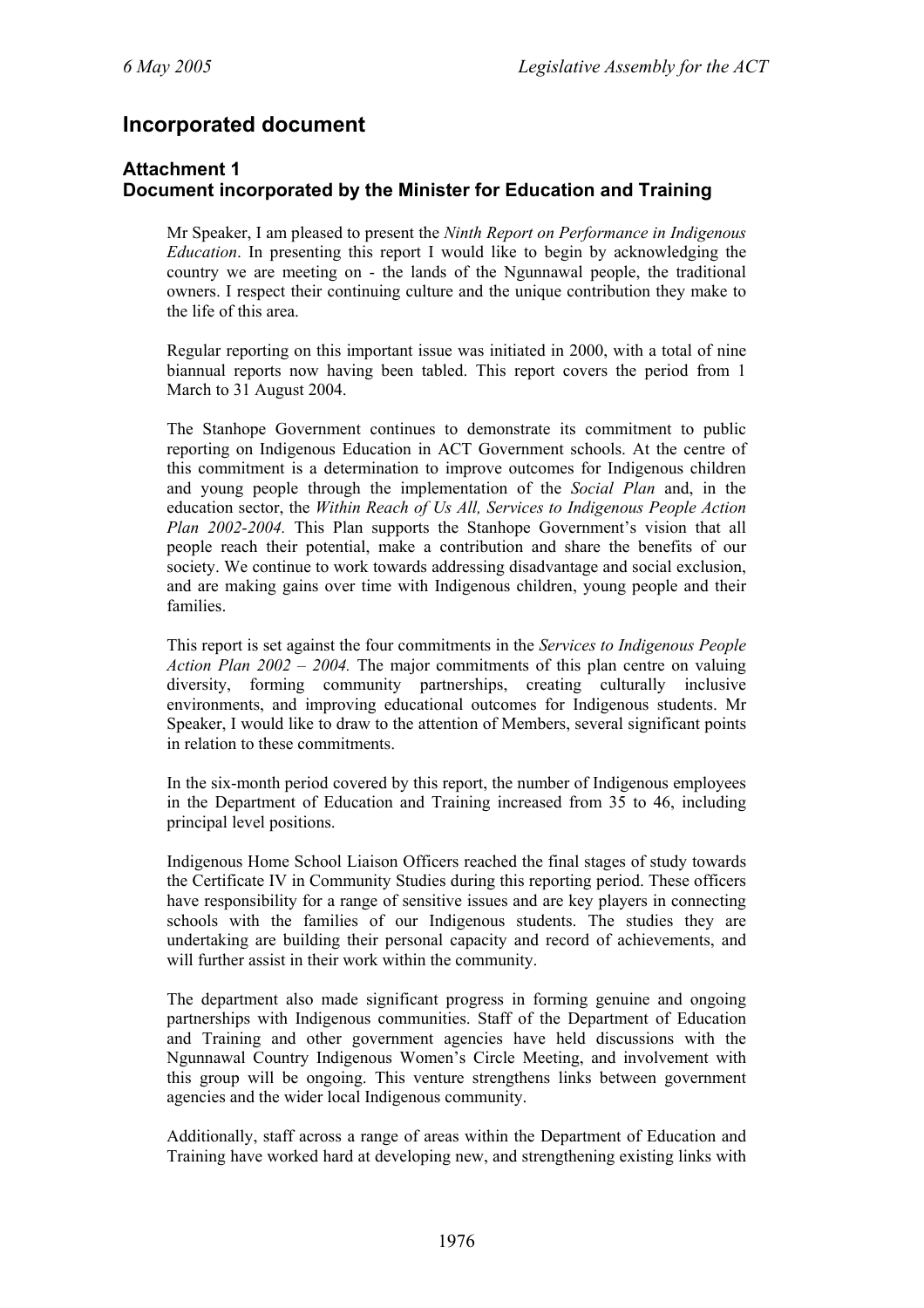local Indigenous communities. This has resulted in a closer relationship with the ACT Indigenous Education Consultative Body.

As I have mentioned, the Home School Liaison Officers are facilitating closer links between schools and Indigenous families through their program of home visits and associated meetings. During this reporting period, 209 visits were made by the Home School Liaison Officers where issues such as academic progress, attendance and home-school communication issues were discussed. It should be noted that whilst these visits are often of a corrective nature, the staff also take pride in sharing positive school stories and achievements with Indigenous families.

The Indigenous community continued their involvement with the Birrigai Outdoor School, especially in relation to the Leadership and Mentor Camp and the Birrigai Boys Program.

NAIDOC week again presents opportunities for schools to experience Indigenous culture and to forge stronger links with Indigenous families in the community. This is an important element in creating safe, supportive, welcoming and culturally inclusive educational and service environments.

The continued good work of the staff of the Koori Preschool programs in building relationships with Indigenous communities has resulted in a significant rise in the number of Indigenous children attending Koori preschools and mainstream preschools. Enrolments rose from 80 in August 2003, to 101 in August 2004.

During the reporting period the government allocated funding under the 2004-08 budget to extend the Koori Preschool program. This means that an additional 1.5 Classroom teachers and 1.5 preschool Indigenous Home School Liaison Officers will be employed.

Koori Preschool will expand from offering one session at four sites to two longer sessions at five sites. As a further result of this expansion, educational resources for loan by Indigenous families and an expanded program of support to Indigenous children in mainstream preschool settings are being developed.

In addition to this, the Government also allocated funding under the 2004-08 budget to extend the Indigenous Literacy and Numeracy Consultancy program. This will have the effect of increasing staff significantly for this important program.

While these additional resources will be primarily directed to supporting Indigenous students who fell into the lowest 20% in the Year 3 ACT Assessment Program results of 2004 it is anticipated that they will have a much wider role on impacting on Indigenous student Literacy and Numeracy.

I will report more on this in the tenth report to the Assembly when more quantitative information will be available.

These initiatives will also support other innovative programs such as the Birrigai Boys Program, the Indigenous College Transitions Officer Program and the Teachers of Indigenous Students Network, and will have positive effects on the educational outcomes of Indigenous students.

These are just some of the ways in which our schools are demonstrating their ongoing commitment to improving outcomes for Indigenous students and assisting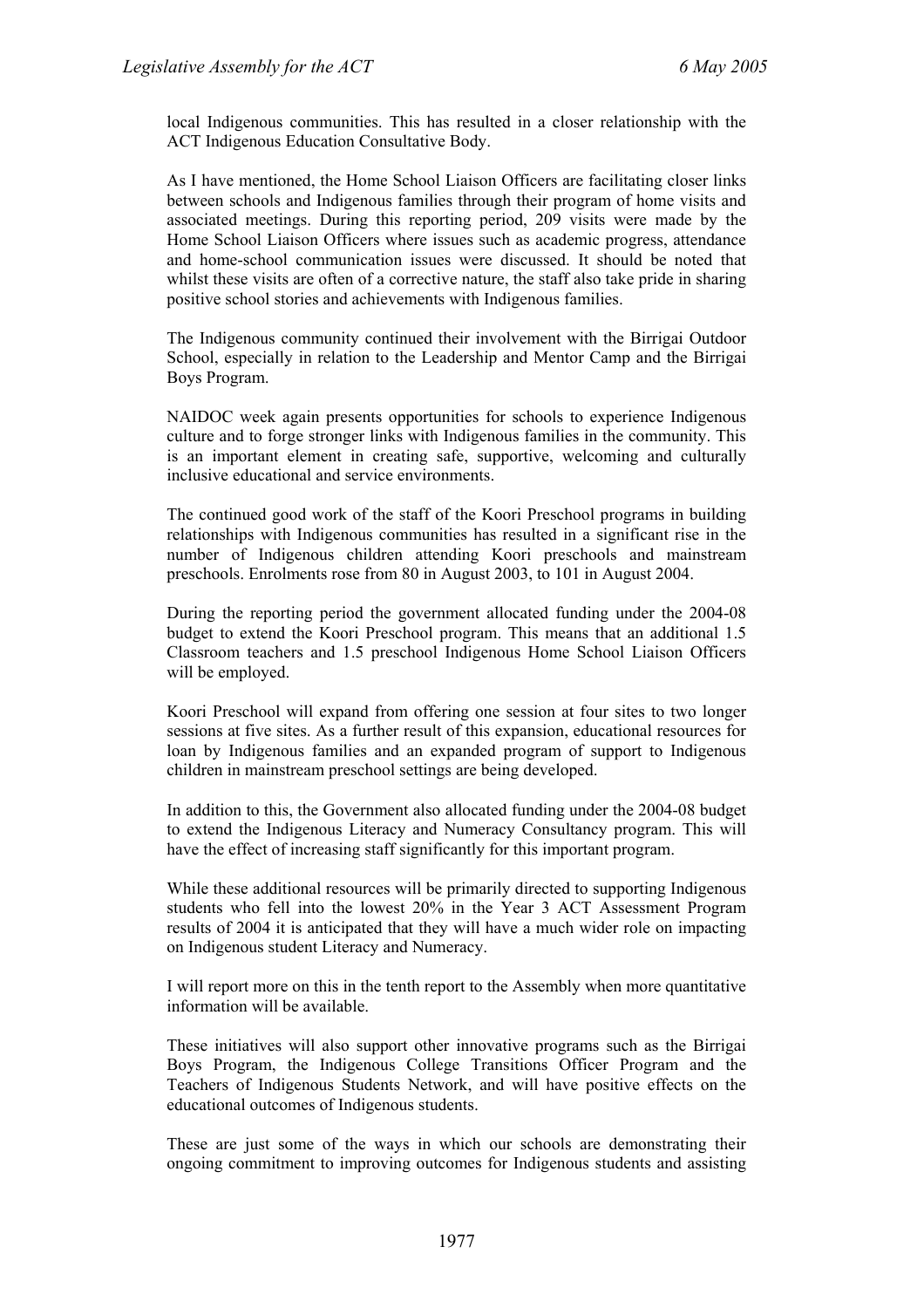Indigenous children and young people to achieve outcomes equitable to the total population.

Mr Speaker, this report discusses the outcomes of a number of Indigenous educational programs and initiatives. While we can acknowledge that some progress has been made over the six-month period, much more remains to be done. Indigenous students continue to have higher rates of absenteeism than their non-Indigenous peers. This is an issue of ongoing concern, which my department is tacking through strategies including the Home School Liaison Officers, Individual Learning Plans for students in need of support, and the Leadership and Mentor Program for secondary students.

With the concerted, whole of government approach to Indigenous issues, I am confident that greater benefits and results will manifest more clearly over time. I look forward to reporting to you on the continuing gains for Indigenous students and their families.

Mr Speaker, this report, like previous reports, is of prime importance to the ACT Government. We are committed to improving and enhancing the lives of the local Indigenous community and their young people through education. We support the national approach of Australian governments working together to address Indigenous disadvantage.

I commend the *Ninth Report on Performance in Indigenous Education* to members of the Assembly.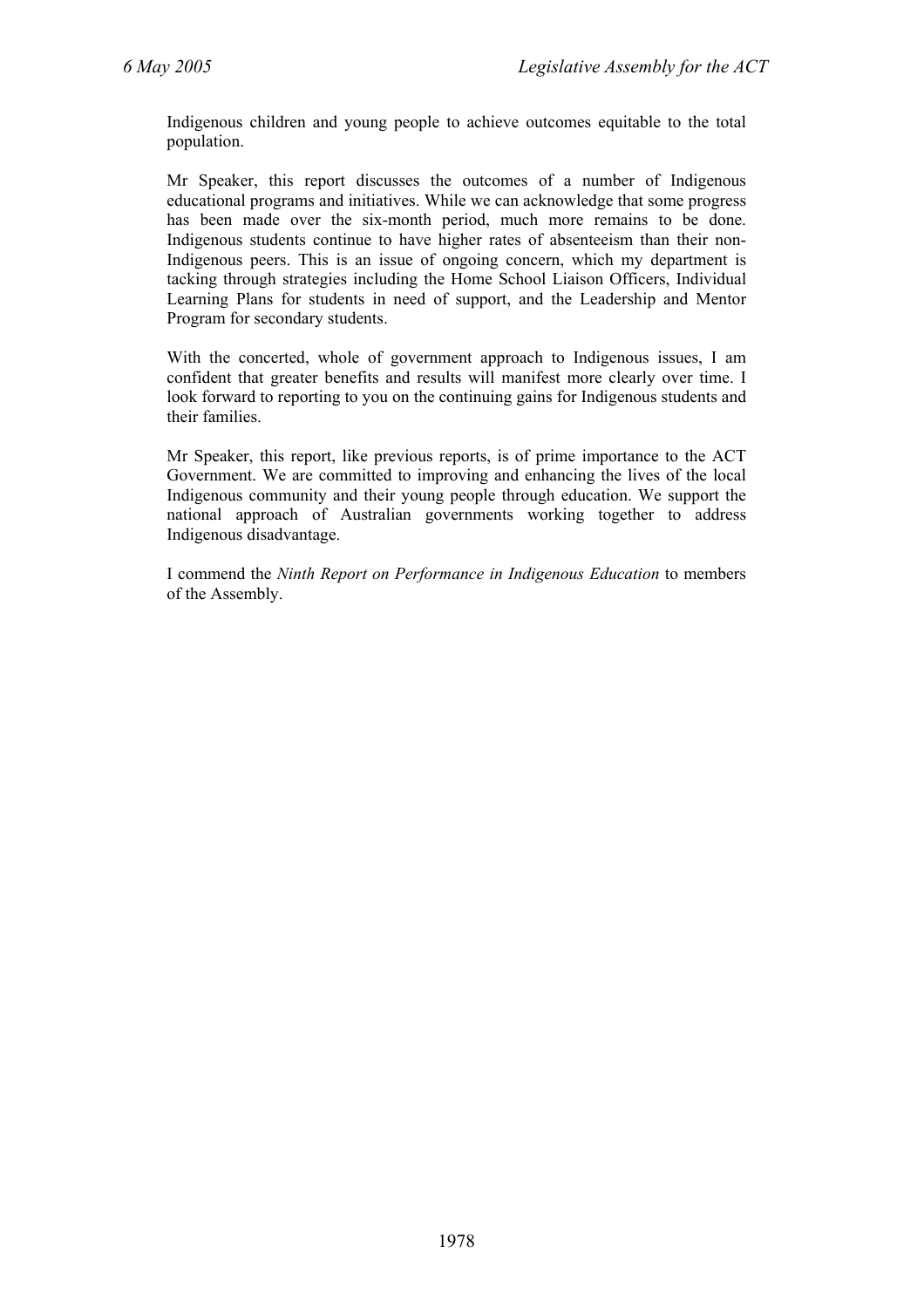# **Schedule of amendments**

# **Schedule 1**

# **Long Service Leave Amendment Bill 2005**

Amendments moved by the Minister for Industrial Relations

**1 Clause 8 Proposed new section 3 Page 7, line 6—** 

*omit proposed new section 3, substitute* 

#### **3 Entitlement to long service leave**

- (1) An employee who has completed 7 years service with a single employer is entitled to long service leave for the period of the service.
- (2) An employee is entitled to long service leave for each consecutive 5 years of service completed by the employee after the end of the 7th year of service.
- (3) An employee's entitlement to long service leave for a period of service arises at the end of the period.

#### **2**

# **Proposed new clauses 8A and 8B Page 8, line 3—**

|           | insert                                                             |
|-----------|--------------------------------------------------------------------|
| <b>8A</b> | <b>Section 11B heading</b>                                         |
|           | substitute                                                         |
| 11B       | Pay for ineligible service after 7 years                           |
| <b>8B</b> | Pro rata long service leave entitlement<br>Section 11C $(1)$ $(b)$ |
|           | omit                                                               |
|           | 10 years                                                           |
|           | substitute                                                         |
|           | 7 years                                                            |
|           |                                                                    |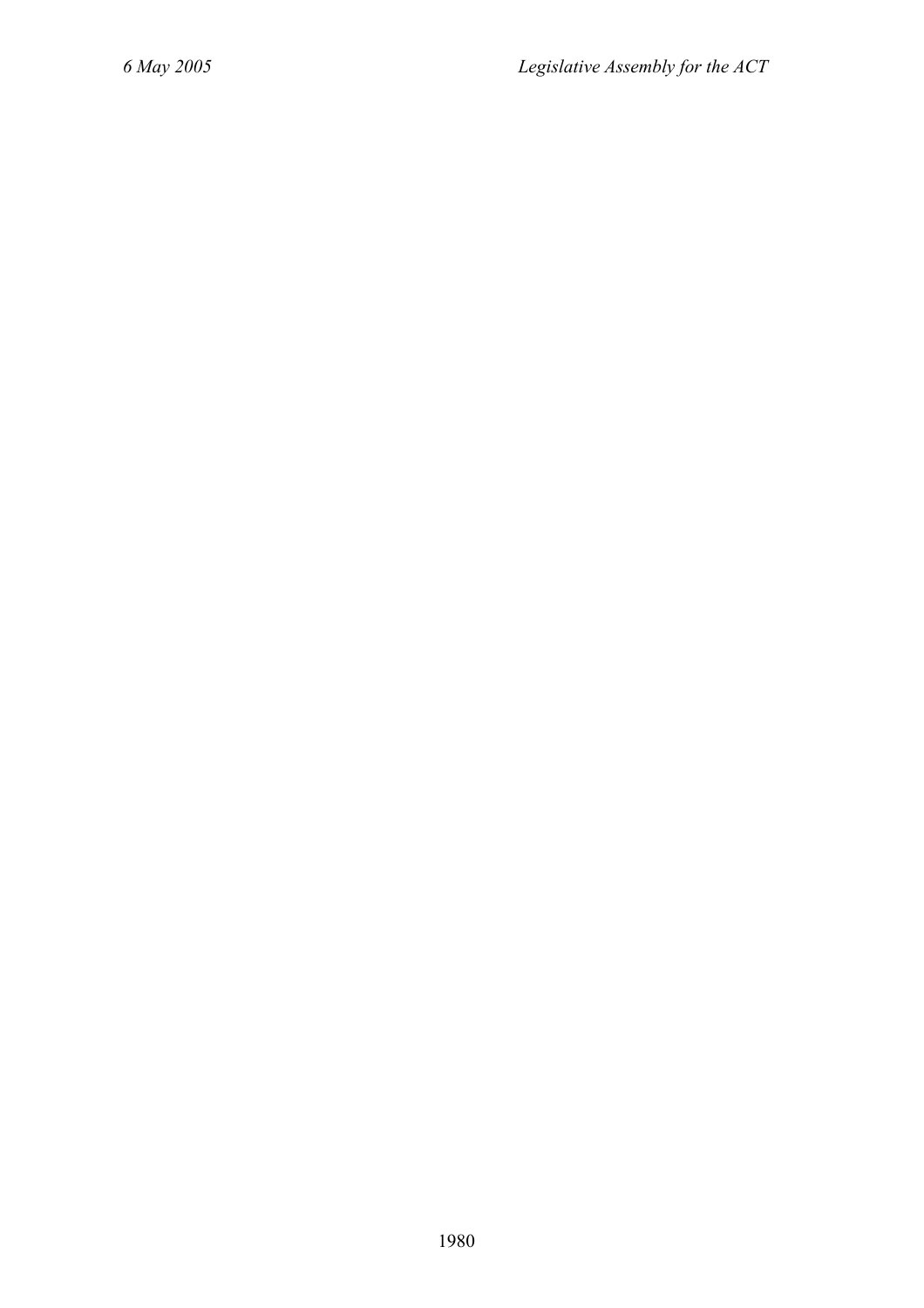# **Answers to questions**

### **Public service—staff and services (Question No 73)**

**Mr Berry** asked the Minister for Health, upon notice, on 15 February 2005:

For each agency for which the Minister is responsible for the financial year 2003-2004 could the Minister provide the following information:

- (1) total number of staff;
- (2) number of (a) staff expressed as full-time equivalent, (b) permanent part-time staff, (c) casual staff, (d) casual staff employed for one or more years, (e) casual staff employed for five or more years, (f) staff employed on AWAs, (g) staff employed as contractors and consultants, (h) staff employed for more than three months as contractors and consultants, (i) labour hire farms, (j) staff employed through labour hire firms, (k) staff employed for one or more years through hire firms, (l) staff employed for five or more years through hire firms, (m) contracts containing labour hire component, (n) contracts with no labour hire component, (o) services outsourced, whole, in part or unidentified, (p) contacts directing appropriate award usage, (q) contracts which involve subcontracting, (r) contacts with permission or non-permission clause for subcontracting and (s) contracts requiring award usage for subcontractors; and
- (3) types of services provided.

**Mr Corbell**: The answer to the member's question is as contained in the attached schedule.

Note that in response to question  $2(g)$  the number shown is for contractors and consultants (not staff) engaged to provide services as described in response to question 3.

|                 | Question on Notice No 73 Wayne Berry - Notice           |                |                                                         |
|-----------------|---------------------------------------------------------|----------------|---------------------------------------------------------|
|                 | Paper No.6 of 17 February 2005                          |                | <b>Response to Question on Notice No 73 Wayne Berry</b> |
| Q1              | <b>Total Number of Staff</b>                            | A <sub>1</sub> | 5375                                                    |
| $\overline{Q2}$ | Number of:                                              |                |                                                         |
| Q2(a)           | staff expressed as FTE                                  | A2(a)          | 4501.11                                                 |
| Q2(b)           | permanent part-time staff (headcount)                   | A2(b)          | 1455                                                    |
| Q2(c)           | Casual Staff                                            | A2(c)          | 473                                                     |
| Q2(d)           | Casual Staff employed for one or more years*            | A2(d)          | 292                                                     |
| Q2(e)           | Casual Staff employed for five or more years            | A2(e)          | 51                                                      |
| Q2(f)           | Staff employed on AWA's                                 | A2(f)          | 160                                                     |
|                 | * includes those who have been employed for five or     |                |                                                         |
|                 | more years                                              |                |                                                         |
| Q2(g)           | Number of staff employed as Contractors and             | A2(g)          | 522.75                                                  |
|                 | Consultants                                             |                |                                                         |
| Q2(h)           | Number of staff employed for more than three months     | A2(h)          | 211                                                     |
|                 | as Contractors and Consultants                          |                |                                                         |
| Q2(I)           | Number of Labour hire firms                             | A2(I)          | 37                                                      |
| Q2(j)           | Staff employed through labour hire firms                | A2(j)          | 13                                                      |
| Q2(k)           | Staff employed for one or more years though hire firms  | A2(k)          | 4                                                       |
| Q2(L)           | Staff employed for five or more years though hire firms | A2(1)          | 9                                                       |
| Q2(m)           | Contracts containing labour hire component              | A2(m)          | 391.76                                                  |
| Q2(n)           | Contracts with no labour hire component                 | A2(n)          | 59                                                      |
| Q2(0)           | Services outsourcers, whole, in part or unidentified    | A2(0)          | 167                                                     |
| Q2(p)           | Contracts directing appropriate award usage             | A2(p)          | 8                                                       |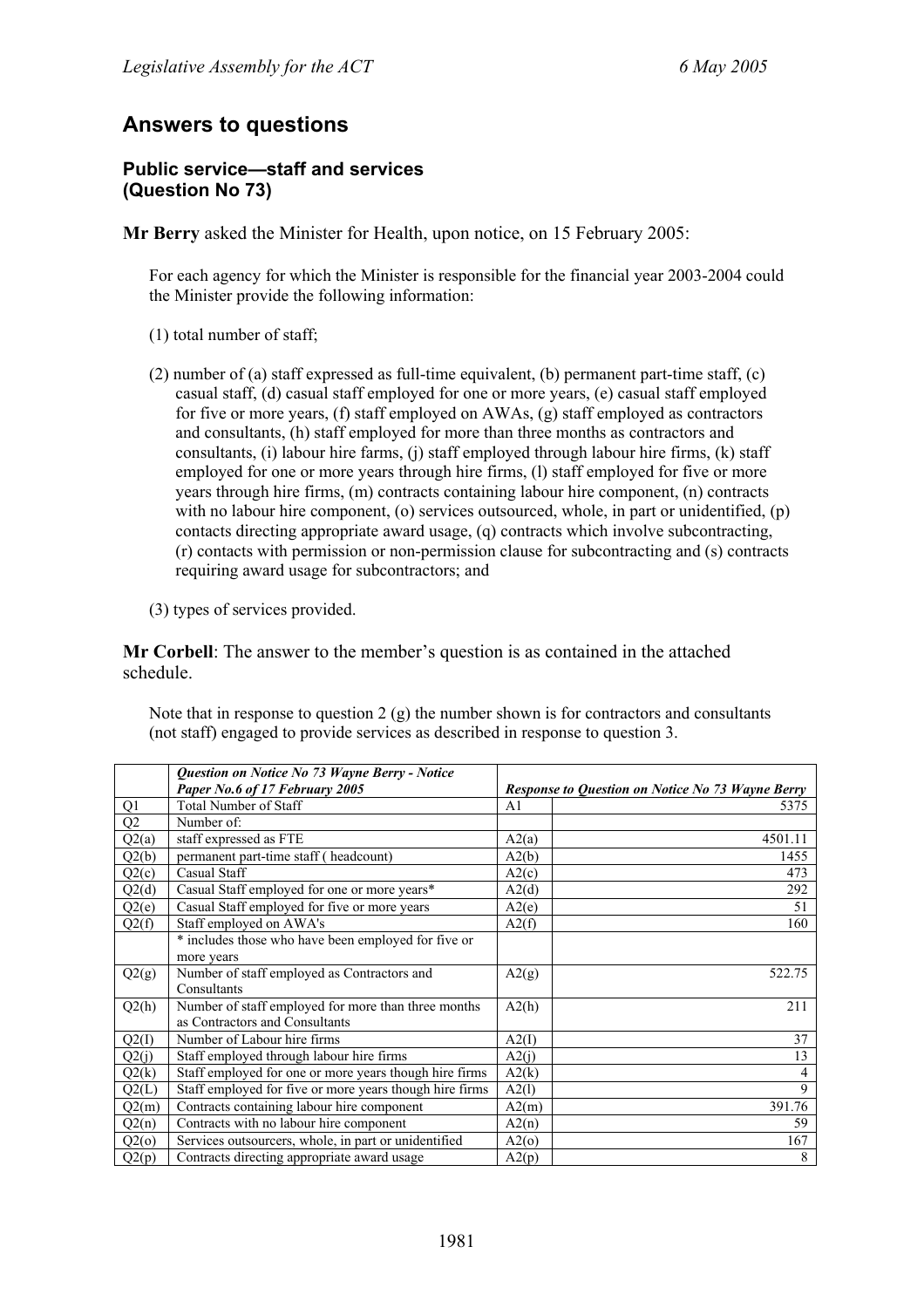| Q2(q)          | Contracts which involve subcontracting                | A2(q)          | 5                                           |
|----------------|-------------------------------------------------------|----------------|---------------------------------------------|
| Q2(r)          | Contract with permission or non-permission clause for | A2(r)          | 5                                           |
|                | subcontracting                                        |                |                                             |
| Q2(s)          | Contracts requiring award usage subcontracts          | A2(s)          |                                             |
| Q <sub>3</sub> | Types of services provided                            | A <sub>3</sub> |                                             |
|                |                                                       |                | $VMO = 181$ ; Agency Nursing Staff =        |
|                |                                                       |                | 279.76; Architect = 2; Administrative = 4;  |
|                |                                                       |                | Energy Monitoring = 1; Maintenance = 1;     |
|                |                                                       |                | Fire Audit = $1$ ; Clinical Supervision;    |
|                |                                                       |                | Courier = 2; Locum Doctors = 4; Clinical    |
|                |                                                       |                | Waste Removal; Paper Waster Removal;        |
|                |                                                       |                | Consultancy Reviews; Medical Services;      |
|                |                                                       |                | Provision of Prepared Meals for Inpatients; |
|                |                                                       |                | Training in Psychiatric Mental Health       |
|                |                                                       |                | Nursing; Research Activities; Counselling   |
|                |                                                       |                | Services; Home Help Services; Staff         |
|                |                                                       |                | Training; VMO Services; Translating and     |
|                |                                                       |                | Interpreting Services; Carer Services;      |
|                |                                                       |                | Labour Hire Firms; Official Visitor         |
|                |                                                       |                | Services; Rehabilitation Services; Advice   |
|                |                                                       |                | and Administration; Psychological           |
|                |                                                       |                | Services; Data Entry to Cancer Council      |
|                |                                                       |                | Registry; Risk Management; Internal Audit;  |
|                |                                                       |                | Writing and Editing.                        |

#### **Public service—staff and services (Question No 74)**

**Mr Berry** asked the Minister for Planning, upon notice, on 15 February 2005:

For each agency for which the Minister is responsible for the financial year 2003-2004 could the Minister provide the following information:

- (1) total number of staff;
- (2) number of (a) staff expressed as full-time equivalent, (b) permanent part-time staff, (c) casual staff, (d) casual staff employed for one or more years, (e) casual staff employed for five or more years, (f) staff employed on AWAs, (g) staff employed as contractors and consultants, (h) staff employed for more than three months as contractors and consultants, (i) labour hire farms, (j) staff employed through labour hire firms,  $(k)$  staff employed for one or more years through hire firms, (l) staff employed for five or more years through hire firms, (m) contracts containing labour hire component, (n) contracts with no labour hire component, (o) services outsourced, whole, in part or unidentified, (p) contacts directing appropriate award usage, (q) contracts which involve subcontracting, (r) contacts with permission or non-permission clause for subcontracting and (s) contracts requiring award usage for subcontractors; and
- (3) types of services provided.
- **Mr Corbell**: The answer to the member's question is as follows:

#### **Land Development Agency**

(1) 38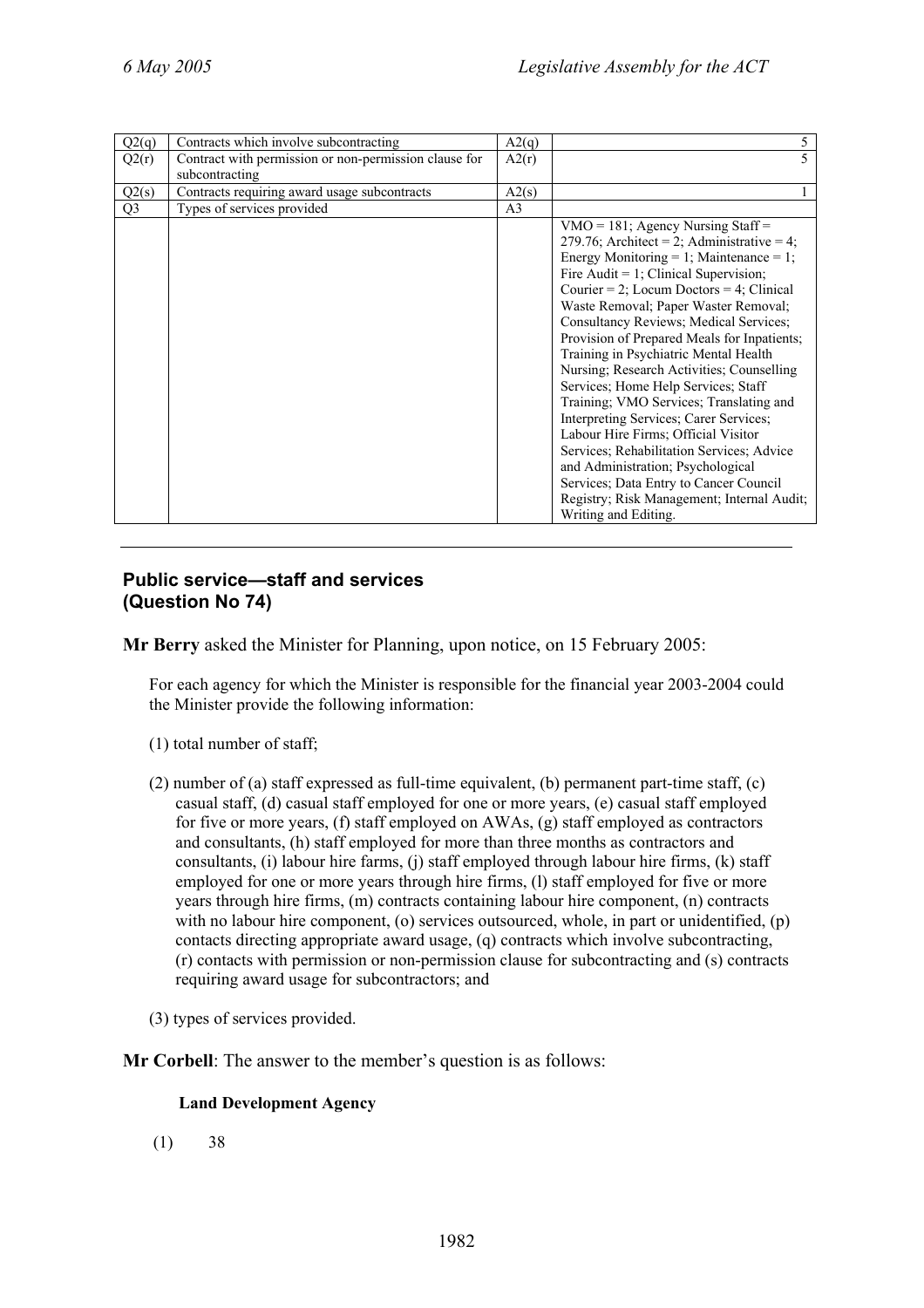- (2) (a) 37.6
	- $(b)$  2
	- $(c)$  4
		- (d) nil
		- (e) nil  $(f)$  3
		- (g) 14
		- (h) 11
		- (i) 12
		- $(i)$  12
		- (k) nil
		- (l) nil
		- (m) 12
		- (n) 173
		- (o) nil
		- (p) nil
		- $(q)$  6
		- (r) LDA contracts generally contain a clause stating that consultants/contractors will not sub-contract without prior agreement by the Agency
		- (s) nil

(3)

- Accounting Services
- Architectural Services
- Audit Services
- Concept Planning
- Construction Superintendency
- Cultural Planning Study
- Demolition & Remediation Services
- Design & documentation
- Design & Planning Studies
- Development & Planning Studies
- Earthworks
- Electricity Reticulation
- Engineering Services
- **Estates Planning**
- Financial Management Services
- Geotechnical & Environmental Investigations
- Groundwater Monitoring
- Indigenous Heritage Studies
- Infrastructure Design & Construction
- Landscape and Tree Survey/Assessments
- Landscape Design
- Lease & Development Conditions
- Legal Services
- Market Research
- **Marketing**
- Planning, Environmental, Geological, Feasibility and Financial Studies
- Preparation of Master & Control Plans
- Project Management Services
- Public Art Project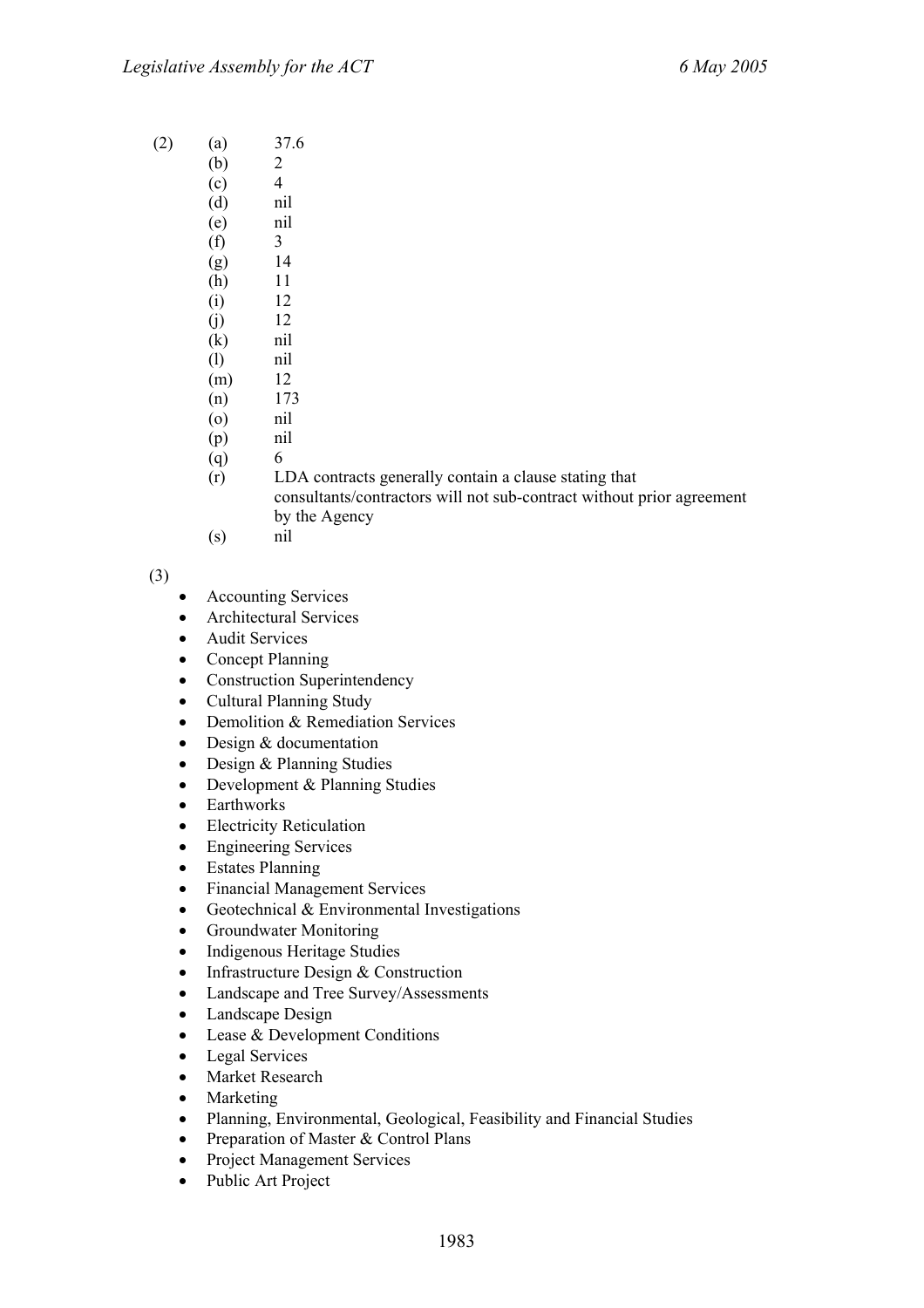- Reception services
- Relocation of Gas & Electricity Services
- Remediation
- Retail Study
- Rural Management
- Site Investigations and Analysis
- Site Design and Documentation
- **Site Planning Studies**
- Site Residential Study
- **Survey Services**
- Tree Assessments and Removal
- Urban Planning Study
- Valuation Services

#### **ACT Planning and Land Authority**

(1) 310.5

| (2) | (a) | 189.00 |
|-----|-----|--------|
|     |     |        |

| (b) | 19.7 |
|-----|------|
| (c) | 1.8  |

- $(d)$  1.0
- $(e)$  1.0
- $(f)$  5.0

 (Note that in relation to the answers to Questions (2) (g) to (s) hereunder, the information sought is not specifically held on the contract database and register and it has been necessary to extract the information from files manually. Every effort has been made to ensure the accuracy of the information but this cannot be absolutely assured.)

- (g) 9 contractors; 5 consultants
- (h) 4 contractors; 4 consultants
- $(i)$  5
- $(i)$  9
- $(k)$  1
- (1)  $0$
- $(m)$  7
- (n) 79
- (o) 1 (in part) printing and photocopying; 0 (in whole); 0 (unidentified)
- $(p)$  0
- $(q)$  0
- (r) All ACT Planning and Land Authority contracts contain the clause 'The Contractor/Consultant will not assign or subcontract the whole or part of this agreement without the prior consent of the Territory'.
- $(s)$  0
- (3) The ACT Planning and Land Authority provides the following types of services:
	- Administers leases on behalf of the Executive;
	- Administers the Territory Plan;
	- Compliance;
	- Coordinates site selections for major Territory projects;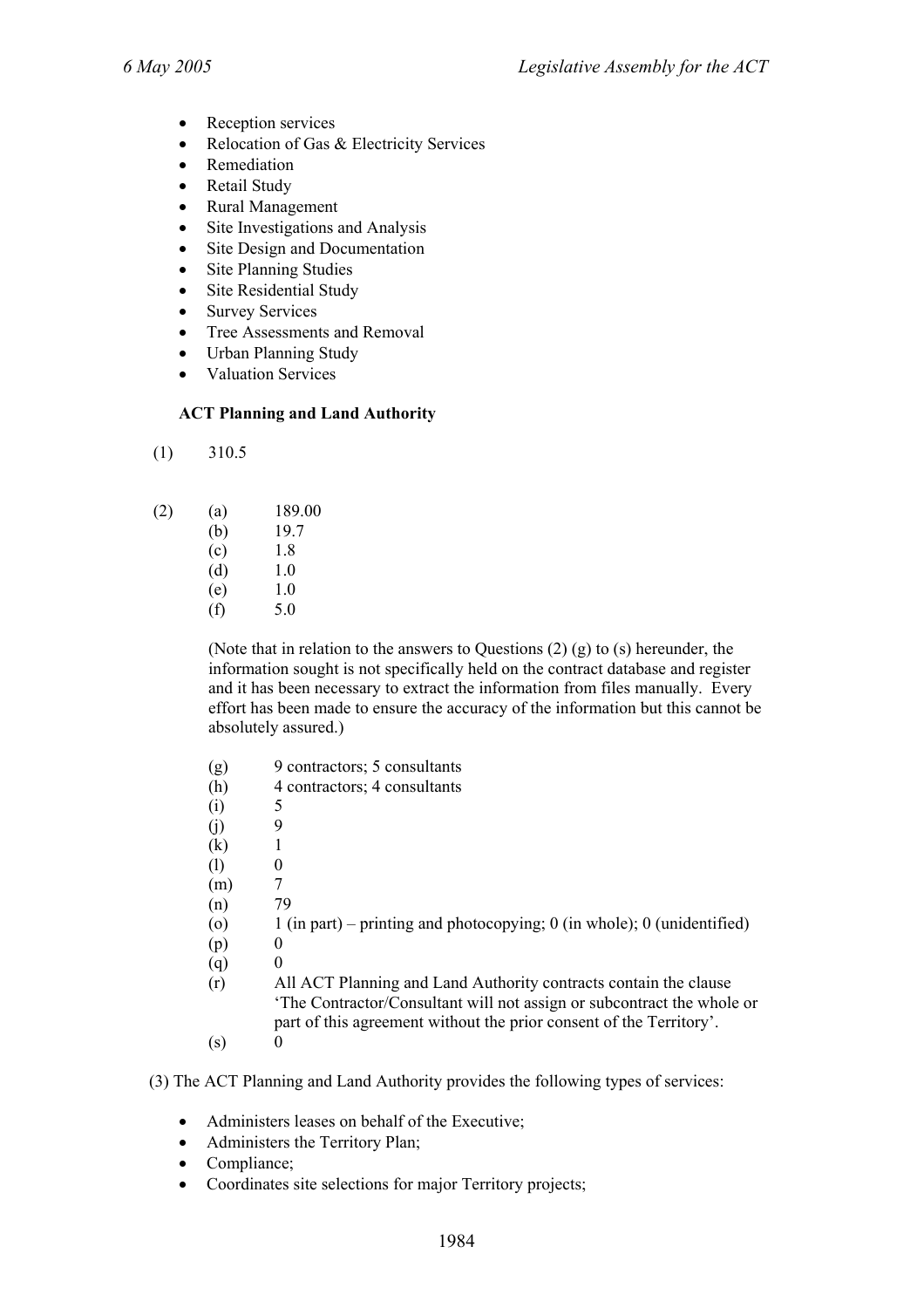- Decides on applications for approval to undertake development;
- Ensures community consultation and participation in planning decisions.
- Land supply strategy;
- Maintains the digital cadastral database;
- Manages land assets on behalf of the Territory;
- Plans and regulates the development of land;
- Prepares and advises on planning and land policy;
- Provides administrative support and facilities for the Planning and Land Council;
- Provides planning services, including to entities outside the ACT;
- Provision of geographic information;
- Regulates the building industry;
- Urban design advice.

#### **ACTION Authority**

 $(1)$  796

(2):

| (a)            | 677            |
|----------------|----------------|
| (b)            | 141.6          |
| (c)            | 21.4           |
| (d)            | 10             |
| (e)            | 1.5            |
| (f)            | $\overline{0}$ |
| (g)            | nil            |
| (h)            | nil            |
| (i)            | nil            |
| $\overline{0}$ | nil            |
| (k)            | nil            |
| (1)            | nil            |
| (m)            | 9              |
| (n)            | 48             |
| (0)            | 26             |
| (p)            | nil            |
| (q)            | 9              |
| (r)            | 9              |
| (s)            | 3              |
|                |                |

(3):

- plant and property maintenance
- capital expenditure evaluation
- external benchmarking
- legal
- computer services
- public hearings and submissions
- internal evaluation and workplace issues

# **Public service—staff and services (Question No 81)**

**Mr Berry** asked the Minister for Police and Emergency Services, upon notice, on 15 February 2005: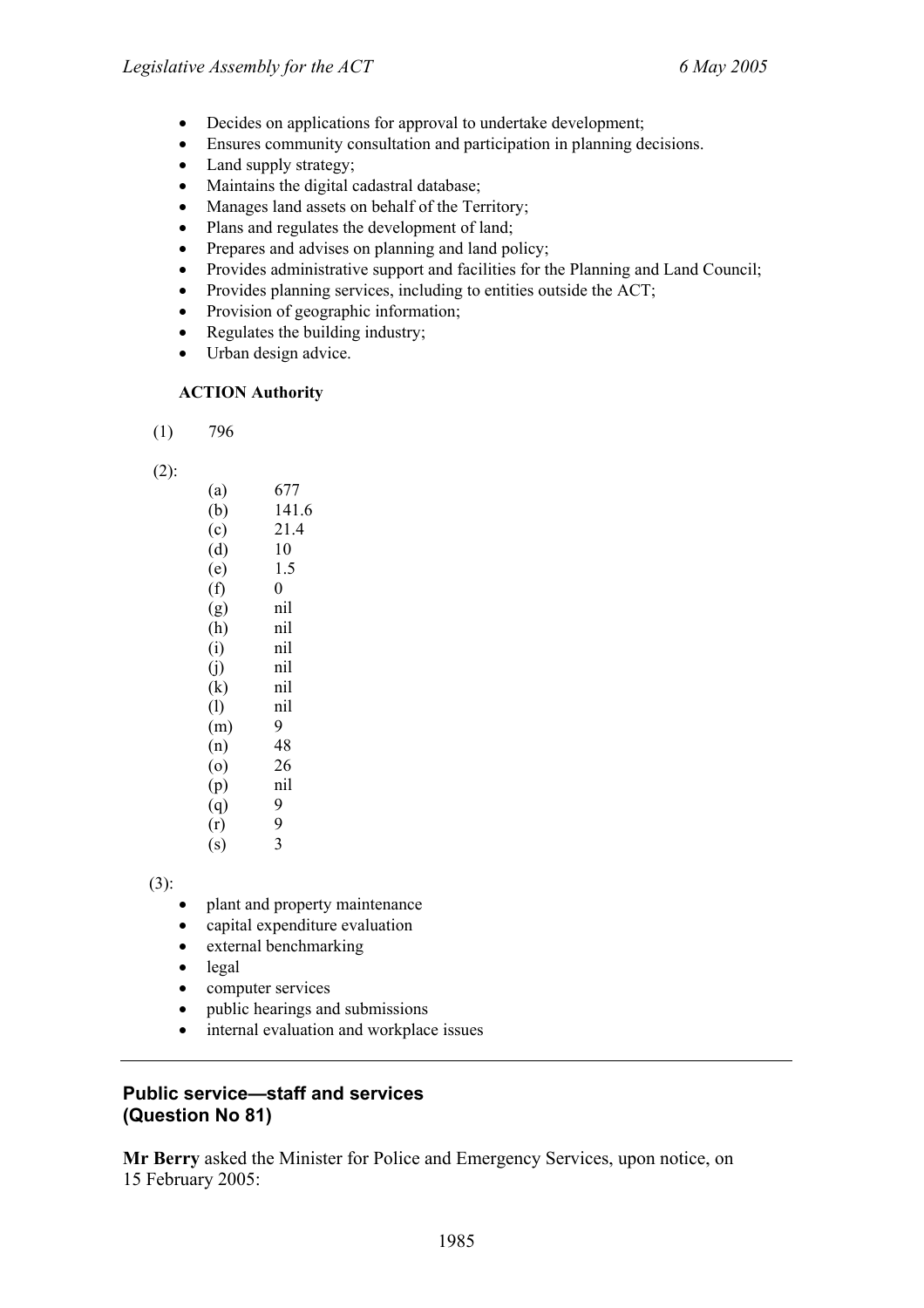For each agency for which the Minister is responsible for the financial year 2003 2004 could the Minister provide the following information:

- (1) total number of staff;
- (2) number of (a) staff expressed as full-time equivalent, (b) permanent part-time staff, (c) casual staff, (d) casual staff employed for one or more years, (e) casual staff employed for five or more years, (f) staff employed on AWAs, (g) staff employed as contractors and consultants, (h) staff employed for more than three months as contractors and consultants, (i) labour hire farms, (j) staff employed through labour hire firms, (k) staff employed for one or more years through hire firms, (l) staff employed for five or more years through hire firms, (m) contracts containing labour hire component, (n) contracts with no labour hire component, (o) services outsourced, whole, in part or unidentified, (p) contacts directing appropriate award usage, (q) contracts which involve subcontracting, (r) contacts with permission or non-permission clause for subcontracting and (s) contracts requiring award usage for subcontractors; and
- (3) types of services provided.

**Mr Hargreaves**: The answer to the member's question is as follows:

- (1) This information is available from the Department of Justice and Community Safety Annual Report 2003-2004, as well as the Commissioner for Public Administration's State of the Service Report.
- (2) a-f This information is available from the Department of Justice and Community Safety Annual Report 2003-2004, as well as the Commissioner for Public Administration's State of the Service Report.
	- g-s There is currently no information specifically held on the Basis information system which can provide the details you require, nor is the information held in readily accessible form in ACT agencies. It would be necessary to manually extract the information from each of the agencies' files. There is no guarantee the information sought would be on file and any reports compiled would therefore not necessarily be accurate.
- (3) The types of services provided include ACT Ambulance, ACT Bushfire, ACT Emergency, ACT Fire Brigade, aero-medical rescue service, administrative support, procedures development, fire investigation, hazardous materials incidents, road awareness and accident prevention program, urban search and rescue, juvenile fire awareness and intervention program, fire education, staff development and training, financial management, facilities management, payroll and personnel, and procurement and fleet management.

# **Motor vehicles—home garaged (Question No 229)**

**Mrs Dunne** asked the Minister for Health, upon notice, on 8 March 2005:

(1) How many cars in your department with ACT Government numberplates are home-garaged every day;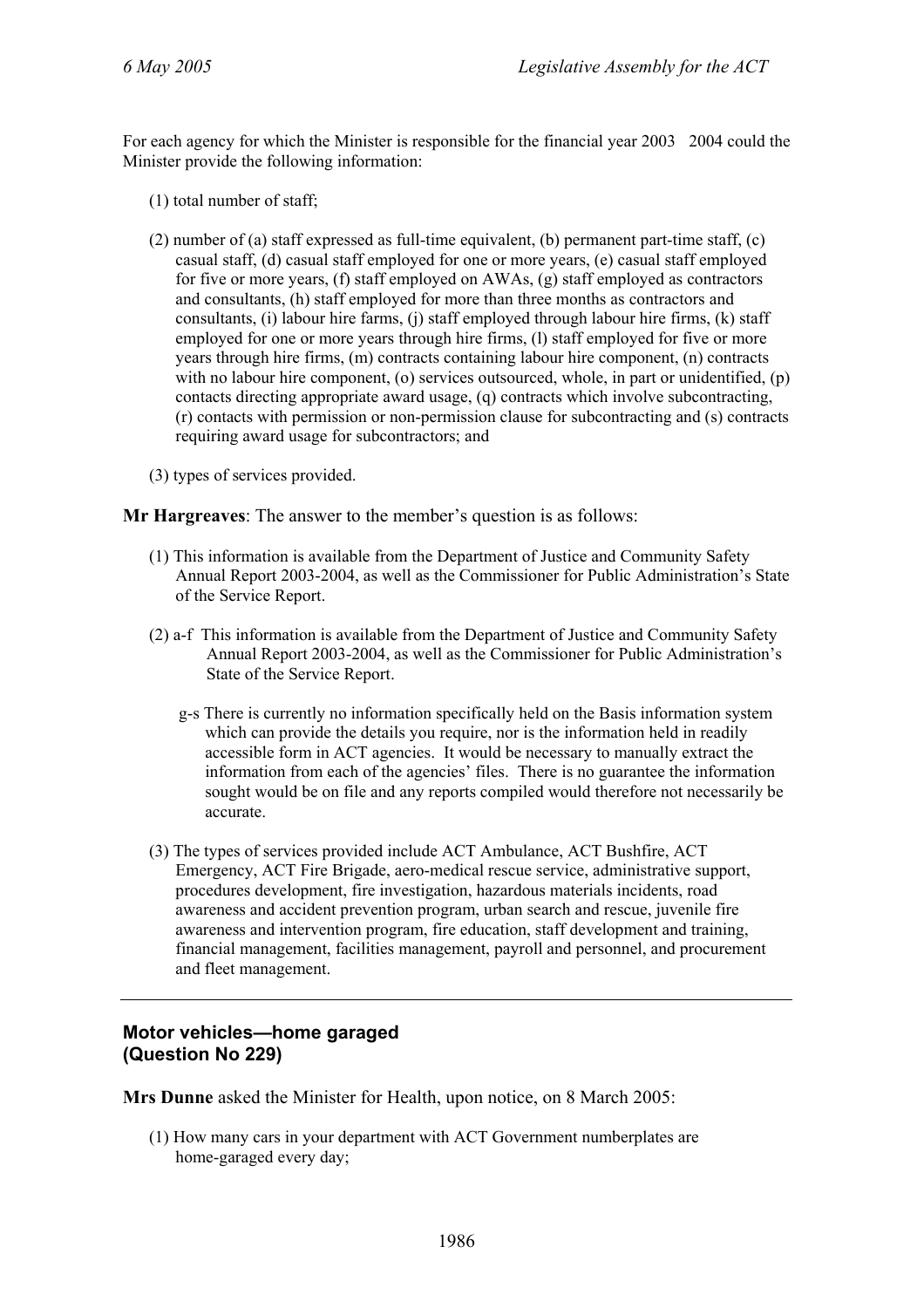- (2) How many are garaged by officers on call;
- (3) Of those which are not garaged by officers on call, (a) how many cars are there, (b) in which suburbs are they garaged and (c) in the week commencing 7 March 2005, for each car how many kilometres were driven (i) to and from work and (ii) for work purposes.

**Mr Corbell**: The answer to the member's question is as follows:

The answer to the Member's question has been investigated and all ACT Government plated vehicles managed by ACT Health, currently being home-garaged have been identified and presented in the attached document. Each ACT Health Division is identified separately. The vehicles home-garaged by officers not on-call is done so as to provide security for the vehicle as secure parking is limited within ACT Health managed building. Vehicles area also home garaged occasionally when officers are required to attend evening or early morning meetings.

The question (3) (c) (i)-(ii) relating to the number of kilometers each vehicle travelled in the week commencing 7 March 2005 has yet to be finalised due to current reporting procedures where vehicle running sheets are required to be forwarded to Divisional Fleet managers within 4 weeks from the  $1<sup>st</sup>$  of each month. This information is not yet available and will be provided as soon as available.

*A copy of the attachment is available at the Chamber Support Office.* 

### **Motor vehicles—home garaged (Question No 233)**

**Mrs Dunne** asked the Minister for Urban Services, upon notice, on 8 March 2005:

- (1) How many cars in your department with ACT Government numberplates are homegaraged every day;
- (2) How many are garaged by officers on call;
- (3) Of those which are not garaged by officers on call, (a) how many cars are there, (b) in which suburbs are they garaged and (c) in the week commencing 7 March 2005, for each car how many kilometres were driven (i) to and from work and (ii) for work purposes.

**Mr Hargreaves**: The answer to the member's question is as follows:

- (1) 144
- (2) 41
- (3) a) 103

b & c) See Attachment A

| Area      | Vehicles not on-<br>call garaged | Non on-call<br>vehicles suburb<br>garaged | <b>Vehicles Not</b><br>on-call week of<br>7 March No.<br><b>Kms to &amp; from</b><br>work | <b>Vehicles Not</b><br>on-call week of<br>7 March - No.<br><b>Kms for work</b><br>purposes |
|-----------|----------------------------------|-------------------------------------------|-------------------------------------------------------------------------------------------|--------------------------------------------------------------------------------------------|
| Corporate |                                  | Palmerston                                | 75                                                                                        | 190                                                                                        |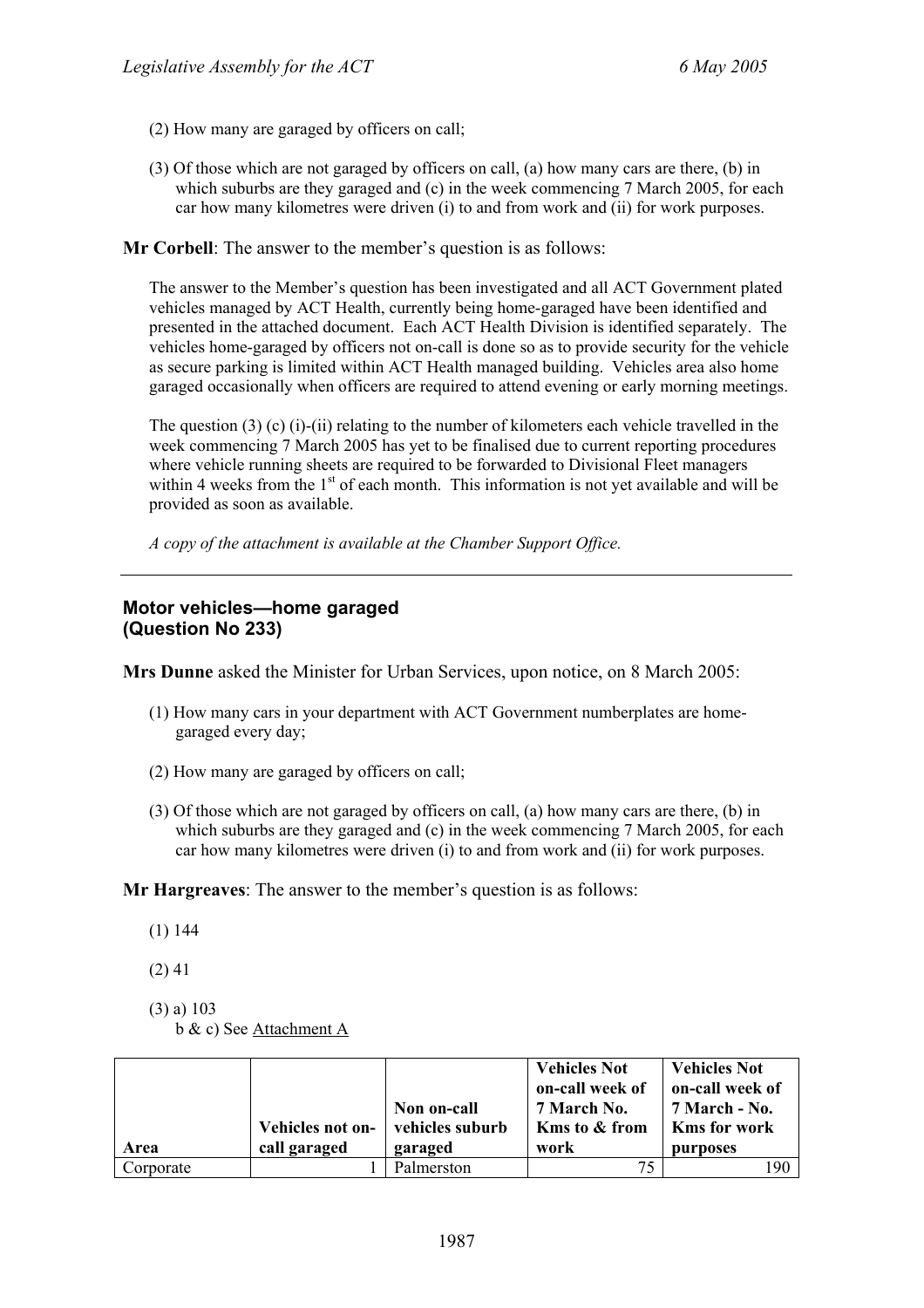| Transport<br>45<br>30<br>1<br>Giralang<br>Fire<br>Management<br>Unit<br>Phillip<br>57<br>6<br>334<br>77<br>159<br>Rivett<br>Holder<br>132<br>184<br>150<br>Dunlop<br>66<br>65<br>Curtin<br>142<br>Kambah<br>102<br>250<br>Customer<br>Services &<br>Information<br>132<br>Flynn<br>153<br>6<br>Wanniassa<br>209<br>146<br>72<br>Nth Lyneham<br>95<br>220<br>99<br>Amaroo<br>Kambah<br>72<br>118<br>Weetangera<br>68<br>114<br>298<br><b>City Operations</b><br>37<br>Flynn<br>260<br>Higgins<br>196<br>140<br>Belconnen<br>32<br>892<br>$\overline{51}$<br>Phillip<br>849<br>548<br>174<br>Fraser<br>Curtin<br>70<br>390<br>272<br>542<br>Amaroo<br>Kaleen<br>80<br>329<br>84<br>684<br>Bonython<br>Richardson<br>131<br>403<br>174<br>Ngunnawal<br>160<br>Watson<br>80<br>277<br>Fraser<br>250<br>193<br>120<br>68<br>Lyons<br>532<br>$0*$<br>Queanbeyan<br>$0*$<br>Conder<br>899<br>$0^*$<br>Gordon<br>940<br>Lyneham<br>$0*$<br>798<br>$0*$<br>Googong<br>780<br>Holder<br>$0*$<br>361<br>$\overline{0^*}$<br>Evatt<br>93<br>$0*$<br>354<br>Flynn<br>Kaleen<br>$0*$<br>397<br>$0*$<br>Macquarie<br>648<br>Gilmore/Calwell<br>900<br>432<br>554<br>Bonython<br>413<br>Dunlop<br>87<br>229<br>Palmerston<br>50<br>239<br>Melba<br>64<br>126 | Policy       |  |  |
|----------------------------------------------------------------------------------------------------------------------------------------------------------------------------------------------------------------------------------------------------------------------------------------------------------------------------------------------------------------------------------------------------------------------------------------------------------------------------------------------------------------------------------------------------------------------------------------------------------------------------------------------------------------------------------------------------------------------------------------------------------------------------------------------------------------------------------------------------------------------------------------------------------------------------------------------------------------------------------------------------------------------------------------------------------------------------------------------------------------------------------------------------------------------------------------------------------------------------------------------|--------------|--|--|
|                                                                                                                                                                                                                                                                                                                                                                                                                                                                                                                                                                                                                                                                                                                                                                                                                                                                                                                                                                                                                                                                                                                                                                                                                                              | Compliance & |  |  |
|                                                                                                                                                                                                                                                                                                                                                                                                                                                                                                                                                                                                                                                                                                                                                                                                                                                                                                                                                                                                                                                                                                                                                                                                                                              |              |  |  |
|                                                                                                                                                                                                                                                                                                                                                                                                                                                                                                                                                                                                                                                                                                                                                                                                                                                                                                                                                                                                                                                                                                                                                                                                                                              |              |  |  |
|                                                                                                                                                                                                                                                                                                                                                                                                                                                                                                                                                                                                                                                                                                                                                                                                                                                                                                                                                                                                                                                                                                                                                                                                                                              |              |  |  |
|                                                                                                                                                                                                                                                                                                                                                                                                                                                                                                                                                                                                                                                                                                                                                                                                                                                                                                                                                                                                                                                                                                                                                                                                                                              |              |  |  |
|                                                                                                                                                                                                                                                                                                                                                                                                                                                                                                                                                                                                                                                                                                                                                                                                                                                                                                                                                                                                                                                                                                                                                                                                                                              |              |  |  |
|                                                                                                                                                                                                                                                                                                                                                                                                                                                                                                                                                                                                                                                                                                                                                                                                                                                                                                                                                                                                                                                                                                                                                                                                                                              |              |  |  |
|                                                                                                                                                                                                                                                                                                                                                                                                                                                                                                                                                                                                                                                                                                                                                                                                                                                                                                                                                                                                                                                                                                                                                                                                                                              |              |  |  |
|                                                                                                                                                                                                                                                                                                                                                                                                                                                                                                                                                                                                                                                                                                                                                                                                                                                                                                                                                                                                                                                                                                                                                                                                                                              |              |  |  |
|                                                                                                                                                                                                                                                                                                                                                                                                                                                                                                                                                                                                                                                                                                                                                                                                                                                                                                                                                                                                                                                                                                                                                                                                                                              |              |  |  |
|                                                                                                                                                                                                                                                                                                                                                                                                                                                                                                                                                                                                                                                                                                                                                                                                                                                                                                                                                                                                                                                                                                                                                                                                                                              |              |  |  |
|                                                                                                                                                                                                                                                                                                                                                                                                                                                                                                                                                                                                                                                                                                                                                                                                                                                                                                                                                                                                                                                                                                                                                                                                                                              |              |  |  |
|                                                                                                                                                                                                                                                                                                                                                                                                                                                                                                                                                                                                                                                                                                                                                                                                                                                                                                                                                                                                                                                                                                                                                                                                                                              |              |  |  |
|                                                                                                                                                                                                                                                                                                                                                                                                                                                                                                                                                                                                                                                                                                                                                                                                                                                                                                                                                                                                                                                                                                                                                                                                                                              |              |  |  |
|                                                                                                                                                                                                                                                                                                                                                                                                                                                                                                                                                                                                                                                                                                                                                                                                                                                                                                                                                                                                                                                                                                                                                                                                                                              |              |  |  |
|                                                                                                                                                                                                                                                                                                                                                                                                                                                                                                                                                                                                                                                                                                                                                                                                                                                                                                                                                                                                                                                                                                                                                                                                                                              |              |  |  |
|                                                                                                                                                                                                                                                                                                                                                                                                                                                                                                                                                                                                                                                                                                                                                                                                                                                                                                                                                                                                                                                                                                                                                                                                                                              |              |  |  |
|                                                                                                                                                                                                                                                                                                                                                                                                                                                                                                                                                                                                                                                                                                                                                                                                                                                                                                                                                                                                                                                                                                                                                                                                                                              |              |  |  |
|                                                                                                                                                                                                                                                                                                                                                                                                                                                                                                                                                                                                                                                                                                                                                                                                                                                                                                                                                                                                                                                                                                                                                                                                                                              |              |  |  |
|                                                                                                                                                                                                                                                                                                                                                                                                                                                                                                                                                                                                                                                                                                                                                                                                                                                                                                                                                                                                                                                                                                                                                                                                                                              |              |  |  |
|                                                                                                                                                                                                                                                                                                                                                                                                                                                                                                                                                                                                                                                                                                                                                                                                                                                                                                                                                                                                                                                                                                                                                                                                                                              |              |  |  |
|                                                                                                                                                                                                                                                                                                                                                                                                                                                                                                                                                                                                                                                                                                                                                                                                                                                                                                                                                                                                                                                                                                                                                                                                                                              |              |  |  |
|                                                                                                                                                                                                                                                                                                                                                                                                                                                                                                                                                                                                                                                                                                                                                                                                                                                                                                                                                                                                                                                                                                                                                                                                                                              |              |  |  |
|                                                                                                                                                                                                                                                                                                                                                                                                                                                                                                                                                                                                                                                                                                                                                                                                                                                                                                                                                                                                                                                                                                                                                                                                                                              |              |  |  |
|                                                                                                                                                                                                                                                                                                                                                                                                                                                                                                                                                                                                                                                                                                                                                                                                                                                                                                                                                                                                                                                                                                                                                                                                                                              |              |  |  |
|                                                                                                                                                                                                                                                                                                                                                                                                                                                                                                                                                                                                                                                                                                                                                                                                                                                                                                                                                                                                                                                                                                                                                                                                                                              |              |  |  |
|                                                                                                                                                                                                                                                                                                                                                                                                                                                                                                                                                                                                                                                                                                                                                                                                                                                                                                                                                                                                                                                                                                                                                                                                                                              |              |  |  |
|                                                                                                                                                                                                                                                                                                                                                                                                                                                                                                                                                                                                                                                                                                                                                                                                                                                                                                                                                                                                                                                                                                                                                                                                                                              |              |  |  |
|                                                                                                                                                                                                                                                                                                                                                                                                                                                                                                                                                                                                                                                                                                                                                                                                                                                                                                                                                                                                                                                                                                                                                                                                                                              |              |  |  |
|                                                                                                                                                                                                                                                                                                                                                                                                                                                                                                                                                                                                                                                                                                                                                                                                                                                                                                                                                                                                                                                                                                                                                                                                                                              |              |  |  |
|                                                                                                                                                                                                                                                                                                                                                                                                                                                                                                                                                                                                                                                                                                                                                                                                                                                                                                                                                                                                                                                                                                                                                                                                                                              |              |  |  |
|                                                                                                                                                                                                                                                                                                                                                                                                                                                                                                                                                                                                                                                                                                                                                                                                                                                                                                                                                                                                                                                                                                                                                                                                                                              |              |  |  |
|                                                                                                                                                                                                                                                                                                                                                                                                                                                                                                                                                                                                                                                                                                                                                                                                                                                                                                                                                                                                                                                                                                                                                                                                                                              |              |  |  |
|                                                                                                                                                                                                                                                                                                                                                                                                                                                                                                                                                                                                                                                                                                                                                                                                                                                                                                                                                                                                                                                                                                                                                                                                                                              |              |  |  |
|                                                                                                                                                                                                                                                                                                                                                                                                                                                                                                                                                                                                                                                                                                                                                                                                                                                                                                                                                                                                                                                                                                                                                                                                                                              |              |  |  |
|                                                                                                                                                                                                                                                                                                                                                                                                                                                                                                                                                                                                                                                                                                                                                                                                                                                                                                                                                                                                                                                                                                                                                                                                                                              |              |  |  |
|                                                                                                                                                                                                                                                                                                                                                                                                                                                                                                                                                                                                                                                                                                                                                                                                                                                                                                                                                                                                                                                                                                                                                                                                                                              |              |  |  |
|                                                                                                                                                                                                                                                                                                                                                                                                                                                                                                                                                                                                                                                                                                                                                                                                                                                                                                                                                                                                                                                                                                                                                                                                                                              |              |  |  |
|                                                                                                                                                                                                                                                                                                                                                                                                                                                                                                                                                                                                                                                                                                                                                                                                                                                                                                                                                                                                                                                                                                                                                                                                                                              |              |  |  |
|                                                                                                                                                                                                                                                                                                                                                                                                                                                                                                                                                                                                                                                                                                                                                                                                                                                                                                                                                                                                                                                                                                                                                                                                                                              |              |  |  |
|                                                                                                                                                                                                                                                                                                                                                                                                                                                                                                                                                                                                                                                                                                                                                                                                                                                                                                                                                                                                                                                                                                                                                                                                                                              |              |  |  |
|                                                                                                                                                                                                                                                                                                                                                                                                                                                                                                                                                                                                                                                                                                                                                                                                                                                                                                                                                                                                                                                                                                                                                                                                                                              |              |  |  |
|                                                                                                                                                                                                                                                                                                                                                                                                                                                                                                                                                                                                                                                                                                                                                                                                                                                                                                                                                                                                                                                                                                                                                                                                                                              |              |  |  |
|                                                                                                                                                                                                                                                                                                                                                                                                                                                                                                                                                                                                                                                                                                                                                                                                                                                                                                                                                                                                                                                                                                                                                                                                                                              |              |  |  |
|                                                                                                                                                                                                                                                                                                                                                                                                                                                                                                                                                                                                                                                                                                                                                                                                                                                                                                                                                                                                                                                                                                                                                                                                                                              |              |  |  |
|                                                                                                                                                                                                                                                                                                                                                                                                                                                                                                                                                                                                                                                                                                                                                                                                                                                                                                                                                                                                                                                                                                                                                                                                                                              |              |  |  |
|                                                                                                                                                                                                                                                                                                                                                                                                                                                                                                                                                                                                                                                                                                                                                                                                                                                                                                                                                                                                                                                                                                                                                                                                                                              |              |  |  |
|                                                                                                                                                                                                                                                                                                                                                                                                                                                                                                                                                                                                                                                                                                                                                                                                                                                                                                                                                                                                                                                                                                                                                                                                                                              |              |  |  |
|                                                                                                                                                                                                                                                                                                                                                                                                                                                                                                                                                                                                                                                                                                                                                                                                                                                                                                                                                                                                                                                                                                                                                                                                                                              |              |  |  |
|                                                                                                                                                                                                                                                                                                                                                                                                                                                                                                                                                                                                                                                                                                                                                                                                                                                                                                                                                                                                                                                                                                                                                                                                                                              |              |  |  |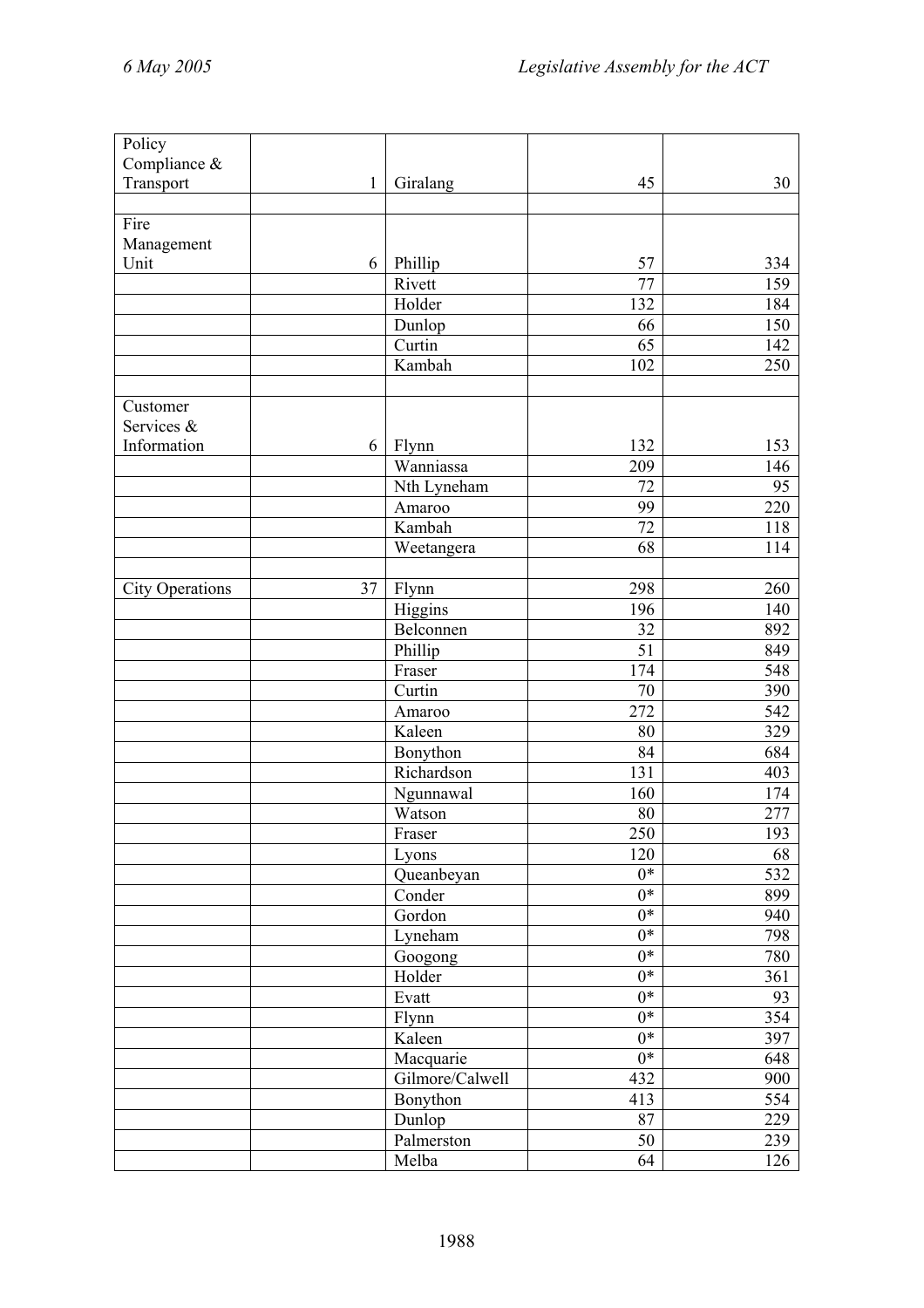|                            | Holt/Belconnen         | 134              | 394 |
|----------------------------|------------------------|------------------|-----|
|                            | Monash                 | 126              | 668 |
|                            | Kaleen                 | 77               | 177 |
|                            | Wanniassa              | 111              | 504 |
|                            | Kambah                 | 97               | 498 |
|                            | Wanniassa              | 122              | 597 |
|                            | Fisher                 | 190              | 394 |
|                            | Narrabundah            | 137              | 454 |
|                            |                        |                  |     |
| City                       |                        |                  |     |
| 32<br>Management           | Kaleen                 | 58               | 277 |
|                            | Curtin                 | 120              | 270 |
|                            | Aranda                 | 72               | 294 |
|                            | Queanbeyan             | 146              | 266 |
|                            | Mawson                 | 171              | 293 |
|                            | Queanbeyan             | 166              | 228 |
|                            | Nicholls               | 122              | 422 |
|                            | Wanniassa              | 207              | 94  |
|                            | Evatt                  | 60               | 24  |
|                            | Hawker                 | 102              | 278 |
|                            | Holder                 | 139              | 371 |
|                            | Gordon                 | 197              | 298 |
|                            | Chisholm               | 46               | 653 |
|                            | Narrabundah            | 51               | 166 |
|                            | Queanbeyan             | 100              | 298 |
|                            | Deakin                 | 96               | 408 |
|                            | Hall                   | 66               | 60  |
|                            | Weetangera             | 17               | 454 |
|                            | Florey                 | 32               | 414 |
|                            | $\overline{K}$ ambah   | 93               | 467 |
|                            | Narrabundah            | 81               | 464 |
|                            | Calwell                | 25               | 733 |
|                            | Amaroo                 | 166              | 690 |
|                            | Latham                 | 57               | 717 |
|                            | Nicholls               | 70               | 320 |
|                            | <b>Belmount Forest</b> | $\overline{551}$ | 260 |
|                            | Queanbeyan             | 282              | 59  |
|                            | Evatt                  | 275              | 350 |
|                            | Giralang               | 91               | 248 |
|                            | Ngunnawal              | 154              | 528 |
|                            | Aranda                 | 6                | 157 |
|                            | Theodore               | 210              | 441 |
|                            |                        |                  |     |
| <b>City Services</b><br>20 | <b>Banks</b>           | 170              | 450 |
|                            | Red Hill               | 42               | 237 |
|                            | Fraser                 | 275              | 290 |
|                            | Reid                   | 50               | 200 |
|                            | Macquarie              | 200              | 251 |
|                            | Condor                 | 60               | 263 |
|                            | Queanbeyan             | 80               | 270 |
|                            | Queanbeyan             | 100              | 236 |
|                            | <b>Striling</b>        | 100              | 127 |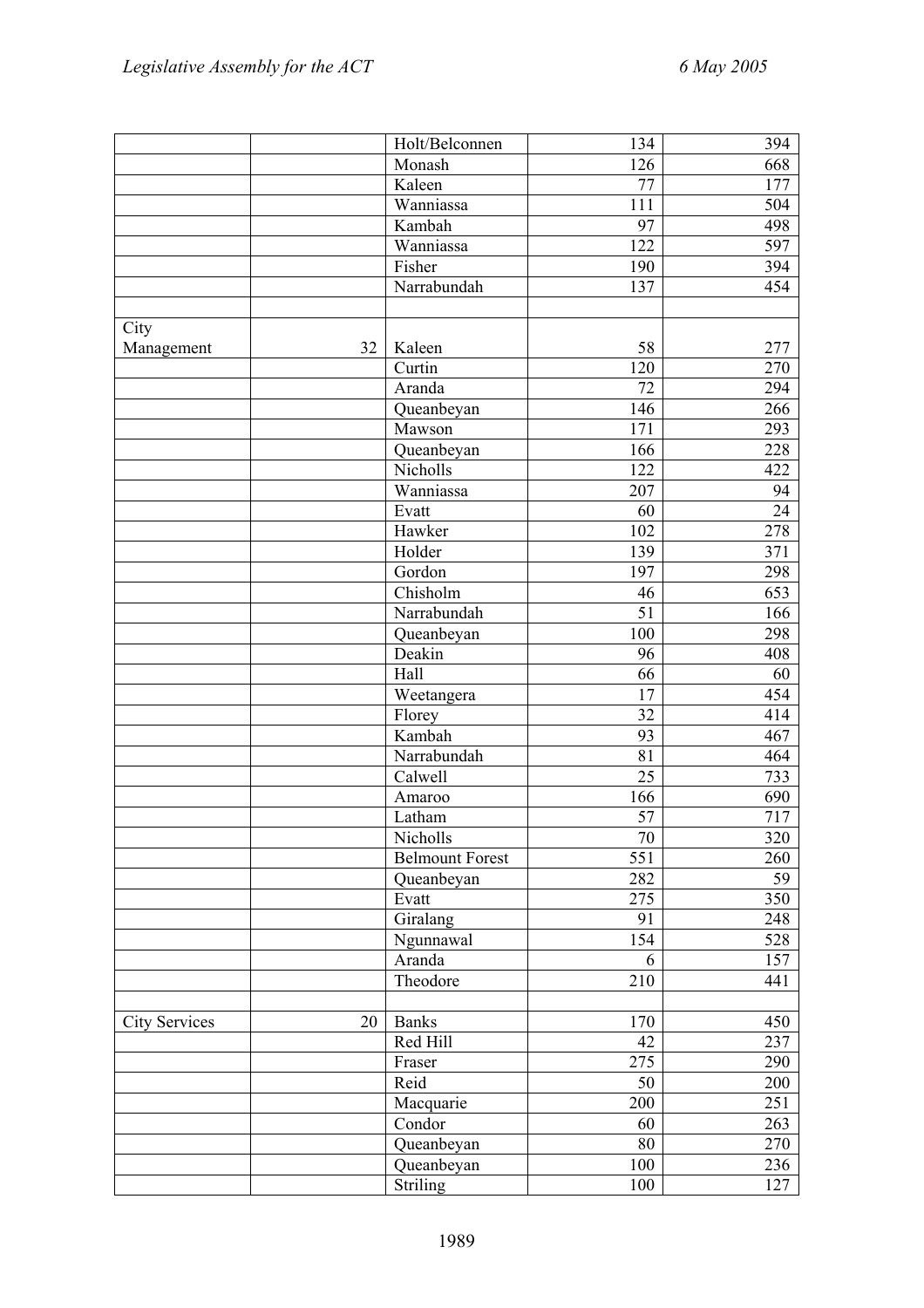|                  |     | Isaacs      | 75    | 123   |
|------------------|-----|-------------|-------|-------|
|                  |     | Queanbeyan  | 70    | 752   |
|                  |     | Melba       | 120   | 518   |
|                  |     | Richardson  | 75    | 291   |
|                  |     | Wanniassa   | 144   | 500   |
|                  |     | Queanbeyan  | 50    | 183   |
|                  |     | Kambah      | 120   | 580   |
|                  |     | Weston      | 90    | 165   |
|                  |     | Evatt       | 170   | 250   |
|                  |     | Kambah      | 120   | 420   |
|                  |     | Oaks Estate | 90    | 277   |
|                  |     |             |       |       |
| <b>DUS Total</b> | 103 |             | 11539 | 36955 |

\* Due to the field work nature of the duties of the occupants of the positions that home garage these vehicles they are considered to be at work at all times they are in their vehicles.

## **Roads—cycle lanes (Question No 243)**

**Mr Seselja** asked the Minister for Urban Services, upon notice, on 8 March 2005:

- (1) How much money has already been spent on the provision of on-road cycle lanes;
- (2) How much funding is currently allocated to future on-road cycle lane construction;
- (3) What studies or figures are available to show (a) the level of cycling prior to on-road cycle lanes, (b) the level of use of current on-road cycle lanes and (c) projected use of on-road cycle lanes in the future;
- (4) How many complaints have been made regarding on-road cycling lanes;
- (5) How many traffic accidents/injuries/hospital treatments have been recorded with regard to the use of on-road cycle lanes;
- (6) Are there any plans to survey the use of on-road cycle lanes by cyclists; if so, when; if not, why not;
- (7) What expenditure was put towards off-road cycle lanes in (a) 2003-04, (b) 2004-05;
- (8) What is the forecast figure for 2005-06.

**Mr Hargreaves**: The answer to the member's question is as follows:

(1) On-road cycle lanes have been installed on all new arterial roads and as separate projects for a number of years. Approximately \$1.0m will be spent in 2004-05 on on-road cycle lanes on main cycle routes identified as part of the cycle and pedestrian infrastructure masterplan. The Woden to Dickson on-road route was completed in September 2004 at a cost of \$3m. A number of on-road lanes have been Federally funded in recent years through the "Roads to Recovery" program. These projects include Belconnen Way \$600,000 and Monaro Highway southbound for \$600,000.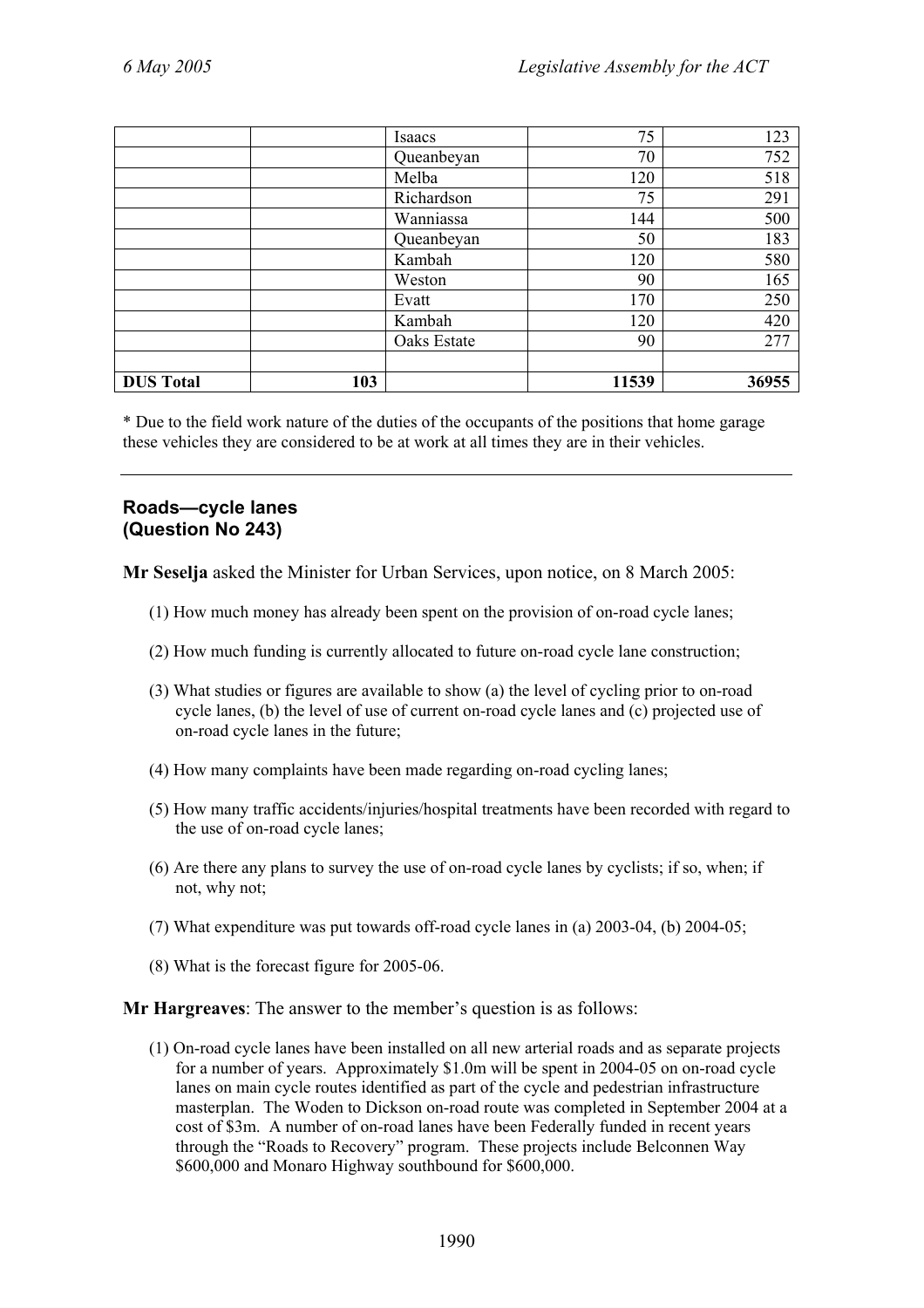- (2) The ACT Government is committed to completing the main cycle route network identified as part of the cycle and pedestrian ten-year infrastructure masterplan. Funding for this will be included in future Capital Works Programs.
- (3) The number of cyclists using arterial roads prior to on-road cycle lanes is difficult to assess as counters could not be installed without a separate lane. Counts of cyclists will be undertaken over the next year at a number of locations throughout the ACT to monitor increases in to the future.
- (4) On-road cycling is not currently specifically identified on the complaints register and often forms part of a wider enquiry. For this reason I cannot provide you with an exact number of complaints received.
- (5) Data on the association between a cyclist accident and use of an on-road cycle lane is not available.
- (6) Yes, counts of cyclists using on-road cycle lanes will be undertaken over the next year at a number of locations throughout the ACT.
- (7) There are no off-road cycle lanes in the ACT, all paths are shared with pedestrians and available for use by cyclists. In 2003-04 the total expenditure on community paths including new and existing paths was \$3.32m and in 2004-05 is expected to be \$4.03m. Existing paths are funded as part of the recurrent maintenance program with new paths funded as part of the Capital Works Program.
- (8) The forecast figure for 2005-06, subject to the normal budgetary processes is \$4.5m.

### **Bicycles—cycle path maintenance (Question No 249)**

**Mr Pratt** asked the Minister for Urban Services, upon notice, on 9 March 2005:

- (1) How much funding has been provided in the ACT Government Budget in the last 3 financial years, including 2004-05, for repair and maintenance of off-road recreational/cycle paths;
- (2) In each of these years, (a) how much has actually been expended for this purpose and (b) what areas of the off-road recreational/cycle path network were repaired or maintained;
- (3) In what areas of the existing off-road recreational/cycle path network are significant repairs still needed;
- (4) Is the ACT Government committed to maintaining these off-road recreational/cycle paths on an ongoing basis for the benefit of a wide range of users; if so, what are the Government's plans for the future of this network; if not, why not.

**Mr Hargreaves**: The answer to the member's question is as follows:

(1) The budget funds the community path network, which includes footpaths, cyclepaths and pavements around shopping centres. In the ACT cyclists are permitted to ride on footpaths and cycle paths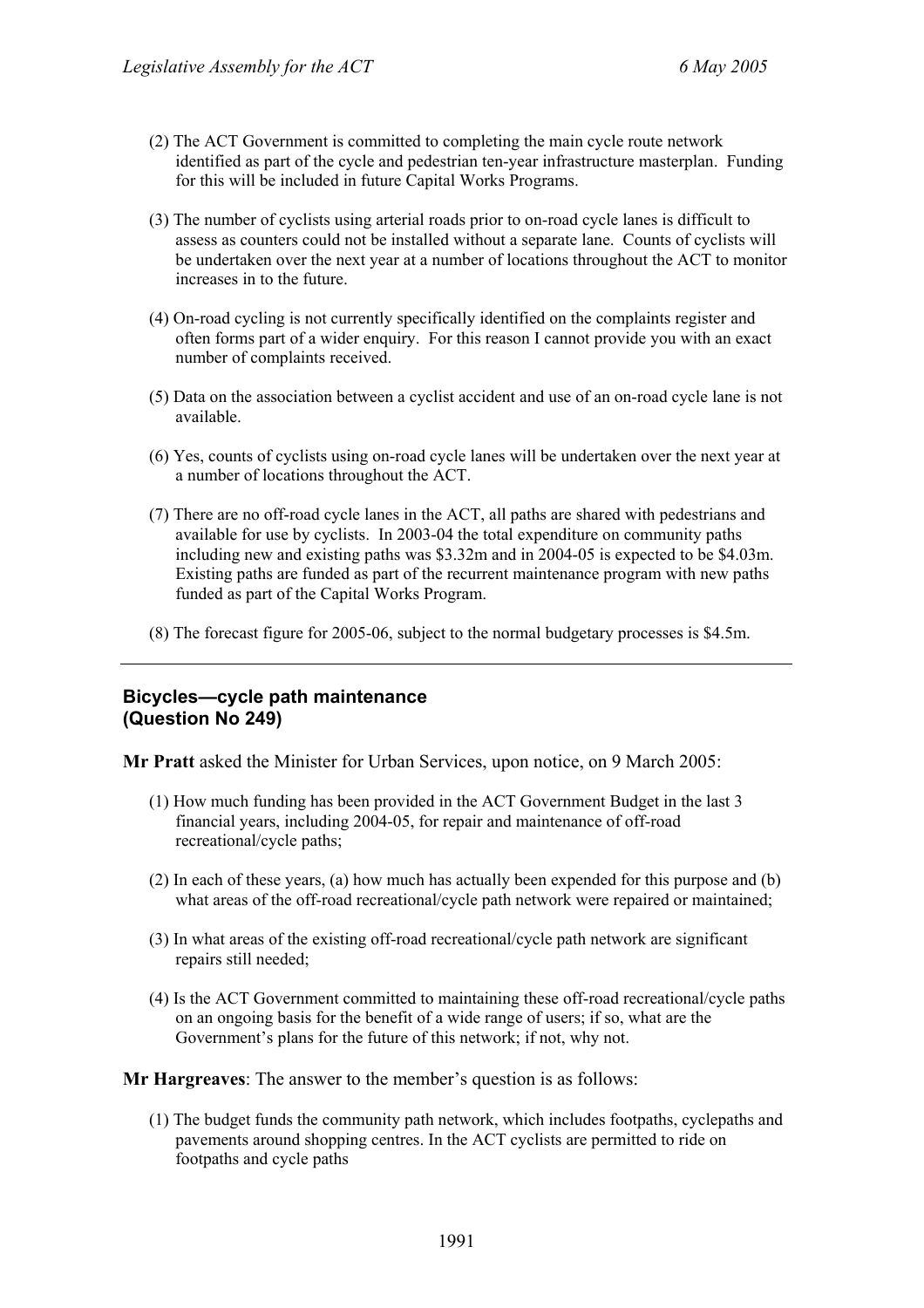| Year   | Funds budgeted for Maintenance of |  |
|--------|-----------------------------------|--|
|        | <b>Community Paths</b>            |  |
| 2002/3 | \$1.94 Million                    |  |
| 2003/4 | \$2.68 Million                    |  |
| 2004/5 | \$3.03 Million                    |  |

(2) The community path network is approximately 2,500 kilometres in length and The Department of Urban Services investigates over 1,000 maintenance requests per year throughout the network.

| Year   | Funds expended on        | Location of Repairs and     |
|--------|--------------------------|-----------------------------|
|        | Maintenance of Paths     | Maintenance                 |
| 2002/3 | \$2.47 Million           | Numerous areas in           |
|        |                          | Gungahlin, Belconnen, North |
|        |                          | Canberra, South Canberra,   |
|        |                          | Woden, Weston &             |
|        |                          | Tuggeranong                 |
| 2003/4 | \$2.72 Million           | Numerous areas in           |
|        |                          | Gungahlin, Belconnen, North |
|        |                          | Canberra, South Canberra,   |
|        |                          | Woden, Weston &             |
|        |                          | Tuggeranong                 |
| 2004/5 | Target of \$3.03 Million | Numerous areas in           |
|        |                          | Gungahlin, Belconnen, North |
|        |                          | Canberra, South Canberra,   |
|        |                          | Woden, Weston &             |
|        |                          | Tuggeranong                 |

(3) There are no significant sections of the community path network that are considered to be unsafe and unserviceable, however there are new defects constantly occurring on the path network. There are numerous sites where paths have been made safe with temporary repairs and are programmed to have permanent repairs / replacement. Currently there is a 3 to 6 month turn around in the programming and repair / replacement of path works as all works are of tendered in accordance with purchasing guidelines.

In some suburbs there are a large number of defects in the existing path network and replacement of the paths is recommended. Examples of this can be found in Holt, Belconnen, Macquarie, Palmerston, Dickson, Kingston, Griffith, Weston, Wanniassa, Chisholm and Banks. The replacement of paths in these suburbs will be programmed in future maintenance programs.

The community path network is under a lot of pressure and the majority of damage to the paths is caused by tree root intrusion, vehicles driving on the paths and the effects of aging. Temporary repairs are carried out to maintain public safety and permanent repairs / replacement are then prioritised and programmed within the Path Maintenance Program.

(4) The ACT Government is committed to maintaining the off road community path network as both walking and cycling are important for recreation and commuting purposes and contribute to the fitness and health of residents. The funding of these facilities is an important component of implementing the Government's Sustainable Transport Plan.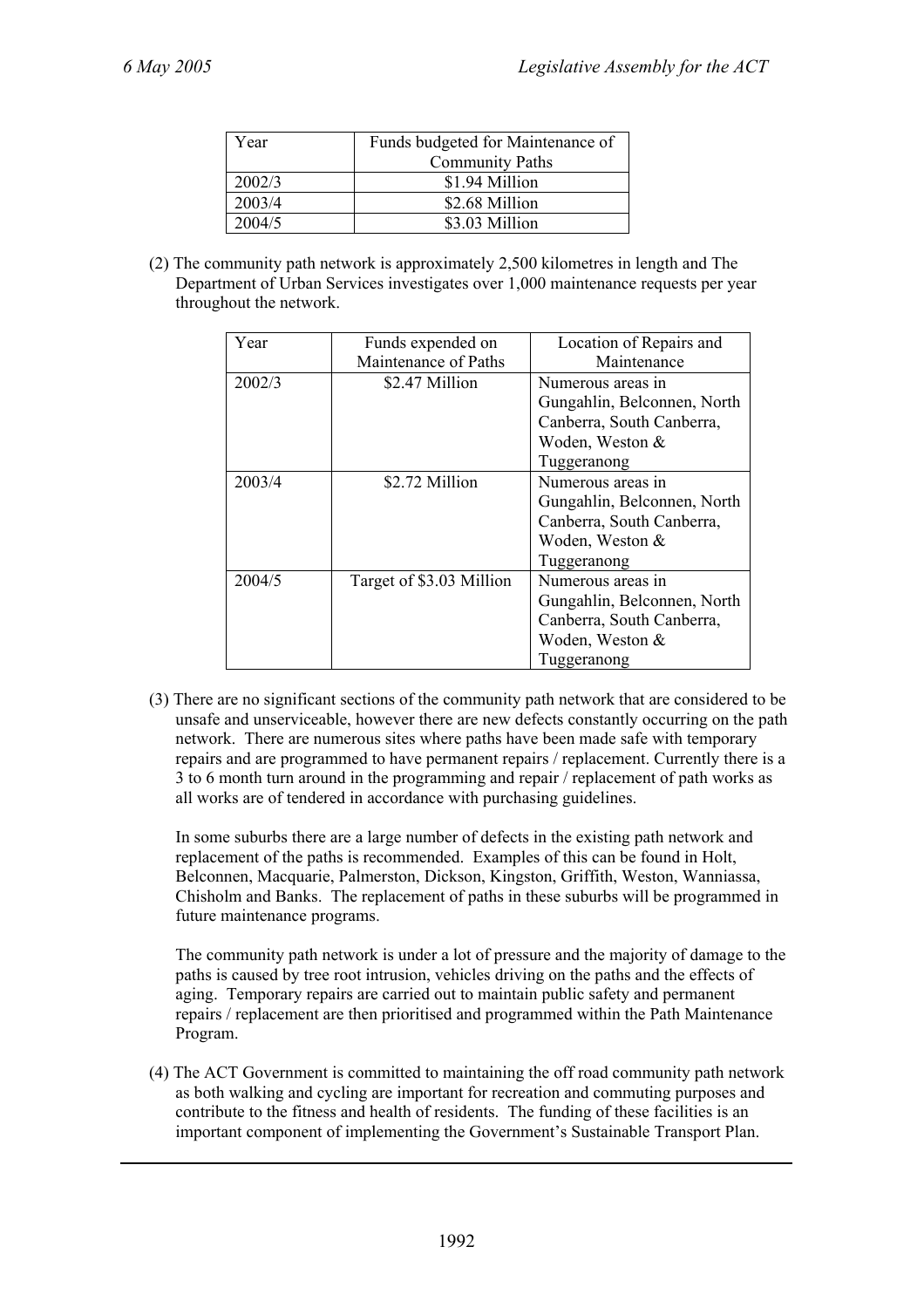## **Development—Kingston Foreshore (Question No 259)**

**Dr Foskey** asked the Minister for Planning, upon notice, on 9 March 2005:

- (1) In relation to the Kingston Foreshore development
	- (a) has social housing been incorporated into the development to date,
	- (b) are there any plans to incorporate social housing at later stages of the development,
	- (c) what are the long term plans for The Causeway area in regard to social housing,
	- (d) what are the plans for social housing which more directly abuts The Causeway and
	- (e) what are the ecological sustainability design principles in relation to energy and water use reduction;
- (2) Is there

(a) any social housing already incorporated or planned for inclusion at East O'Malley and (b) social housing included in plans for the development at East Woden; if so, how much;

- (3) Are there any large scale developments across Canberra which will require a proportion of public housing; if so, how much social housing is included;
- (4) To what organisations do you make direct grants of land and concessions on market value;
- (5) Who determines these decisions and on what criteria;
- (6) Are direct grants of land and concessions on market value available to
	- (a) community housing providers and
	- (b) ACT Housing.

**Mr Corbell**: The answer to the member's question is as follows:

(1) (a) Social housing has not been incorporated into the Kingston Foreshore development to date. However, neither the planning policies for Kingston Foreshore nor the Implementation Strategy preclude it.

(b) At the outset of the project, advice was sought from Housing ACT on the level of public housing likely to be required within the Kingston Foreshore. Housing ACT advised that, given its extensive property portfolio in the adjacent areas, it did not require any additional acquisitions within the Kingston Foreshore with the possible exception of accommodation for aged persons in the longer term.

(c) The Causeway area is largely made up of Housing ACT properties. The ACT Planning and Land Authority is undertaking preliminary planning work as part of the East Lake Urban Renewal Project. The Project area includes the Causeway. The land under the control of Housing ACT will be reviewed in the context of the outcomes of the planning studies and the Public Housing asset Management Strategy.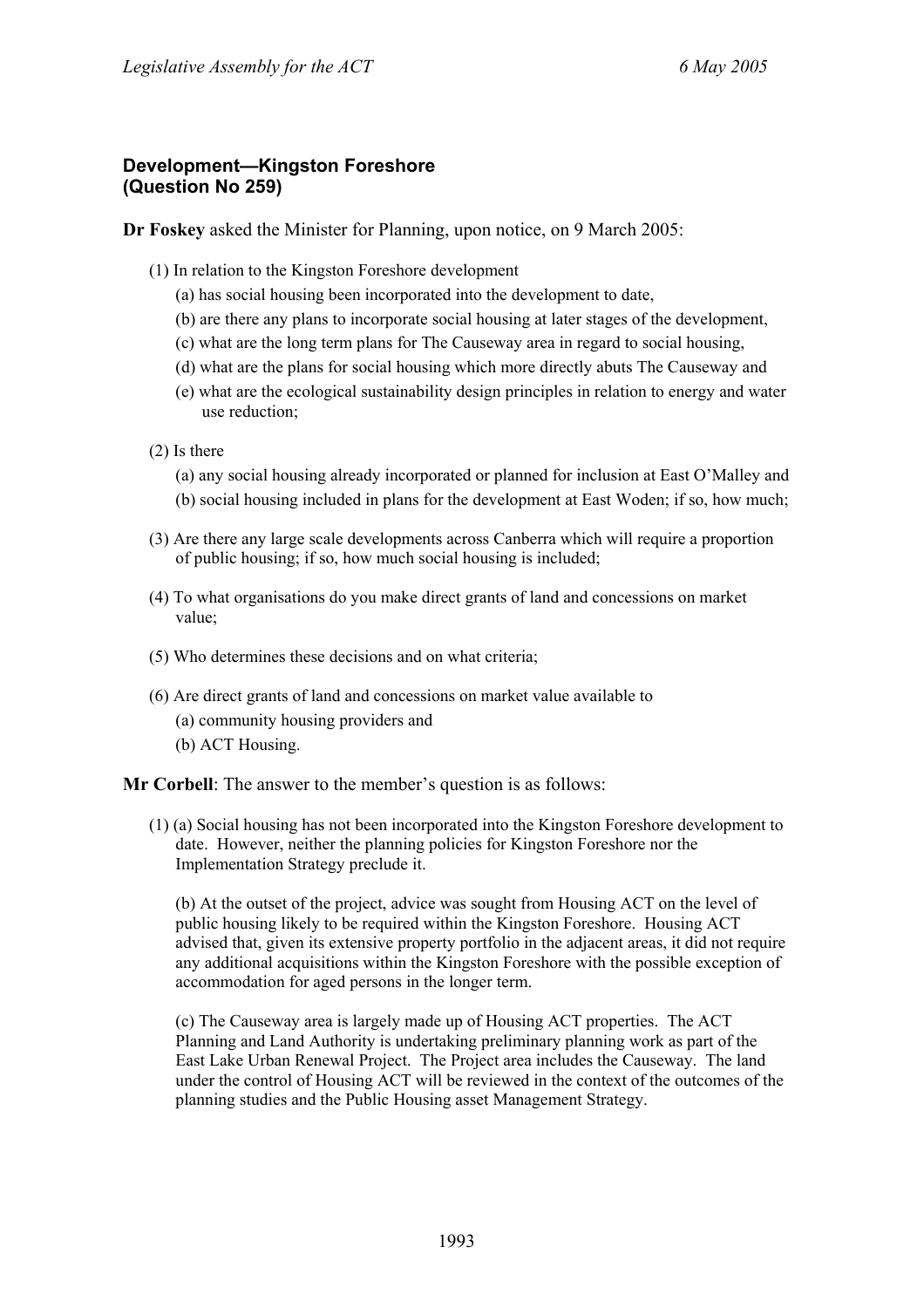(d) The area is being investigated as a major urban renewal site. The site has the capacity to allow a wide range of housing close to employment and other activities, including the possibility of social housing.

(e) Ecologically Sustainable Design (ESD) principles applying to the Kingston Foreshore development are extensive and have been referred to very favourably by the Green Building Council of Australia.

The ESD principles include specific strategies, targets and initiatives across all of the key areas including energy, potable water, waste, wastewater, cultural heritage, stormwater, air quality, social development, economic development, noise, construction and construction materials, soils and transport.

The specific performance targets for energy include a reduction in energy demand in residential buildings of 50% compared to conventional residential buildings. The targets for water use include a 50% reduction in water consumption over conventional designs with the average water consumption of less than 275 litres per person per day.

The application of these targets and measures has seen The Gateway development achieve:

- A reduction in CO2 emissions of only 4.179 tonnes per unit far below the sustainable development target of 51.75 tonnes per unit;
- An average 4.5 star energy rating in excess of the 4 star ACTHERS requirement; and
- A predicted reduction in potable water consumption to only 150 litres per day.

Estate wide initiatives include the newly completed eco-pond (artificial wetlands) which treats stormwater from both within the estate and the external areas. The system provides primary and secondary treatment for stormwater run off from a 128 hectare catchment within Kingston, Griffith and Red Hill. Approximately 150 mega litres of run-off per annum is treated. This improves the quality of run-off into Lake Burley Griffin and provides 90 mega litres of treated stormwater for the irrigation of public parklands with a corresponding reduction in potable water demand.

(2) (a) No

(b) No

- (3) The City West Master Plan includes a commitment delivering a minimum of 5% of residential accommodation to be offered for low and medium income earners, and where possible will be managed by affordable housing providers.
- (4) Under the Land (Planning and Environment) Act 1991 land may be sold by auction, tender, ballot or direct grant. Direct grants of land are generally made to organisations who meet set criteria as determined by Disallowable Instruments. The Act also allows for land to be sold at less than market value to not for profit community organisations.
- (5) All applications for direct grant are assessed against the criteria set out in the relevant Disallowable Instrument. All direct grant applications are assessed by the Land Development Agency (LDA) and considered by the LDA Board and Government.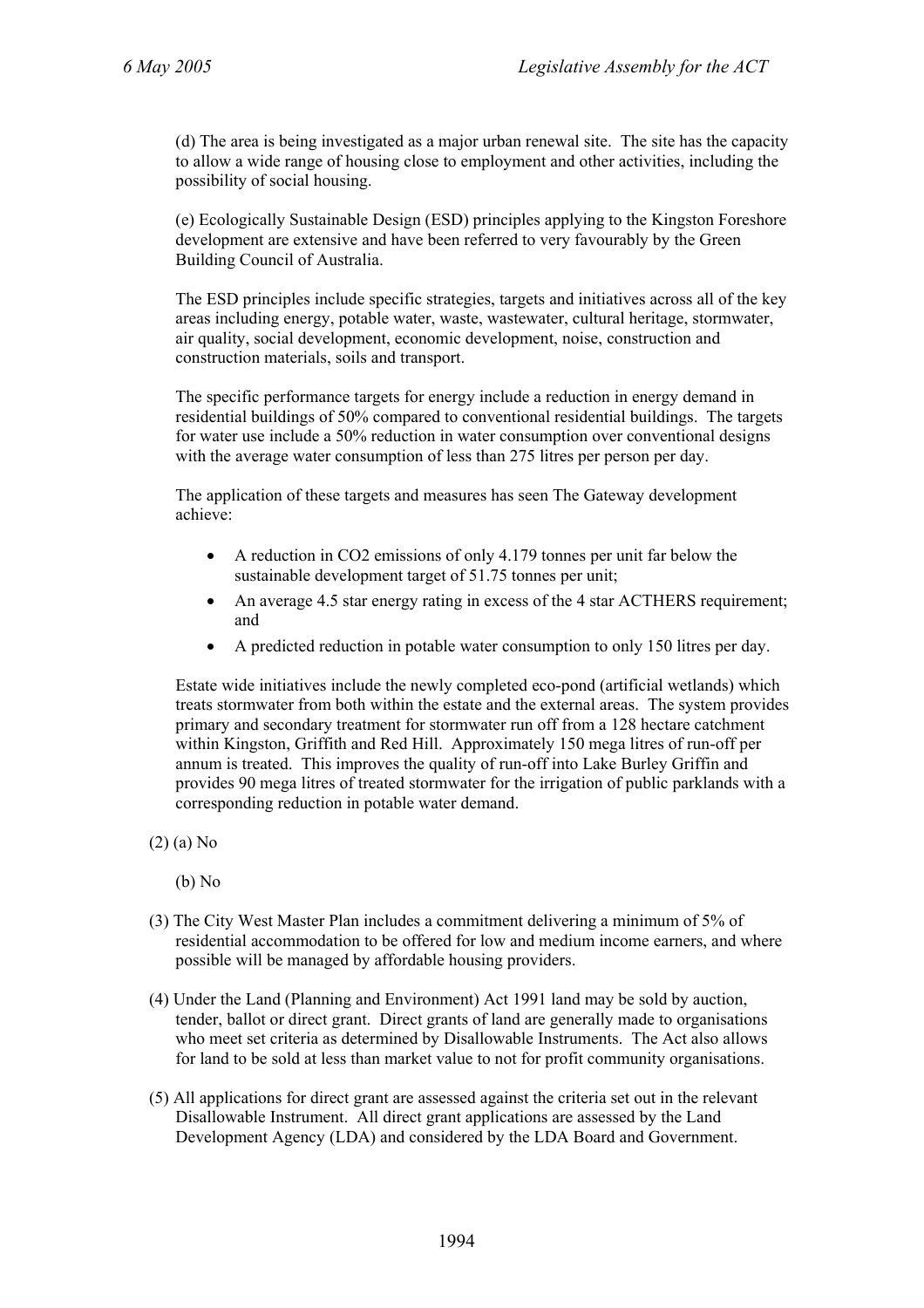(6) (a) Community organisations which are not for profit may receive land at less than market value. Approved aged care providers in certain circumstances may be eligible for some concessions.

(b) In line with the Disallowable Instrument, ACT Housing are required to pay full market value for land purchased.

### **Public service—consultants (Question No 261)**

**Mr Smyth** asked the Attorney-General, upon notice, on 10 March 2005:

- (1) Have any consultants been used to date this financial year in your portfolio; if so, what was the (a) name of the consultant (b) address of the consultant (c) cost of the consultancy and (d) service provided by the consultants;
- (2) Has or will a report been prepared by the consultant/s; if so, where may copies be obtained.

**Mr Stanhope**: Please refer to attachment "A" for the answer:

*A copy of the attachment is available at the Chamber Support Office.* 

## **Public service—consultants (Question No 266)**

**Mr Smyth** asked the Minister for Health, upon notice, on 10 March 2005:

- (1) Have any consultants been used to date this financial year in your portfolio; if so, what was the (a) name of the consultant (b) address of the consultant (c) cost of the consultancy and (d) service provided by the consultants;
- (2) Has or will a report been prepared by the consultant/s; if so, where may copies be obtained.

**Mr Corbell**: The answer to the member's question is as follows:

Refer to the attached schedule that provides details on consultants used to date in the 2004/05 financial year. If there is a particular report of interest please contact my office on 62050000.

| <b>NAME OF CONSULTANT</b> | <b>ADDRESS -</b><br><b>SUBURB only</b> | <b>COST</b> | <b>CONSULTANCY</b><br><b>PROVIDED</b> |
|---------------------------|----------------------------------------|-------------|---------------------------------------|
| Jenny Birill              | Chifley                                | \$1,760.00  | Neurosurgery Review                   |
| Rosemary Sullivan         | St Leonards NSW                        | \$11,530.00 | Neurosurgery Review                   |
| Bernie Harrision          | St Leonards NSW                        | \$13,808.00 | Neurosurgery Review                   |
| Gorson Stuart             | Thornlands QLD                         | \$10,556.00 | Neurosurgery Review                   |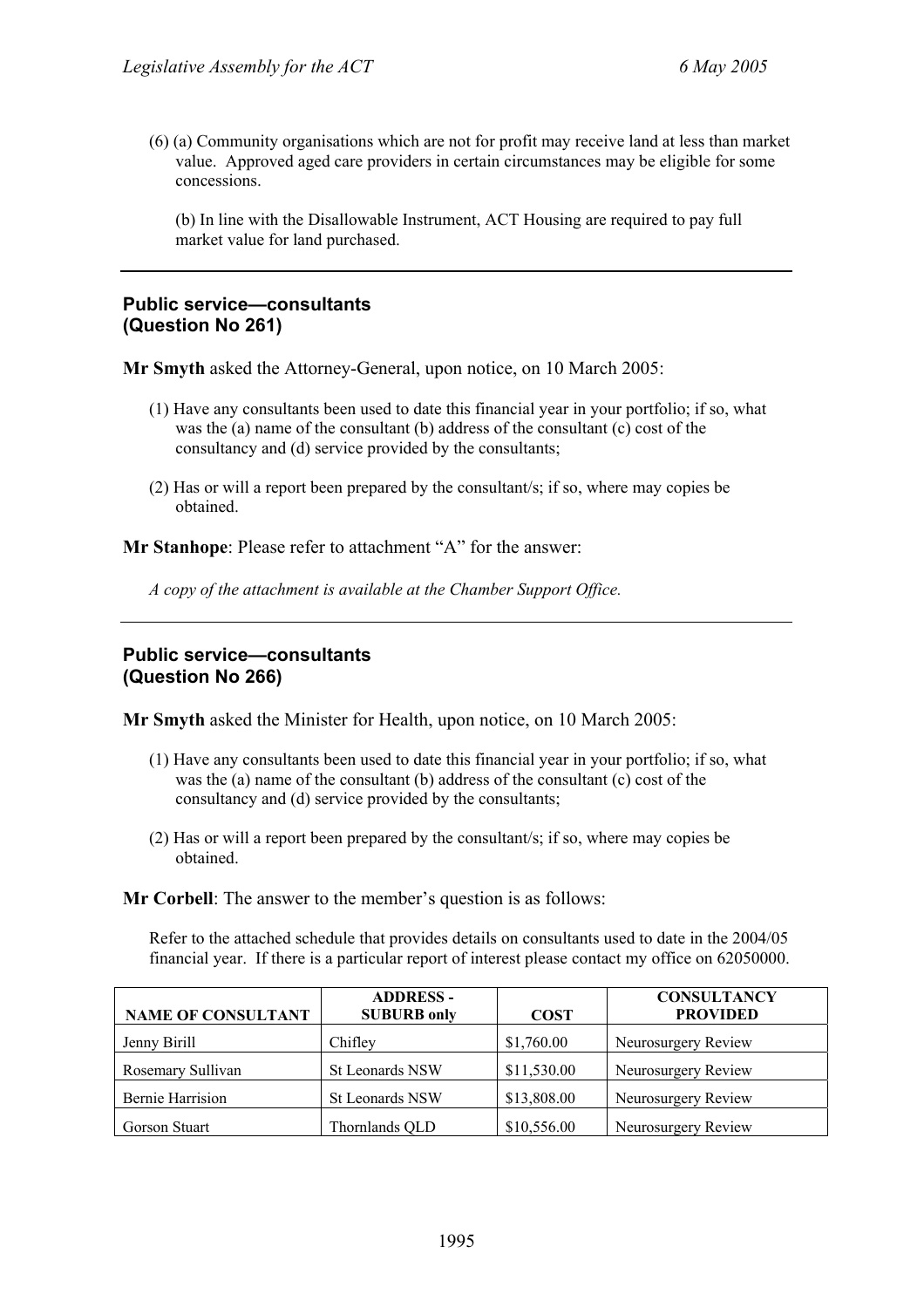| Ross Wilson                                                  | St Leonards NSW | \$4,778.00  | Neurosurgery Review                                                            |
|--------------------------------------------------------------|-----------------|-------------|--------------------------------------------------------------------------------|
| Phillips Fox                                                 | Canberra City   | \$22,839.00 | Neurosurgery Review                                                            |
| <b>Bruce Barraclough</b>                                     | St LeonardsNSW  | \$39,212.00 | Neurosurgery Review                                                            |
| Micheal Fearnside                                            | Westmead NSW    | \$19,919.00 | Neurosurgery Review                                                            |
| Proact                                                       | Chifley         | \$2,200.00  | Neurosurgery Review                                                            |
| Dr Ray Naden                                                 | St Leonards NSW | \$28,810.00 | <b>Elective Surgery Review</b>                                                 |
| <b>RSM Bird Cameron</b>                                      | Canberra City   | \$55,000.00 | Risk Assessment Services and<br>Development of policy<br>framework             |
| Murray Domley                                                | Greenway        | \$33,000.00 | Prepare Draft Corrections Plan                                                 |
| <b>Allen Consulting</b>                                      | Sydney          | \$18,000.00 | RIS - Smoking Act                                                              |
| Aurora Projects Pty Ltd                                      | Sydney          | \$49,500.00 | Review of Sterilising Services                                                 |
| Omnilink                                                     | Kingston        | \$9,174.00  | Develop Strategic Asset<br>Management and Spatial<br>mapping Tool              |
| Kerry Hudson & Associates                                    | Adelaide        | \$9,570.00  | Condition Audit Services -<br>Hennessey House                                  |
| Urbis JHD Pty Ltd                                            | Sydney          | \$21,883.00 | Site Assessment - Karralika                                                    |
| <b>Purdon Associates</b>                                     | Turner          | \$78,500.00 | <b>Consultative Committee</b><br>Services - Karralika                          |
| <b>Bushfire Protection Planning</b><br>& Assessment Services | Narooma NSW     | \$8,060.00  | Bushfire Assessment - Karralika                                                |
| <b>Australian Defence Force</b><br>Academy                   | Russell         | \$3,800.00  | Acoustic Assessment -<br>Karralika                                             |
| <b>Susan Conroy</b>                                          | Fyshwick        | \$31,508.00 | Community Values and<br>Amenity Assesment - Karralika                          |
| Bill Guy & Partners Pty Ltd                                  | Deakin          | \$13,632.00 | Traffic Assessment - Karralika                                                 |
| <b>Focal Point Consulting</b>                                | Hackett         | \$15,125.00 | <b>Acute Care Forecast Modelling</b>                                           |
| Bernie McKay & Assoc                                         | Tweed Heads NSW | \$16,727.00 | Diabetes Review                                                                |
| <b>Focal Point Consulting</b>                                | Hackett         | \$21,175.00 | <b>Acute Care Forecast Modelling</b><br>Stage 2                                |
| <b>KPMG</b>                                                  | Canberra City   | \$48,070.00 | Review of Financial Services                                                   |
| Melbourne Uni                                                | Carlton Vic     | \$9,900.00  | Review of admin and policy<br>framework of indigenous<br>services and programs |
| <b>Better Enterprises</b>                                    | Red Hill        | \$6,000.00  | Review of ACT Aboriginal &<br>Torres Strait Islander Health<br>and Wellbeing   |
| David Mc Donald                                              | Woden           | \$1,890.00  | "Paper on sources of published<br>data on Alcohol, Tobacco and<br>other Drugs" |
| Amanda Adrian & Associates                                   | Rozelle NSW     | \$26,400.00 | R&D Nurse Practitioner<br>Establishment Kit                                    |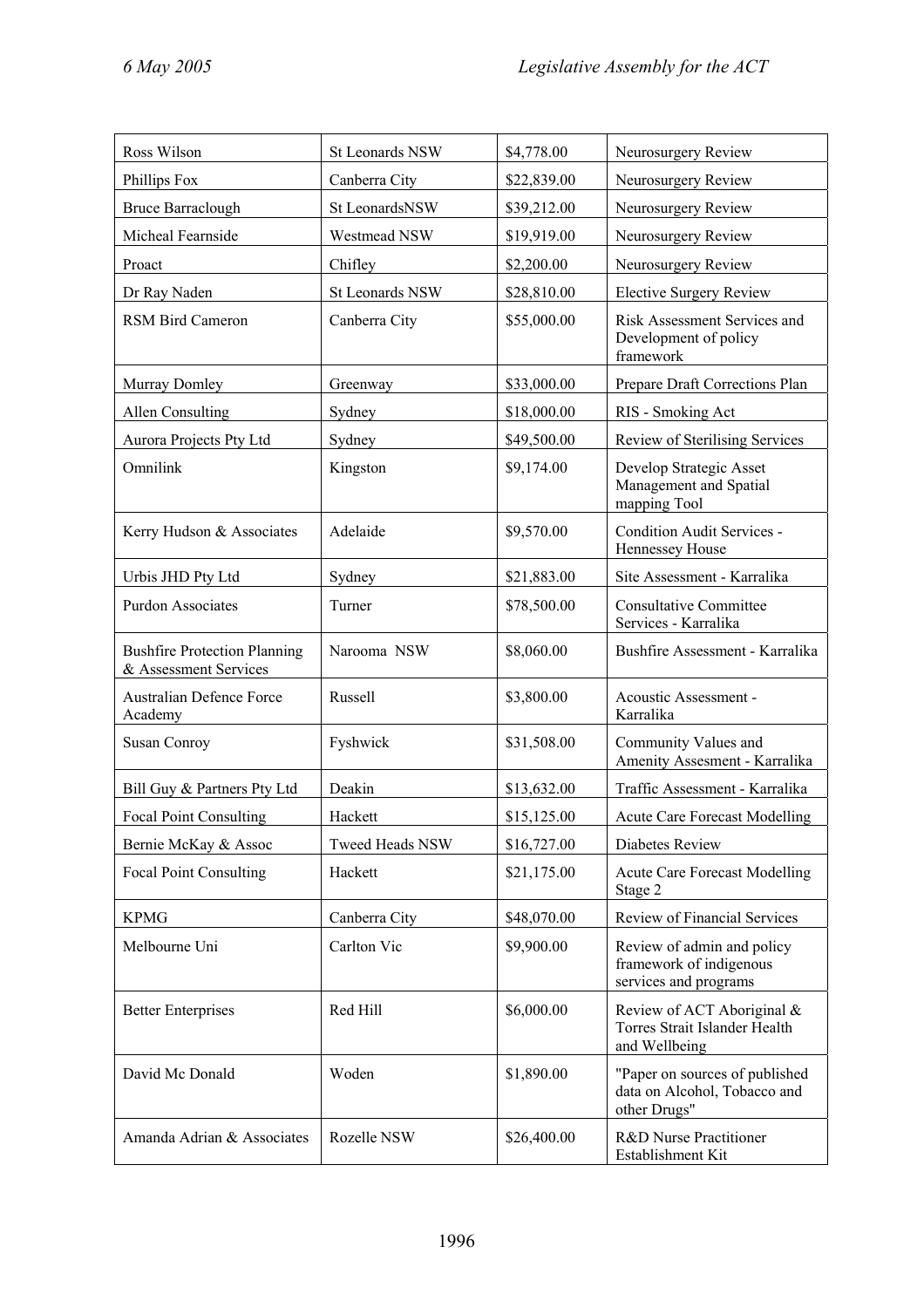| Helen Milne                                | Waratah NSW           | \$5,000.00   | Preparation of ACT Health<br>Workforce Plan                                     |
|--------------------------------------------|-----------------------|--------------|---------------------------------------------------------------------------------|
| <b>BVN</b>                                 | Canberra              | \$240,000.00 | <b>Mental Health Services</b><br>Planning                                       |
| Jim Pearson Consulting                     | Canberra              | \$25,000.00  | <b>Out Patients Study</b>                                                       |
| John Bissett & Associates<br>International | <b>Bungendore NSW</b> | \$35,200.00  | Data for preparation of Clinical<br>Services Plan                               |
| <b>Bijou Consulting</b>                    | Jamison               | \$22,687.50  | Nursing Classification Review                                                   |
| Cyrene Group Pty Ltd                       | Bonython              | \$13,200.00  | Development and Delivery of<br><b>Impact Study on Report Leaders</b><br>Program |
| McPherson Consulting Pty<br>Ltd            | Manuka                | \$35,838.00  | Review of Alcohol and Drug<br>Program                                           |
| Ernest & Young                             | Canberra City         | \$8,500.00   | <b>Taxation Advice</b>                                                          |
| Dr Anthony Weeks                           | <b>Brighton</b>       | \$5,580.00   | Anaesthetics Review                                                             |
| <b>Paxton Partners</b>                     | Melbourne             | \$105,850.00 | Review of Radiology                                                             |
| <b>Paxton Partners</b>                     | Melbourne             | \$167,414.00 | Review of Pathology                                                             |

# **Public service—consultants (Question No 267)**

**Mr Smyth** asked the Minister for Planning, upon notice, on 10 March 2005:

- (1) Have any consultants been used to date this financial year in your portfolio; if so, what was the (a) name of the consultant (b) address of the consultant (c) cost of the consultancy and (d) service provided by the consultants;
- (2) Has or will a report been prepared by the consultant/s; if so, where may copies be obtained.

**Mr Corbell**: The answer to the member's question is as follows:

| <b>Consultant</b>                                | <b>Address</b>                                    | <b>Cost Inclusive of GST</b> | <b>Description</b>                                                                       |
|--------------------------------------------------|---------------------------------------------------|------------------------------|------------------------------------------------------------------------------------------|
| <b>Artcraft Research</b>                         | PO Box 1675                                       | \$5,445                      | Travel Behaviour Change Project -<br>Implementation, Analysis and                        |
|                                                  | Chatswood NSW 2057                                |                              | Reporting of Internet Study                                                              |
| Aust Archaeological<br><b>Survey Consultants</b> | GPO Box 943<br>Canberra ACT 2601                  | \$4,950                      | Jacka Concept Plan Heritage<br>Assistance                                                |
| Burnham Planning                                 | PO Box 3717<br>Weston Creek ACT 2611              | \$4,752                      | Evaluate the Uriarra Public<br>Environment Report and Prepare<br>Draft Evaluation Report |
| Cardno Willing Pty Ltd                           | Level 3<br>910 Pacific Highway<br>Gordon NSW 2072 | \$76,978                     | Development of Water Sensitive<br>Urban Design Guidelines                                |
| Coffey Geosciences Pty<br>Ltd                    | PO Box 356<br>North Ryde NSW 1670                 | \$27,495                     | Molonglo Urban Development<br>Preliminary Geotechnical Study                             |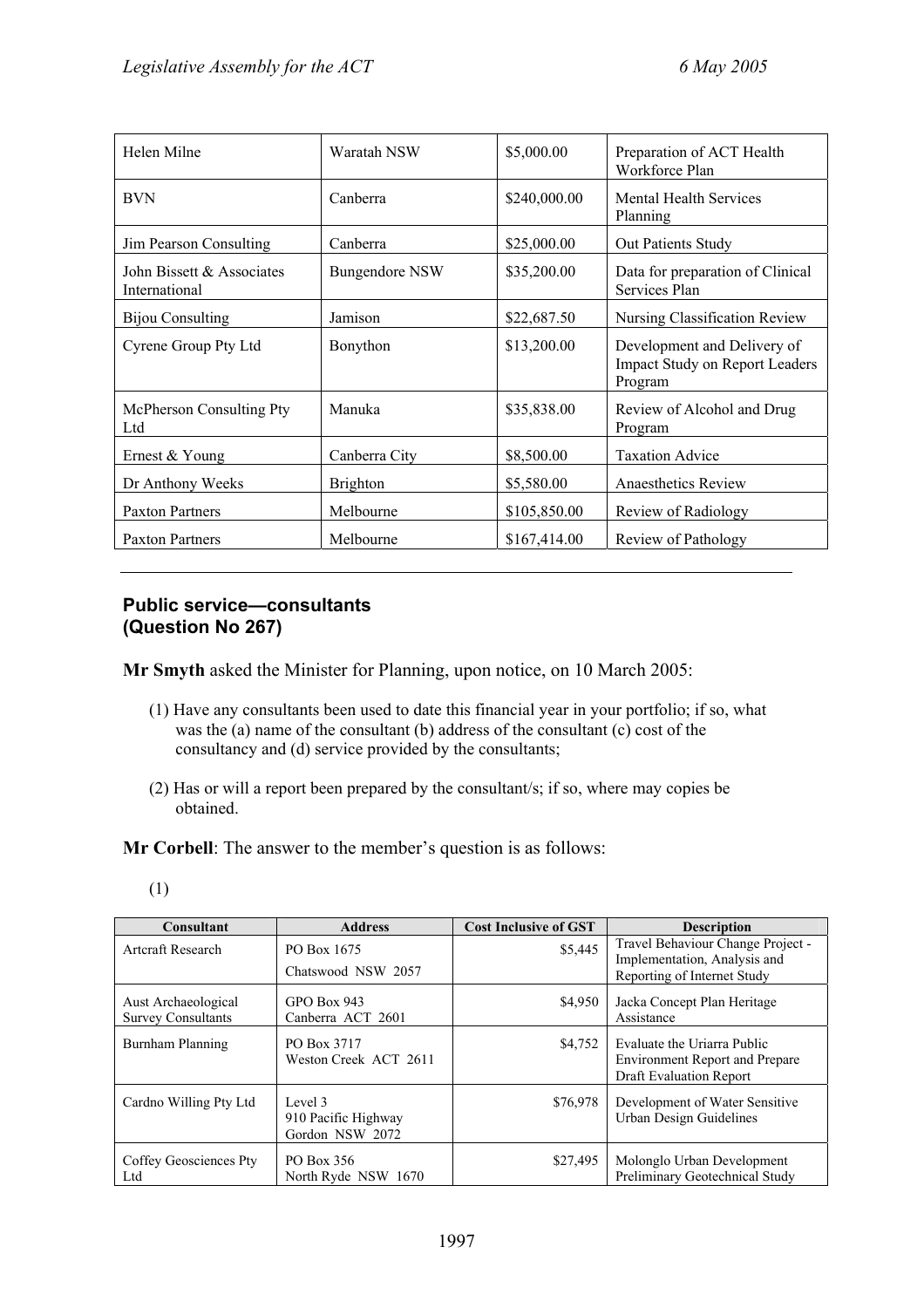| Cox Humphries Moss                     | 22 Jardine Street<br>Kingston ACT 2604                         | \$5,500     | Initial Planning Principles Advice<br>at Jacka Concept Plan Workshops                                                                                                 |
|----------------------------------------|----------------------------------------------------------------|-------------|-----------------------------------------------------------------------------------------------------------------------------------------------------------------------|
| <b>Expert Client</b>                   | Suite 1, 1st Floor<br>53 Bowman Street<br>Macquarie ACT 2614   | \$38,555    | Development Control Plan<br>Flemington Road Corridor                                                                                                                  |
| <b>Fulton Technology</b>               | PO Box 3207<br>Manuka ACT 2603                                 | \$5,000     | Develop a link from Property<br>ACT's PRMS to ACTPLA's PALM<br>System to download data on an<br>automated Basis                                                       |
| Interludium<br>Environmental           | 66 Woolner Circuit<br>Hawker ACT 2614                          | \$4,847     | High Technical Advice to the<br>Development Team                                                                                                                      |
| Irwinconsult Pty Ltd                   | 20-22 Walder Street<br>Belconnen ACT 2617                      | \$24,200    | Crace Residential Estates Traffic<br>Study                                                                                                                            |
| Kandream Digital<br>Studios            | PO Box 154<br>Mitchell ACT 2911                                | \$1,053     | Interim Apartment Guidelines-<br>Concept & Design, Artwork Setup,<br>Project Management                                                                               |
| McCormick Rankin<br>Cagney Pty Ltd     | 89 Grey Street<br>South Brisbane QLD 4101                      | \$48,565    | Preparation of Busway Station<br>Design Guidelines                                                                                                                    |
| Munns Sly Architects                   | PO Box 93<br>Lyneham ACT 2602                                  | \$18,689    | Planning Policy & Review Study of<br>Yarralumla Brickworks - Architect                                                                                                |
| Simmersion Pty Ltd                     | 54/66 Allara Street<br>Canberra ACT 2601                       | \$1,320     | Visual Assessment Studies-<br>Molonglo Valley Stage1                                                                                                                  |
| Susan Conroy                           | 6 Fenton Street<br>Downer ACT 2602                             | \$13,398    | Planning Policy & Review Study of<br>Yarralumla Brickworks - Cultural<br>Planner                                                                                      |
| Tania Parkes<br>Consultancy            | 51 Denny Street<br>Latham ACT 2615                             | \$11,000    | Social Impact assessment of<br>Braddon Commercial Area                                                                                                                |
| Univerity of Canberra                  | PO Box 1<br>Belconnen ACT 2616                                 | \$14,300    | Study & Report: Pink-tailed Worm<br>Lizard in the Molonglo Valley                                                                                                     |
| Booz Allen Hamilton                    | Level 7, 7 Macquarie Place<br>Sydney                           | \$92,480.00 | Study into feasibility of using small<br>vehicles to provide Demand<br>Responsive Public Transport<br>services in the evening, in place of<br><b>ACTION Services.</b> |
| Parsons Brinckerhoff                   | 12th Floor, IBM Centre<br>348 Edward Street<br><b>Brisbane</b> | \$54.090.00 | Concept design, Business Case and<br>tender documentation for a Real<br>Time Passenger Information system<br>for the ACT.                                             |
| Brown Consulting (ACT)                 | 15 Hall Street<br>Lyneham                                      | \$9,130.00  | Inspection of bus interchanges, and<br>a report outlining the requirements<br>and estimated cost to comply with<br>the Disability Standards.                          |
| <b>Blake Dawson Waldron</b>            | 12 Moore Street<br>Canberra 2601                               | \$45,421    | Continuing legal services                                                                                                                                             |
| F&A Wehrmann<br>Consultancy            | 47 Camelot Court<br>Carlingford 2118                           | \$4,923     | Continuing services re CNG bus<br>acceptance                                                                                                                          |
| <b>Fleet Strategies Pty</b><br>Limited | PO Box 258<br>Kippax 2615                                      | \$50,011    | Continuing services re maintenance<br>vehicle strategy                                                                                                                |
| Indec Consulting Pty Ltd               | Level 6446 Collins Street<br>Melbourne 3000                    | \$35,528    | Benchmarking Report against other<br>operators                                                                                                                        |

(2) The reports have been prepared for the Government to inform various projects and have not been made available to the public.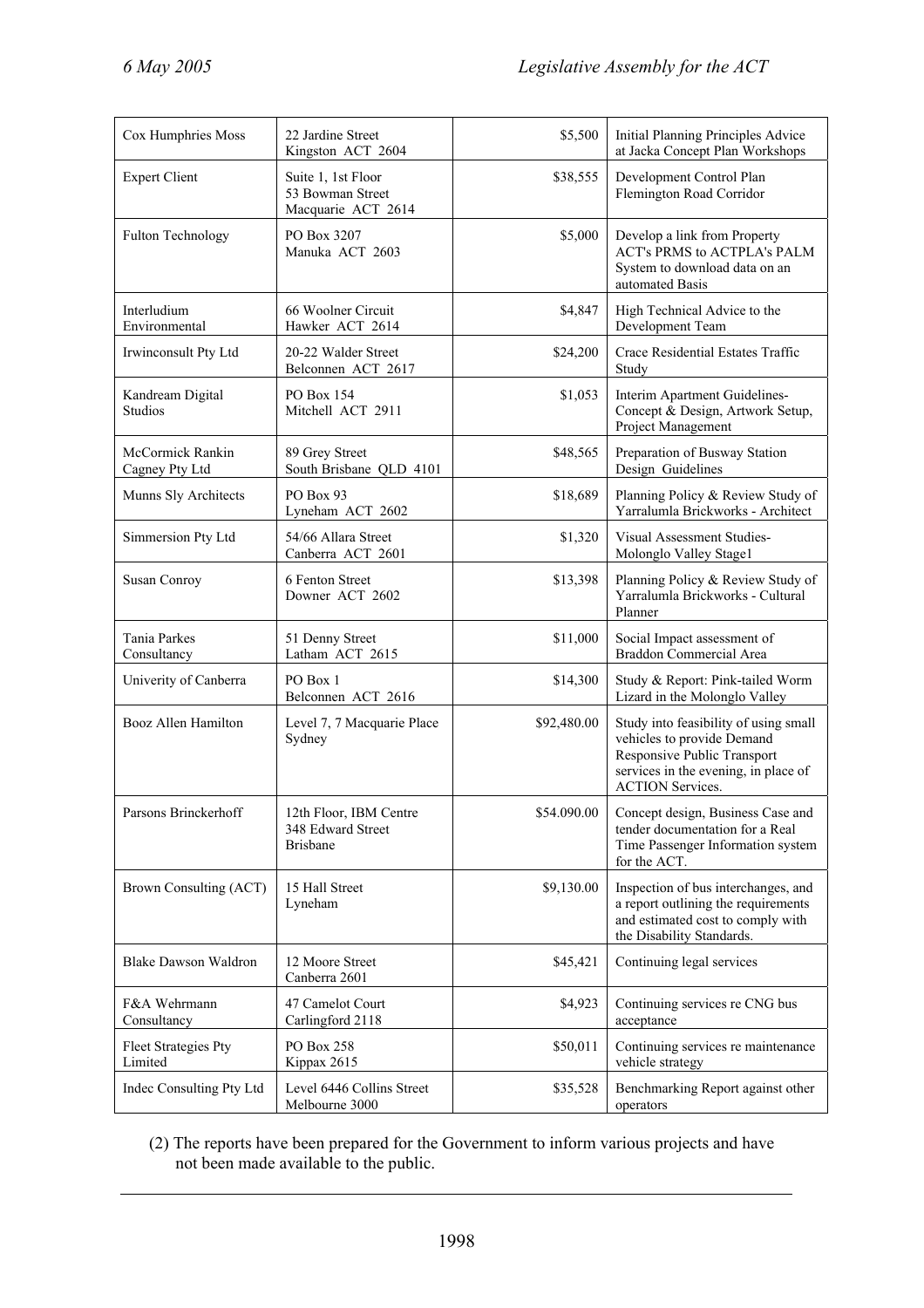# **Public service—consultants (Question No 273)**

**Mr Smyth** asked the Minister for Urban Services, upon notice, on 10 March 2005:

- (1) Have any consultants been used to date this financial year in your portfolio; if so, what was the (a) name of the consultant (b) address of the consultant (c) cost of the consultancy and (d) service provided by the consultants;
- (2) Has or will a report been prepared by the consultant/s; if so, where may copies be obtained.

**Mr Hargreaves**: The answer to the member's question is as follows:

(1-2) This information will be available in the 2004-05 Annual Report.

# **Public service—consultants (Question No 274)**

**Mr Smyth** asked the Minister for Police and Emergency Services, upon notice, on 10 March 2005:

- (1) Have any consultants been used to date this financial year in your portfolio; if so, what was the (a) name of the consultant (b) address of the consultant (c) cost of the consultancy and (d) service provided by the consultants;
- (2) Has or will a report been prepared by the consultant/s; if so, where may copies be obtained.

**Mr Hargreaves**: The answer to the member's question is as follows:

(1) and (2) This information will be published in the annual reports for 2004 - 2005.

# **Herbicides—use (Question No 279)**

**Mrs Dunne** asked the Minister for the Environment, upon notice, on 10 March 2005, redirected to the Minister for Urban Services:

- (1) Does ACT Forests use residual herbicides such as atrazine and hexazinone in their operations; if so, which herbicides;
- (2) What is the half-life of each of the residual herbicides used;
- (3) Were residual herbicides regularly used in the Lower Cotter forests prior to the 2003 fires; if so, (a) what studies were done into the concentrations of residual herbicides in the soil following the 2003 fires in the Lower Cotter catchment, (b) what work was done to assess the impact of the erosion of soils containing residual herbicides on the water catchment, (c) what work was done to ensure that soils containing concentrations of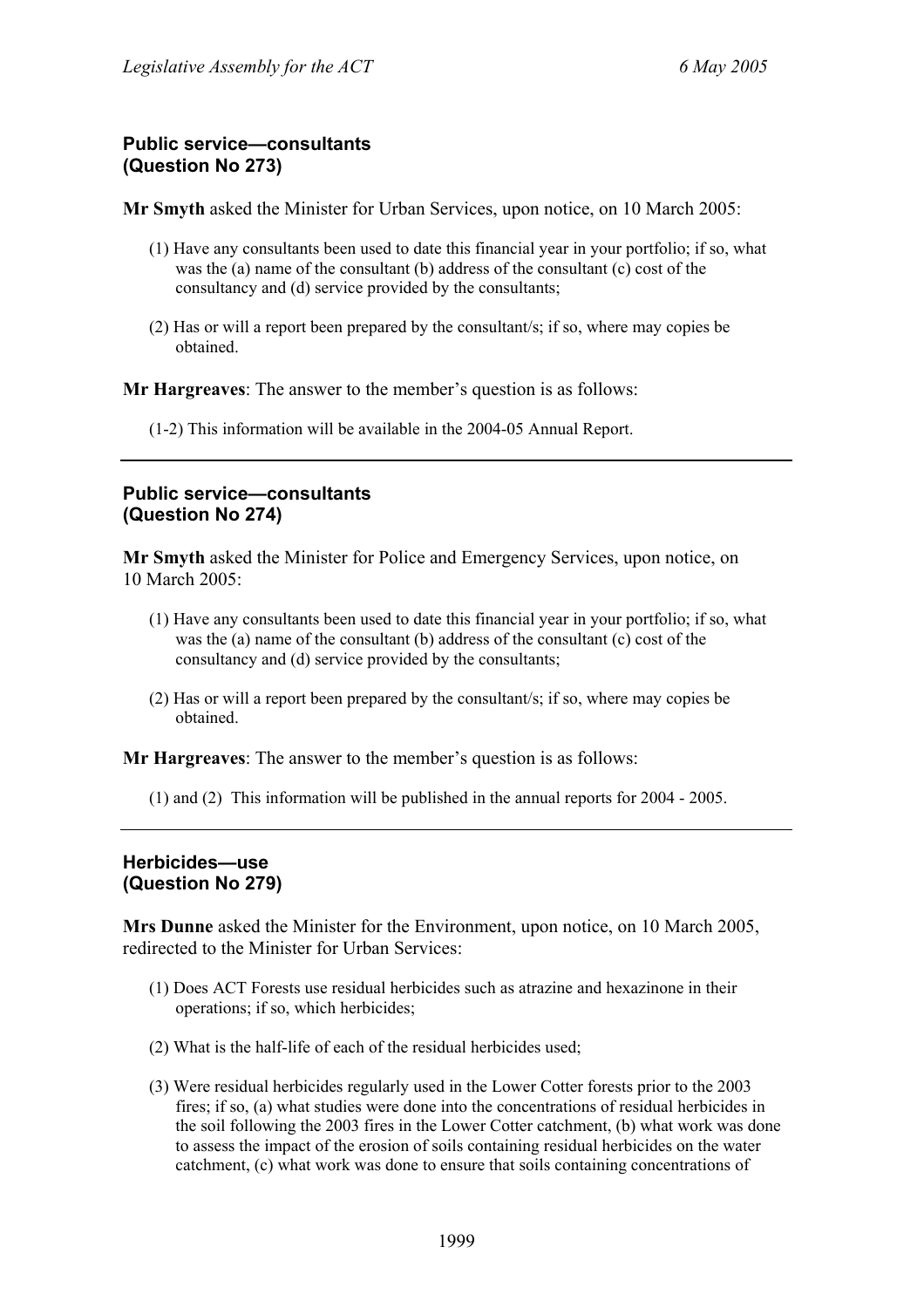residual herbicides were not washed into Canberra's water supply or washed downstream into the Murrumbidgee River and (d) what impact would soils laden with residual herbicides have on the breeding grounds of the endangered two spine black fish.

**Mr Hargreaves**: The answer to the member's question is as follows:

On the Notice Paper of 10 March 2005 you asked a question in relation to herbicides. You originally asked this question of both myself and the Minister for the Environment.

As this matter falls within my portfolio agreement was sought to transfer QON 279 to me. I signed a response to your question on 12 April 2005, however that response did not specifically refer to QON 279. I would like to confirm that the response to QON 280 provided to you also responds to QON 279.

## **Housing—complaints (Question No 291)**

**Mrs Burke** asked the Minister for Disability, Housing and Community Services, upon notice, on 10 March 2005:

Are Housing Managers in Housing ACT required to respond to all written or electronic forms of communications from members of the community, including public housing tenants, outlining a complaint with services offered by Housing ACT.

**Mr Hargreaves**: The answer to the member's question is as follows:

Yes

### **Roads—speeding infringements (Question No 304)**

**Mrs Dunne** asked the Minister for Urban Services, upon notice, on 15 March 2005:

- (1) Further to the reply to question on notice No 167 in relation to mobile speed cameras, why was there such a large discrepancy between the number of invalid or incorrectly issued infringements for 2002-03 and 2003-04;
- (2) Why does the Department of Urban Services not have a record of how many infringements considered by the Magistrates Court were set aside or determined to be invalid in (a) 2002-2003, (b) 2003-2004 and (c) 2004-2005.

**Mr Hargreaves**: The answer to the member's question is as follows:

(1) The most significant portion of the increased number of invalid or incorrectly issued speeding infringements relate to speeding offences in Dryandra Street, O'Connor. 475 infringement notices were withdrawn when it was identified that speed limit signs on Dryandra Street might have been ambiguous. Of the remaining infringement notices, one was invalid and the rest were as a result of system related errors. Training and revised procedures have now been implemented to rectify these errors.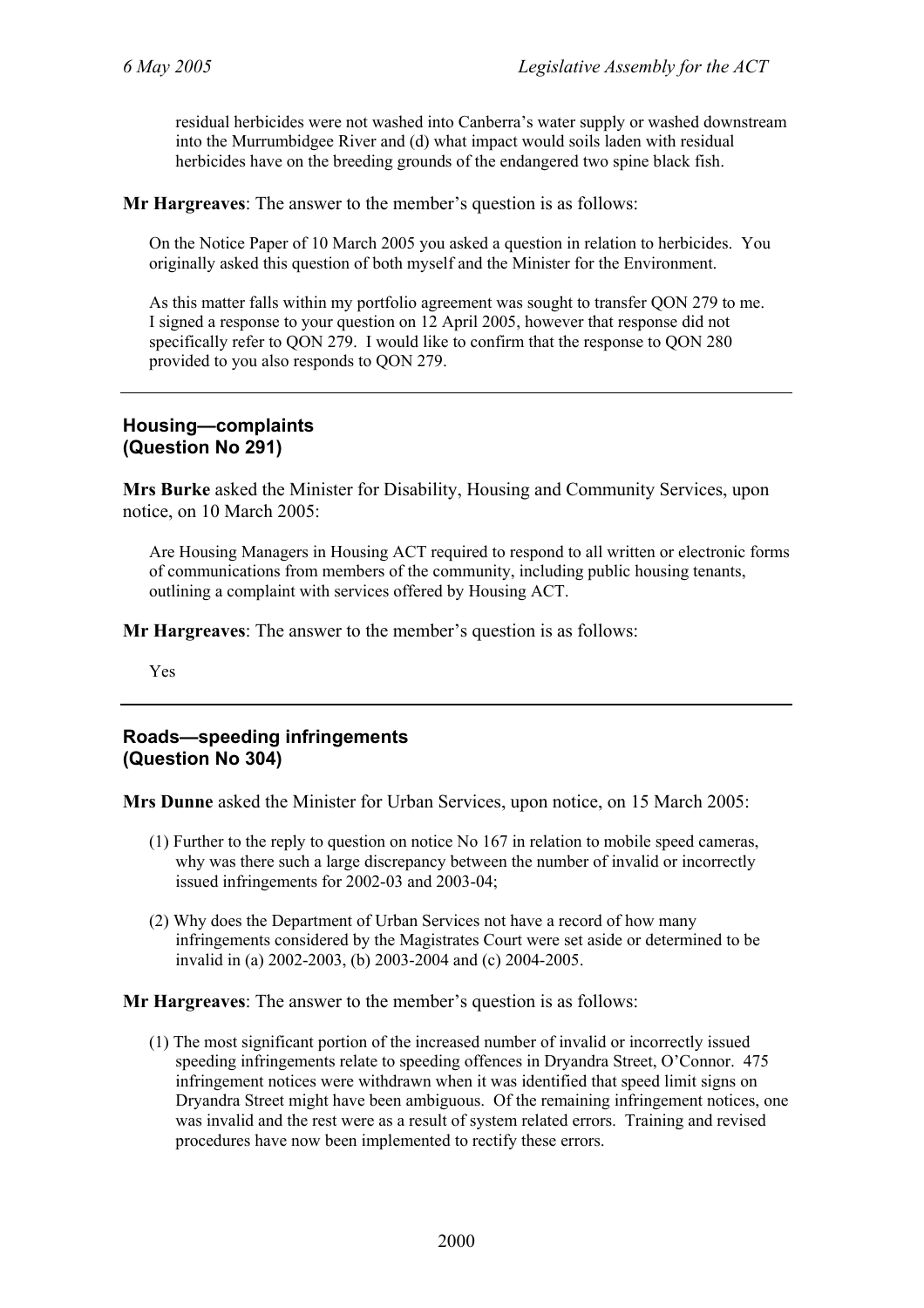(2) Should the Magistrates Court set aside a traffic infringement, the decision is recorded by the Court. The AFP takes details from the Court record and updates the relevant infringement records on RegoACT. Whilst RegoACT does not provide automated reports on infringements considered by the Magistrates Court, the data is available by undertaking manual checking, which is onerous, and time consuming. The potential for addressing this issue is being reviewed. An initial manual search of the database has indicated approximately 32 infringements were withdrawn in 2003-2004.

## **Roads—Civic parking (Question No 305)**

**Mrs Dunne** asked the Minister for Urban Services, upon notice, on 15 March 2005:

- (1) Given the recent works in Civic and the removal of parking in and adjacent to section 84, Canberra City, what measures, if any, have been undertaken to provide new short-term parking places in Civic;
- (2) How many individual short-term parking places in and adjacent to section 84 have been lost as a result of these works;
- (3) What changes, if any, will be made to the current pricing structure for pay parking in Civic, given the loss of short-term parking places.

**Mr Hargreaves**: The answer to the member's question is as follows:

- (1) The ACT Planning and Land Authority has held discussions with representatives of Queensland Investment Corporation (QIC). QIC has undertaken to retain a minimum of 350 short-stay parking spaces available at all times, to replace the 320 space Bunda Street car park (Section 84 Precinct A) recently closed. At the moment this is being met by approximately 250 spaces on Precinct D (northern part of Section 84 adjacent to Cooyong/Ballumbir Streets), 40 on-street spaces in Section 84 and 230 on an additional deck over the Target car park which was constructed a couple of years ago for this purpose (520 spaces in total). The car parking on Precinct D has recently been converted from multi-stay to short-stay parking. QIC will provide a parking strategy to ACTPLA to demonstrate how it will provide on-going public parking during the development of Section 84. Upon completion of the development there will be in excess of 2,670 parking spaces within Section 84. In addition, there will be the 230 car spaces above the Target car park. QIC has advised based on the current average short term demand for car spaces in the Canberra Centre parking structures there are still approximately 570 spaces available for daily use.
- (2) Approximately 567 short-stay parking spaces have been lost.
- (3) Any changes to pay parking prices in ACT Government car parks will be unrelated to the loss of short-term parking spaces in Section 84.

### **Footpaths—maintenance (Question No 307)**

**Mr Pratt** asked the Minister for Urban Services, upon notice, on 16 March 2005: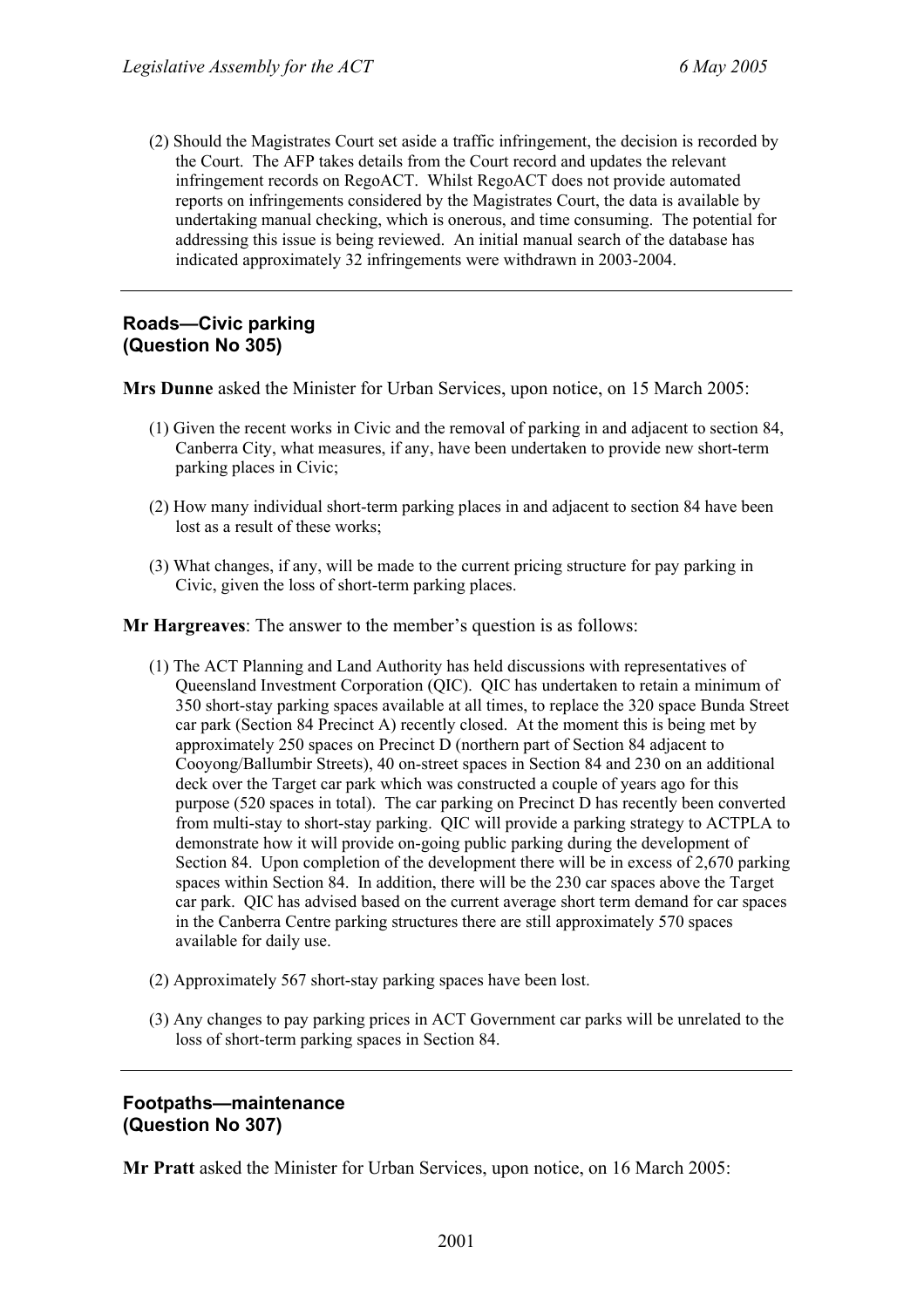- (1) What work has been undertaken to repair and maintain footpaths across the ACT during 2004-05 to date, by area and suburb;
- (2) How much has been expended to date for each of the above individual footpath repair and maintenance projects;
- (3) Could the above information also be provided for 2003-04 and 2002-04.

**Mr Hargreaves**: The answer to the member's question is as follows:

- (1) 18,128 square metres of footpath was repaired during 2004/5 to the end of March 2005. This information is not reported on by area and suburb.
- (2) \$2,617,567 was expended on repair and maintenance of footpaths during 2004/5 to the end of March 2005.
- (3) During 2003/4 17,280 square metres of footpath was repaired at a cost of \$2,720,117. During 2002/3 18,820 square metres of footpath was required at a cost of \$2,475,095.

#### **Subaru Rally—complaints (Question No 308)**

**Mr Pratt** asked the Minister for Planning, upon notice, on 16 March 2005:

- (1) Have complaints been made to ACTPLA and DUS in relation to alleged highly disturbing, disruptive and extremely noisy activities undertaken by the Subaru Rally Team on a regular and ongoing basis at a residence in Kambah and the unacceptable and possibly illegal (breach of residential land use policy) activities; if so, what has been done by the ACT Government or its agencies to address the problem;
- (2) Have the perpetrators of this activity been warned or fined; if so, when and what was the nature of the offence;
- (3) Is this type of activity generally permitted in suburban residential areas, for example large numbers of cars, trucks and groups of people coming and going, testing of racing cars, maintaining a large scale racing car/motor workshop and the operation of such activities from early hours of the morning until late at night; if so, under what circumstances is this allowed and to what level of activity is this confined;
- (4) Is it the case that the use of residential land for the purposes of carrying on a profession, trade, occupation or other activity must not cause any noticeable adverse impact on neighbours in the area; if so, why has 'Team Subaru' been allowed to carry on its disruptive activities in this area for a such long period of time without having to comply with these requirements despite the workshop being located only some two to three metres from a neighbour's living room and despite being reported on several occasions to the relevant agencies;
- (5) What action has been or will be taken by the ACT Government in relation to this matter to ensure that nearby residents are once again able to comfortably enjoy the peace and amenity of their residences.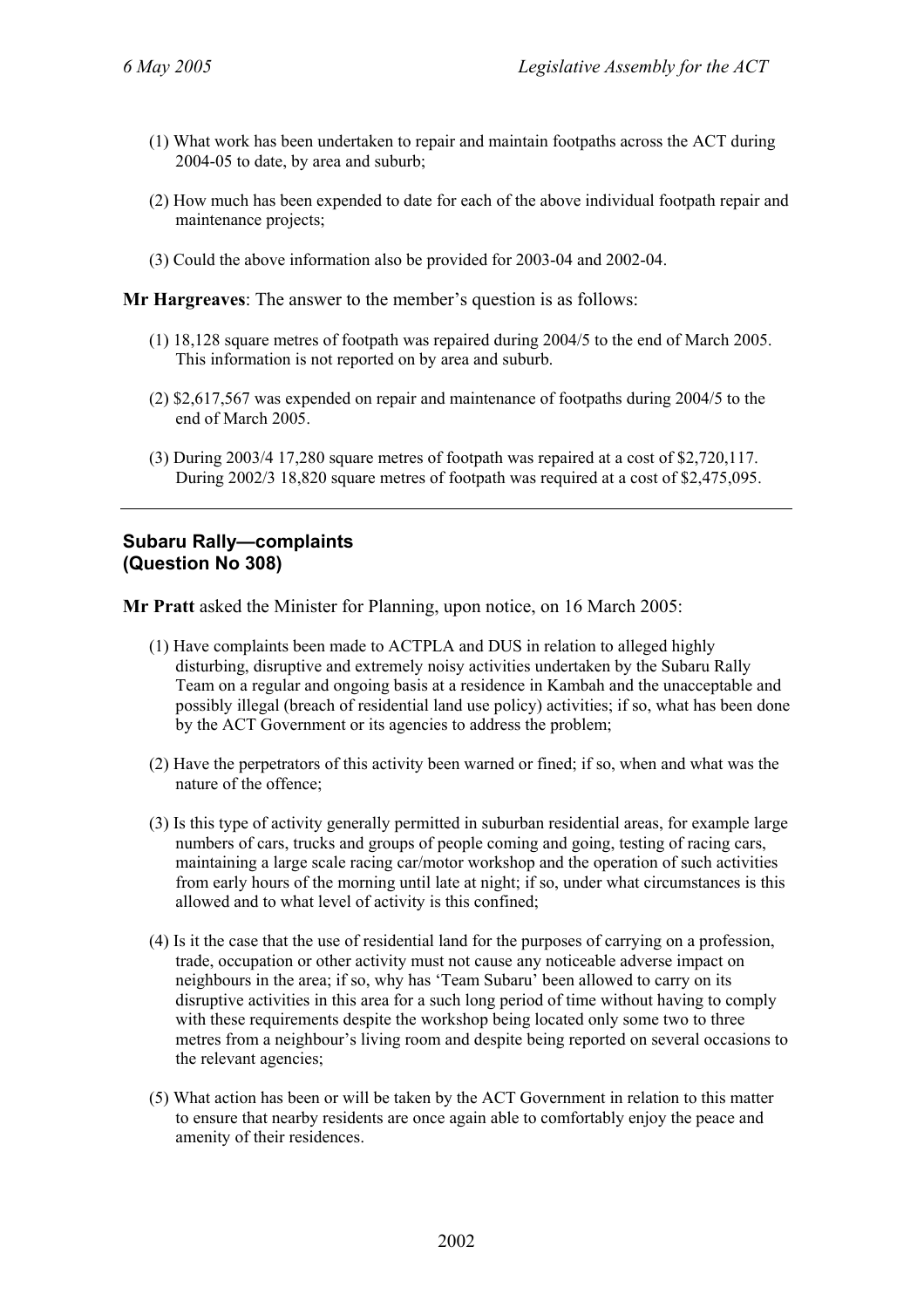**Mr Corbell**: The answer to the member's question is as follows:

(1) Yes. Complaints were received by the ACT Planning and Land Authority (the Authority) and the Office of Arts Heritage and Environment. The complaints relate to unapproved structures and an allegation that an unapproved Home Business was operating from the premises without approval.

In relation to the unapproved structures an assessment officer from the Authority visited the site on 23 April 2004 and 1 June 2004. As a consequence all previously unapproved structures have now been approved.

Following further complaints in early August, Compliance officers canvassed the immediate neighbourhood. None of the neighbours canvassed reported any significant ongoing concerns with the activities being undertaken in relation to a Home Business.

On 18 March 2005 Compliance Inspectors made an unannounced visit to investigate the complaint and found no indication of a Home Business.

On 9 March 2004 and again on 4 May 2004 officers from the Compliance Unit advised the complainant that complaints relating to noise are the responsibility of Environment ACT now the Office of Arts Heritage Environment. Officers from the Office of Arts Heritage Environment have attended the site on several occasions but have not recorded noise levels that were above those permitted by legislation. Officers from the Office of Arts Heritage Environment have advised the complainant to contact their office if there are further noise problems.

As of 5 April 2005 there is no record of the complainant making any further contact with the Office of Arts Heritage Environment.

(2) No.

- (3) No. Activities of the nature alleged would not be permitted in a residential area. However, as stated at Question one above, the activities described in Question three are not in evidence.
- (4) Yes. However, as mentioned above in the answer to question one neither the Authority nor the Office of Arts Heritage Environment, despite several site visits, have been able to substantiate that Team Subaru is undertaking the activities alleged by the complainant.
- (5) The Authority and the Office of Arts Heritage Environment respond to complaints and concerns regarding residential amenity as and when they arise. If further complaints are received and can be confirmed, the appropriate action will be taken to obtain their cessation.

### **Roads—Hindmarsh Drive (Question No 312)**

**Mr Pratt** asked the Minister for Urban Services, upon notice, on 16 March 2005:

In relation to previous road works at the intersection of Hindmarsh Drive and Melrose Drive in Phillip, when will directional arrows be laid down on the road surface at this intersection, especially for traffic moving along Hindmarsh Drive in the direction of Weston Creek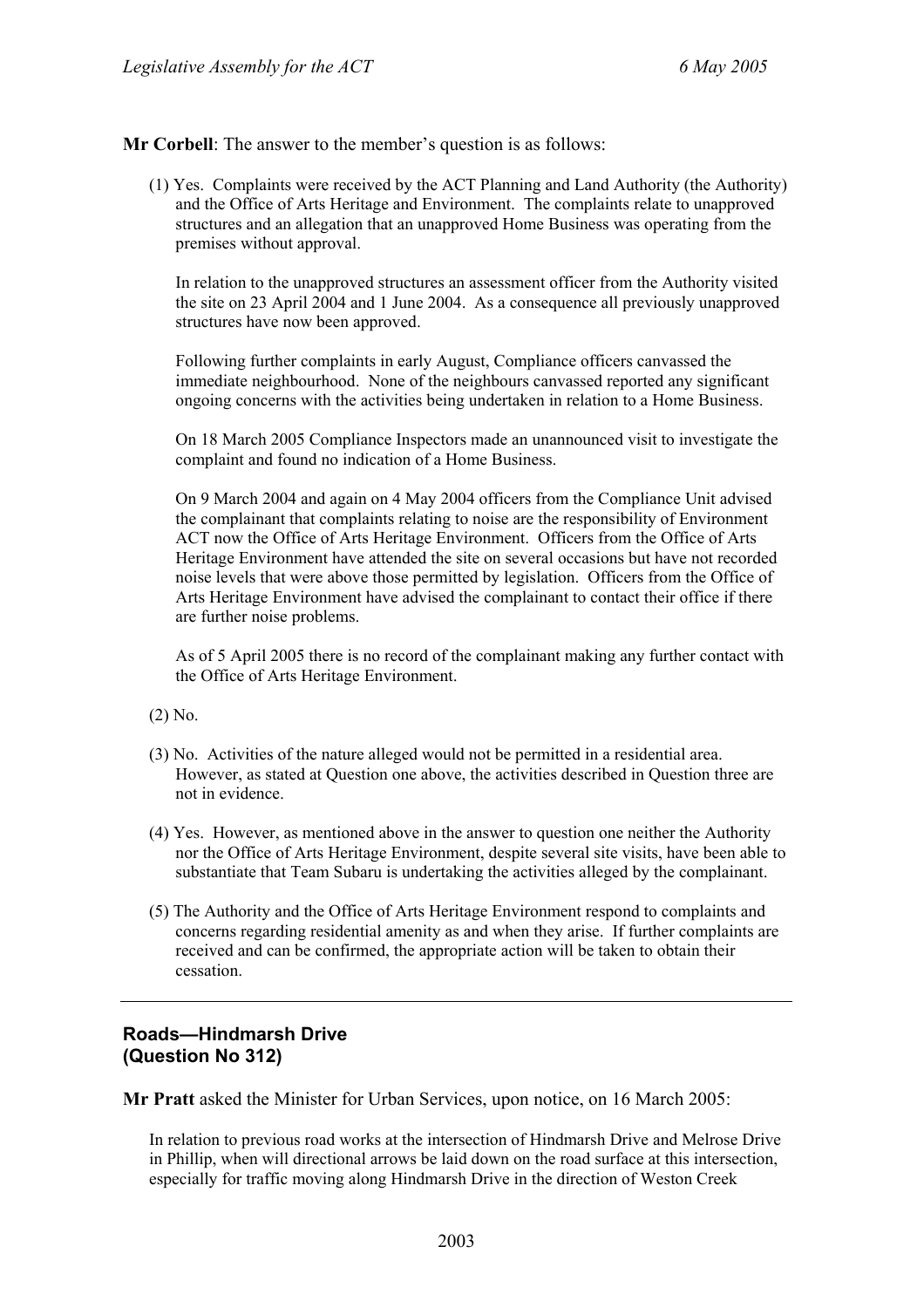adjacent to John McGrath Ford and either turning right onto Melrose Drive or travelling straight through the lights towards Weston Creek, in order to prevent accidents from drivers turning right from the wrong lane.

**Mr Hargreaves**: The answer to the member's question is as follows:

The directional arrows in question will not be laid down on the road surface.

The convention adopted for marking arrows in lanes on the approach to traffic lights is that it is only done where the permitted movements could not be anticipated in accordance with the Australian Road Rules.

### **Health—whooping cough (Question No 318)**

**Mr Smyth** asked the Minister for Health, upon notice, on 16 March 2005:

- (1) How many cases of whooping cough have been recorded by ACT Health to date this year;
- (2) How does this figure compare to the number of cases of whooping cough recorded in the ACT in (a) 2003-04, (b) 2002-03 and (c) 2001-02.

**Mr Corbell**: The answer to the member's question is as follows:

(1) Since  $1<sup>st</sup>$  January 2005 there have been 42 cases of pertussis (whooping cough) notified.

Since  $1<sup>st</sup>$  July 2004 until present there have been 108 cases (33 per 100,000 population) of pertussis notified. The average number of pertussis cases notified in the ACT over the five-year period prior from July 1998 to July 2003 was 112 per annum (35 per 100,000 population). Therefore 108 cases this year to date is not indicative of an outbreak.

(2) (a) 2003-04

From the  $1<sup>st</sup>$  July 2003 to 31 $<sup>st</sup>$  June 2004 there were 364 cases of pertussis notified. This</sup> data reflects a pertussis outbreak of 304 cases occurring between July – December 2003. In vaccinated populations outbreaks occur every 3 to 4 years.

(b) 2002-03 From  $1<sup>st</sup>$  July 2002 to  $31<sup>st</sup>$  June 2003 there were 73 cases of pertussis notified. This figure is below the ACT average.

(c) 2001-02 From 1<sup>st</sup> July 2001 to 31<sup>st</sup> June 2002 there were 75 cases of pertussis notified. This figure is below the ACT average.

*\* For year by year data, please see attachment 1. \* For further information on Pertussis, please see attachment 2.* 

*A copy of the attachments is available at the Chamber Support Office.*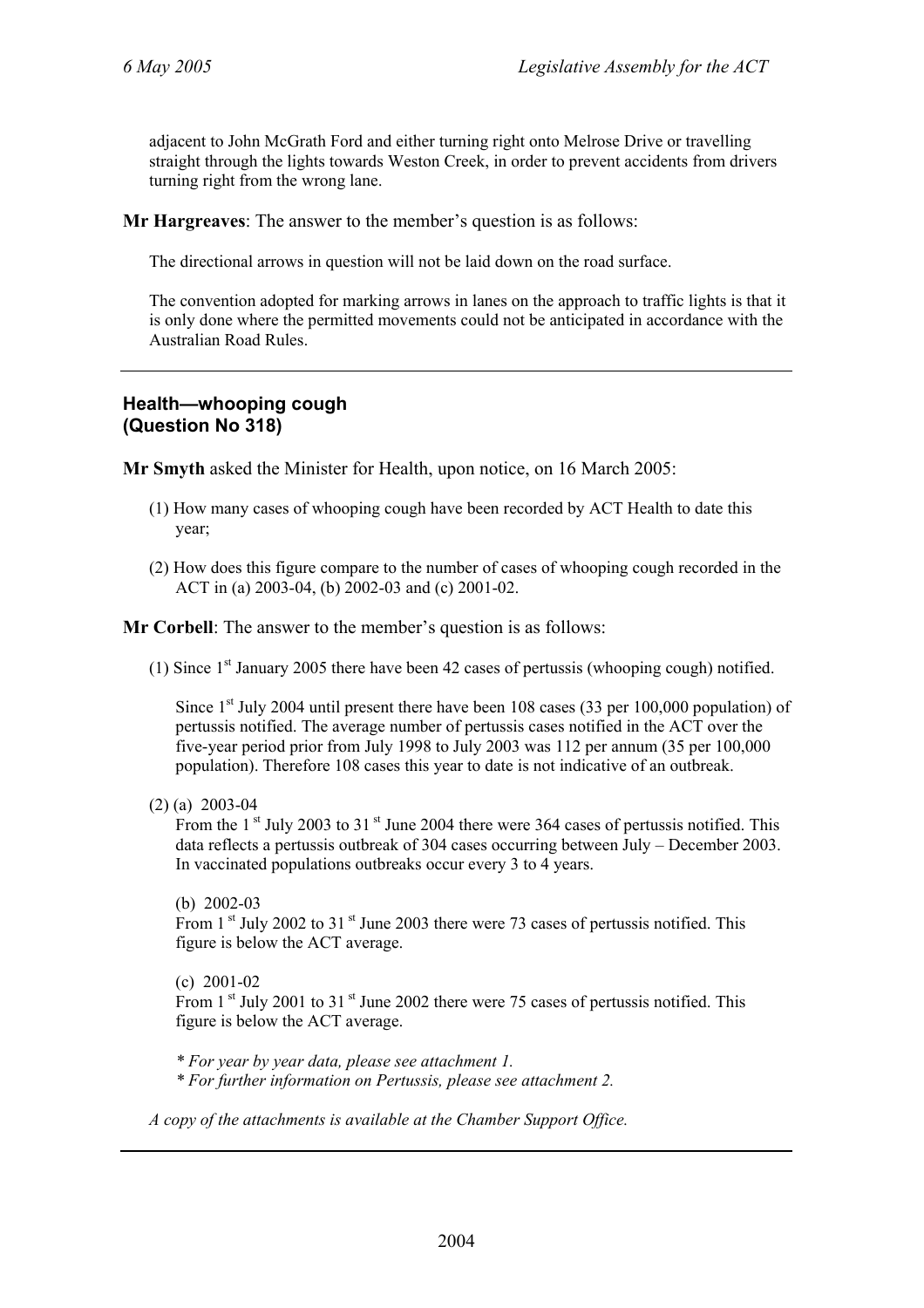### **Health—dental waiting lists (Question No 319)**

**Mr Smyth** asked the Minister for Health, upon notice, on 16 March 2005:

- (1) What is the current waiting list and waiting times for adult dental health services in all categories of patients;
- (2) What was the waiting (a) list and (b) times for adult dental health services in all categories of patients at the end of financial years (i) 2003-04, (ii) 2002-03 and (iii) 2001- 02.

**Mr Corbell**: The answer to the member's question is as follows:

#### **1.1 Adult Restorative Waiting list at 11 March 2005**

1475 clients waiting and the waiting time is 7 months

#### **1.2 Adult Denture Waiting list at 11 March 2005**

152 clients waiting and the waiting time is 4 months

Please note

- 15% increase in additions to the centralised waiting list for restorative services from March 04 to March 05.
- All clients are currently completing a full course of dental treatment every 19 months
- All clients triaged as a dental emergency are seen on the same day.

#### **1.3 Adult Waiting list for General Anaesthetic (GA)**

#### **At 28 February 2005**

**Calvary Hospital - Adults and children and young people over 10**  106 clients waiting with the average waiting time 12 months

#### **The Canberra Hospital - Children and young people under 10**

57 clients waiting with the average waiting time 13 months.

#### **Please note**

- At TCH 3 clients have been waiting 21 months as they chose to delay treatment for personal reasons.
- 4 Dental Officers provide treatment under General Anaesthetic at TCH and Calvary, 2 are Visiting Dental Officers who undertake more complex oral surgery and 2 are dental officers employed by ACT Health.
- There is (on average) 5 General Anaesthetic lists a month at Calvary 2 (on average) at TCH and between 2 and 4 clients are treated each session.
- The Program also has a booked monthly GA session for special needs clients and more urgent cases at Lidia Perin.
- DHP currently undertaking an audit of the GA waiting list
- Data not available for previous years (i) 2003-04 (ii) 2002-03 and (iii) 2001-02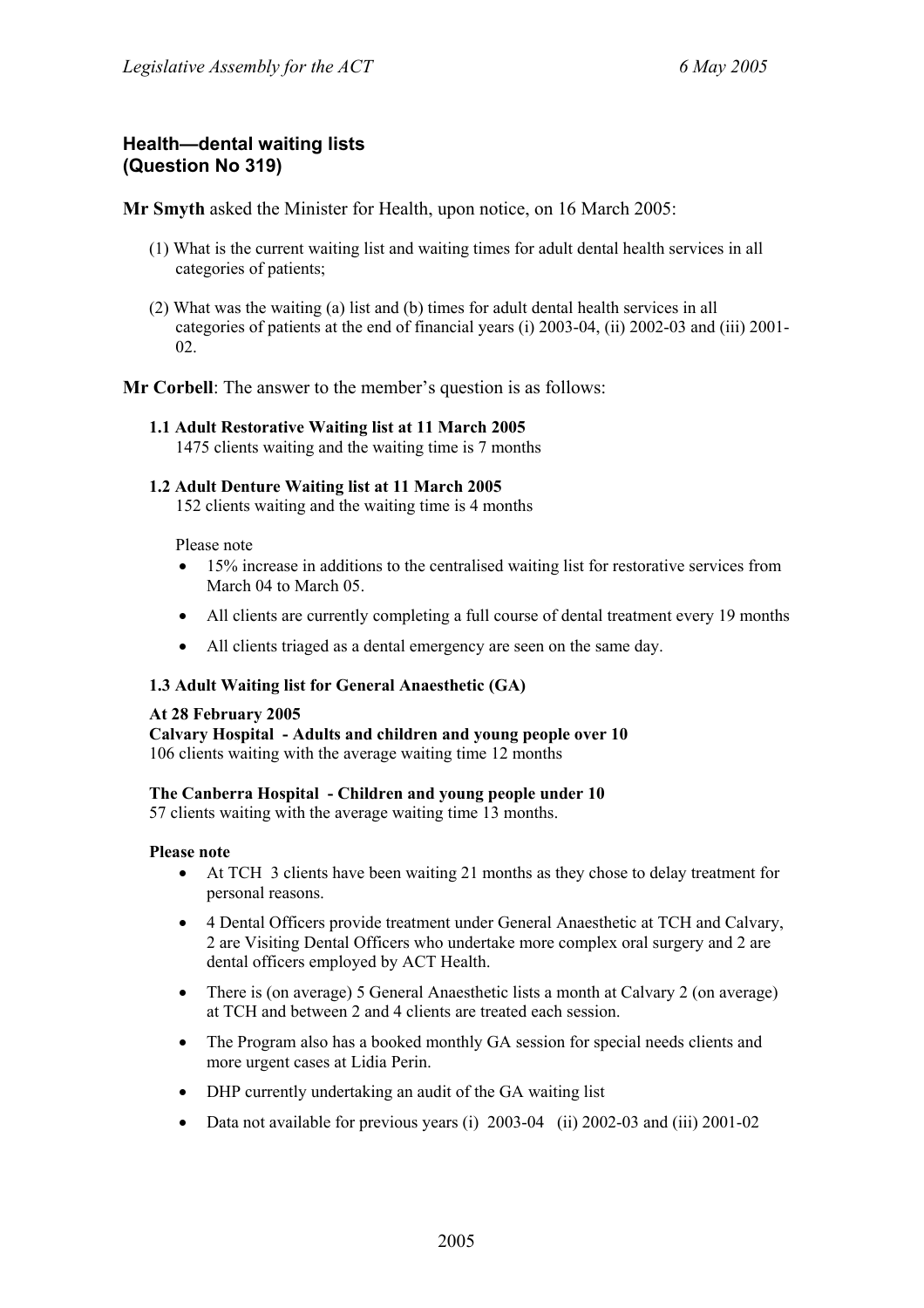**2.** 

|                      | A                      | B                      |                        |                    |
|----------------------|------------------------|------------------------|------------------------|--------------------|
|                      | <b>Full Year 01/02</b> | <b>Full Year 02/03</b> | <b>Full Year 03/04</b> | <b>March 04/05</b> |
| Restorative          | 2919                   | 2438                   | 1413                   | 1475               |
| Waiting list no.     |                        |                        |                        |                    |
| Restorative          | 21 months              | 22 months              | 9 months               | 7 months           |
| Waiting list time.   |                        |                        |                        |                    |
| Denture Waiting      | $\theta$               | 95                     | 367                    | 152                |
| list no.             |                        |                        |                        |                    |
| <b>Adult Denture</b> | $\theta$               | 6 months               | 6 months               | 4 months           |
| Waiting time         |                        |                        |                        |                    |

### **2003-04 June 2004**

### **Adult Restorative Waiting list**

1413 clients waiting and the waiting time 9 months

### **Adult Denture Waiting list**

367 clients waiting and the waiting time 6 months

#### **Adult Waiting list for General Anaesthetic (GA)**  Data not available.

### **2002-03 June 2003**

### **Adult Restorative Waiting list**

2438 clients waiting and the waiting time 22 months

### **Adult Denture Waiting list**

95 clients waiting and the waiting time 6 months

# **Adult Waiting list for General Anaesthetic (GA)**

Data not available.

### **2001-02 June 2002**

### **Adult Restorative Waiting list**

2919 clients waiting and the waiting time 21months

### **Adult Denture Waiting list**

no waiting list for the provision of dentures. ( In order to have a fair and equitable system and get a balance between clients waiting for restorative and dentures services a denture waiting list was established in 2002 – 03. Clients were prioritised based on level of urgency/need).

#### **Priority 1 clients urgent cases Examples**

- Clients who have completed a course of care from the restorative waiting list and need dentures
- No front teeth that would affect the client's ability to get work
- Clients requiring full clearances or General Anaesthetic / complete lack of denture
- Severely compromised general health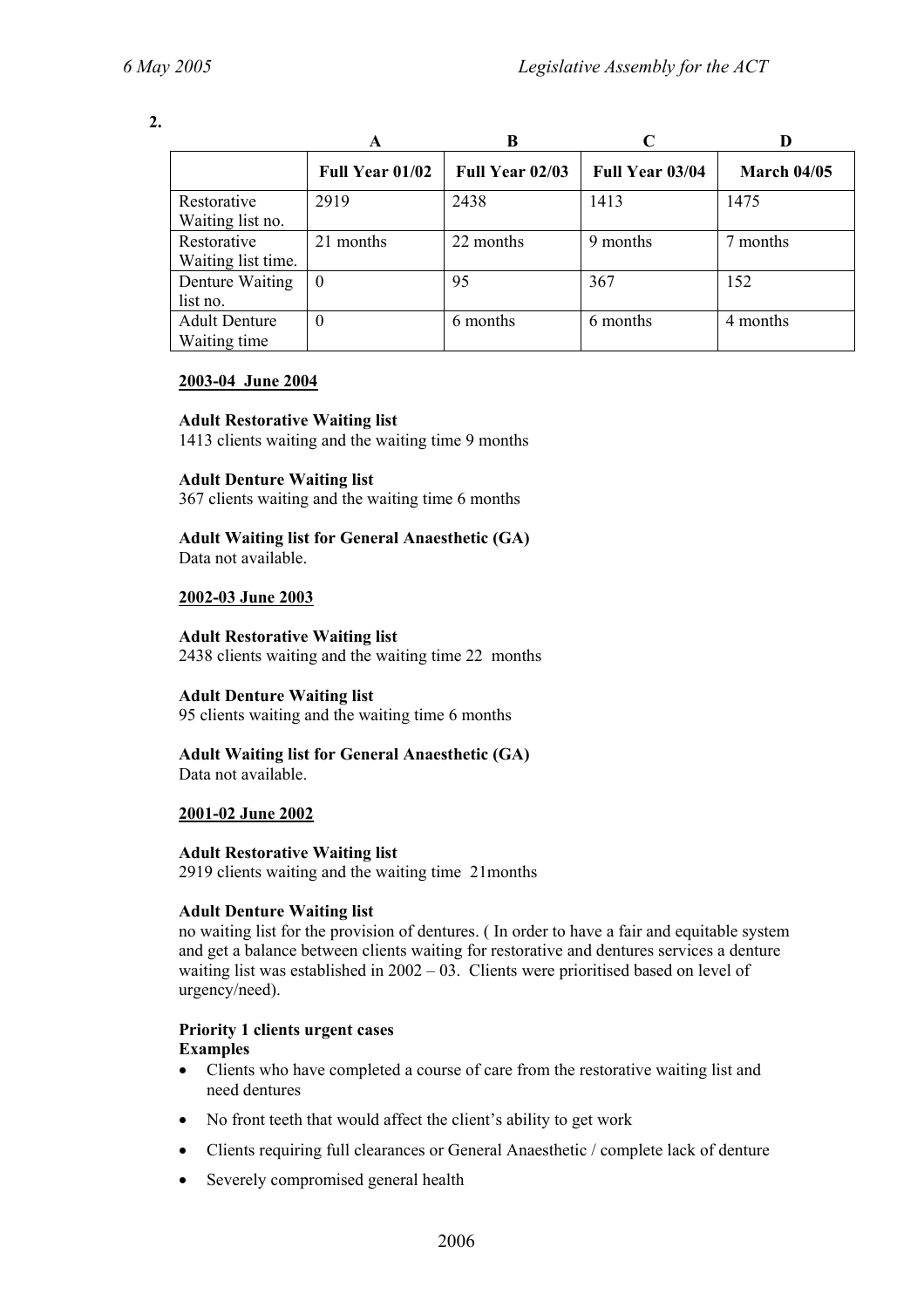#### **Priority 2 clients non - urgent cases Example**  Have an existing denture that needs replacing

**Adult Waiting list for General Anaesthetic (GA)**  Data not available.

### **Women—drug programs (Question No 321)**

**Mrs Burke** asked the Minister for Health, upon notice, on 16 March 2005:

In relation to the *ACT Alcohol, Tobacco and other Drug Strategy 2004-08*, how will access be improved to current programs for young women in Quamby and women in the Belconnen Remand Centre.

**Mr Corbell:** The answer to the member's question is as follows:

The Government has begun to implement a range of initiatives under the *ACT Alcohol, Tobacco and Other Drug Strategy 2004-2008* including:

- creation of 100 additional subsidised places in the methadone and buprenorphine program;
- establishment of a trial of vending machines for dispensing needles and syringes in the ACT, which will provide 24 hour access to sterile injecting equipment;
- increasing and improving support for peer based models of service delivery, support and advocacy, and community development;
- strengthening training programs across the drug and alcohol sector;
- identifying and implementing successful school alcohol and drug peer education programs;
- targeting the illegal supply of tobacco to minors and testing whether tobacco retailers are complying with legislation;
- employing two outreach workers to work with Aboriginal and Torres Strait Islanders people who have both a mental illness and substance abuse problems; and
- conducting a feasibility study into establishing a bush healing farm to provide culturally appropriate prevention, education, rehabilitation and outreach programs for with Aboriginal and Torres Strait Islanders people.

In addition to these actions, priority has also been given to assessing the appropriateness of current access to case management services for all clients of alcohol and drug services with complex needs. A review is currently being completed to identify and assess case management models being used with clients with alcohol and drug problems interstate and with what results. Further work will then be undertaken to assess the strengths and weaknesses of case management services in the ACT and a possible pilot will be undertaken to evaluate a new model/s for the ACT. Whilst the scope of the work will focus on all alcohol and drug clients with complex needs, the special needs of those in Quamby and the Belconnen Remand Centre will be considered within this broader context.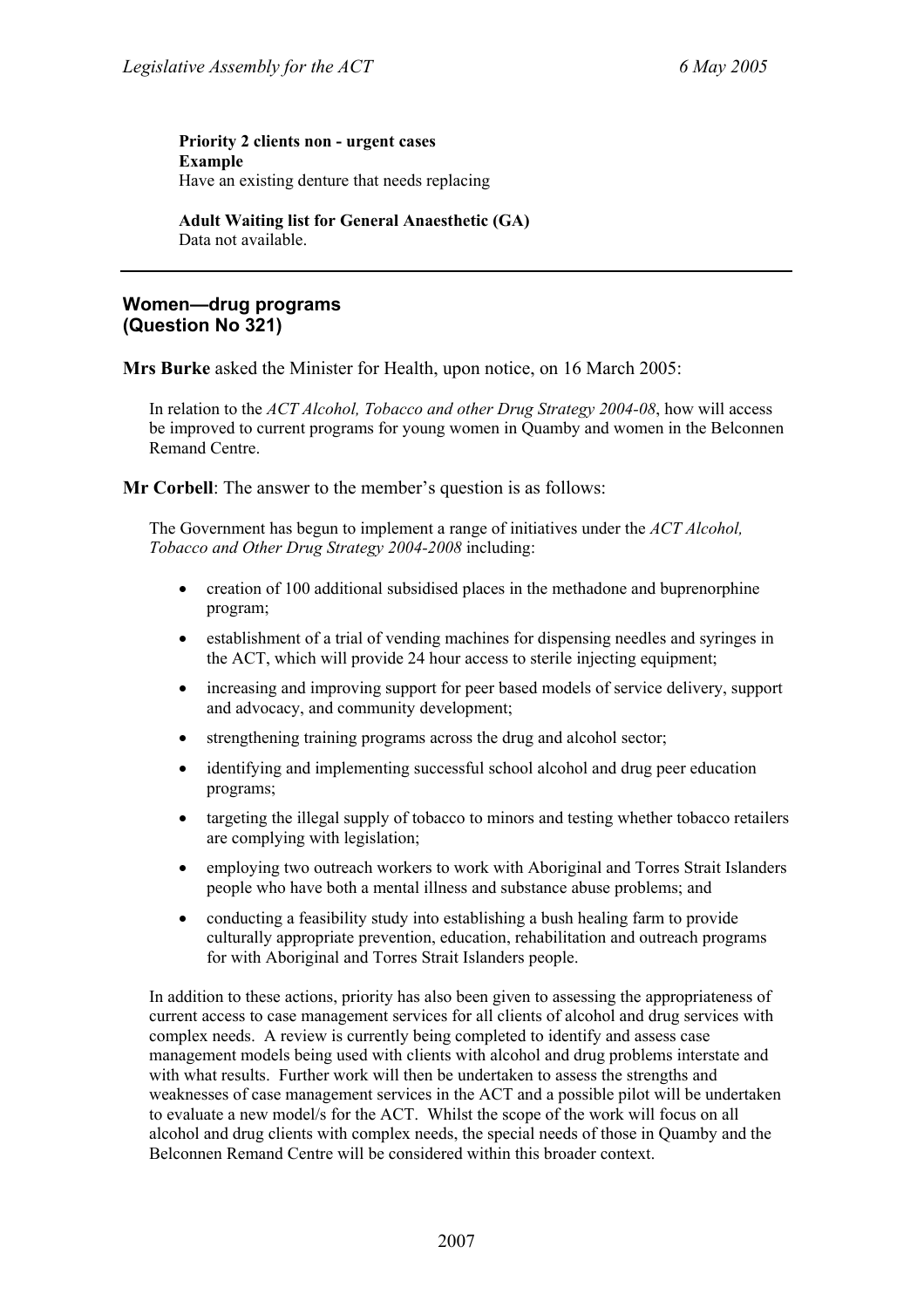The other actions identified in the Strategy will be implemented successively over the life of the Strategy.

### **Drugs—indigenous use (Question No 322)**

**Mrs Burke** asked the Minister for Health, upon notice, on 16 March 2005:

- (1) In relation to the recommendations of "I want to be heard"—An analysis of needs of Aboriginal and Torres Strait Islander illegal drug users in the ACT and region for treatment and other services, in what ways are outreach services being funded, and staff trained, to meet the increased needs of Aboriginal and Torres Strait Islander people in such areas as (a) health education, (b) access to health care services and (c) adherence by drug users to treatment programs;
- (2) What efforts are being made to ensure that outreach services provided by Aboriginal and Torres Strait Islander staff of Indigenous-controlled organisations are given the greatest opportunity to contribute to service delivery in the areas mentioned in part (1) above.

**Mr Corbell**: The answer to the member's question is as follows:

- (1) Winnunga Nimmityjah Aboriginal Health Service and Gugan Gulwan Youth Centre, both Indigenous-controlled organisations staffed by Aboriginal and Torres Strait Islander health and youth workers, have been allocated recurrent funding from ACT Health for outreach services to assist Aboriginal and Torres Strait Islander people with issues relating to substance abuse and dual diagnosis. Winnunga has also been allocated funding for a youth detoxification service, to provide support to young people undergoing detoxification. These outreach programs maintain links with mainstream substance abuse and health care services, and provide referral and support for their clients to access these services when necessary. The outreach services also include health and life-style support and education, and counselling,
- (2) Workforce development and training for Aboriginal health workers is being provided by the Muuji Emotional and Social Wellbeing Regional Training and Resource Centre. The Centre is a consortium of three regional Aboriginal medical services and is funded by the Commonwealth. Winnunga Nimmityjah manages the Centre, and in partnership with Community Education and Training offers short courses to Aboriginal health workers in other Aboriginal services and in mainstream. Funding has also been provided to Gugan Gulwan for staff visits to regional and interstate detoxification and rehabilitation centres, with the aim of promoting professional development and increasing the integration of Aboriginal and mainstream services.

### **Drugs—indigenous use (Question No 323)**

**Mrs Burke** asked the Minister for Health, upon notice, on 16 March 2005:

An analysis of needs of Aboriginal and Torres Strait Islander illegal drug users in the ACT and region for treatment and other services, will the ACT Government respond to the request for the establishment of an Aboriginal Halfway House to support people who are on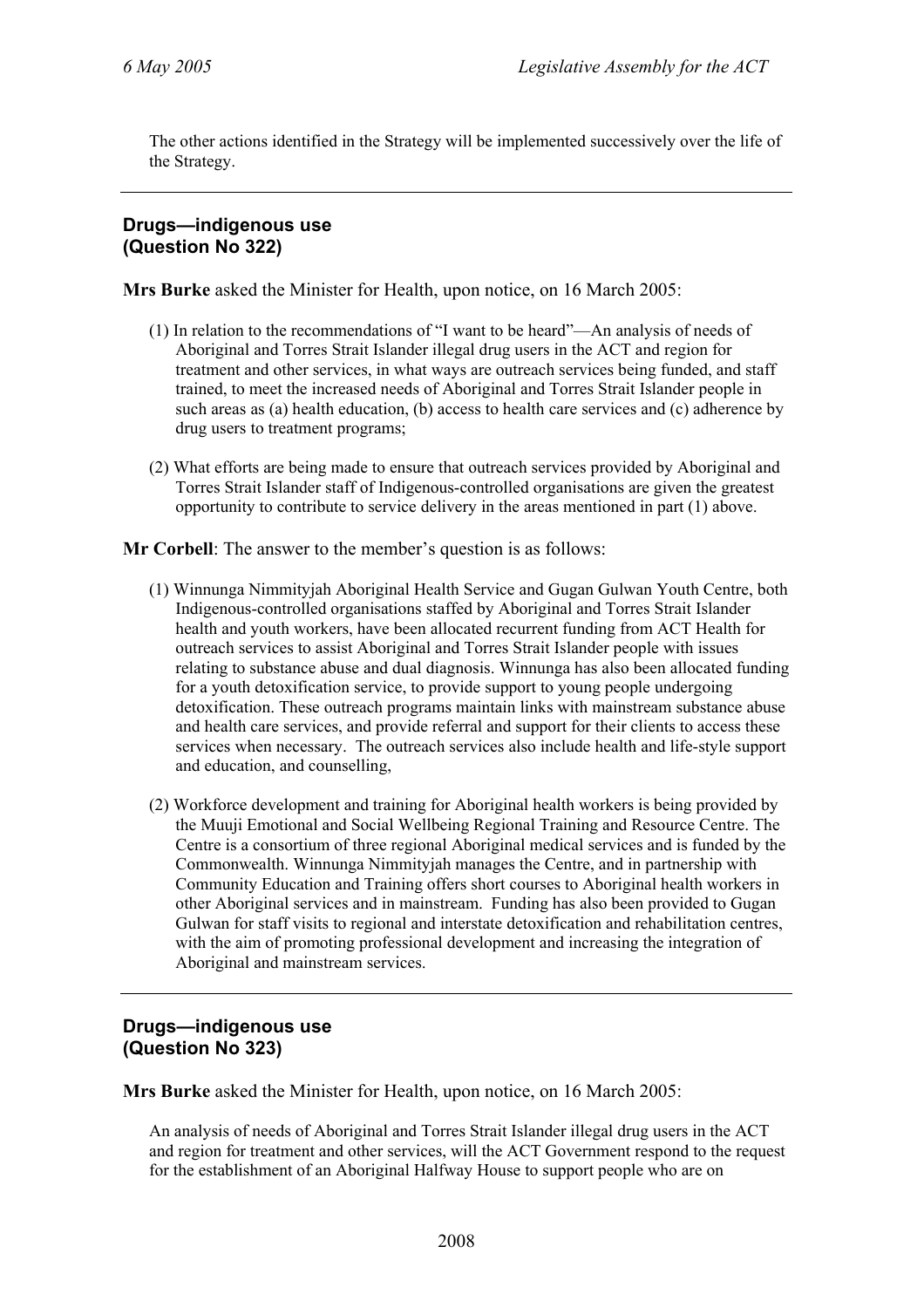discharge from withdrawal services; if so, how will this Halfway House be linked to any existing Indigenous services.

**Mr Corbell**: The answer to the member's question is as follows:

ACT Health is currently undertaking a study into the establishment of an Aboriginal-run residential Healing Farm to address the social and emotional wellbeing of Aboriginal and Torres Strait Islander people in our community, including those with substance abuse issues. The study is being conducted in partnership with the Australian Government and the Aboriginal and Torres Strait Islander Community, under the COAG Shared Responsibility Agreement signed in April 2004. The provision of support for people who are on discharge from services, such as a halfway house, is one aspect of the model that is being considered.

A governance model for the Healing Farm, including any links to existing Indigenous services, is currently under discussion.

### **Drugs—indigenous use (Question No 324)**

**Mrs Burke** asked the Minister for Health, upon notice, on 16 March 2005:

- (1) In relation to the recommendations of *"I want to be heard"—An analysis of needs of Aboriginal and Torres Strait Islander illegal drug users in the ACT and region for treatment and other services*, will the ACT Government respond to the request for the establishment of an Aboriginal-run residential treatment centre for Aboriginal and Torres Strait Islander drug users;
- (2) What focus will be given to learning initiatives on Indigenous culture and identity.

**Mr Corbell**: The answer to the member's question is as follows:

- (1) As stated in the response to Question on Notice 323, a governance model for the healing Farm is currently under discussion. The principle aim of the Healing Farm will be to deliver services in a holistic manner targeting not only the client but also their families. The Farm will build close links with detoxification services, while focussing primarily on healing and rehabilitation services.
- (2) The healing approach will attempt to break the cycle of intergenerational drug use, and foster reconnection to Aboriginal cultural values and beliefs, family and social networks. It is anticipated that learning initiatives will form an integral part of this approach.

### **Drugs—indigenous use (Question No 325)**

**Mrs Burke** asked the Minister for Health, upon notice, on 16 March 2005:

(1) In relation to the recommendations of *"I want to be heard"—An analysis of needs of Aboriginal and Torres Strait Islander illegal drug users in the ACT and region for treatment and other services*, what cultural education programs are being developed for drug using members of their communities in the ACT;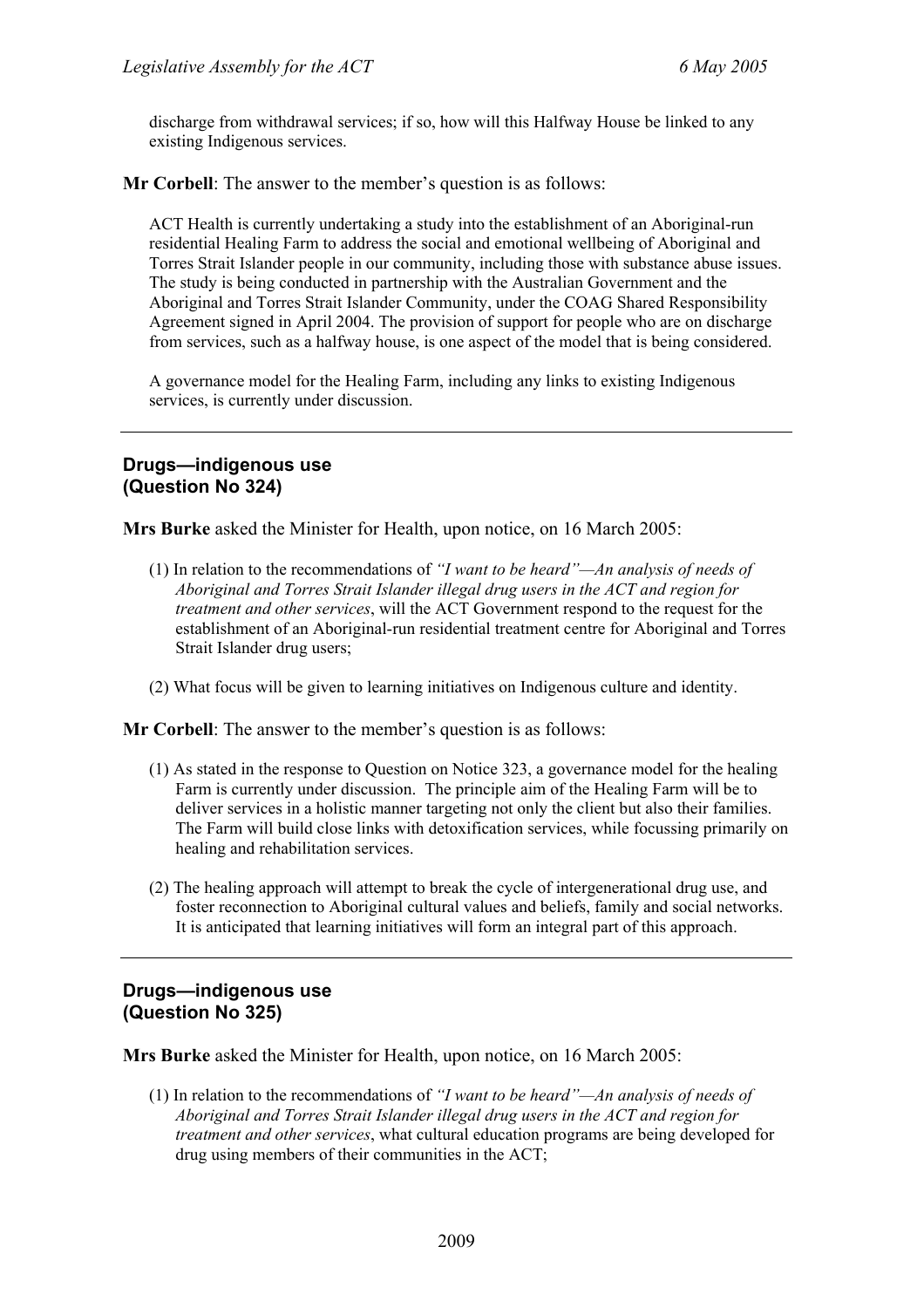(2) If programs exist, how are they being implemented.

**Mr Corbell**: The answer to the member's question is as follows:

(1) As stated in the answer to QON 324, the Farm's healing approach will attempt to foster reconnection to Aboriginal cultural values and beliefs, family and social networks.

It is anticipated that cultural education programs will form an integral part of this approach. ACT Health has already begun to address this need by funding Gugan Gulwan to provide culturally significant outings and camps for young people accessing the substance abuse program.

### **Health—radiation therapists (Question No 330)**

**Mr Smyth** asked the Minister for Health, upon notice, on 17 March 2005:

- (1) How many full time equivalent (FTE) radiation therapists are currently working in the ACT;
- (2) How does the FTE figure for radiation therapists currently compare to the average figure of FTE radiation therapists for (a) 2003-04, (b) 2002-03 and (c) 2001-02.

**Mr Corbell**: The answer to the member's question is as follows:

- (1) The current number of full time equivalent (FTE) radiation therapists at The Canberra Hospital is 23.12, with 2.32 FTEs being made up by casual employees.
- (2) The number of FTEs for radiation therapists is 2003-04 was 18.84, in 2002-03 was 16.84 and in 2001-02 was 17.28. These figures demonstrate that there has been a significant increase in the number of radiation therapists at The Canberra Hospital since 2001.

### **Hospitals—capital works (Question No 332)**

**Mr Smyth** asked the Minister for Health, upon notice, on 17 March 2005:

In relation to new works in the capital works budget, for the

- (a) Bush Healing Centre;
- (b) New Psychiatric Secure unit;
- (c) Mental Health Forensic Centre; and
- (d) Adolescent Mental Health Services Infrastructure Plan projects:
	- (i) how much of the funding allocated to each project has been expended to date;
	- (ii) what has been delivered for the expenditure to date on each project;
	- (iii) have any of these projects been finalised; if so, which ones and when; if not, why not and when will they be completed;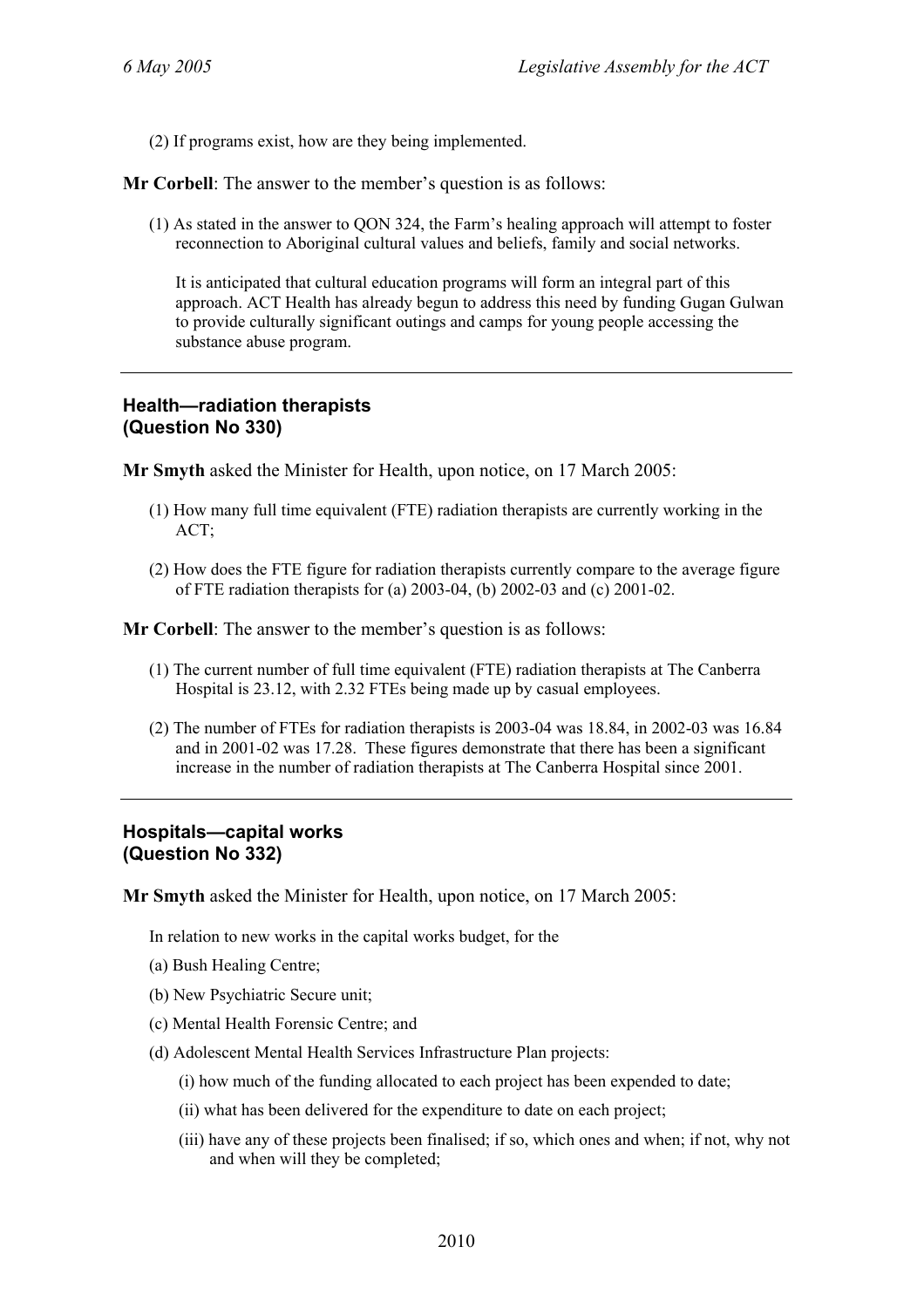- (iv) what is the reason for any delay in finalising each project;
- (v) when will the projects named in (a), (b) and (c) be opened for use; and
- (vi) for how many clients will the projects named at (b) and (c) cater for.
- **Mr Corbell**: The answer to the member's question is as follows:
	- (a) Bush Healing Farm
		- (i) To date, \$85,000 has been spent on a service planning study.
		- (ii) The service planning study, including development of a procurement feasibility plan, is currently underway. It will identify a service model for residential drug and alcohol rehabilitation for Aboriginal people.
		- (iii) The study is to be completed in July 2005. Coordinating the involvement of relevant, local community representatives with the availability of the various services during the research phase has caused some delay.
		- (iv) See above.
		- (v) The process is that a business case is developed for consideration by Government in determining its annual capital works program. Completion dates are agreed at this time.
	- (b), (c)  $\&$  (d) Mental Health Services
		- (i) To date, \$69,402 has been spent on a service planning study related to high security mental health services and \$35,308 has been spent on a service planning study for mental health service requirements for adults, adolescents and children.
		- (ii) The service planning study on high security mental health services identifies and assesses service models for a High Security Mental Health Facility. The service planning study for mental health services for adults, adolescents and children will identify and assess service requirements and service models.
		- (iii) The service planning study for the High Security Mental Health Facility was completed in October 2004 and the development of the procurement feasibility plan is underway. The service planning study for other mental health services is currently underway. The service planning study and procurement feasibility plans are to be completed in June 2005.
		- (iv) It was originally envisaged that these mental health projects would be conducted separately. However in the course of 2004, the Government decided it would be beneficial to assess the ACT's mental health facility needs as a whole. The Government established an interdepartmental committee to consider mental health forensic services for the ACT in March 2004. Progress towards a new Psychiatric Services Unit and Child and Adolescent Mental Health Services has been delayed pending finalisation of recommendations from the forensic IDC. The provision of high security services needs to be considered as part of the range of mental health services in the ACT.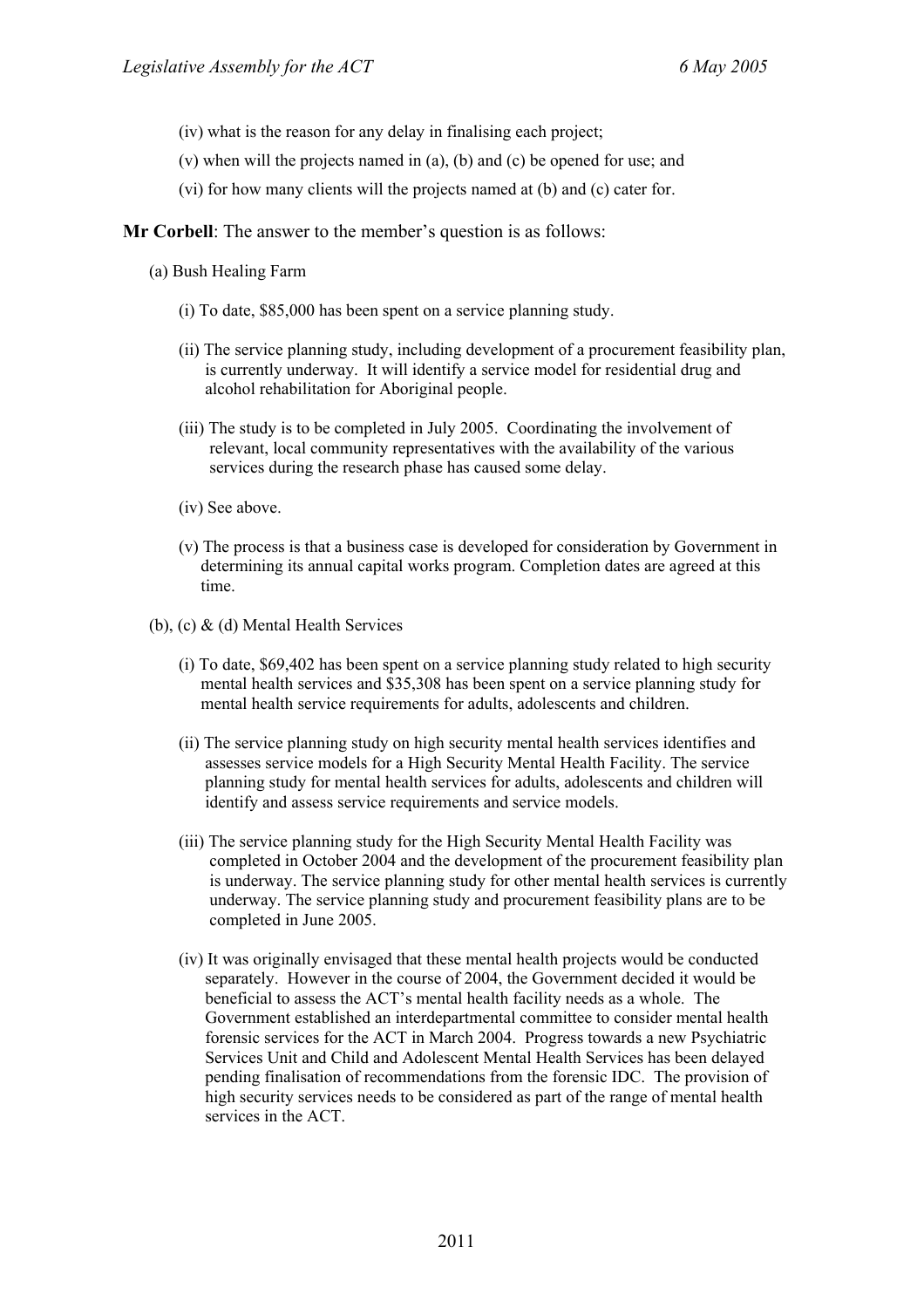- (v) The process is that a business case is developed for consideration by Government in determining its annual capital works program. Completion dates are agreed at this time.
- (vi) The numbers of clients to be catered by each facility will be known when service and procurement feasibility plans are completed.

### **Housing—tenancy agreements (Question No 335)**

**Mrs Burke** asked the Minister for Disability, Housing and Community Services, upon notice, on 17 March 2005:

- (1) How many tenants have applied for a reduction in the rental rate payable under a tenancy agreement with Housing ACT in (a) 2001-2002, (b) 2002-2003, (c) 2003-2004 and (d) 2004-2005 up to 15 March;
- (2) How many of these applications have been made in relation to a Housing ACT tenant's belief that their use or enjoyment of their premises has been impacted upon.

**Mr Hargreaves**: The answer to the member's question is as follows:

- (1) The number of tenants that appealed against increase in market rent in each of the following years is:
	- a. 48 in 2001-02
	- b. 163 in 2002-03
	- c. 90 in 2003-04
	- d. 76 in 2004-05
- (2) The reasons given by tenants for appealing against the increase in market rent were varied and numerous.

## **Ministerial councils (Question No 341) (Revised answer)**

**Mrs Dunne** asked the Chief Minister, upon notice, on 5 April 2005:

- (1) What ministerial councils do ACT Ministers belong to;
- (2) What meetings of these councils have been held since the formation of the 6th Assembly and where were they held;
- (3) What meetings were (a) attended and (b) not attended and why;
- (4) Have any meetings been scheduled and then called off; if so, why;
- (5) What meetings are scheduled in the next six months.

**Mr Stanhope**: The answer to the member's question is as follows: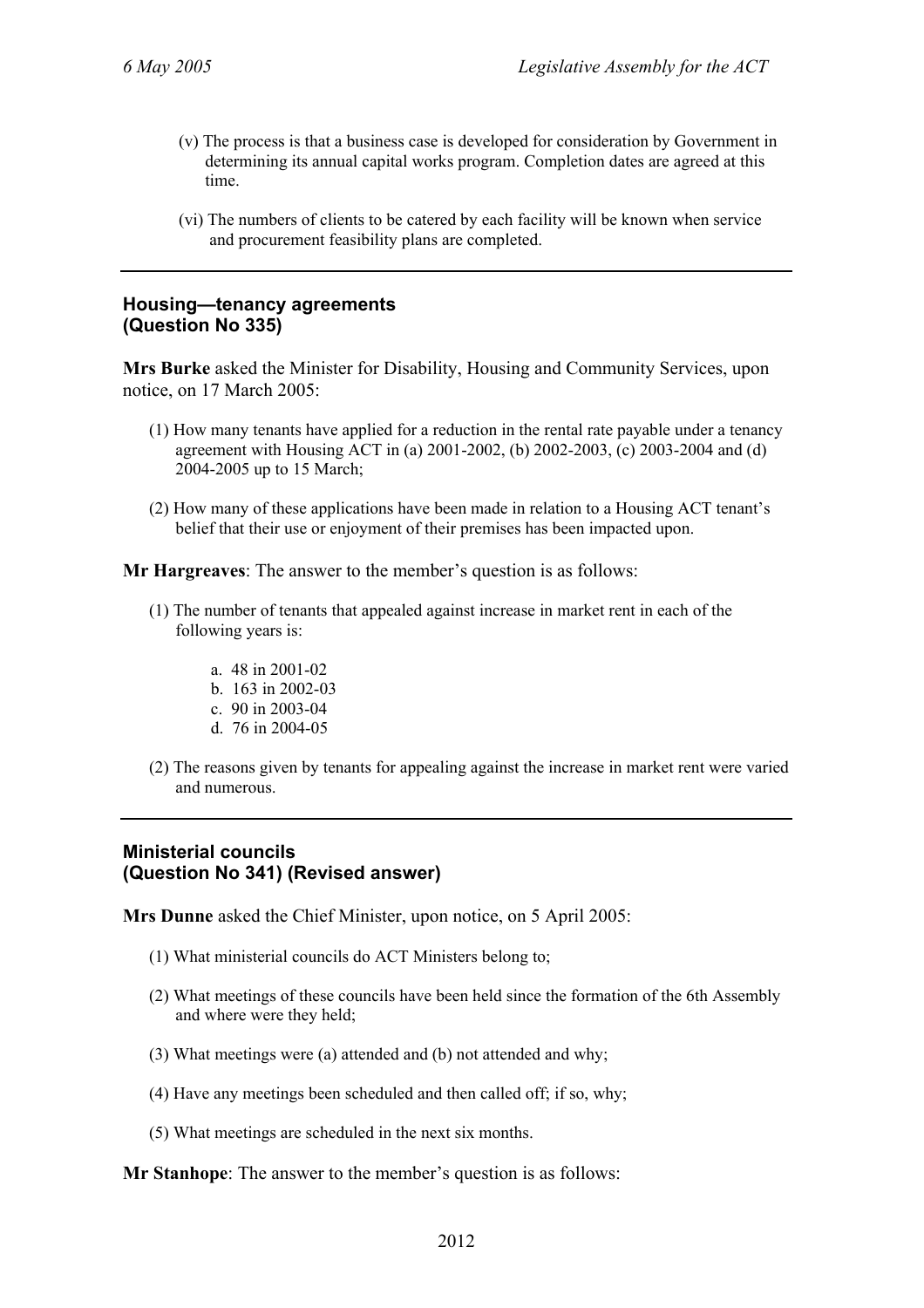| <b>Ministerial Council</b>                                                  | <b>ACT Member(s)</b> |
|-----------------------------------------------------------------------------|----------------------|
| <b>Council of Australian Governments</b>                                    | Mr Jon Stanhope      |
| <b>Treaties Council</b>                                                     | Mr Jon Stanhope      |
| Ministerial Council on Energy                                               | Mr Jon Stanhope      |
| Ministerial Council on Mineral and Petroleum Resources                      | Mr Jon Stanhope      |
| Online Council                                                              | Mr Jon Stanhope      |
| Natural Resource Management Ministerial Council                             | Mr Jon Stanhope      |
| Primary Industries Ministerial Council                                      | Mr Jon Stanhope      |
| Ministerial Council of Attorneys-General, consisting of:                    | Mr Jon Stanhope      |
| Standing Committee of Attorneys-General; and                                |                      |
| Ministerial Council for Corporations.<br>$\ddot{\phantom{0}}$               |                      |
| Ministerial Council on Consumer Affairs                                     | Mr Jon Stanhope      |
| Correctives Services Ministers' Conference                                  | Mr Jon Stanhope      |
| Ministerial Council of Aboriginal and Torres Strait Islander Affairs        | Mr Jon Stanhope      |
| <b>Cultural Ministers' Council</b>                                          | Mr Jon Stanhope      |
| Environment Protection and Heritage Council of Australia and New<br>Zealand | Mr Jon Stanhope      |
| Murray-Darling Basin Ministerial Council Meeting                            | Mr Jon Stanhope      |
| Ministerial Council for Commonwealth-State Financial Relations              | Mr Ted Quinlan       |
| Australian Procurement and Construction Ministerial Council                 | Mr Ted Quinlan       |
| Australian Loan Council                                                     | Mr Ted Quinlan       |
| Ministerial Council on Insurance                                            | Mr Ted Quinlan       |
| Regional Development Council                                                | Mr Ted Quinlan       |
| <b>Small Business Ministerial Council</b>                                   | Mr Ted Quinlan       |
| National Trade Consultations Ministerial Meeting                            | Mr Ted Quinlan       |
| Industry and Technology Ministers' Council                                  | Mr Ted Quinlan       |
| Tourism Ministers' Council                                                  | Mr Ted Quinlan       |
| Sport and Recreation Ministers' Council                                     | Mr Ted Quinlan       |
| Ministerial Council on Gambling                                             | Mr Ted Quinlan       |
| Australasian Racing Ministers' Meeting                                      | Mr Ted Quinlan       |
| Australia & New Zealand Food Regulation Council                             | Mr Simon Corbell     |
| Gene Technology Ministerial Council                                         | Mr Simon Corbell     |
| Ministerial Council on Drug Strategy                                        | Mr Simon Corbell     |
|                                                                             | Mr John Hargreaves   |
| Australian Health Ministers' Conference                                     | Mr Simon Corbell     |
| Local Government and Planning Ministers' Council                            | Mr Simon Corbell     |
| Australian National Training Authority                                      | Ms Katy Gallagher    |
| Ministerial Council                                                         |                      |
| Ministerial Council on Education, Employment, Training and Youth<br>Affairs | Ms Katy Gallagher    |

1 ACT membership of Commonwealth-State Ministerial Councils is listed below: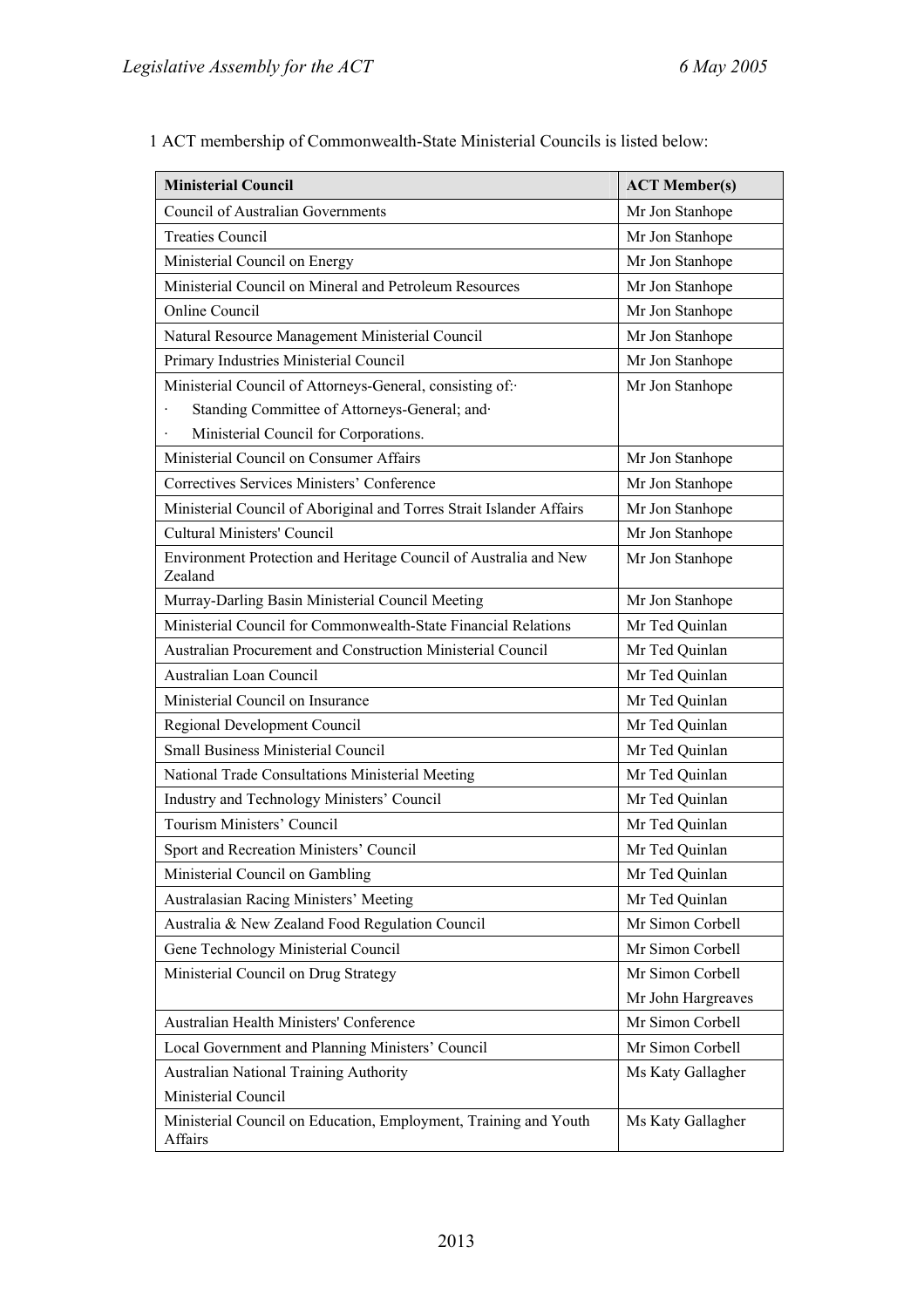| Community and Disability Services Ministers Council                                     | Ms Katy Gallagher  |
|-----------------------------------------------------------------------------------------|--------------------|
|                                                                                         | Mr John Hargreaves |
| Ministerial Council on Education, Employment, Training and Youth<br>Affairs             | Ms Katy Gallagher  |
| Commonwealth/State Ministers' Conference on the Status of Women                         | Ms Katy Gallagher  |
| Workplace Relations Ministers' Council                                                  | Ms Katy Gallagher  |
| Housing Ministers' Conference                                                           | Mr John Hargreaves |
| Ministerial Council on Immigration and Multicultural Affairs                            | Mr John Hargreaves |
| <b>Australian Transport Council</b>                                                     | Mr John Hargreaves |
| Augmented Australasian Police Ministers Council                                         | Mr John Hargreaves |
| Australian and New Zealand Crime Prevention Ministerial Forum                           | Mr John Hargreaves |
| Ministerial Council on the Administration of Justice consists of :-                     |                    |
| Australasian Police Ministers' Council<br>$\bullet$                                     | Mr John Hargreaves |
| Intergovernmental Committee of the Australian Crime<br>$\bullet$<br>Commission (ICACC). | Mr John Hargreaves |
| Correctives Services Ministers' Conference<br>$\bullet$                                 | Mr Jon Stanhope    |

### 2-3 I am advised that ACT participation in Commonwealth-State Ministerial Council Meetings since the beginning of the 6th Assembly has been as follows:

| <b>Ministerial Council</b>                                                                  | Date of Meeting             | <b>Location</b> | <b>Minister/s Responsible</b> | <b>Ministerial Attendance</b>                                                                      |
|---------------------------------------------------------------------------------------------|-----------------------------|-----------------|-------------------------------|----------------------------------------------------------------------------------------------------|
| November 2004                                                                               |                             |                 |                               |                                                                                                    |
| Sport and Recreation<br>Ministers Council                                                   | 12 November<br>2004         | Perth           | Mr Quinlan                    | No<br>Other commitments                                                                            |
| Ministerial Council on Drug<br>Strategy                                                     | 12 November<br>2004         | <b>Brishane</b> | Mr Corbell                    | Yes                                                                                                |
| Australasian Police<br>Ministers' Council and                                               | 17 November<br>2004         | Hobart          | Mr Hargreaves                 | Yes                                                                                                |
| Intergovernmental<br>Committee of the Australian<br>Crime Commission<br>(combined meetings) |                             |                 |                               |                                                                                                    |
| Australian Transport Council                                                                | 19 November<br>2004 meeting | <b>Brishane</b> | Mr Hargreaves                 | No<br><b>Other Commitments</b>                                                                     |
| Murray Darling Basin<br>Ministerial Council Meeting                                         | 26 November<br>2004         | Canberra        | Mr Stanhope                   | Yes                                                                                                |
| Community & Disability<br>Services Ministers Council                                        | 26 November<br>2004         | <b>Brisbane</b> | Ms Gallagher Mr<br>Hargreaves | Yes                                                                                                |
| December 2004                                                                               |                             |                 |                               |                                                                                                    |
| Housing Ministers'<br>Conference                                                            | 3 December 2004             | Adelaide        | Mr Hargreaves                 | N <sub>0</sub><br>Attending a function for<br>the International Day of<br>People with Disabilities |
| <b>Natural Resource</b><br>Management Ministerial<br>Council                                | 3 December 2004             | Melbourne       | Jon Stanhope                  | No<br>Other commitments                                                                            |
| Environment Protection &<br>Heritage Council                                                |                             |                 |                               | The meetings were<br>originally scheduled for<br>October 2004 but were<br>deferred because of the  |
| Primary Industries<br>Ministerial Counci                                                    |                             |                 |                               | Federal Election.                                                                                  |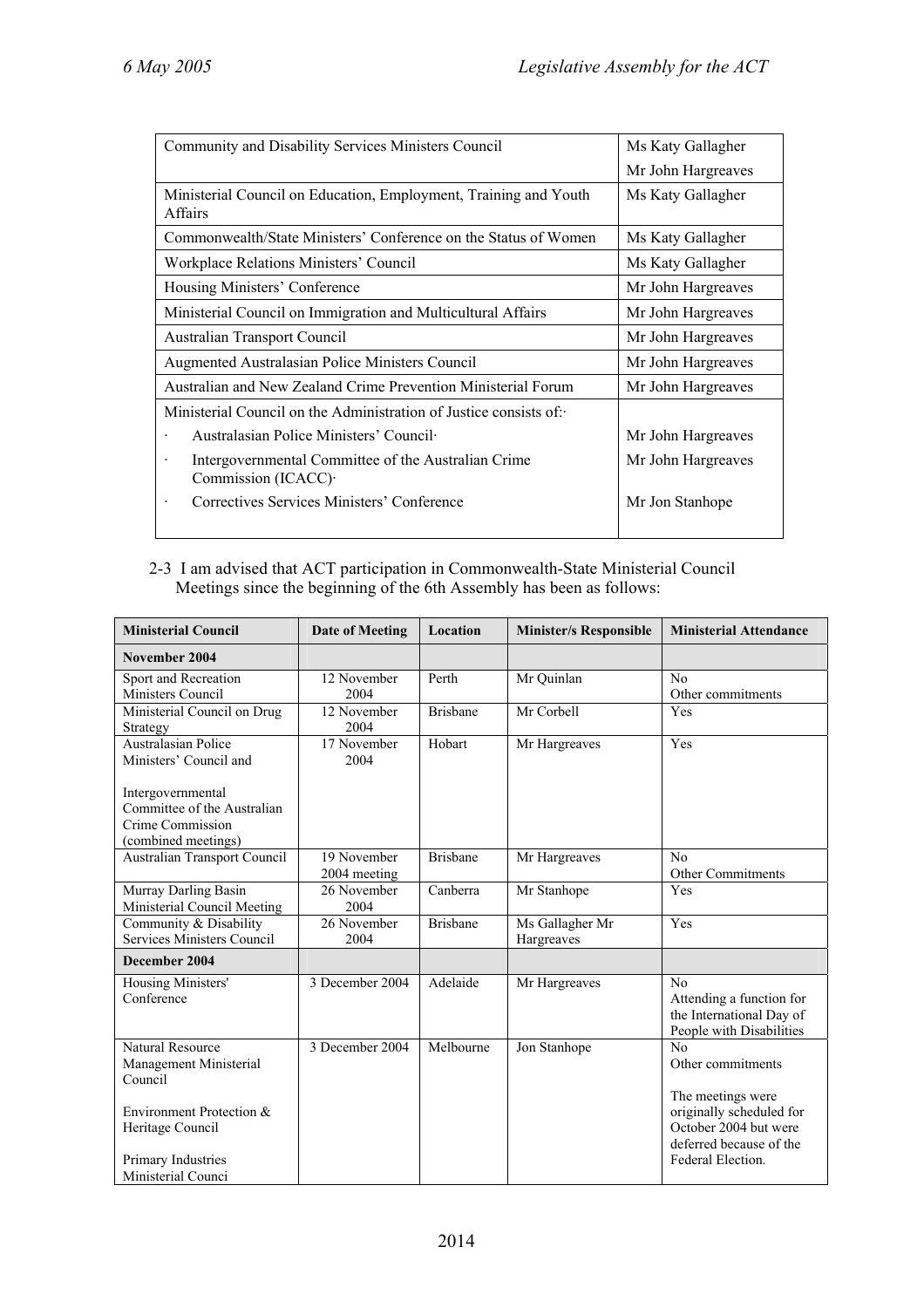| Ministerial Council of<br>Aboriginal and Torres Strait<br>Islanders Affairs                                                                      | 3 December 2004                          | Melbourne            | Mr Stanhope   | Yes                                 |
|--------------------------------------------------------------------------------------------------------------------------------------------------|------------------------------------------|----------------------|---------------|-------------------------------------|
| <b>January 2005</b>                                                                                                                              |                                          |                      |               |                                     |
| Australian Health Ministers'<br>Conference                                                                                                       | 28 January 2005                          | Sydney               | Mr Corbell    | Yes                                 |
| February 2005                                                                                                                                    |                                          |                      |               |                                     |
| No Ministerial Councils of<br>which the ACT is a member<br>met in February.                                                                      |                                          |                      |               |                                     |
| March 2005                                                                                                                                       |                                          |                      |               |                                     |
| Augmented Australasian<br>Police Ministers Council<br>(looks at emergency<br>management issues<br>associated with policing<br>rather than crime) | 4 March 2005                             | Canberra             | Mr Hargreaves | Yes                                 |
| Community and Disability<br>Services Ministers'<br>Conference                                                                                    | 11 March 2005                            | Melbourne            | Mr Hargreaves | Yes                                 |
| Australasian Racing<br>Ministers' Meeting                                                                                                        | 18 March 2005                            | Wellington           | Mr Quinlan    | No<br>Other commitments             |
| <b>Standing Committee of</b>                                                                                                                     | 21 March 2005                            | <b>Gold Coast</b>    | Mr Stanhope   | No                                  |
| <b>Attorneys General</b><br>Ministerial Council for<br>Commonwealth-State<br><b>Financial Relations</b>                                          | 23 March 2005                            | Canberra             | Mr Quinlan    | Other commitments<br>Yes            |
| (Treasurers' Conference)                                                                                                                         | (States-only<br>meeting 22March<br>2005) | Canberra             |               | Yes                                 |
| Australian Loan Council                                                                                                                          | 23 March 2005                            | Canberra             |               | Yes                                 |
| Gene Tech Ministerial<br>Council                                                                                                                 | 30 March 2005                            | Adelaide             | Mr Corbell    | Yes                                 |
| Australia & New Zealand<br>Food Regulation Council                                                                                               | 31 March 2005                            | Adelaide             | Mr Corbell    | Yes                                 |
| April 2005                                                                                                                                       |                                          |                      |               |                                     |
| Murray-Darling Basin                                                                                                                             | 1 April 2005                             | Canberra             | Mr Stanhope   | Yes                                 |
| Ministerial Council                                                                                                                              |                                          |                      |               |                                     |
| Ministerial Council on<br>Insurance                                                                                                              | 8 April 2005                             | Darwin               | Mr Quinlan    | N <sub>0</sub>                      |
| Ministerial Council on                                                                                                                           | 8 April 2005                             | Tele-                | Mr Stanhope   | Other commitments<br>N <sub>0</sub> |
| Energy<br>Primary Industries                                                                                                                     | 14 April 2005                            | conference<br>Darwin | Mr Stanhope   | Other commitments<br>Yes            |
| Ministerial Council                                                                                                                              |                                          |                      |               |                                     |
| Environment Protection &<br>Heritage Council                                                                                                     | 14 April 2005                            | Darwin               | Mr Stanhope   | Yes                                 |
| Natural Resource<br>Management Ministerial<br>Council                                                                                            | 15 April 2005                            | Darwin               | Mr Stanhope   | Yes                                 |
| <b>Australian National Training</b><br>Authority Ministerial Council                                                                             | 15 April 2005                            | Sydney               | Ms Gallagher  | Yes                                 |
| Ministerial Council on<br><b>Consumer Affairs</b>                                                                                                | 22 April 2005                            | Melbourne            | Mr Stanhope   | Yes                                 |
| Ministerial Council on<br>Gambling                                                                                                               | 28 April 2005                            | Adelaide             | Mr Quinlan    | N <sub>0</sub><br>Other Commitments |

4. The following meetings were scheduled but subsequently cancelled or postponed: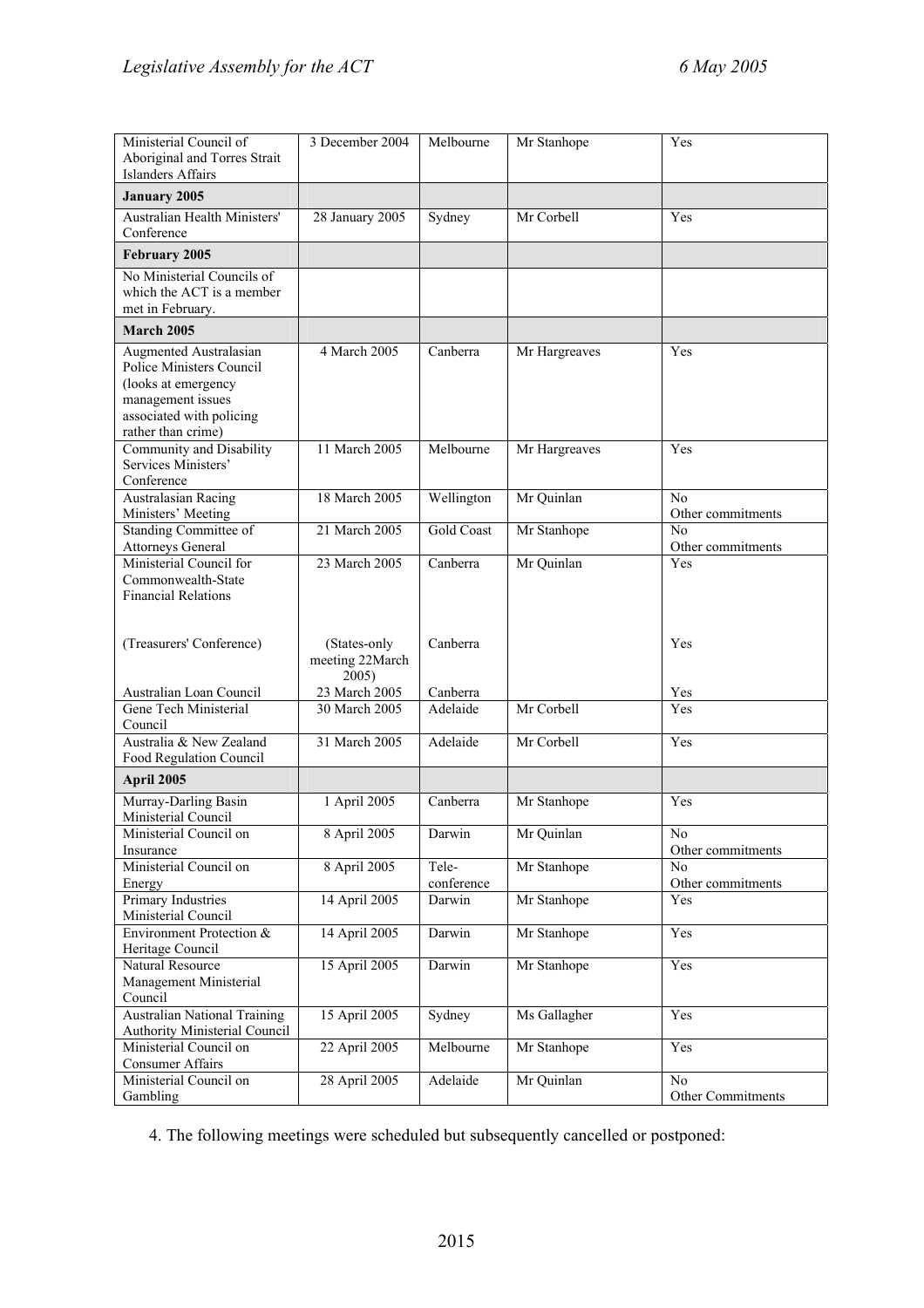- · **Australian National Training Authority Ministerial Council (ANTA)**  Scheduled for 19 November 2004, cancelled due to the impending abolition of ANTA, however the Australian Training Awards ceremony on the preceding evening did occur;
- · **National Trade Consultations Ministerial Meeting**  Scheduled for February 2005, cancelled by Federal Minister for Trade;
- · **Ministerial Council on Insurance**
- Scheduled for 25 February 2005, postponed till 8 April 2005; · **Community Services Ministerial Advisory Council**  Scheduled for 10 March 2005, then merged with Community and Disability Services Ministers' Council;
- · **National Trade Consultations Ministerial Meeting**  Scheduled for March/April 2005, attempted reschedule for cancelled February meeting, now scheduled for 29 July 2005;
- · **Aboriginal and Torres Strait Islander Ministerial Council**  Scheduled for 8 April 2005, postponed by the Chair;
- **Ministerial Council on Energy (Teleconference)** Scheduled for 21 April 2005, cancelled due to outcome of meeting on April 8 2005; and
- · **Workplace Relations Ministers' Council**  Scheduled for 29 April, cancelled by the Federal Minister for Employment and Workplace Relations.

5. The following Ministerial Council Meetings are currently scheduled to be held in the next six months (May to October 2005):

| <b>May 2005</b>                                                           |                              |
|---------------------------------------------------------------------------|------------------------------|
| Ministerial Council for Education, Employment, Training and Youth Affairs | 12-13 May 2005               |
| Ministerial Council on Immigration and Multicultural Affairs              | 13 May 2005                  |
| Ministerial Council on Drugs Strategy                                     | 19 May 2005                  |
| Ministerial Council on Energy                                             | 20 May 2005                  |
| Corrective Services Ministers' Council                                    | 31 May 2005                  |
| Australian Police Ministers' Council                                      | 31 May 2005                  |
| Intergovernmental Committee of the Australian Crime Commission            | 31 May 2005                  |
| <b>June 2005</b>                                                          |                              |
| <b>Council Of Australian Governments</b>                                  | 3 June 2005                  |
| Australian Transport Council                                              | 3 June 2005                  |
| A joint meeting of Housing, Local Government and Planning Ministers       | 8 June 2005                  |
| Australian Procurement and Construction Ministerial Council               | 17 June 2005                 |
| <b>July 2005</b>                                                          |                              |
| Ministerial Council on Minerals and Petroleum Resources                   | 1 July 2005                  |
| Environment Protection & Heritage Council                                 | 1 July 2005                  |
| Community & Disability Services Ministers Council                         | 27 July 2005                 |
| Small Business Ministerial Council                                        | 27 July 2005                 |
| Australian Health Ministers' Conference                                   | 28 July 2005                 |
| Standing Committee of Attorneys General                                   | 28 & 29 July 2005            |
| National Trade Consultations Ministerial Meeting                          | 29 July 2005                 |
| Industry and Technology Ministerial Council                               | Date in July to be confirmed |
| <b>August 2005</b>                                                        |                              |
| <b>Cultural Ministers' Council</b>                                        | 5 August TBC                 |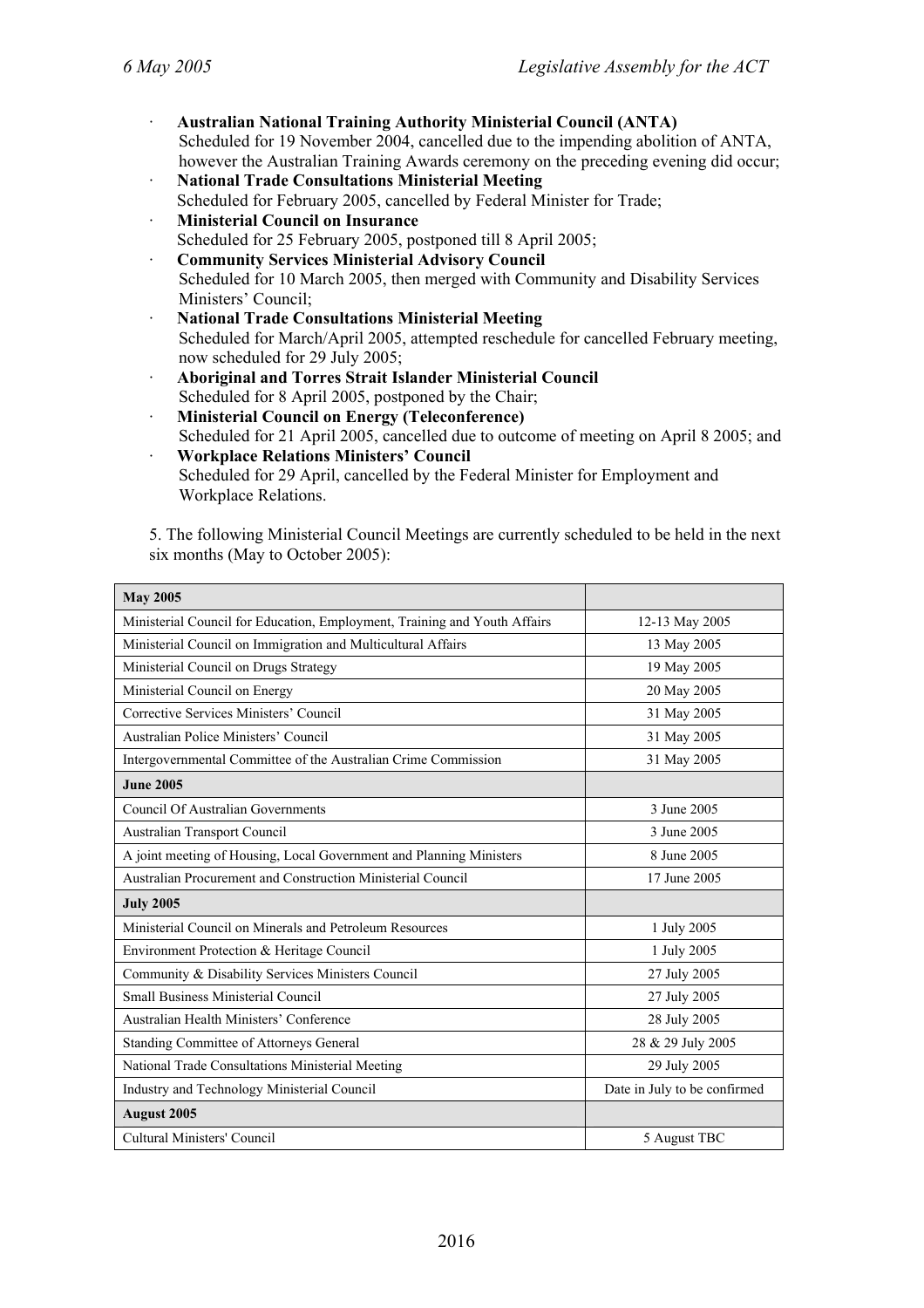| Ministerial Council on Consumer Affairs                        | 26 August                      |
|----------------------------------------------------------------|--------------------------------|
| Local Government and Planning Ministerial Council              | Date in August to be confirmed |
| Online Council                                                 | Date in August to be confirmed |
| September 2005                                                 |                                |
| Ministerial Conference on the Status of Women                  | 19 September 2005              |
| Housing Ministers' Conference                                  | 23 Sept 2005                   |
| Murray-Darling Basin Ministerial Council                       | 30 September                   |
| Tourism Ministerial Council                                    | Date to be confirmed           |
| October 2005                                                   |                                |
| Australian Police Ministers' Council                           | 14 October 2005                |
| Intergovernmental Committee of the Australian Crime Commission | 14 October 2005                |
| Primary Industries Ministerial Council                         | 26 October 2005                |
| Environment Protection & Heritage Council                      | 26 October 2005                |
| Natural Resource Management Ministerial Council                | 27 October 2005                |
| Australian New Zealand Food Regulation Council                 | 28 October 2005                |

The above answer incorporates information provided to the Member separately by Mr John Hargreaves MLA in his capacity as Minister for Disability, Housing and Community Services.

### **Water—environmental flows (Question No 342)**

**Mrs Dunne** asked the Minister for the Environment, upon notice, on 5 April 2005:

- (1) In relation to environmental flows, what is the new scientific knowledge about the amount of water in our rivers referred to on page 43 of *Think Water, Act Water*;
- (2) Is there a new formula for the forward assessment of water resources; if so, what is it;
- (3) Have the measurement techniques for flow rates in rivers within the ACT or that contribute to the ACT's water supply changed since 1999; if so, how;
- (4) If there are new measurement techniques, are they being applied to all existing monitoring points; if not, why not;
- (5) If they are not being applied to all existing monitoring points, are they being applied to any of them; if so, which ones;
- (6) Is river flow monitoring being carried out in places additional to those used in 1999;
- (7) What account has been taken of decreased runoff as a result of catchment regeneration following the January 2003 bushfires;
- (8) When will the ACT Government finalise the *Environmental Flow Guidelines*.

**Mr Stanhope**: The answer to the member's question is as follows: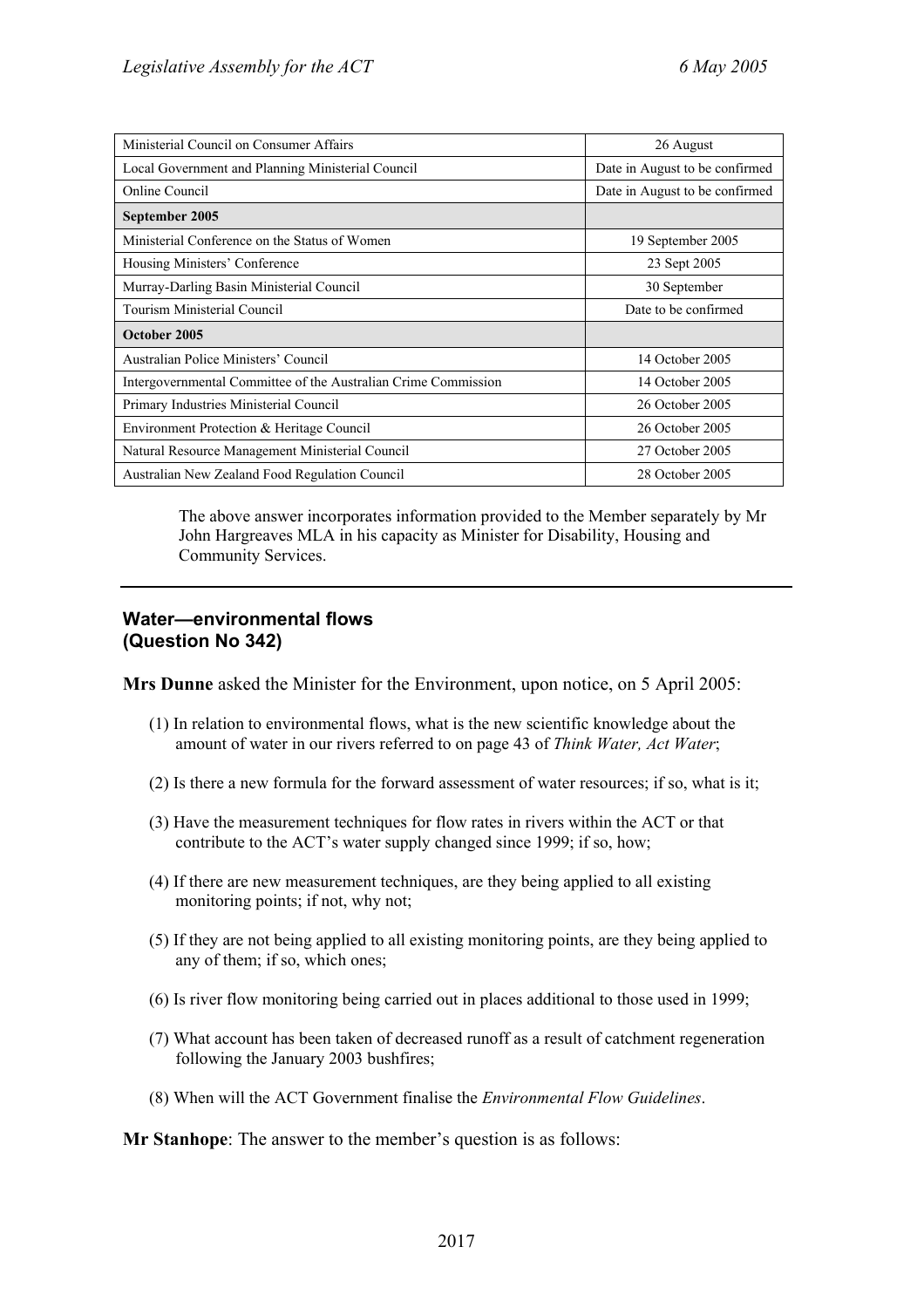The new scientific knowledge referred to in *Think water act water* derives particularly from the active investigation of the effect of flows on the health of the Cotter River. Research and monitoring programs in that catchment have investigated the effects of the environmental releases below dams, the effects of the drought and the influence of the 2003 bushfires on aquatic ecosystems. New knowledge has included the importance of flow variability, especially with low flow releases, and the need for flows of a specific volume to clean sediment out of riffle and pool areas. These findings formed the scientific basis for the review of the environmental flow guidelines prepared by the Cooperative Research Centre for Freshwater Ecology.

The environmental flow guidelines do not provide an assessment of water resources. The need for the guidelines derives from a responsibility under the *Water Resources Act 1998* to develop guidelines that specify the flows needed to maintain aquatic ecosystems. As such the guidelines are developed essentially from a scientific understanding of the flow regime needed to protect and maintain those ecosystems.

Flow rates in rivers within the ACT or that contribute to the ACT's water supply are measured using standard hydrographic techniques. At gauging points, the river height is measured and then converted into a flow rate using a rating table. While rating tables at gauging stations are updated from time to time, the measurement techniques for flow rates have not changed. Subsequent to 1999 two additional gauging stations have been installed upstream of Bendora Dam; one on the Cotter River itself and one on Stockyard Creek. The purpose of these stations is to enable a better assessment of flows in the system as the catchment recovers from the 2003 bushfires.

Since the 2003 bushfires runoff from the Cotter catchment has been assessed to determine the influence of the fires. Normally one would expect an initial increase in runoff with the loss of vegetation, followed by a decrease in runoff as vegetation regenerates. Although we are still in drought, it is possible to assess the effect of the bushfires by comparing runoff from similar rain events prior to the bushfires. No change in runoff from the Cotter catchment attributable to the bushfires could be detected for 2003 or 2004. Should there be a change in runoff in subsequent years, the environmental flow guidelines can respond to such changes by the requirement linking the amount of water released to the amount entering the reservoir. Consequently if inflow drops, environmental releases drop accordingly.

The environmental flow guidelines, currently under review, will be finalised later in 2005.

### **Water—storage safety margin (Question No 343)**

**Mrs Dunne** asked the Minister for the Environment, upon notice, on 5 April 2005:

- (1) In relation to water requirements for the ACT, what studies, including mass curve studies, have been conducted to determine the minimum safety margin for Canberra's water storage;
- (2) What is the result of these studies.

**Mr Stanhope**: The answer to the member's question is as follows:

(1) Mass curve studies are one form of hydrology study that can be used to assess the amount of water that would be needed by the ACT now and in the future.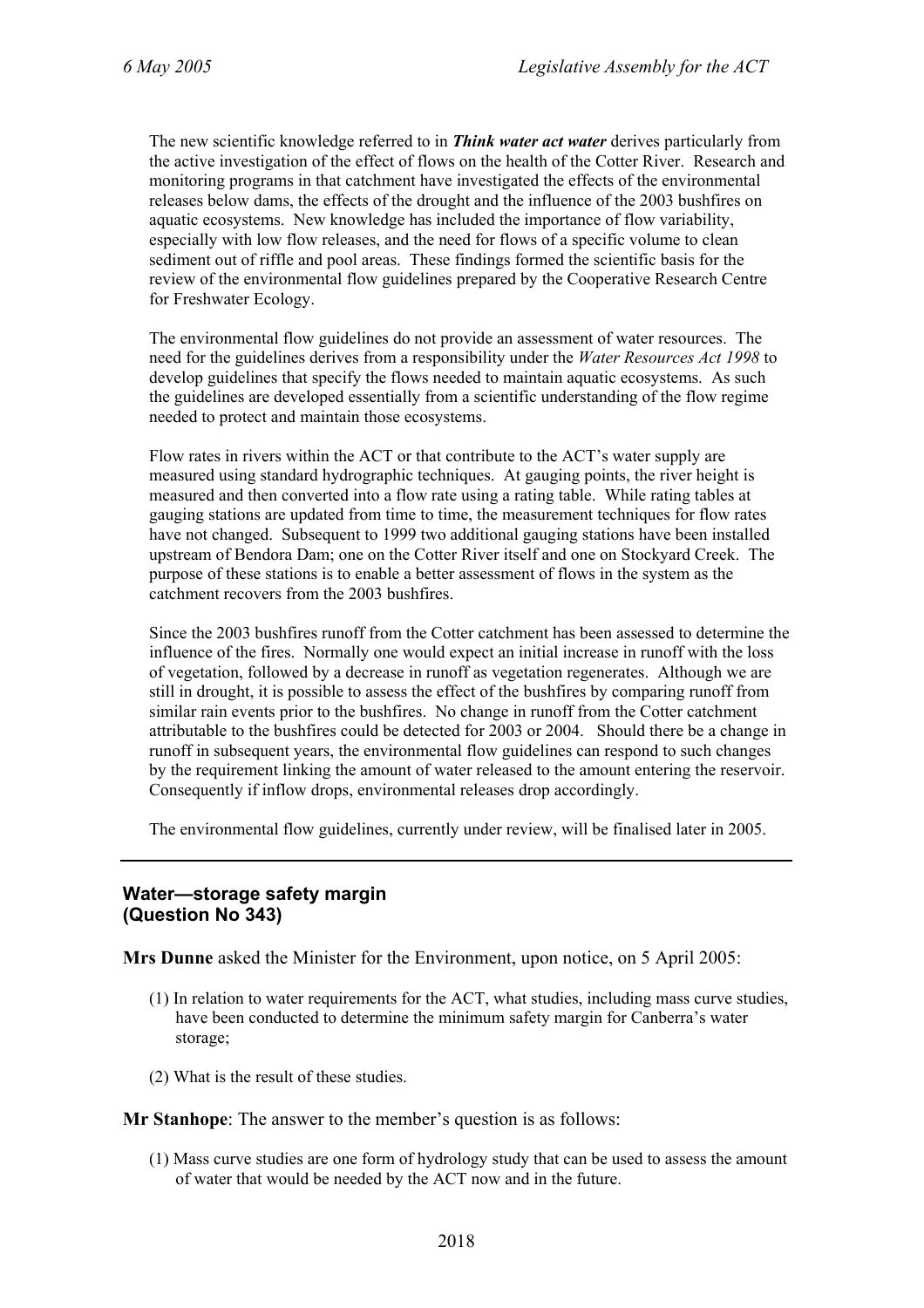Mass curve studies are an outdated tool. They were developed in pre computer times and are subject to very specific assumptions. ACTEW now use very sophisticated computer modeling to determine our water requirements.

The modeling approach overcomes many of the limitations of the mass curve approach by the use of a simulation model that reflects changes in water demands due to climate differences, interdependence of different water supply sources and different climatic sequences. Accordingly, the level of complexity in the approach adopted by ACTEW is vastly improved to a mass curve approach.

(2) The results of these studies suggest that better use of existing resources, and eventually an additional water supply, is needed for the ACT to avoid long periods of water restrictions with their associated economic costs and inconvenience. This is outlined in ACTEW's first Future Water Options report *An Assessment of the Need to Increase the ACT's Water Storage*, released in December 2004. The studies were also used in preparing ACTEW's second Future Water Options report, released in mid April 2005.

### **Water—Murray Darling Basin Commission negotiations (Question No 344)**

**Mrs Dunne** asked the Minister for the Environment, upon notice, on 5 April 2005:

- (1) Is the Murray Darling Basin Commission involved in discussions on the provision for a water cap; if so, what discussions have taken place so far; if not, why not;
- (2) What progress has been made on finalising a memorandum of understanding with the Commonwealth and NSW about provision for a water cap;
- (3) Why is the ACT Government negotiating with the Commonwealth and the NSW Governments over the water cap instead of negotiating with the Murray Darling Basin Commission;
- (4) When will the ACT Government finalise the memorandum of understanding with the Commonwealth and NSW about provision for a water cap.

**Mr Stanhope**: The answer to the member's question is as follows:

- (1) No. The ACT will be required to negotiate a water cap as part of our obligations for full membership of the Murray Darling Basin Council. The arrangements are that the ACT will work with NSW and the Murray Darling Basin Council to resolve the matter.
- (2) The ACT is not involved in finalising a memorandum of understanding with the Commonwealth and NSW about provision for a water cap.
- (3) See (2) above.

(4) See (1) above.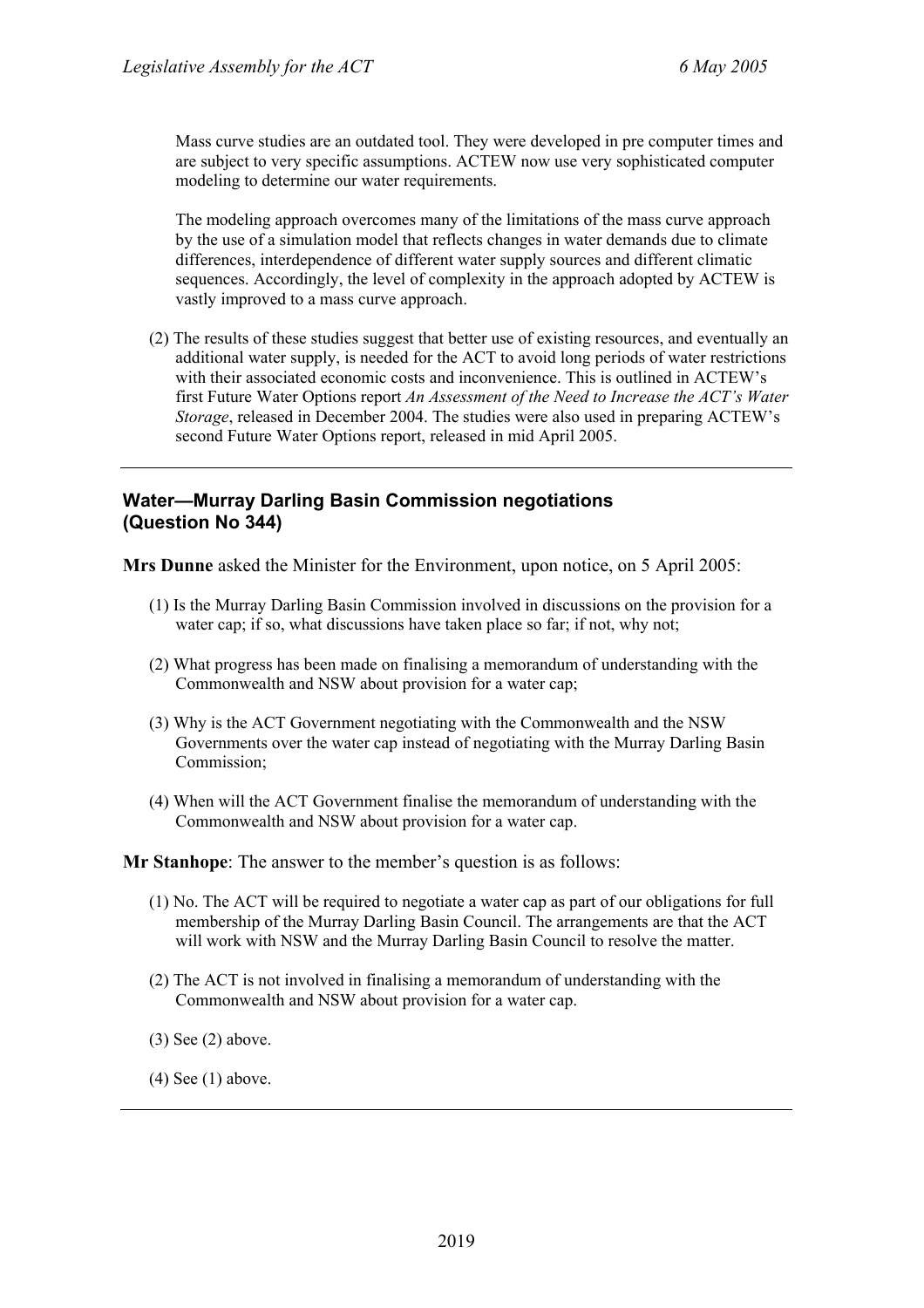### **Roads—speed cameras (Question No 346)**

**Mr Pratt** asked the Minister for Urban Services, upon notice, on 5 April 2005:

- (1) How many infringements were issued from the Territory's (a) nine fixed red light and (b) 52 fixed speed cameras in (i) 2002-03, (ii) 2003-04 and (iii) 2004-05 to date;
- (2) How many of the fixed (a) red light and (b) speed camera infringements were incorrectly or invalidly issued in (i) 2002-03, (ii) 2003-04 and (iii) 2004-05 to date;
- (3) What are the reasons for any red light and speeding tickets being incorrectly or invalidly issued and why did this occur;
- (4) Have all incorrect or invalid infringements issued from (a) mobile speed camera vans, (b) fixed red light and (c) fixed speed cameras been retracted;
- (5) Is there any possibility that motorists may have paid a fine that should not have been issued to them in the first place as they did not question the infringement or did not seek to inspect the photo; if so, what will the Government do to investigate this and ensure no one has paid a fine for an offence that they did not commit.

**Mr Hargreaves**: The answer to the member's question is as follows:

|     |                         | 02/03    | 03/04 | 04/05 |
|-----|-------------------------|----------|-------|-------|
| (a) | Red light infringements | 2185     | 1631  | 962   |
| (b) | Speed infringements     | 32853    | 23985 | 26325 |
|     | <b>Total</b>            | 35038    | 25616 | 27287 |
| (2) | Number of incorrect or  | Unknown* | 568   | 317   |
|     | invalid issued          |          |       |       |

\* Information unavailable

- (3) The reason that infringements are incorrectly issued is due to typographical error or an incorrect reading of the vehicle number plate on the part of the authorised officer.
- (4) All incorrect or invalid infringements that the Department is aware of have been retracted.
- (5) Yes. It is possible that a driver may have received an invalid or incorrectly issued infringement notice and paid the monetary penalty. Although possible, it is considered unlikely that this has occurred on a large scale if at all. This is because all infringement notices contain details of the vehicle, the registered vehicle operator, infringement penalty and infringement details. The infringement details include the date, time, location and nature of the offence. These details provide vehicle operator the information required to determine if they are in fact responsible for incurring the infringement. The infringement notice also advises the vehicle operator of their rights in relation to the infringement. This information includes disputing the notice and advising they were not the driver at the time of the offence. To investigate this would require an officer to review every fine paid since the inception of the program and manually check against the image taken. This would be an inordinate amount of work at very large expense to the taxpayer.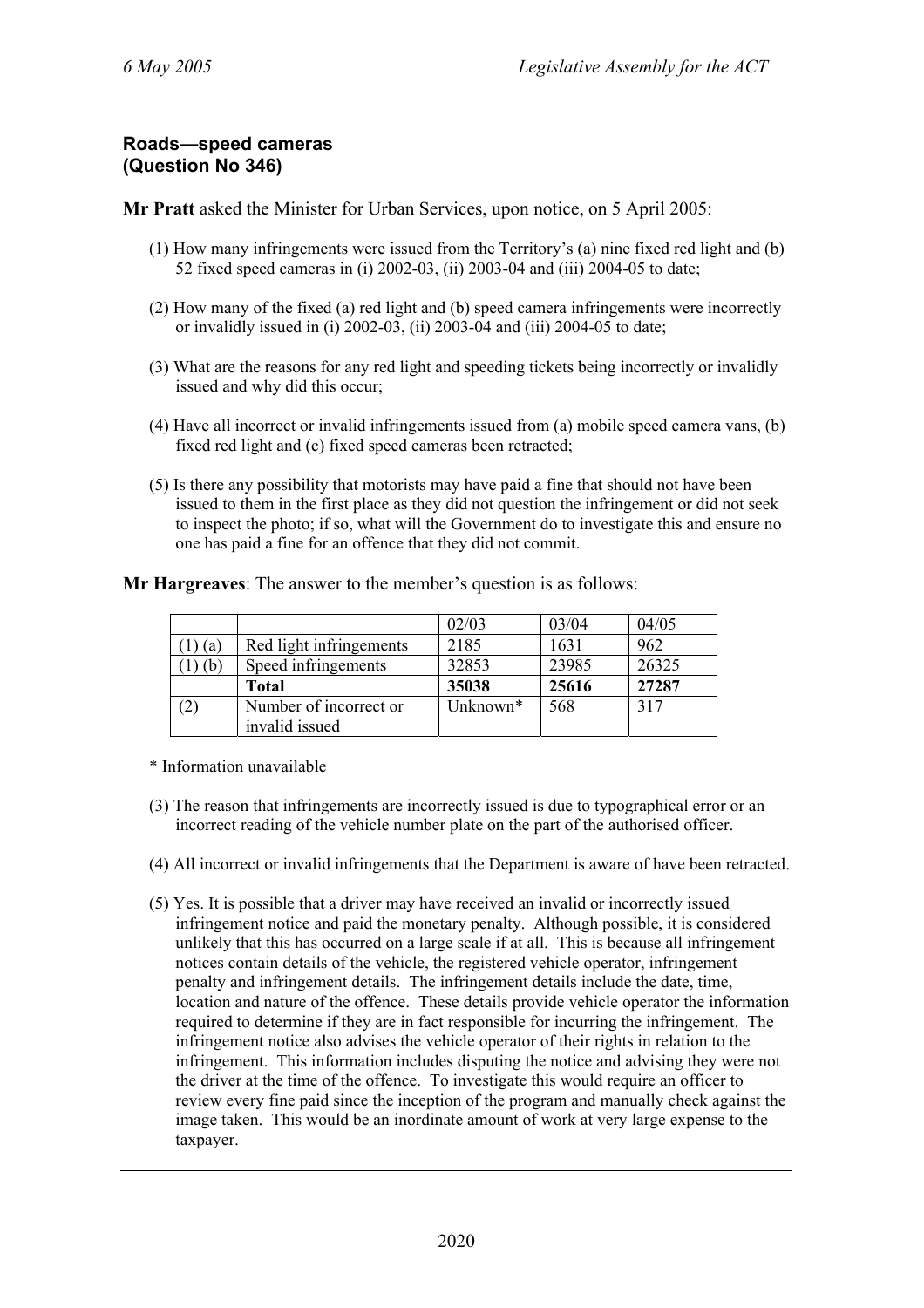# **Fireworks—reports (Question No 347)**

**Mr Pratt** asked the Minister for Industrial Relations, upon notice, on 5 April 2005:

- (1) Further to the reply to question on notice No 150, how does the figure of 112 reports regarding fireworks during the Queen's Birthday long weekend in 2004 compare to the number of reports on that same weekend in (a) 2003, (b) 2002, (c) 2001 and (d) 2000;
- (2) Will there be any changes to fireworks regulations leading into the 2005 Queen's Birthday long weekend.

**Ms Gallagher**: The answer to the member's question is as follows:

- (1) The figure of 112 reports provided in the reply to question on notice No 150 includes the reports received by an ACT WorkCover inspector attached to the Australian Federal Police Communications Centre over the Queen's Birthday long weekend. Prior to 2004 there was no ACT WorkCover inspector undertaking this role.
	- (a) For 2003 ACT WorkCover and the Australian Federal Police received 86 complaints regarding fireworks over the three day period of the Queen's Birthday long weekend.
	- (b) (c) and (d) For 2002, 2001 and 2000 ACT WorkCover does not have records of the number of fireworks complaints received specifically during the Queen's Birthday long weekend. The Australian Federal Police has advised it received no reports regarding fireworks during the 2002, 2001 and 2000 Queen's Birthday long weekend periods.
- (2) No

## **Courts and tribunals—ministerial legal costs (Question No 349)**

**Mr Smyth** asked the Attorney-General, upon notice, on 5 April 2005:

- (1) Further to the reply to question on notice No 191, what actions, if any, have commenced in the current or previous Assembly against Ministers, excluding personal staff disputes or defamation, which you have already identified have not been matters of concern;
- (2) What costs have been incurred in the current or previous Assembly against Ministers, excluding personal staff disputes or defamation, which you have already identified have not been matters of concern.

**Mr Stanhope**: The answer to the member's question is as follows:

- (1) It is not clear what the member means by "matters of concern". As the question is unclear I am unable to add to the answer provided to question No.191;
- (2) I refer the member to my answer to (1).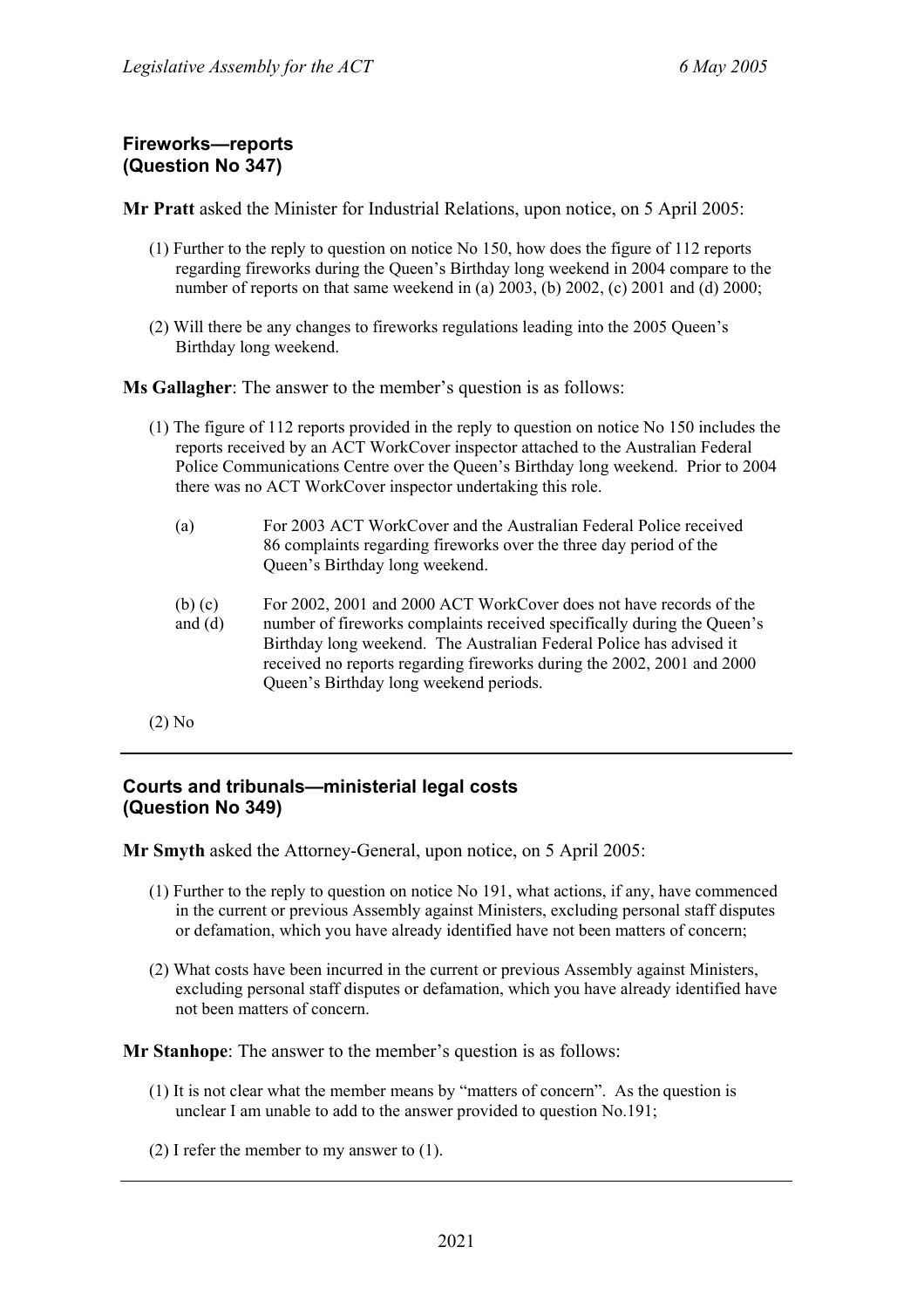### **Canberra Hospital—transportable cribs (Question No 350)**

**Mr Smyth** asked the Minister for Health, upon notice, on 5 April 2005:

- (1) How many cribs are available for use in the neonatal intensive care unit (NICU) neonatal unit at the Canberra Hospital;
- (2) How many transportable cribs are available for use and does the figure in part (1) include transportable cribs;
- (3) Did the Chief Executive of ACT Health state on WIN News on 31 March 2005 that there were 8 cribs available in the NICU; if so, did this figure include the transportable crib/s;
- (4) Did the Chief Executive of ACT Health state on WIN News on 31 March 2005 that "We will need to extend the unit in the near future and we're working on plans to that effect"; if so, how advanced are the plans to extend the unit and have any funds been allocated towards an extension of the NICU;
- (5) What sort of expansion exactly is planned for the NICU and what capacity will it have after the expansion;
- (6) If funds have not been allocated for the expansion, when will funds be allocated.

**Mr Corbell**: The answer to the member's question is as follows:

- (1) The Centre for Newborn Care (CNC) has 24 beds comprising 8 Intensive Care cots (NICU) and 16 High Dependency and Special Care cots.
- (2) There are three transportable cribs available and the figure in part (1) does not include these transportable cribs.
- (3) No, The Chief Executive of ACT Health did not state on WIN News on 31 March 2005 that there were 8 cribs available in the NICU.

I confirm there are 8 cots in the NICU and this figure does not include the transportable cribs.

(4) Yes, the Chief Executive of ACT Health did state "We will need to extend the Unit in the near future and we are working on plans to that affect. But at this point of time the Unit can cope with demand."

The service planning for neonatal intensive care services is scheduled for completion by the end of June 2005. This plan will inform the service needs and the future capacity of the NICU. No funds have been allocated to extending the NICU at this stage.

- (5) The features of expanded NICU services will not be known until the service planning is completed.
- (6) Funding requirements will be considered in the context of future budgets.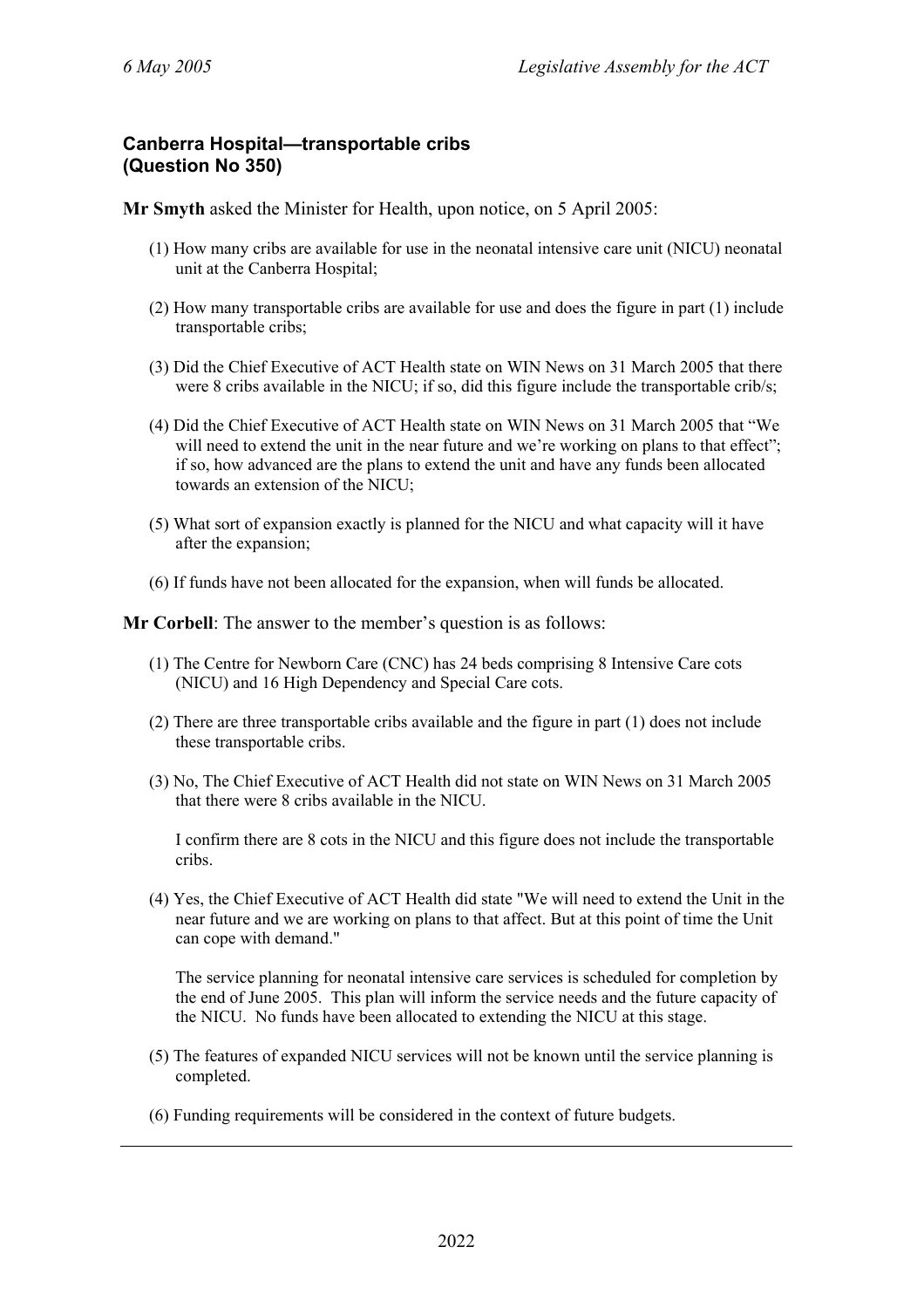### **Hospitals—elective surgery list (Question No 352)**

**Mr Smyth** asked the Minister for Health, upon notice, on 5 April 2005:

- (1) Has the position of Elective Surgery Waiting List Project Officer advertised in the ACT Government Staff Bulletin been filled; if so, when was the position filled and what work has been undertaken by the person in this position since their appointment; if not, why not;
- (2) What is the purpose of this position;
- (3) How will the Government monitor if this position is effective and is assisting in developing approaches that reduce the elective surgery waiting list;
- (4) Was this position for a period of six months with the possibility of an extension; if so, when will the Government make a decision on whether the position will be extended beyond six months given recent talk of possible job cuts in the public service.

**Mr Corbell**: The answer to the member's question is as follows:

- (1) No. ACT Health is currently reviewing the scope of the position following a first round of advertising.
- (2) The purpose of the position is to manage a range of projects associated with the ACT Health Elective Surgery Program.
- (3) ACT Health will monitor the effectiveness of this position through the normal operational and human resource management processes.
- (4) ACT Health is currently reviewing the scope in range of functions to be undertaken by the position and will make an assessment of the need for it to continue beyond six months accordingly.

### **Family Services—relocation (Question No 353)**

**Mr Smyth** asked the Minister for Children, Youth and Family Support, upon notice, on 5 April 2005:

- (1) Further to the reply to question on notice No 197, why did the answer not address part (4) as to why the relocation of the unit has not been broadly promoted in the community;
- (2) Why did the Government not broadly promote the relocation of Family Services from the Chief Minister's Department to the Department of Disability, Housing and Community Services.

**Ms Gallagher**: The answer to the member's question is as follows:

(1) The answer previously provided indicated the relocation of the Office for Children, Youth and Family Support, incorporating Family Services was one of several changes made by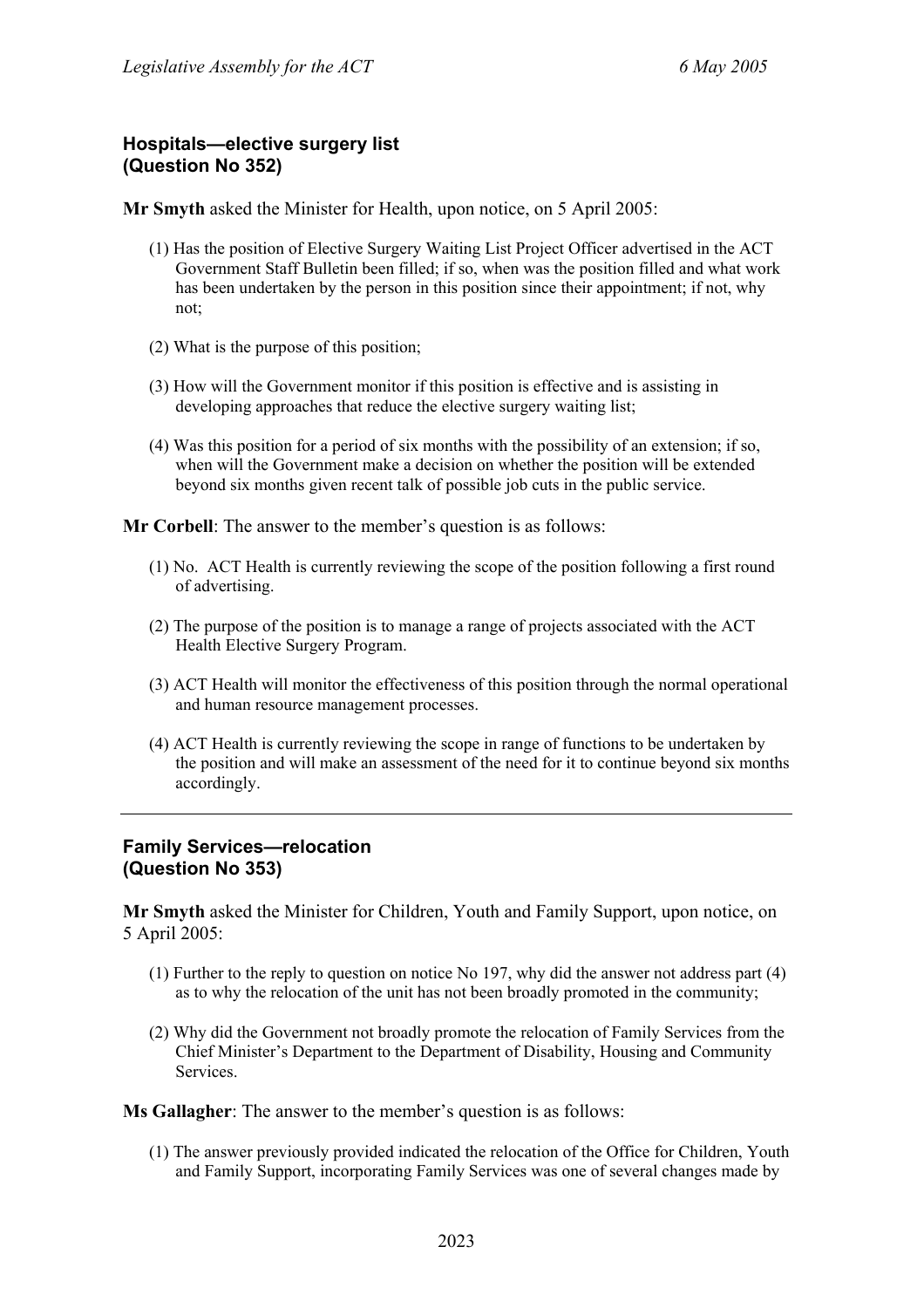the Chief Minister in establishing Ministerial portfolios following the election of the second Stanhope Government. The Chief Minister's media release of 4 November 2005 reflects the announcement of portfolio responsibilities.

(2) The relocation of the Office for Children, Youth and Family Support to the Department of Disability, Housing and Community Services was a machinery of government process and did not impact on service delivery. The transfer only served to enhance the delivery of services to the community. The Department now has responsibility for funding more than 70% of the non-government human services supported by the ACT Government. This significant role will extend our partnerships with the community sector, which are a vital part of the delivery of human services in the Territory.

Further, the Government has committed to consolidating worksites across the Office for Children, Youth and Family Support (in line with the Vardon report recommendations). New accommodation for the Office has been secured at 11 Moore Street, City and the relocation of the Office will be broadly promoted in the community preceding the move.

### **Cycle lanes (Question No 355)**

**Mr Pratt** asked the Minister for Urban Services, upon notice, on 6 April 2005:

- (1) How much money has been expended for all types of signage for on-road cycle lanes, for each on-road cycle lane that has been constructed or partially constructed, during (a) 2002-03, (b) 2003-04 and (c) 2004-05 to date;
- (2) What is the total amount of funds which have been budgeted for such signage in (a) 2002- 03, (b) 2003-04 and (c) 2004-05 and (d) future financial years;
- (3) What is the projected completion date for any on-road signage projects currently underway.

**Mr Hargreaves**: The answer to the member's question is as follows:

- (1) Provision of signage is included in on-road cycle lane projects as part of an overall project and is not undertaken as a separate contract. The amount of signage provided is generally minimal and represents a very small percentage of the overall project cost. The order of cost of the signage over the three years would be no more than \$20,000.
- (2) See above.
- (3) See above.

### **Roads—traffic infringements (Question No 356)**

**Mr Pratt** asked the Minister for Police and Emergency Services, upon notice, on 6 April 2005:

(1) How many motorists have been issued with infringements for the use of mobile phones while driving in (a) 2002-03, (b) 2003-04 and (c) 2004-05 to date;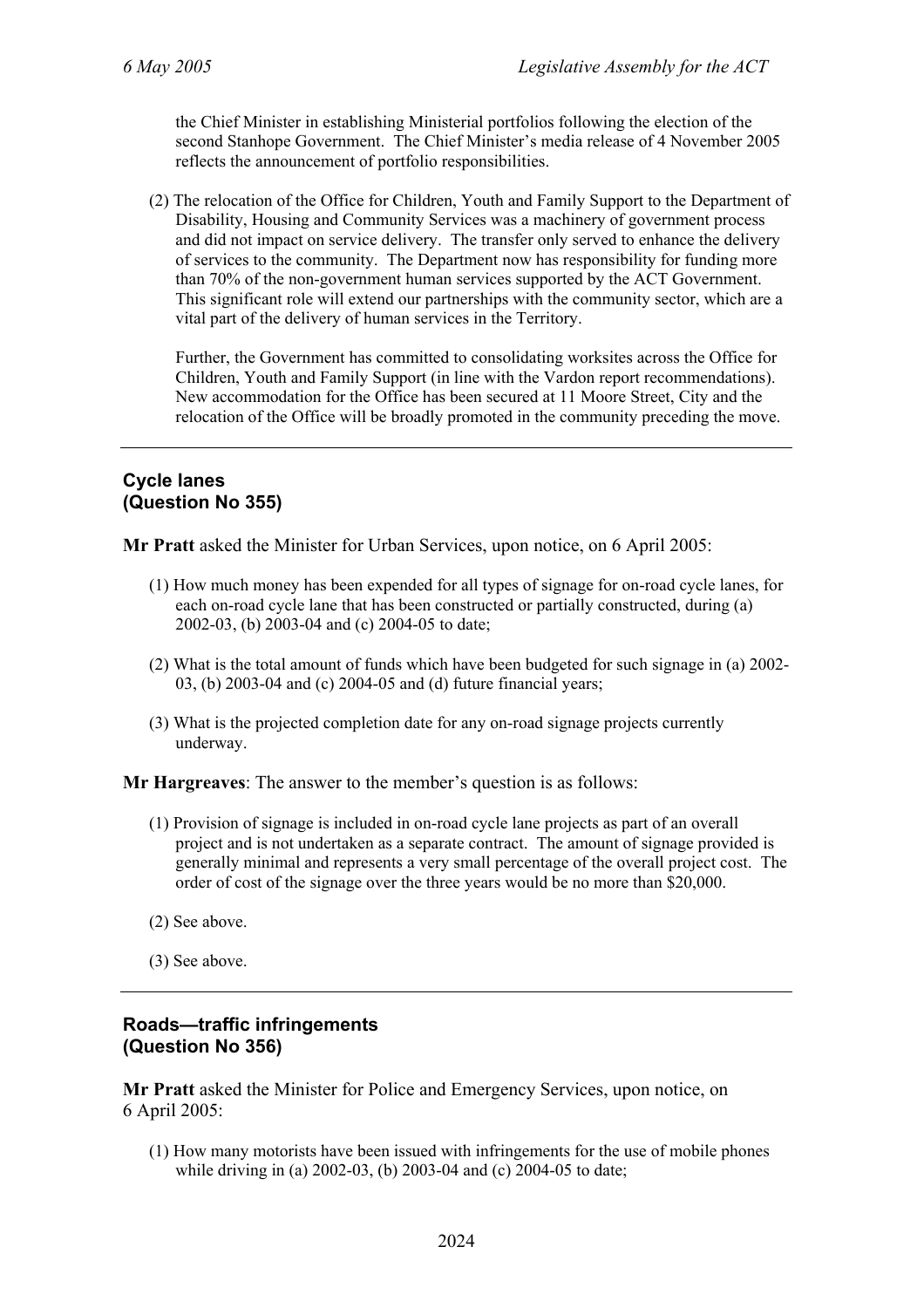- (2) What is the total value of fines resulting from those infringements for each of the years listed in part (1);
- (3) What are the ACT statistics for each of the years above in relation to the use of mobile phones being directly attributable as the cause of motor vehicle accidents.

**Mr Hargreaves**: The answer to the member's question is as follows:

(1) Table 1: Traffic infringement notices issued for driving while using a handheld mobile phone  $\sim$  01 July 2002 to 06 April 2005

| <b>Financial year</b> | <b>Infringements</b> |
|-----------------------|----------------------|
| 2002-2003             |                      |
| 2003-2004             |                      |
| 2004-2005 to date     |                      |

*Source: Autocite Traffic data as at 06 April 2005* 

(2) Table 2: Total penalties for traffic infringement notices issued for driving while using a handheld mobile phone  $\sim 01$  July 2002 to 06 April 2005

| <b>Financial Year</b> | Infringements |
|-----------------------|---------------|
| 2002-2003             | 81522         |
| 2003-2004             | 162190        |
| 2004-2005 to date     | 132846        |
| Total                 | \$376,558     |

*Source: Autocite Traffic Data as at 06 April 2005* 

(3) It is too resource intensive to obtain data identifying how many motor vehicle accidents are directly attributable to the use of mobile phones whilst driving. This would involve manual data extraction and examination of individual case records.

### **Roads—random breath testing (Question No 357)**

**Mr Pratt** asked the Minister for Police and Emergency Services, upon notice, on 6 April 2005:

- (1) In relation to random breath testing in the ACT, how many drivers have been charged with drink driving for the period 1 July 2004 to date;
- (2) How many drivers have been charged with drink driving in (a) 2001-02, (b) 2002-03, (c) 2003-04 and (d) 2004-05;
- (3) How many patrol cars were mobile at any one time on ACT roads per shift over the Easter period;
- (4) How many traffic infringements were issued over the Easter periods in (a) 2004, (b) 2003, (c) 2002 and (d) 2001;
- (5) How many motorists were caught drink driving for each of the periods listed in part (4);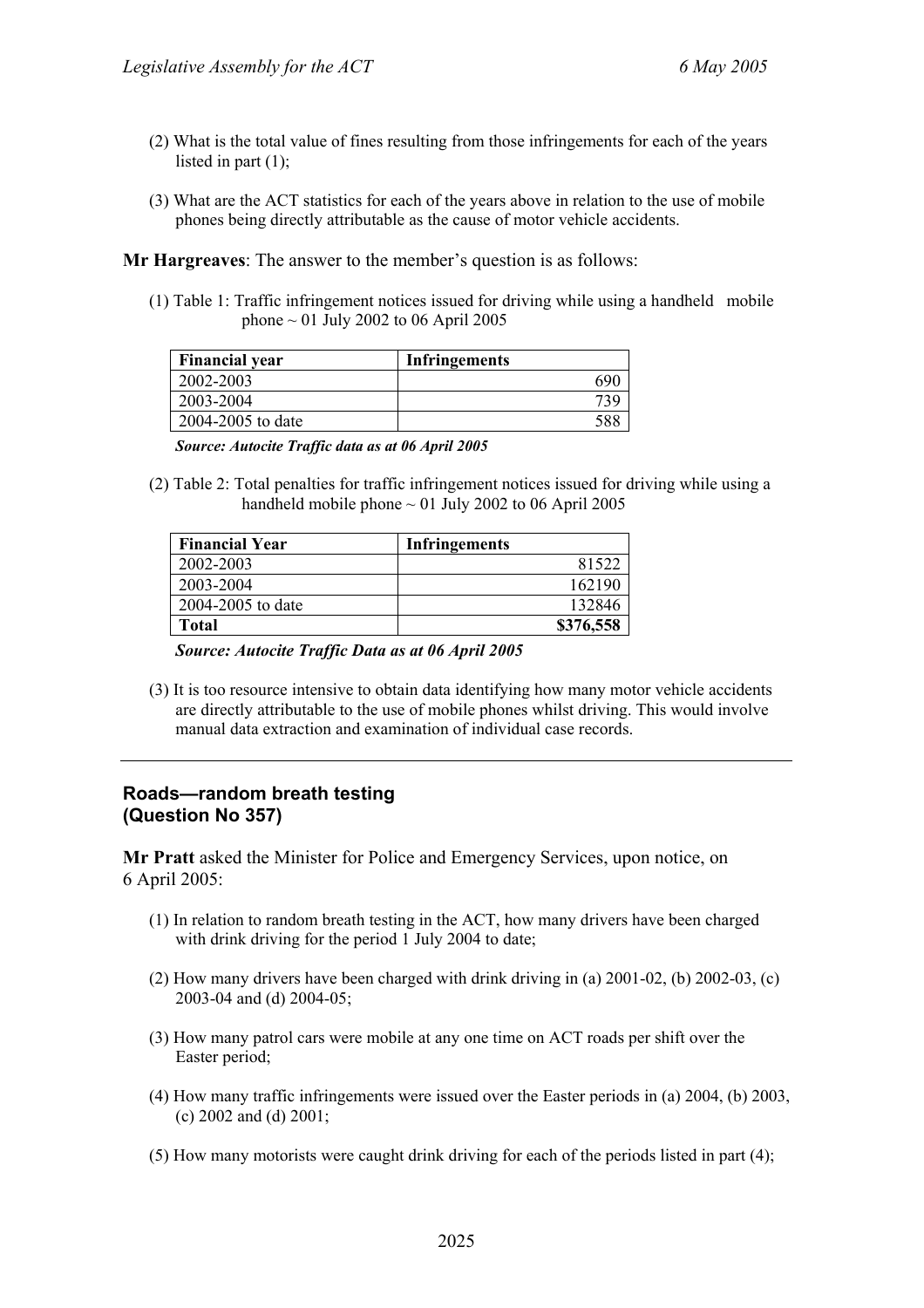- (6) How many defect notices were issued over the Easter 2005 period and for each of the periods listed in part (4);
- (7) How many random motor vehicle testing stations were in operation over the Easter 2005 period and where were they located;
- (8) How many random motor vehicle testing stations were in operation, and how many defect notices were issued, for each of the periods listed in part (4).

**Mr Hargreaves**: The answer to the member's question is as follows:

- (1) It is too resource intensive to identify how many drivers were charged with drink driving as a result of random breath testing, as distinct from other breath testing. 532 drivers tested positive during the period 1 July 2004 to 31 March 2005 as a result of random breath testing. However, the total number of drivers charged for drink driving offences during this period (including as a result of random breath testing activity) was 1141.
- (2) The number of drivers charged with drink driving offences in the financial years (a) 2001- 02, (b) 2002-03, (c) 2003-04, and (d) 2004-05 was as follows:

| <b>Financial year</b> | <b>Number of persons</b><br>charged with drink<br>driving offences |
|-----------------------|--------------------------------------------------------------------|
| $(a)$ 2001-02         | 1201                                                               |
| $(b)$ 2002-03         | 1515                                                               |
| $(c)$ 2003-04         | 1787                                                               |
| (d) 2004-05 to 31     | 1141                                                               |
| March 2005            |                                                                    |

Source: PROMIS apprehensions module as at 4 April 2005

(3) The exact question can not be answered. The details in the below table relate to how many patrols were out per day.

| Shift                | 25/3/2005 | 26/3/2005 | 27/3/2005 | 28/3/2005 |
|----------------------|-----------|-----------|-----------|-----------|
| <b>Total for day</b> | υJ        | - -<br>JJ | 58        |           |

(4) Traffic infringement notices issued over the Easter periods in (a) 2004, (b) 2003, (c) 2002, and (d) 2001 were as follows:

| <b>Easter period</b> | <b>Infringement notices issued</b> |
|----------------------|------------------------------------|
| (a) $2004$           | 540                                |
| b) $2003$            | 185                                |
| (c) 2002             |                                    |
| $d$ ) 2001           | Data not available                 |

Source: AutoCite traffic data as at 4 April 2005

(5) The number of motorists charged for drink driving over the Easter periods as listed in part (4) were:

| <b>Easter period</b> | Number of persons charged<br>with drink driving offences |
|----------------------|----------------------------------------------------------|
| (a) $2004$           |                                                          |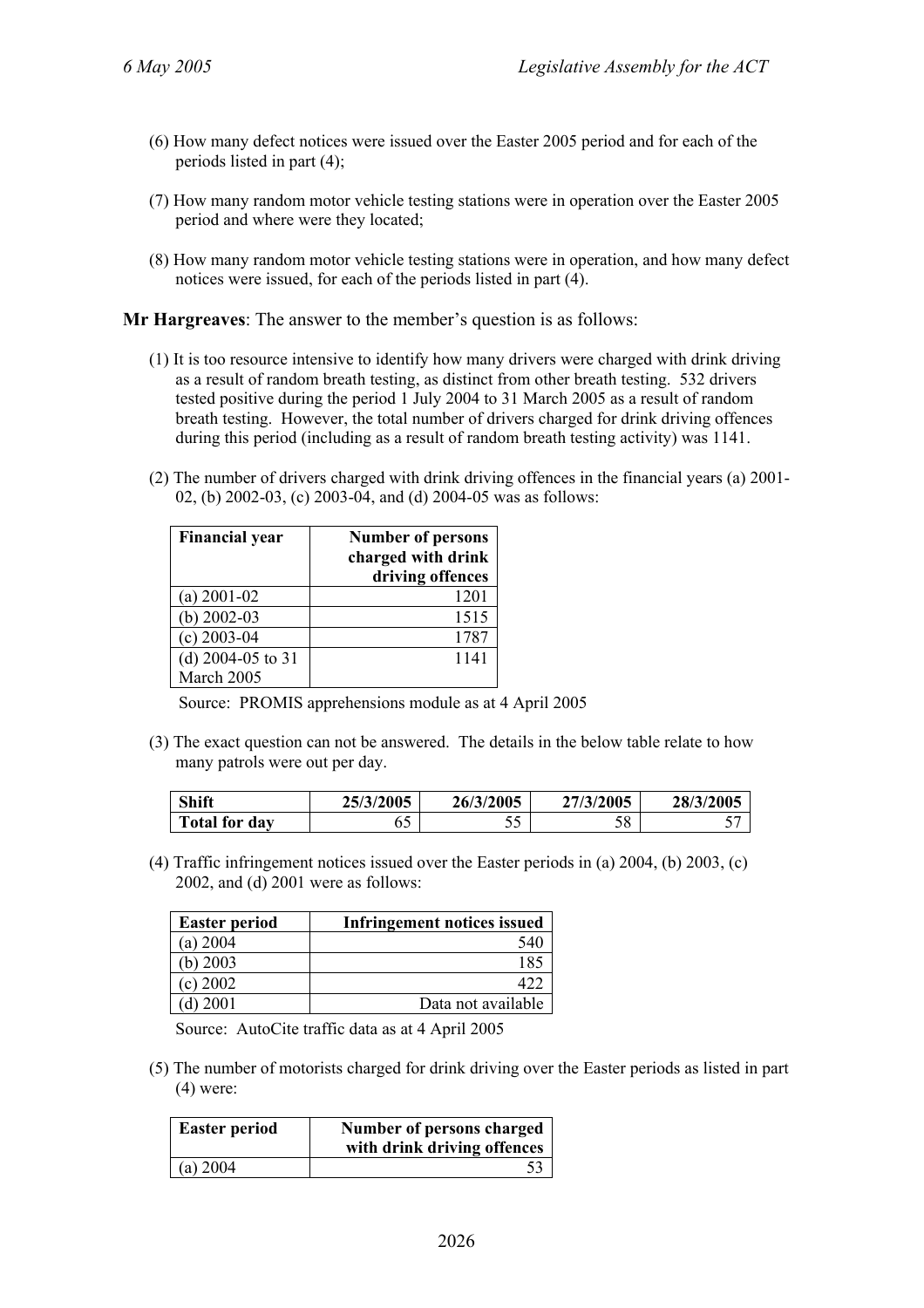| (b) $2003$ |  |
|------------|--|
| (c) 2002   |  |
| $(d)$ 2001 |  |

Source: PROMIS apprehensions module as at 4 April 2005

(6) The number of defect notices issues by vehicle inspectors over the Easter period for the years requested were as follows:

| <b>Easter period</b> | Defect notices issued and warnings on items<br>needing attention |
|----------------------|------------------------------------------------------------------|
| 2005                 | 55 defect notices, 80 warnings                                   |
| 2004                 | 73 defect notices, 46 warnings                                   |
| 2003                 | 8 defect notices, 20 warnings                                    |
| 2002                 | 80 defect notices, 89 warnings                                   |
| 2001                 | 27 defect notices, 19 warnings                                   |

- (7) Over the 2005 Easter period, there were ten separate random motor vehicle testing stations in operation, one each in Hume, Narrabundah, Fyshwick, Weston Creek, Yarralumla, Williamsdale, Charnwood, Oaks Estate, Nicholls and Pialligo.
- (8) The number of random motor vehicle testing stations in operation over each of the Easter periods requested, were as follows:

| <b>Easter Period</b> | Number of<br>inspection<br>stations | Defect notices issued and warnings on<br>items needing attention |
|----------------------|-------------------------------------|------------------------------------------------------------------|
| 2004                 | h                                   | 73 defect notices, 46 warnings                                   |
| 2003                 |                                     | 8 defect notices, 20 warnings                                    |
| 2002                 | 10                                  | 80 defect notices, 89 warnings                                   |
| 2001                 |                                     | 27 defect notices, 19 warnings                                   |

### **Aboriginal and Torres Strait Islander Resource Centre (Question No 358)**

**Mrs Burke** asked the Minister for Arts, Heritage and Indigenous Affairs, upon notice, on 6 April 2005:

What plans does the Government have regarding further development and resourcing of the ACT Aboriginal and Torres Strait Islander Resource Centre at Yarramundi Reach.

**Mr Stanhope**: The answer to the member's question is as follows:

- (1) The Resource Centre at Yarramundi Reach is known as the ACT Aboriginal and Torres Strait Islander Cultural Centre.
- (2) ACT Government has a contract in place with Burringiri Association Incorporated to provide management services in relation to the Aboriginal and Torres Strait Islander Cultural Centre until June 2006.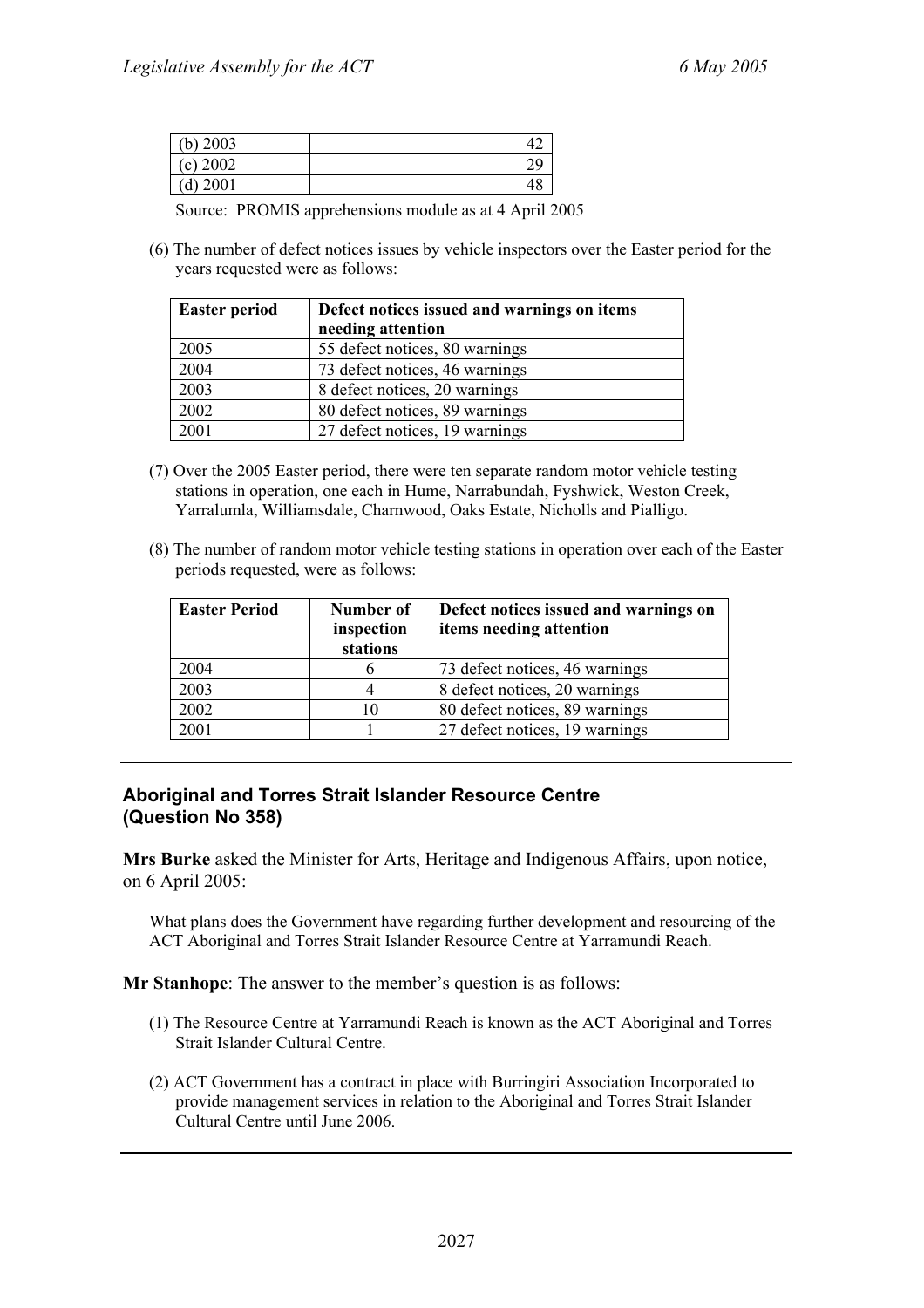# **Aboriginals and Torres Strait Islanders—Ngambri group (Question No 359)**

**Mrs Burke** asked the Minister for Arts, Heritage and Indigenous Affairs, upon notice, on 6 April 2005:

- (1) In relation to a recent email circulated to some members of the community and some Assembly Members regarding Ngambri History and Country, can the Minister provide evidence of the existence of the Ngambri 'group';
- (2) Does the Minister recognise and endorse this group and has the ACT Government funded this organisation in any way; if so, when and for how much;
- (3) Do the Ngambri have any linkages, culturally or in any other way with the Namadgi Board.

**Mr Stanhope**: The answer to the member's question is as follows:

- (1) Ngambri is the name of one of a number of family groups that make up the Ngunnawal nation. Evidence of the existence of this clan is found in the extensive historical records held by various institutions such as the NSW State Archives. A detailed summary of the historical evidence relating to the clan can be found in Ann Jackson-Nakano, *The Kamberri: a history from the records of Aboriginal families in the Canberra-Queanbeyan district and surrounds 1820-1927 and historical overview 1928 –2001* Aboriginal History Monograph 8, ANU Press, 2001.
- (2) The Government recognises members of the Ngunnawal nation as descendants of the original inhabitants of this region. There is no specific recognition of the Ngambri group outside of this broader acknowledgement. The group has received no funding from the Government.
- (3) Members of the Interim Namadgi Advisory Board are appointed under the terms of the Agreement between the Australian Capital Territory and the ACT Native Title Groups. Members are drawn from a number of family groups including Ngambri.

### **Aboriginals and Torres Strait Islanders—funding (Question No 360)**

**Mrs Burke** asked the Minister for Arts, Heritage and Indigenous Affairs, upon notice, on 6 April 2005:

- (1) In relation to funding for the Indigenous portfolio, what funding has been provided in the areas of (a) health, (b) housing, (c) education and (d) employment opportunities for the Aboriginal population of the ACT during (i) 2001-2002, (ii) 2002-2003, (iii) 2003-2004 and (iv) 2004-2005, giving separate figures for each year and for each area listed;
- (2) What are the names of the members, since November 2001, who sit or have sat on the validation committee to decide on funding for Aboriginal programs and projects.

**Mr Stanhope**: The answer to the member's question is as follows: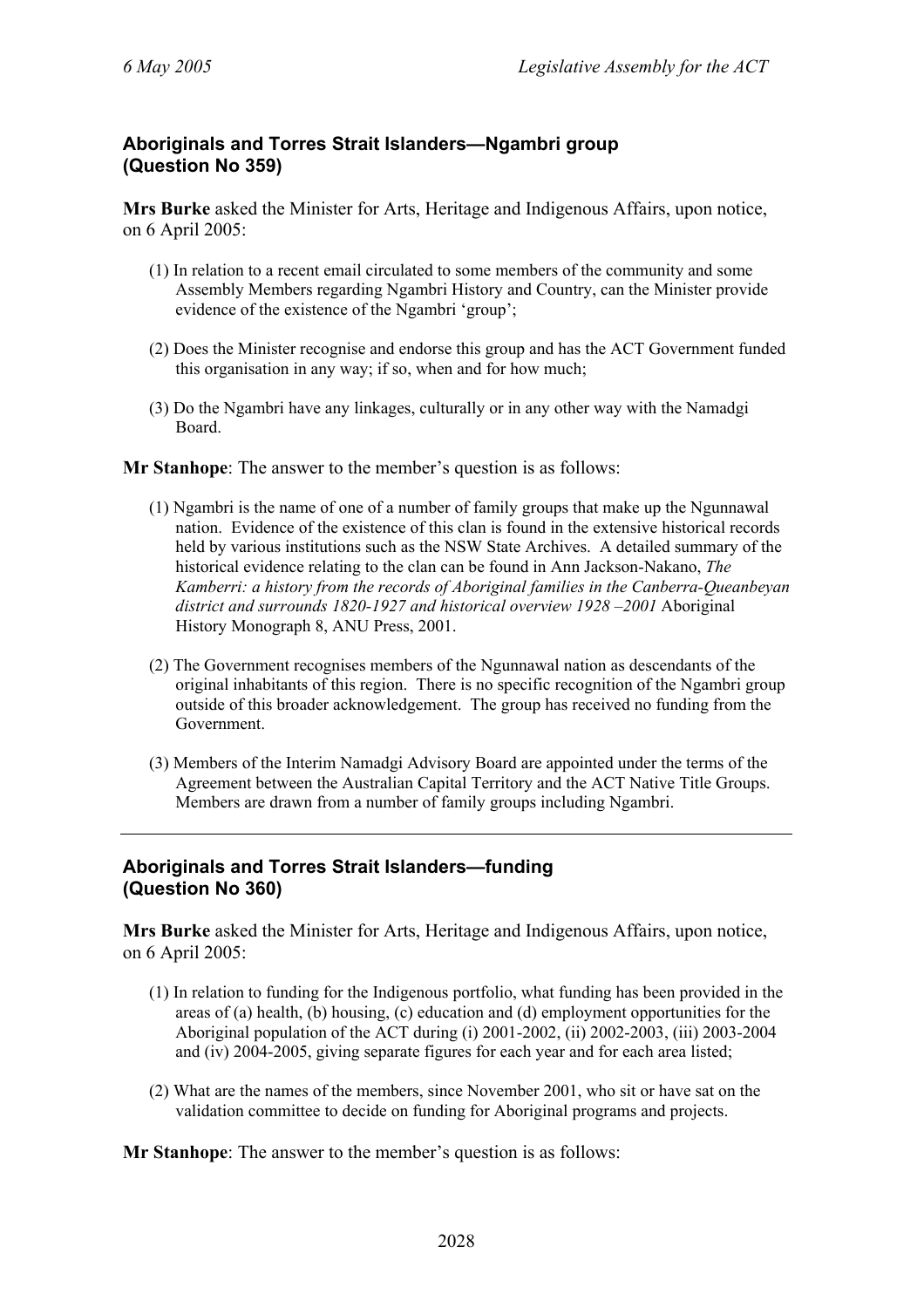- (1) The information requested is not readily available. A detailed breakdown is difficult as funding in relation to health, housing, education and employment opportunities for the Aboriginal population of the ACT is provided through a mix of general and Indigenous specific programs.
- (2) There is no validation committee that decides on overall funding for Aboriginal and Torres Strait Islander programs and projects.

### **Aboriginals and Torres Strait Islanders—funding (Question No 361)**

**Mrs Burke** asked the Minister for Arts, Heritage and Indigenous Affairs, upon notice, on 6 April 2005:

- (1) What is the total amount of funding provided to the Billabong Corporation for 2001-2002, 2002-2003, 2003-2004 and 2004-2005;
- (2) In what areas was the funding allocated;
- (3) What have been the benefits arising from the funding provided;
- (4) How have the Indigenous community benefited;
- (5) Is the Billabong Corporation currently under investigation; if so, why;
- (6) If an investigation has been completed what were the outcomes.

**Mr Stanhope**: The answer to the member's question is as follows:

- (1) My Department provided the following funding to Billabong Aboriginal Corporation: 2001-2002: \$7,900; 2002-2003: Nil; 2003-2004: \$10,000; 2004-2005: \$41,580.
- (2) 2001-2002: Building capacity for Indigenous Enterprise Development.

2003-2004: Renew Community Facilities Pilot Program.

2004-2005: Indigenous IT Awareness Raising Computer Rollout under The Digital Divide program. The contract with Billabong Aboriginal Corporation covers the period 21 December 2004 to 20 December 2005 and the total Contract price is \$91,850.00 and is payable by the following instalments: \$41,580 upon execution of the contract; \$37,070 upon the successful completion of installation and configuration of all computers that have been made available by the organisations, and the commencement of training; \$13,200 upon the successful completion of training.

(3) 2001-2002: Increase in skills and competency of Indigenous people in relation to Indigenous enterprise development.

2003-2004: Upgrade of change rooms and toilets at Billabong's property in Hawker.

2004-2005: Execution of the contract has commenced and is in its early stages of installing and upgrading of computers to the selected Aboriginal and Torres Strait Islander community organisations.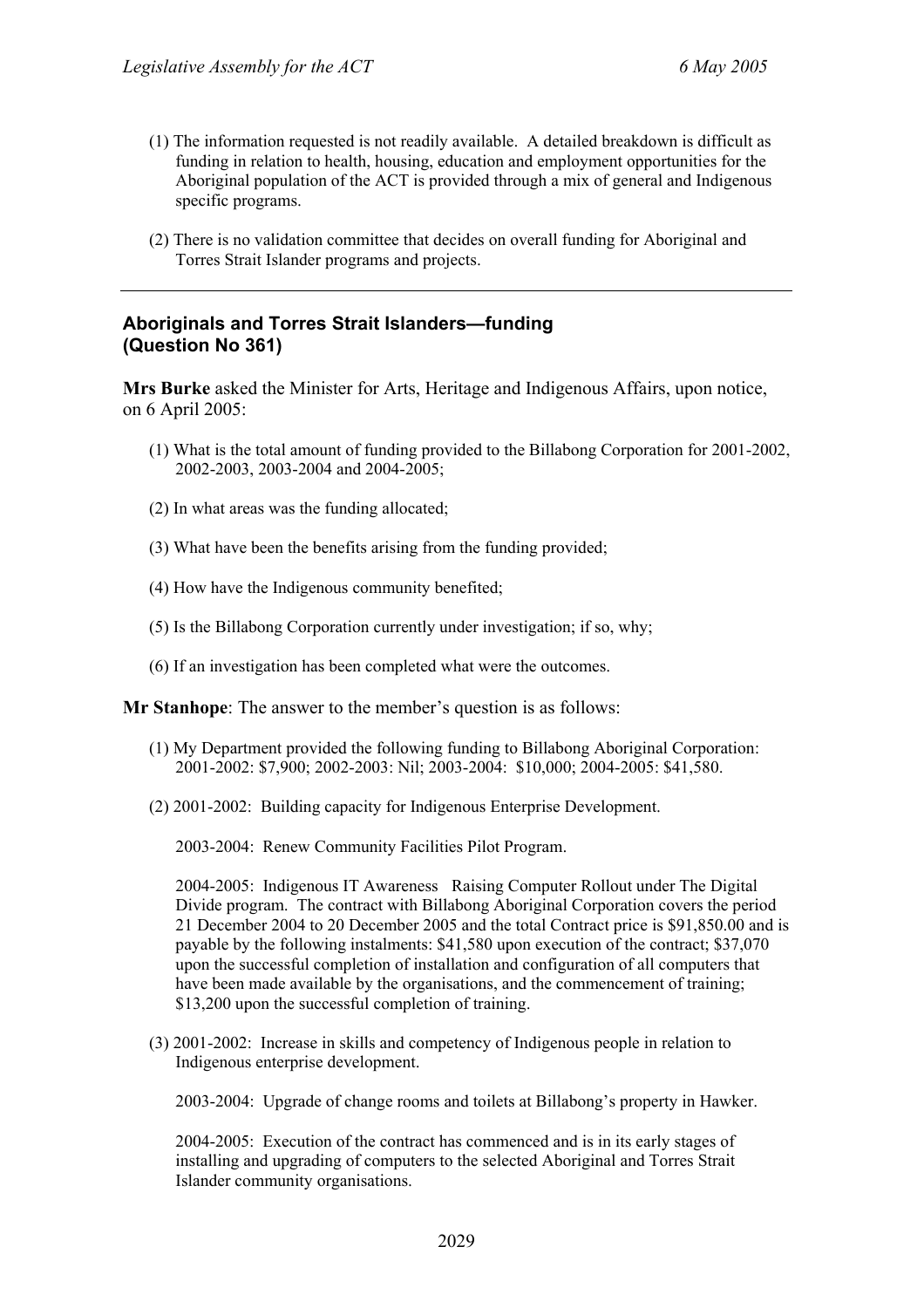(4) 2001-2002: Support of management infrastructure of Indigenous housing provider to better service the community's housing needs.

2003-2004: Improvement of community facilities.

2004-2005: At the conclusion of this contract, each organisation will have a networked computer system and will have undertaken a complete training program to provide Indigenous people with skills sufficient for use in bridging the digital divide.

- (5) I am not aware of any investigation into Billabong Aboriginal Corporation.
- (6) N/A.

### **Aboriginals and Torres Strait Islanders—memorials (Question No 362)**

**Mrs Burke** asked the Minister for Arts, Heritage and Indigenous Affairs, upon notice, on 6 April 2005:

- (1) In relation to the Cotter/'Onyong' memorial site in the Naas Valley, what evidence is there to suggest that the person known as 'Hong Yong'/ 'Onyong' was not a fictitious person;
- (2) Who commissioned the memorial;
- (3) What was the total cost of erecting this memorial;
- (4) Where did the memorial rock originate from;
- (5) Where is the memorial located geographically;
- (6) What tender process, informal or formal, was used to assess the successful tender to carry out the works;
- (7) Who made the decision for funding to be released and when was this funding awarded;
- (8) Who was the successful tenderer and/or eventual provider of the works and how much did they receive.

**Mr Stanhope**: The answer to the member's question is as follows:

(1) During the 19th century it was the practice for colonial governments to distribute clothing and blankets to Aboriginal communities. An authoritative source states Onyong, or 'Hong Kong' as being recorded on a blanket distribution list at Janevale [Wanniassa/Tuggeranong], Murray Shire in June 1834. This record designates Hong Kong as the 'chief' of the 'Namwich tribe'. In a list of blankets distributed at the Queanbeyan police office in 5 May 1841 'Hong-gong' was designated 'chief' of the Limestone Blacks. Evidence to suggest that the person known as 'Hong Yong'/'Onyong' was not a fictitious person exists in historical records held at the Archives Office of NSW. Historical evidence relating to 'Hong Yong'/'Onyong' is published in Ann Jackson-Nakano, *The Kamberri: a history from the records of Aboriginal families in the*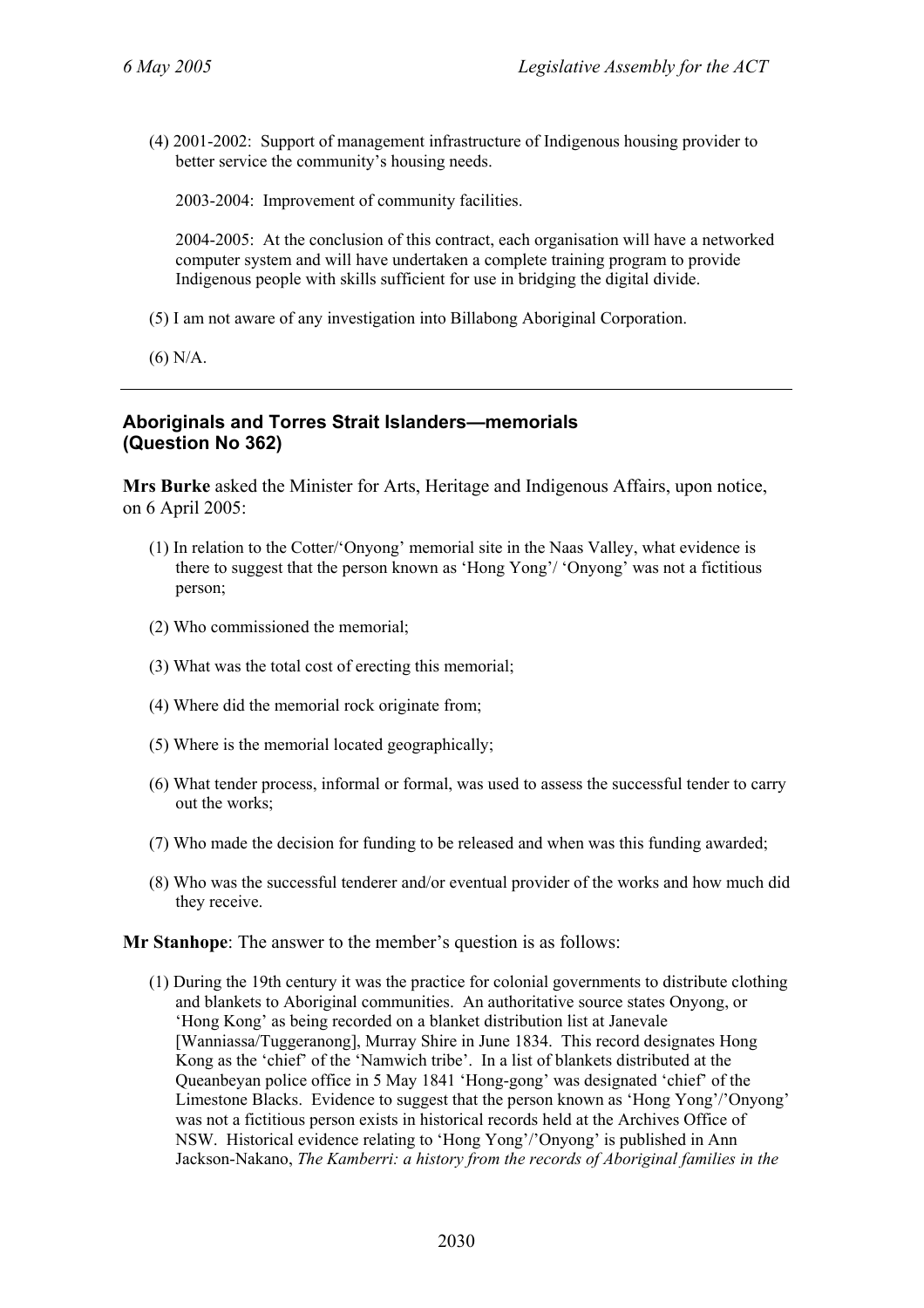*Canberra-Queanbeyan district and surrounds 1820-1927, and historical overview 1928- 2001*, Aboriginal History Monograph 8, ANU Press, 2001.

- (2) The Cotter/'Onyong' memorial was erected by William Cotter (deceased) great-grandson of Garrett Cotter, a pioneer of the region, who befriended 'Hong Yong' (Onyong) in the early eighteen hundreds.
- (3) The cost of erecting the memorial is unknown.
- (4) The source of the memorial rock is unknown.
- (5) The memorial was erected on the site of a hut built by Garrett Cotter in 1828. It is located geographically on the property known as 'Naas Forest' in NSW west of Michelago near the ACT border.
- (6) The memorial was erected privately.
- (7) There is no record of Government funds being awarded for the construction of the memorial.
- (8) The memorial was erected privately.

#### **Aboriginals and Torres Strait Islanders—Ngunnawal spelling (Question No 363)**

**Mrs Burke** asked the Minister for Urban Services, upon notice, on 6 April 2005:

- (1) When did the Government seek independent linguistic validation for the name change of 'Ngunawal' to 'Ngunnawal';
- (2) Who gave this advice and validation;
- (3) How much did this advice cost the Territory;
- (4) Who approved the funding and when;
- (5) What was the construction and erection costs of the new 'Ngunnawal' signs across the ACT.

**Mr Hargreaves**: The answer to the member's question is as follows:

- (1) The ACT Government did not seek any independent linguistic validation advice in relation to this matter.
- (2) N/A.
- (3) N/A.
- (4) N/A.
- (5) The cost of construction and installation of the three signs erected in May 2002 was \$4,500.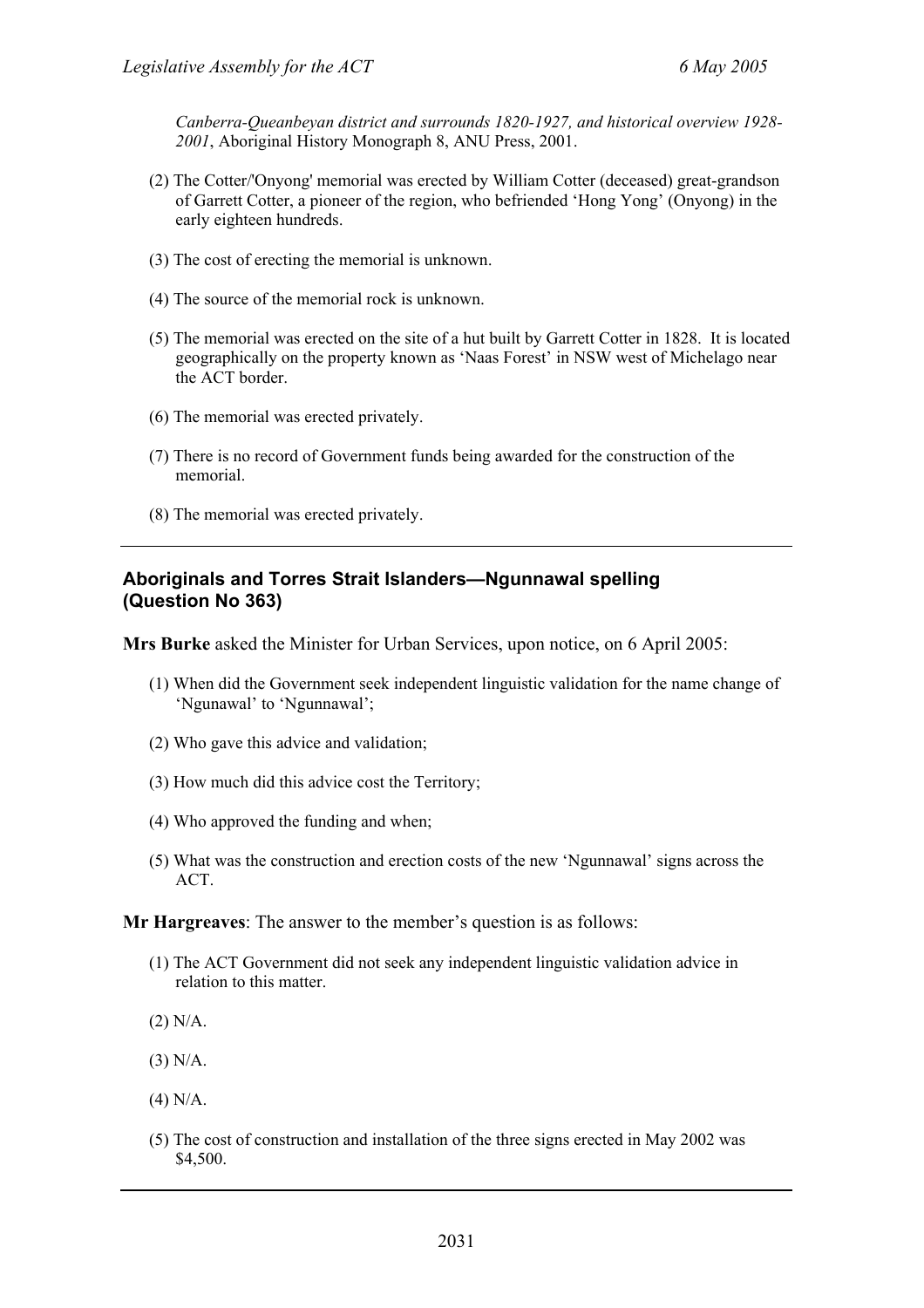### **Roads—seat-belt compliance (Question No 364)**

**Mrs Burke** asked the Minister for Urban Services, upon notice, on 6 April 2005:

What scope is there for the ACT Government to consider permanently doubling the demerit points for not wearing a seat-belt in the ACT given that the non-compliance with seat-belt laws is one of the main causes of road death and injuries.

**Mr Hargreaves**: The answer to the member's question is as follows:

The ACT is party to national road transport reforms, including national driver licensing arrangements and the National Demerit Point Scheme. This scheme relies on all jurisdictions recognising demerit points incurred in other states and territories in a consistent manner. The ACT applies demerit points to offences in line with the National Schedule of demerit points, in accordance with the Territory's general approach of supporting regulatory consistency across jurisdictions. A move towards permanent doubling of demerit points for seat belt offences would be a significant change away from the existing national position.

It is important that national consistencies are maintained. This assists licence holders from all states and territories to be aware of their responsibilities as a driver and the consequences of failing to comply with road transport laws, regardless of where they are travelling.

Under current arrangements, double demerit points are applied to speeding and seat belt offences in NSW and the ACT on public holiday long weekends. One additional demerit point is applied to other traffic offences.

The existing double demerit point program has a high public profile and has significant resources committed to it. The introduction of permanent double demerit points for offences such as seat belt offences could reduce the opportunity double demerit periods provide to highlight road safety issues.

For these reasons, there are no plans to introduce double demerit points for seat belt offences on a permanent basis.

# **Community Linking and Needs Assessment Service (Question No 365)**

**Mrs Burke** asked the Minister for Disability, Housing and Community Services, upon notice, on 6 April 2005:

How has the Community Linking and Needs Assessment Service assisted applicants for Individual Support Packages during the most recent funding round who were unsuccessful in securing funding;

**Mr Hargreaves**: The answer to the member's question is as follows:

The Community Linking and Needs Assessment Service (CLANAS) has no ongoing professional role for applicants of Individual Support Packages once the assessment is completed unless the Panel or the Minister requires any further information. However, CLANAS endeavoured to discuss alternate options with applicants in case they were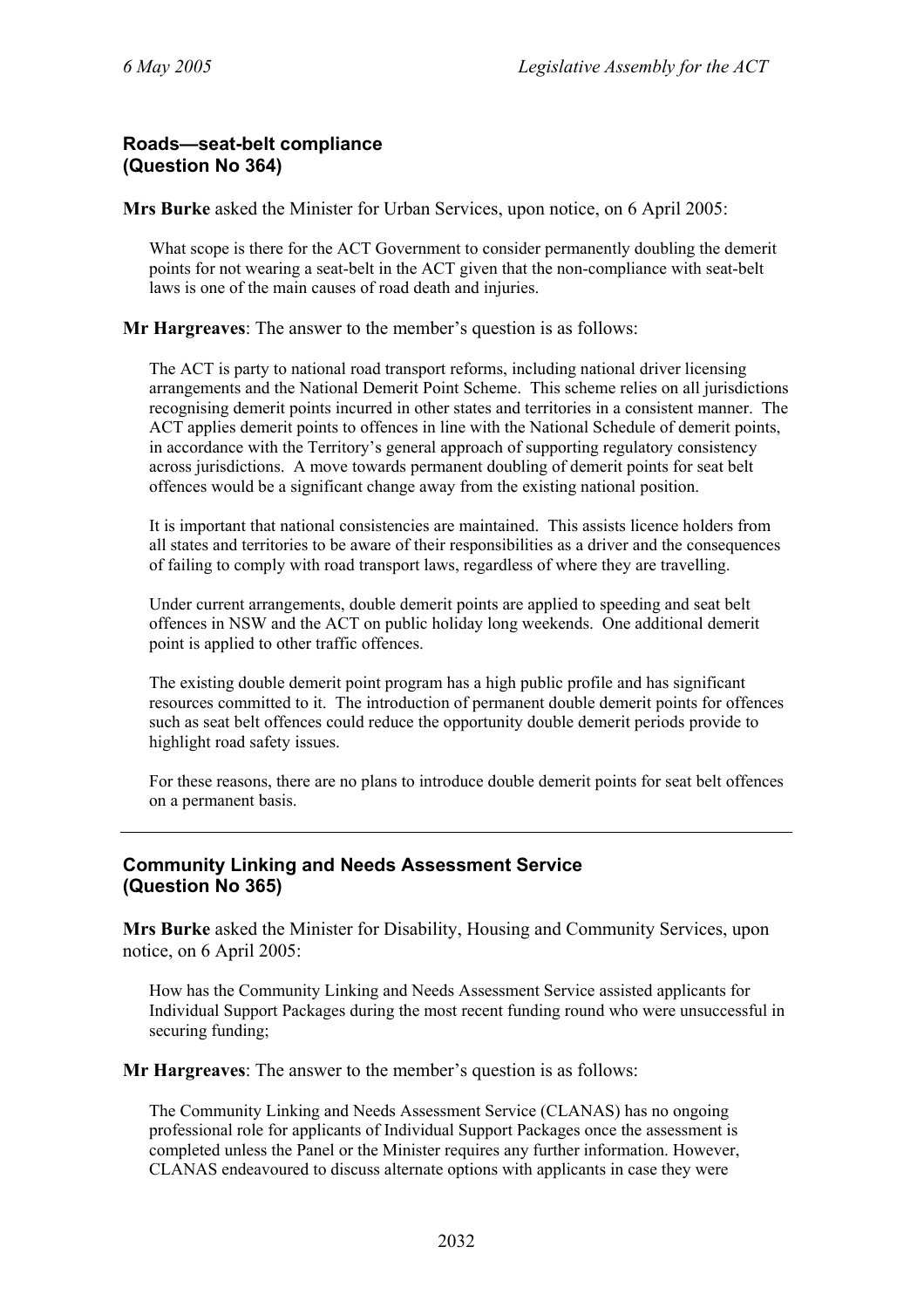unsuccessful. This included giving applicants and/or their carers or advocates information about non-Government agencies that they could make contact with. Some applicants and service providers contacted the assessors and discussed issues and options on an informal basis.

### **Housing—vandalism (Question No 366)**

**Mrs Burke** asked the Minister for Disability, Housing and Community Services, upon notice, on 6 April 2005:

What is the cost to Housing ACT in relation to repairs to Housing ACT properties that have been vandalised and/or damaged, either by an occupying tenant who has admitted liability or by persons unknown, during (a) 2001-02, (b) 2002--03, (c) 2003-04 and (d) 2004-05 to date.

**Mr Hargreaves**: The answer to the member's question is as follows:

- (a) 2001-02 We have no break up of the actual charge to tenants as the current system was not in place at that time.
- (b) 2002-03 \$837,170 was charged to tenants
- (c) 2003-04 \$702,721 was charged to tenants
- (d) 2004-05 YTD \$705,413 has been charged to tenants.

### **Policing—off duty speeding fines (Question No 368)**

**Mr Pratt** asked the Minister for Police and Emergency Services, upon notice, on 7 April 2005:

- (1) Further to the reply to question on notice No 154, of the 191 Traffic Infringement Notices (TINs) issued to police officers on duty in 2003-04, how many withdrawn through the TIN Exemption Board;
- (2) Did the TIN Exemption Board withdraw any of the notices due to police officers ignoring road rules as it was deemed necessary or appropriate to do so in the course of their duty on that day;
- (3) Of the 191 TINs issued to police officers on duty in 2003-04, how many of those TINs not withdrawn through the TIN Exemption Board were then appealed through the normal avenue of correspondence to Traffic Representations;
- (4) Of those that then requested withdrawal of the notice through Traffic Representations how many were successful;
- (5) Of the 83 TINs issued to police officers on duty to date in 2004-05, how many of those were withdrawn through the TIN Exemption Board;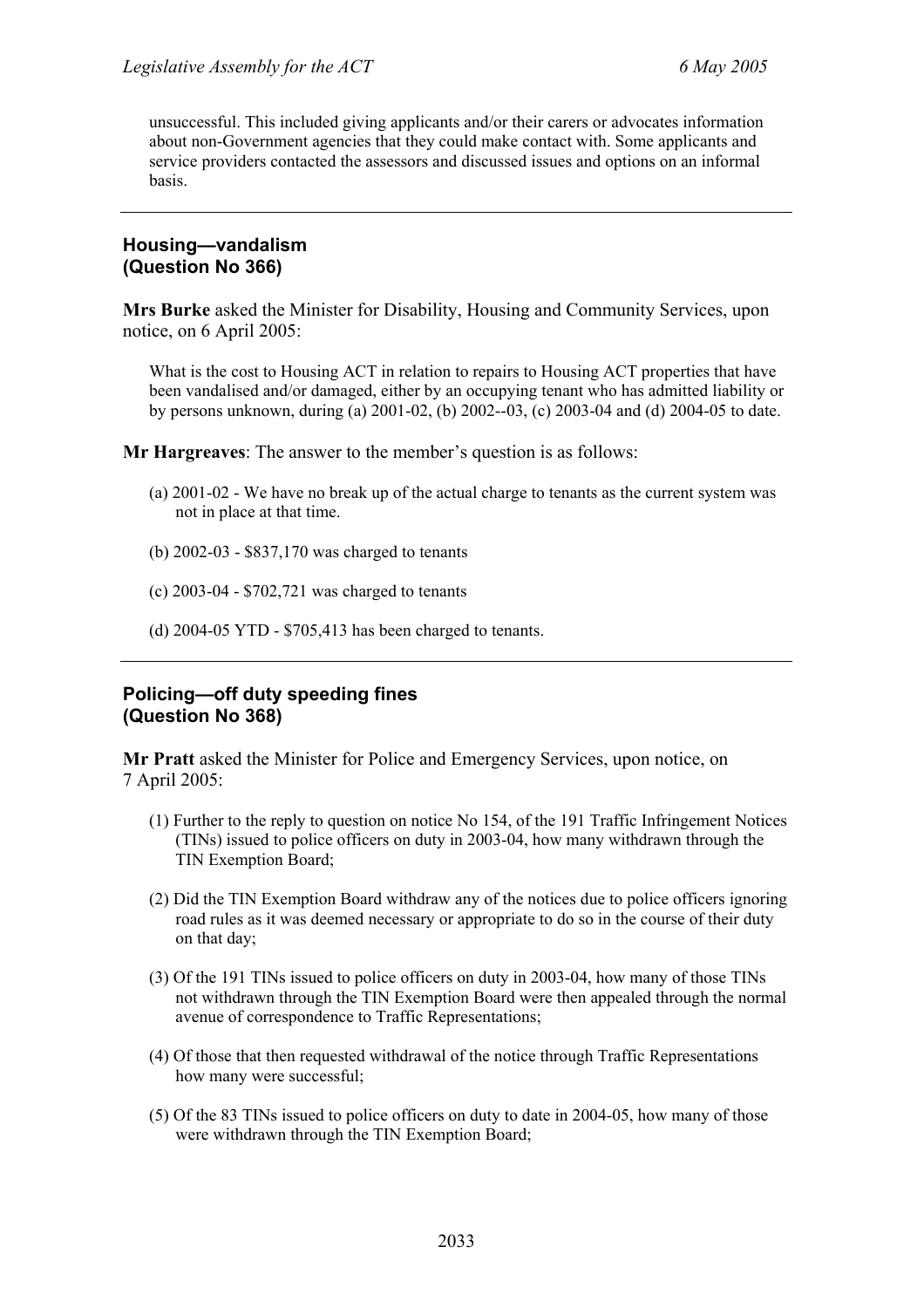- (6) Did the TIN Exemption Board withdraw any of the notices due to police officers ignoring road rules as it was deemed necessary or appropriate to do so in the course of their duty on that day;
- (7) Of the 83 TINs issued to police officers on duty in 2004-05, how many of those TINs not withdrawn through the TIN Exemption Board were then appealed through the normal avenue of correspondence to Traffic Representations;
- (8) Of those that then requested withdrawal of the notice through Traffic Representations how many were successful;
- (9) On how many occasions in (a) 2003-04 and (b) 2004-05 to date have police officers on duty been served with a traffic infringement notice that attracts a penalty involving the loss of six or more demerit points;
- (10) What action is taken when a police officer does attract a penalty involving the loss of six or more demerit points.

**Mr Hargreaves**: The answer to the member's question is as follows:

- (1) 54
- (2) Yes
- (3) This information is not recorded
- (4) To answer this question would be resource intensive and requires manual data extraction and the examination of individual records. However, if a request meets the required criteria, the same as any member of the public, then it can be withdrawn.
- (5) 33
- (6) Yes
- (7) This information is not recorded.
- (8) To answer this question would be resource intensive and requires manual data extraction and the examination of individual records. However, if a request meets the required criteria, the same as any member of the public, then it can be withdrawn.
- (9) a) two infringements notices were issued, and b) one infringement notice was issued.
- (10) Members are required to report in writing to their Co-ordinator that they have incurred a TIN with six or more demerit points. The Co-ordinator shall consider the report and determine whether to withdraw any authorisation to drive official vehicles. The Coordinator will advise the member and Professional Standards of their decision.

### **Prisons and prisoners—Quamby (Question No 370)**

**Mrs Burke** asked the Minister for Children, Youth and Family Support, upon notice, on 7 April 2005: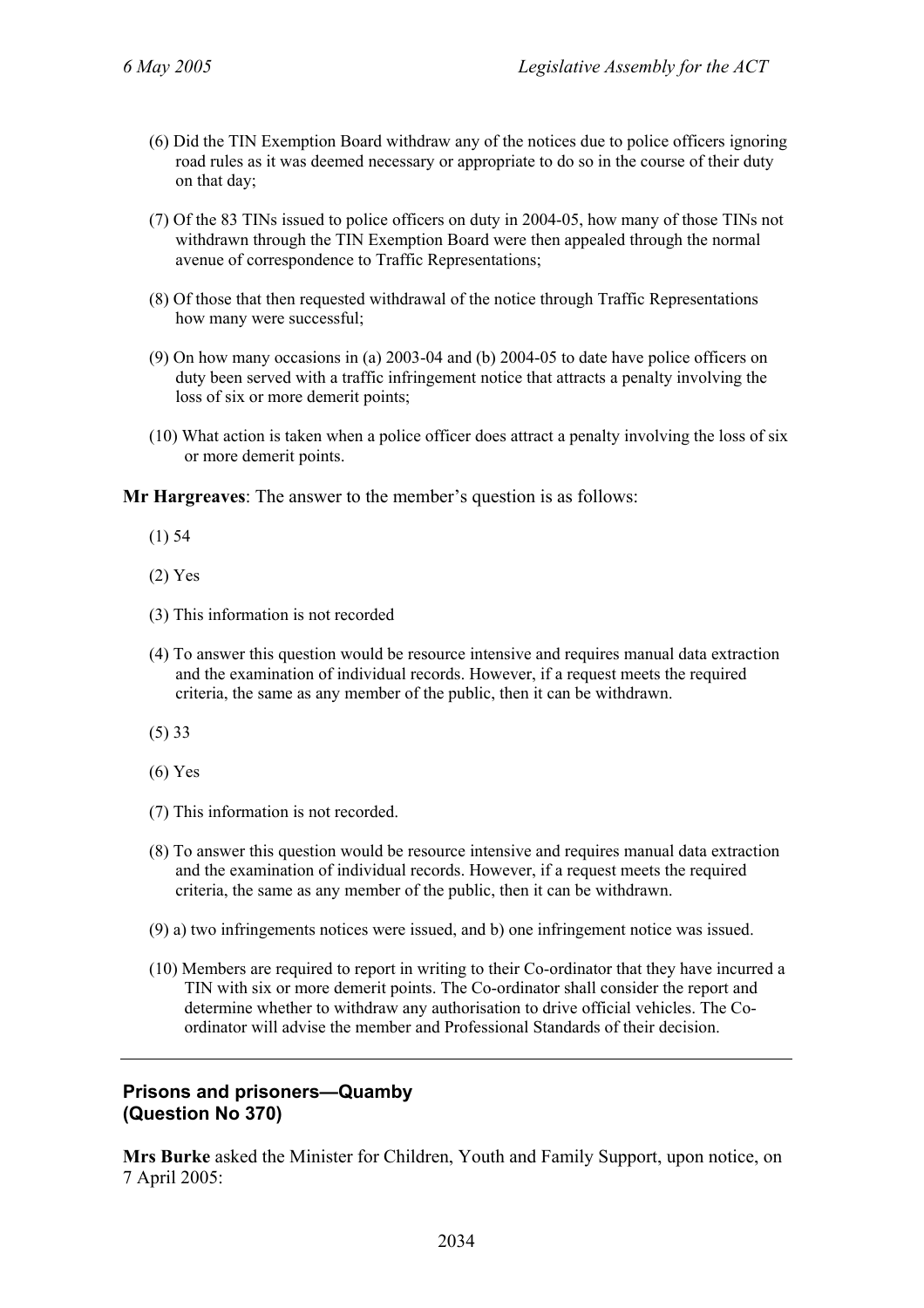Further to the reply question on notice No 136, is the feasibility study to consider site options and inclusions in a new youth detention centre, which you previously stated was scheduled for completion in April 2005, on track to be completed this month; if so, when will the study be presented to Government and when will the study be made public; if not, when will the report now be completed and released publicly.

**Ms Gallagher**: The answer to the member's question is as follows:

(1) The first stage of the feasibility study which will focus on an analysis of the various site options will be completed in late May 2005. The Government will consider the recommendations of the study in mid June 2005, after which an announcement on the preferred site(s) will be made.

# **Emergency Services—Fire-Link project (Question No 371)**

**Mrs Dunne** asked the Minister for Police and Emergency Services, upon notice, on 7 April 2005:

- (1) How many tender submissions were received by the Emergency Services Authority in relation to the "Fire-Link" project;
- (2) Why was the "Fire-Link" project the subject of a single select tender process and on what basis was it considered there were reasonable grounds to dispense with the ordinary requirements of the ACT Government Procurement (Quotation and Tender Thresholds) Guideline 2003 No 1.

**Mr Hargreaves**: The answer to the member's question is as follows:

- (1) One FireLink was selected as the best and final offer under a single select tender process.
- (2) The objectives of the project are best served by the adoption of a single select tender process for the following factors:
	- a) The existence of a local supplier who has been proven capable during a 4-month trial;
	- b) The limited timescale for planning and delivery of the required capability, prior to the commencement of the 2004/05 fire season;
	- c) The specialist capability required a self-replicating mobile radio network that directly suits the ESA operational requirements, particularly in remoter areas, to support the control and coordination of deployed ESA vehicles; and
	- d) As the suppliers for the specialist capability within the marketplace are very limited and known, the invitation of Public Tenders would limit the delivery of the desired outcomes and not present any additional benefits over the single select process.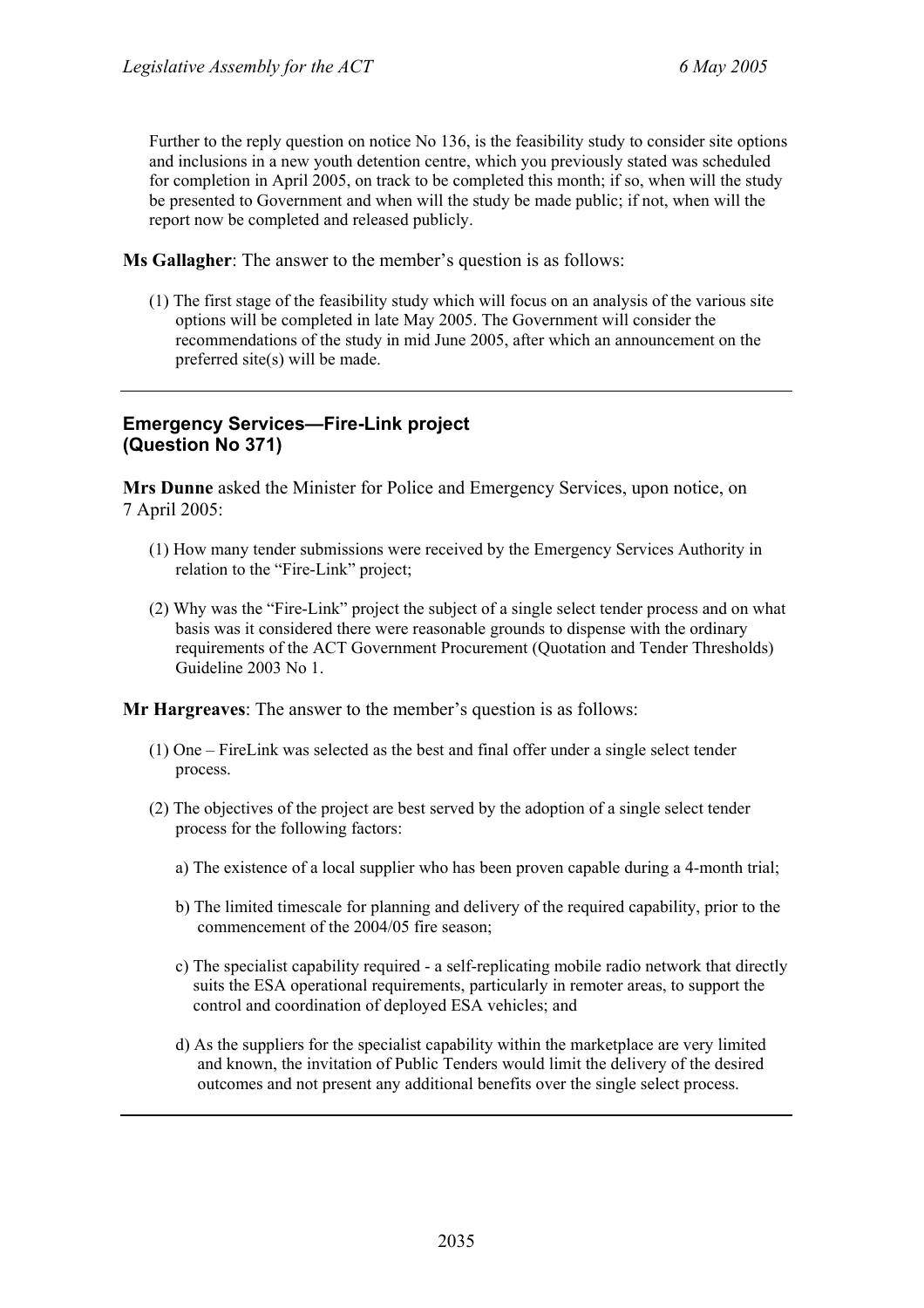# **Emergency Services—response protocols (Question No 373)**

**Mrs Dunne** asked the Minister for Police and Emergency Services, upon notice, on 7 April 2005:

- (1) In relation to urgent duty driving, why is it the case that under the new or proposed Standard Operating Procedures (SOP) a Rural Fire Service (RFS) unit being driven by someone trained in urgent duty driving and responding cannot break the speed limit, whilst an urban Fire Brigade Unit responding to the same fire in the same kind of truck can break the speed limit;
- (2) What is the reason for the discrepancy in the SOP;
- (3) Has the RFS obtained any legal advice on the legalities relating to responding to bushfire incidents; if so, what is that advice; if not, what is its decision to alter the SOP based on;
- (4) Does the Rural Fire Service (RFS) have any other form of professional advice supporting its changes in the SOP.

**Mr Hargreaves**: The answer to the member's question is as follows:

- (1) The differences in Standard Operating Procedures (SOPs) between the ACT Fire Brigade and the ACT Rural Fire Service (ACT RFS) reflects the differences in the levels of experience between a full time, highly trained workforce and a highly trained but part time workforce operating in significantly different emergency response roles;
- (2) There are different SOPs for the ACT RFS and the ACT Fire Brigade, which reflect the different requirements and roles of each responding agency. There is no discrepancy;
- (3) The proposed changes in the ACT RFS SOP reflects the response of the ACT RFS to the duty of care it has for its volunteers and the public when responding crews to a grass or bushfire in the rural area.
- (4) No, this is not necessary as changes to SOPs are a routine matter.

### **Policing—taser use (Question No 374)**

**Mrs Dunne** asked the Minister for Police and Emergency Services, upon notice, on 7 April 2005:

- (1) What assessments were done on the Taser X26 before it was introduced for trial;
- (2) What is the scheduled start and finish dates of the trial;
- (3) Are there pre-established criteria against which the judgement as to the success or otherwise of the Taser X26 trial will be made; if so, what are they; if not, why not;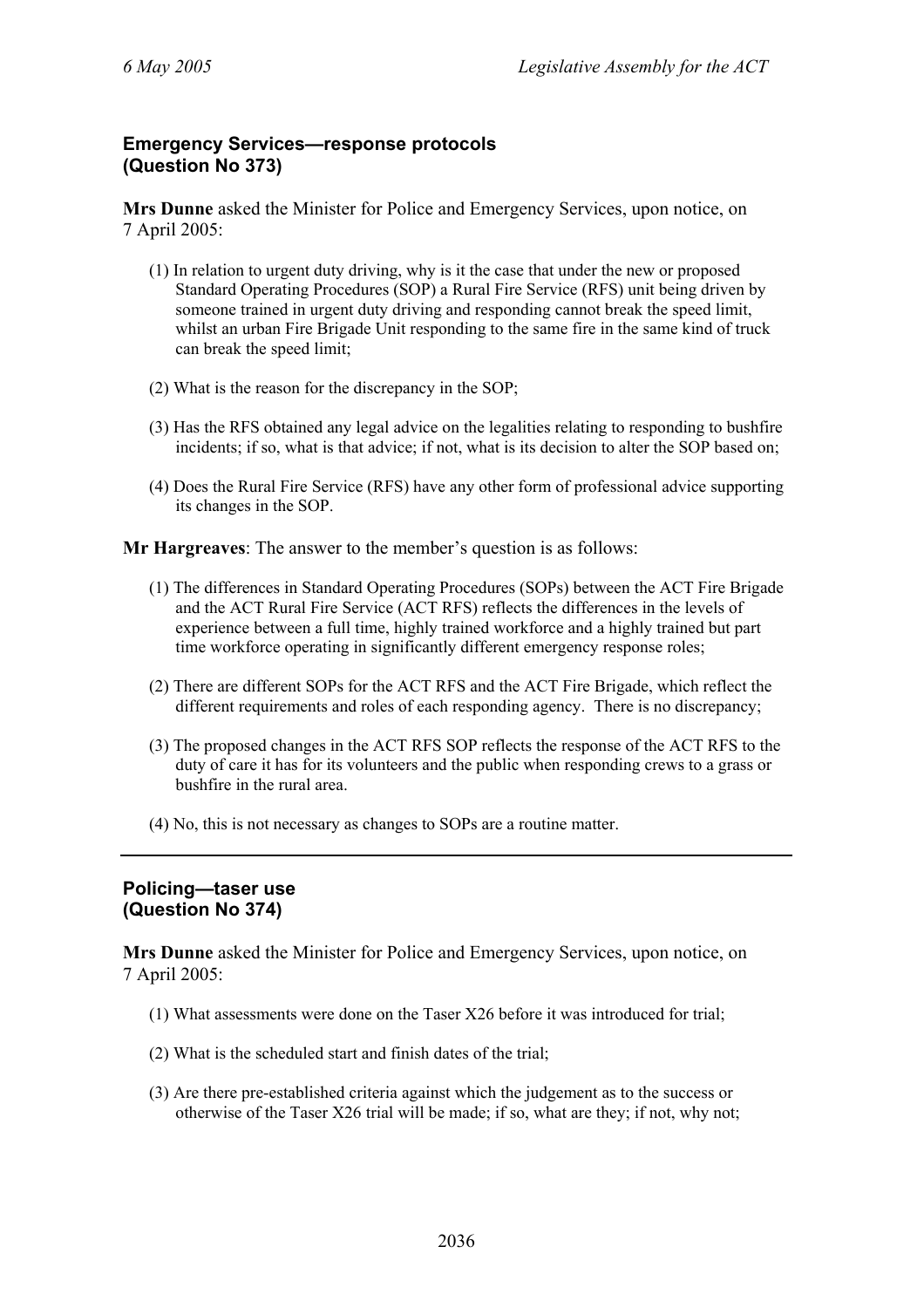- (4) Which community representatives/stakeholders have been consulted in relation to the trial of the Taser X26 and which community representatives/stakeholders will be consulted in the future;
- (5) What are the guidelines on the use of the Taser X26;
- (6) Will the Minister provide me with a copy of the guidelines;
- (7) Are copies of these guidelines available to the public; if not, why not;
- (8) What, if any, directions have you given to the Australian Federal Police (AFP) relating to the use of the Taser X26 and the parameters of the trial;
- (9) What internal review mechanisms does the AFP have in place in relation to the trial of the Taser X26;
- (10) Who will be the final judge on the success or otherwise of the Taser X26 trial;
- (11) What are the guidelines relating to the use of pepper spray;
- (12) Will the Minister provide me with a copy of the guidelines;
- (13) Are copies of these guidelines available to the public; if not, why not;
- (14) On how many occasions in the last two years have the AFP used pepper-spray on members of the public;
- (15) How many complaints have been made about the use of pepper spray in the last two years;
- (16) What are the AFP's guidelines on the use of force;
- (17) Will the Minister provide me with a copy of the guidelines;
- (18) Are copies of these guidelines available to the public; if not, why not.

**Mr Hargreaves**: The answer to the member's question is as follows:

(1) In 2002, a member of the AFP Specialist Response and Security Team (SRS) attended Jane's 6th Annual Less than Lethal Weapons Conference in the United Kingdom. The purpose of the visit was to determine what less lethal tools were available to police, and which of those tools were appropriate to the AFP's operational environment. The Taser was identified as one less lethal tool worthy of further investigation.

In July 2003, two SRS members attended the Taser Master Instructors course conducted by Taser International. The purpose of attendance on this course was to further assess the Taser X26 for its suitability for AFP use.

In the period between July 2003 and August 2003, 33 SRS members were directly exposed to the Taser X26 in a practical trial of its suitability and effectiveness. From the tests conducted, a 100% success rate was achieved in relation to the total temporary incapacitation of the member. No member received any injuries as a result of their direct exposure.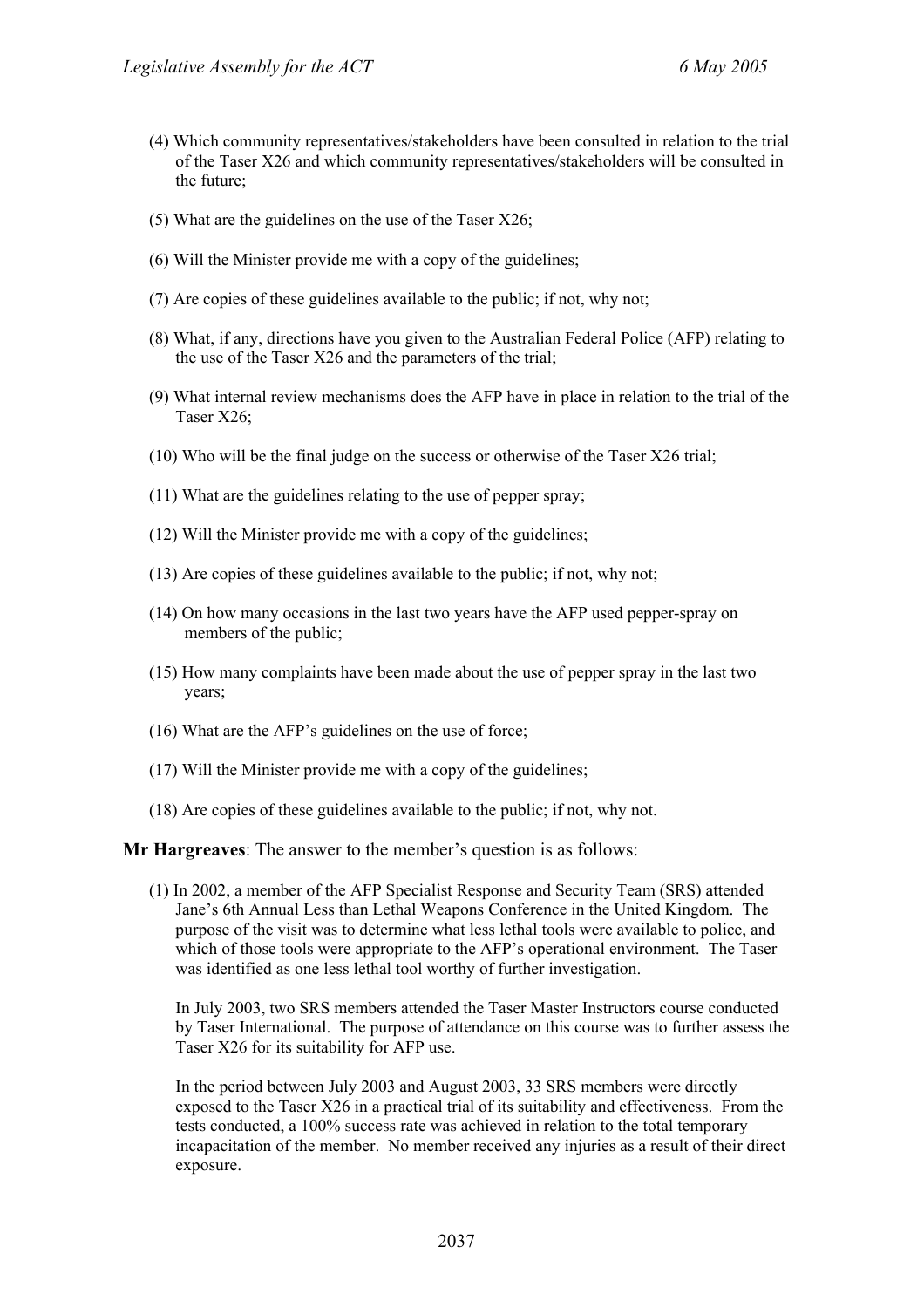During the assessment period, every Australian policing jurisdiction was consulted in relation to their operational experiences with the Taser. At the time of consultation, every policing jurisdiction except Victoria and Tasmania were using the Taser. These two jurisdictions have since adopted the use of the Taser.

The assessment period culminated in the preparation of a proposal document which was formally submitted to the AFP Operational Safety Committee. This submission involved the delivery of a package that outlined methods of use, training requirements, cost, sustainability of the Taser X26 as a permanent use of force option, occupational health and safety issues, operational outcomes experienced in the United States and Australia, medical and technical data, media strategy, and AFP Governance strategies that were outlined in the proposed amendments to Commissioners Order 3. The delivery of this information culminated in the live demonstration of the use of the Taser X26 on a member of the SRS Tactical Response Team.

(2) 1 December 2004 to 1 December 2005. The trial may be extended if further data is required. Any extension will need to be endorsed by the Operational Safety Committee.

(3) Yes.

The trial seeks to assess the suitability of the Taser X26 within the AFP Use of Force framework across a number of operational variables. These variables include:

Incident type; age of the suspect; height of the suspect; weight of the suspect; the existence of drugs or alcohol; the range at which the Taser X26 was fired; the cycle time and number of exposures required; the effect of the suspects clothing; whether any other use of force options were used during the incident such as Oleoresin Capsicum spray (OC) or a baton; whether the offender was armed; any injuries sustained to the police officer and the suspect; whether medical treatment was required; the effectiveness of the probes; the location at which the probes made connection with the suspects body; and the type of application applied either as touch stun or probes.

All of these variables will be recorded after every incident with a view to establishing its suitability within the AFP's operational policing environment. Each incident will be individually assessed against the current AFP use of force framework. A leading question, particularly as it relates to the injuries sustained to police officers and the suspect, will be to determine whether the Taser X26 has contributed to the resolution of an incident with the minimum amount of force reasonable.

It should be noted that the Taser X26 is an additional use of force option that is not designed, or intended, to replace those other options which currently exist. The Taser X26 offers to compliment those less than lethal use of force options which currently exist.

(4) Former Police Minister Bill Wood, Federal Minister for Justice and Customs Chris Ellison, ACT Ambulance, Calvary Hospital, Commonwealth Ombudsman, and I have been consulted.

The trial has commenced and the results will be reported back to the AFP Operational Safety Committee at its conclusion.

The AFP has adopted an open and informative approach through the media in relation to the introduction of the Taser X26 trail. This approach will be maintained into the future.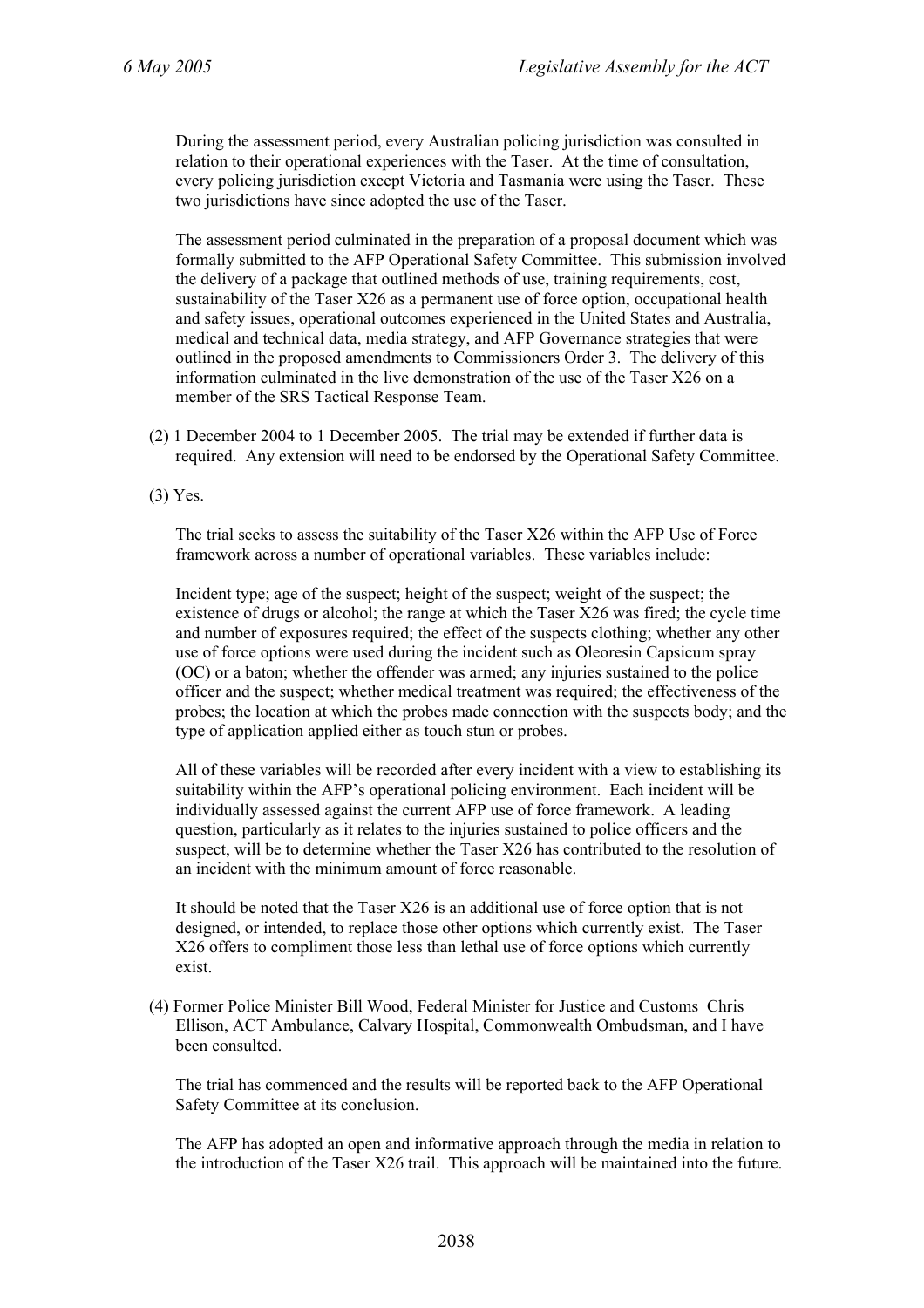The AFP will maintain a consultative process and outcomes of the trial will be shared with the key stakeholder group.

- (5) The guidelines for the use of the Taser X26 are contained within AFP Commissioners Order 3 and the Taser X26 training package.
- (6) Commissioner's Order 3 is classified as "Security-in-confidence". As such, it may be disseminated upon request to AFP Professional Standards.
- (7) Commissioner's Order 3 is not routinely available to members of the public, as it contains internal working procedures and discloses police methodology.
- (8) I have not given any directions to the AFP in relation to the use of the Taser X26 or the parameters of the trail. Only SRS will have access to the Taser during the trial.
- (9) The Operational Safety Committee is the primary body in this regard. Through the mandatory reporting measures such as the AFP Use of Force report and an ongoing investment in the trial, the Operational Safety Committee is able to monitor the trial's progress. At the conclusion of the trial, all findings will be presented to the Operational Safety Committee for review and determination.
- (10) The AFP Operational Safety Committee.
- (11) AFP Commissioner's Order 3.
- (12) Commissioner's Order 3 is classified as "Security-in-confidence". As such, it may be disseminated upon request to AFP Professional Standards.
- (13) Commissioner's Order 3 is not routinely available to members of the public, as it contains internal working procedures and discloses police methodology.
- (14) 163 occasions.
- (15) It is too resource intensive to obtain data identifying how many complaints have been made about the use of pepper spray in the last two years as this would involve manual data extraction and examination of individual case records.
- (16) Commissioner's Order 3.
- (17) Commissioner's Order 3 is classified as "Security-in-confidence". As such, it may be disseminated upon request to AFP Professional Standards.
- (18) Commissioner's Order 3 is not routinely available to members of the public, as it contains internal working procedures and discloses police methodology.

### **Kangaroos—culling (Question No 375)**

**Dr Foskey** asked the Minister for the Environment, upon notice, on 7 April 2005:

(1) Further to my question without notice of 18 February in relation to kangaroo culling, was any scientific advice provided to the Government that supported the Government's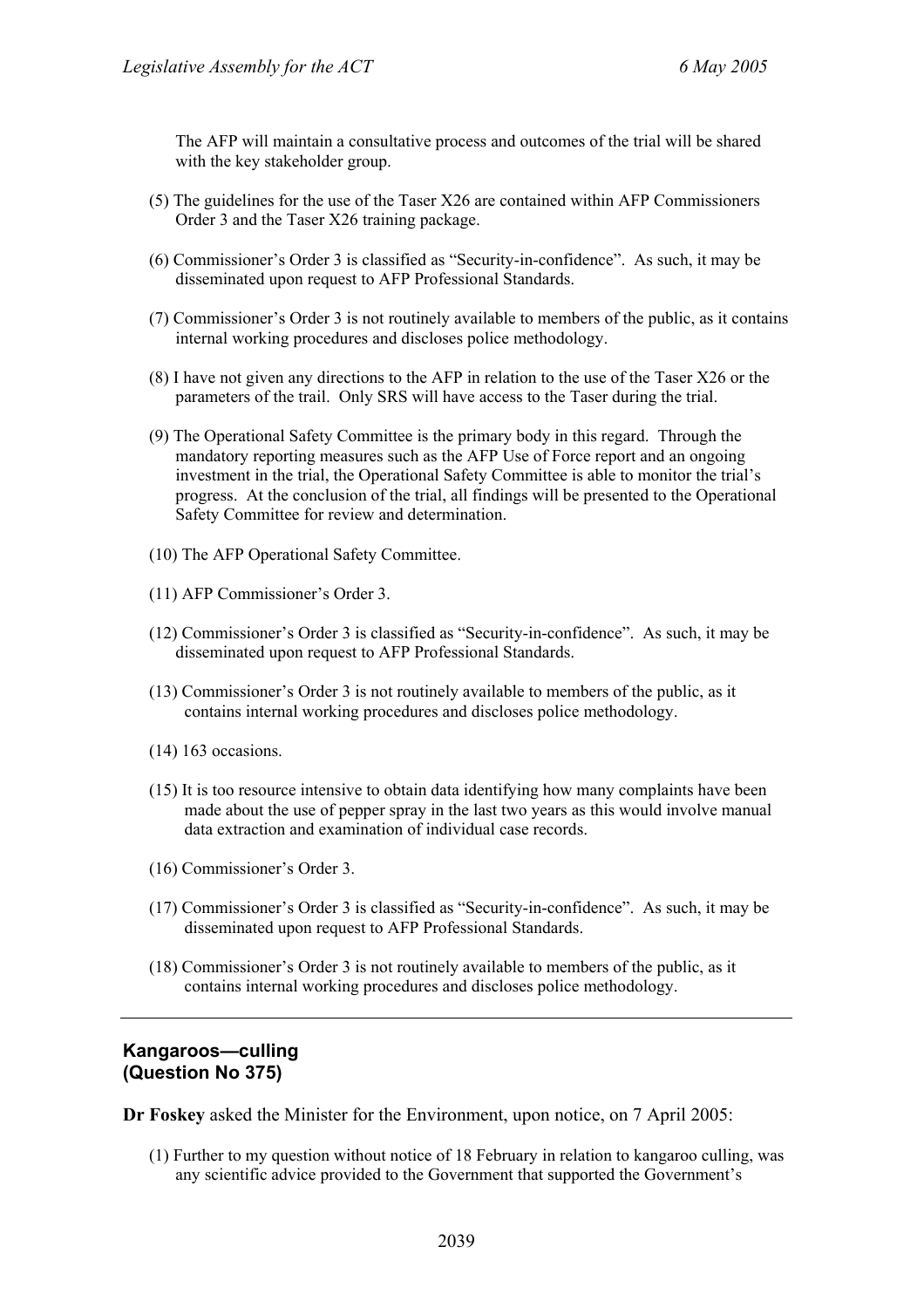decision to go ahead with the Googong kangaroo cull in 2004 and can it be made publicly available;

- (2) Was the Minister aware that the Googong slaughter was conducted in a manner contrary to the requirements of the ACT Code of Practice for the Humane Destruction of Kangaroos; if so, when did he become aware;
- (3) Is the Minister aware that the ACT's Animal Welfare Advisory Committee (AWAC) was not briefed about the slaughter until the night it finished;
- (4) Will the Government establish clear, formal processes for Environment ACT to apply in regard to future culls or harvests of kangaroos at Googong or elsewhere even though there isn't any expectation in the foreseeable future that further or additional kangaroo culls will be necessary;
- (5) Will the Government commit to a transparent process, including (a) identifying realistic objectives, (b) independent scientific assessment, (c) public notification prior to the cull, (d) adequate opportunity for public input and (e) an evaluation process to establish whether the slaughter has achieved its objectives;
- (6) Will the Minister provide assurances that any further culling will be in accordance with the ACT Code of Practice for the Humane Destruction of Kangaroos;
- (7) How can we be sure the Minister will consult with AWAC in relation to the welfare aspects of future proposals to kill kangaroos.

**Mr Stanhope**: The answer to the member's question is as follows:

- (1) The public report *Background Information on Kangaroo and Pasture management at Googong Foreshores for the July 2004 Cull* is available on request from Environment ACT.
- (2) Googong Foreshores lies in NSW and NSW legislation applies. A licence to cull Eastern Grey Kangaroos at Googong Foreshores was obtained from the NSW Department of Environment and Conservation. The cull was conducted in accordance with the National Code of Practice for the Humane Destruction of Kangaroos, as required under the conditions of the licence.
- (3) The ACT Animal Welfare Advisory Committee was briefed on the cull at the first available meeting of the Committee after the decision to undertake the cull had been made. During the course of the culling program, the Chair of the Committee participated in two consultation meetings that were convened by Environment ACT.
- (4) A process is in place to monitor vegetation condition and kangaroo numbers at Googong Foreshores. The Government will be advised of the outcome of this monitoring and its implications for protecting water quality in the Googong Dam. Future decisions on kangaroo management at Googong will be guided by this information. A similar process will apply to other areas.
- (5) The Government will continue to manage land and water resources to conserve ecological communities and to protect water quality for the benefit of the ACT community. Decisions about kangaroo management are part of this process. The setting of objectives and the evaluation of outcomes will continue to be based on sound science. The detail of individual programs will be determined on a case by case basis.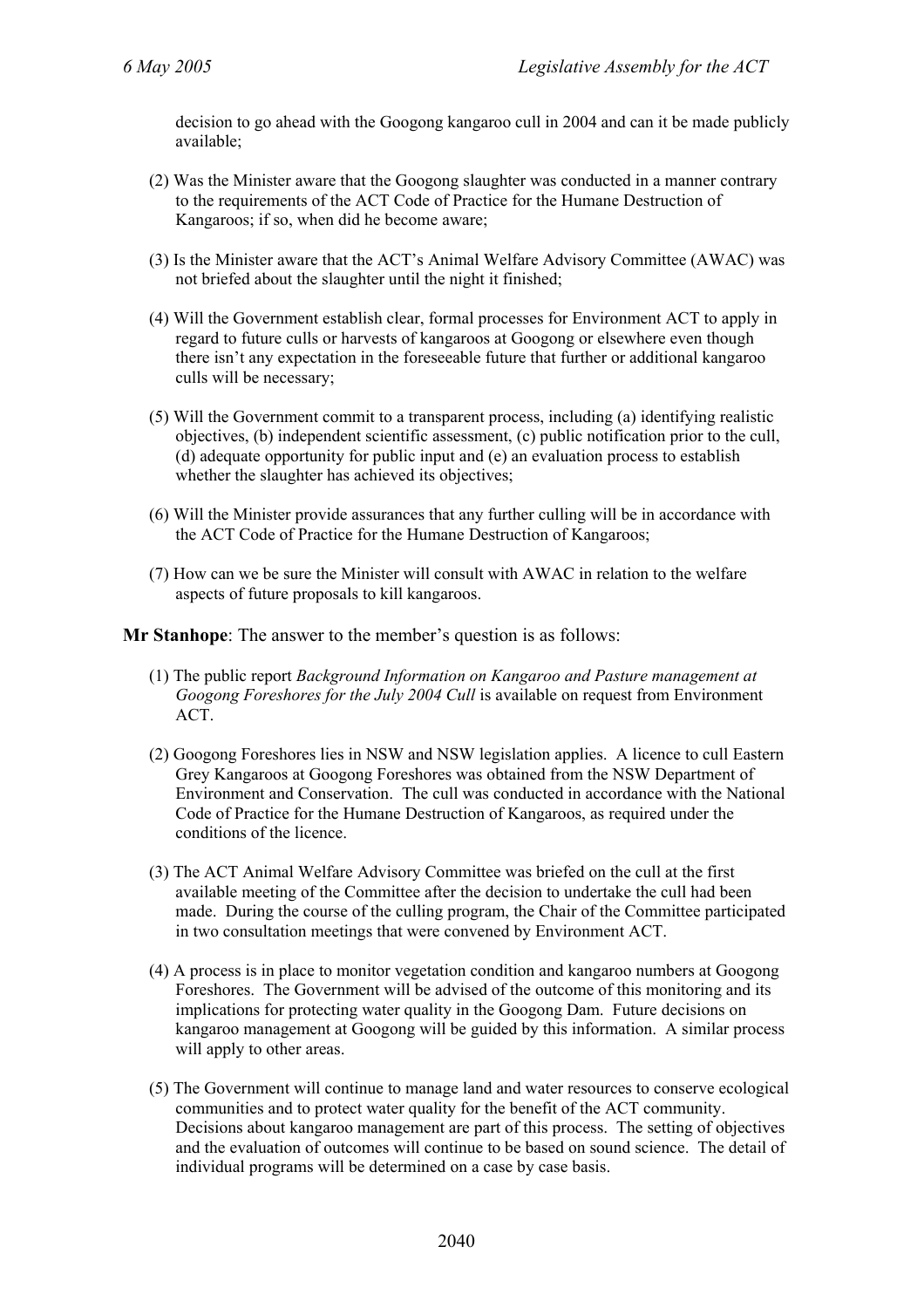- (6) All kangaroo culling in the ACT will be in accordance with the ACT Code of Practice. Any culling in Googong Foreshores will be in accordance with conditions determined by NSW.
- (7) The provisions of the prevailing Code of Practice will be observed for any kangaroo culling program in the ACT. The Animal Welfare Advisory Committee will be consulted about any proposed variation to the Code. The Committee will continue to advise me on animal welfare issues and it will be briefed on related matters. However, the Animal Welfare Advisory Committee is not involved in operational decisions.

### **Children—autism (Question No 376)**

**Dr Foskey** asked the Minister for Disability, Housing and Community Services, upon notice, on 7 April 2005:

- (1) In relation to Therapy ACT, is it acceptable to have an autism diagnosis waiting list of 92 children effective 2 March 2005, resulting in the waiting time for a child less that five years of age being one year and the waiting time for children over five years of age being two years;
- (2) What is the Government doing to reduce the waiting list and the waiting times;
- (3) When can we expect to see the waiting list and waiting periods reduced;
- (4) Will the Minister provide details of what assistance is provided by Therapy ACT to children on the waiting list and their families, including (a) the amount of assistance provided, (b) the type of assistance and (c) how many children are currently receiving this assistance.

**Mr Hargreaves**: The answer to the member's question is as follows:

- (1) No.
- (2) In 2004-05 the government budget initiative provided \$1.63m over the next four years to expand the autism assessment program. The funding has been used to employ three allied health professionals including .6 of a psychologist. This increase in staffing will enable more assessments to be completed, reduce the waiting list and provide family support and training around the assessment and diagnosis phase.
- (3) The waiting list and waiting times have been reduced and it is expected that this will continue.
- (4) The majority of children on the waiting list are already clients of Therapy ACT and are therefore accessing services. Clients referred for autism assessment who are not current clients are asked about their needs and concerns at the intake phase. At this phase if concerns or issues are identified in any of the therapy areas they will be referred to the discipline as well as for autism assessment.

The new Autism Assessment and Family Support team plans to send letters to the family on receipt of referral, at assessment time and also at regular six monthly intervals while